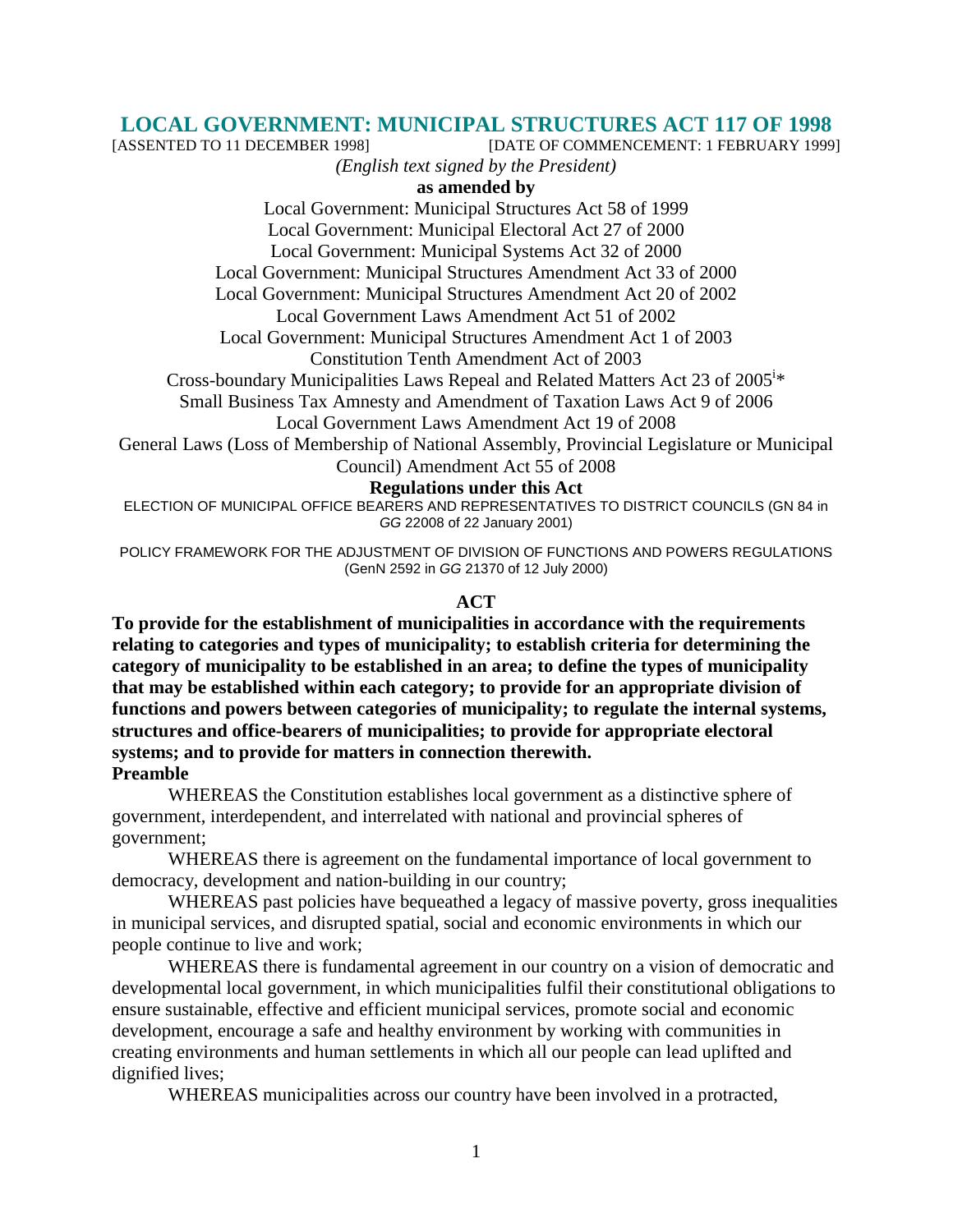difficult and challenging transition process in which great strides have been made in democratising local government; and

 WHEREAS municipalities now need to embark on the final phase in the local government transition process to be transformed in line with the vision of democratic and developmental local government;

 BE IT THEREFORE ENACTED by the Parliament of the Republic of South Africa, as follows:-

#### TABLE OF CONTENTS

[Table of contents amended by s. 11 of Act 20 of 2002, by s. 9 of Act 2 of 2003 and by s. 18 of Act 55 of 2008.]

1 Definitions

#### CHAPTER 1

#### CATEGORIES AND TYPES OF MUNICIPALITY

*Part 1* 

#### *Categories of municipality*

- 2 Category A municipality
- 3 Category B and C municipalities
- 4 Criteria
- 5 Metropolitan areas
- 6 District management area

#### *Part 2*

#### *Types of municipality*

- 7 General
- 8 Types of category A municipalities
- 9 Types of category B municipalities
- 10 Types of category C municipalities
- 11 Determination of types

#### CHAPTER 2

#### ESTABLISHMENT OF MUNICIPALITIES

- 12 Establishment
- 13 Guidelines for selecting types
- 14 Regulation of establishment
- 15 Review and rationalisation of by-laws
- 16 Amendment of section 12 notices
- 17 Repeal, amendment or replacement of section 12 notices

#### CHAPTER 3

#### MUNICIPAL COUNCILS

#### *Part 1*

#### *Composition, membership, operation and dissolution*

- 18 Municipal councils
- 19 Municipal objectives
- 20 Number of councillors<br>21 Oualifications for coun
- 21 Qualifications for councillors
- 22 Election of metro and local councils
- 23 Election and appointment of district councils
- 24 Term of councils
- 25 By-elections
- 26 Term of office of councillors
- 27 Vacation of office
- 28 Privileges and immunities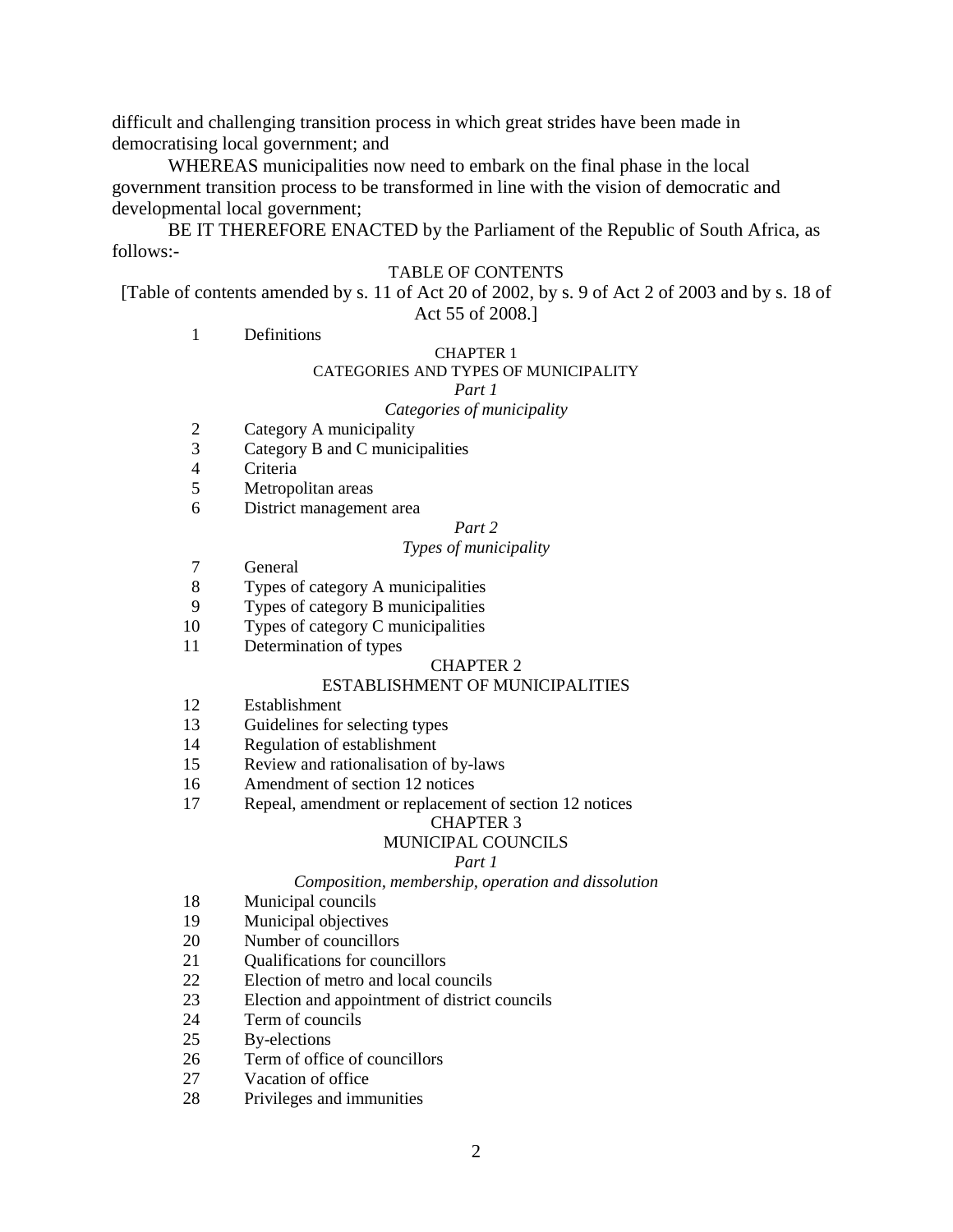- 29 Meetings
- 30 Quorums and decisions

31 and 32 ......

#### [Ss. 31 and 32 repealed by s. 121 of Act 32 of 2000.]

- 33 Criteria for committees
- 34 Dissolution of councils
- 35 Caretaker provisions

#### *Part 2*

#### *Speakers of municipal councils*

- 36 Election
- 37 Functions
- 38 Term of office
- 39 Vacation of office
- 40 Removal from office
- 41 Acting speakers

#### CHAPTER 4

#### INTERNAL STRUCTURES AND FUNCTIONARIES

#### *Part 1*

#### *Executive committees*

- 42 Establishment
- 43 Composition
- 44 Functions and powers
- 45 Election of members of executive committees
- 46 Term of office of members
- 47 Vacancies
- 48 Election of mayor
- 49 Functions and powers of mayor
- 50 Meetings
- 51 Procedures
- 52 Quorum and decisions
- 53 Removal from office

#### *Part 2*

#### *Executive mayors*

- 54 Types to elect
- 55 Election
- 56 Functions and powers
- 57 Term of office of executive mayors
- 58 Removal from office
- 59 Vacation of office
- 60 Mayoral committees

#### *Part 3*

#### *Metropolitan subcouncils*

- 61 Types to establish
- 62 Establishment
- 63 Composition
- 64 Functions and powers
- 65 Chairpersons
- 66 Term of office of members

#### [S. 66 substituted by s. 6 of Act 20 of 2002.]

- 67 Vacancies
- 68 Meetings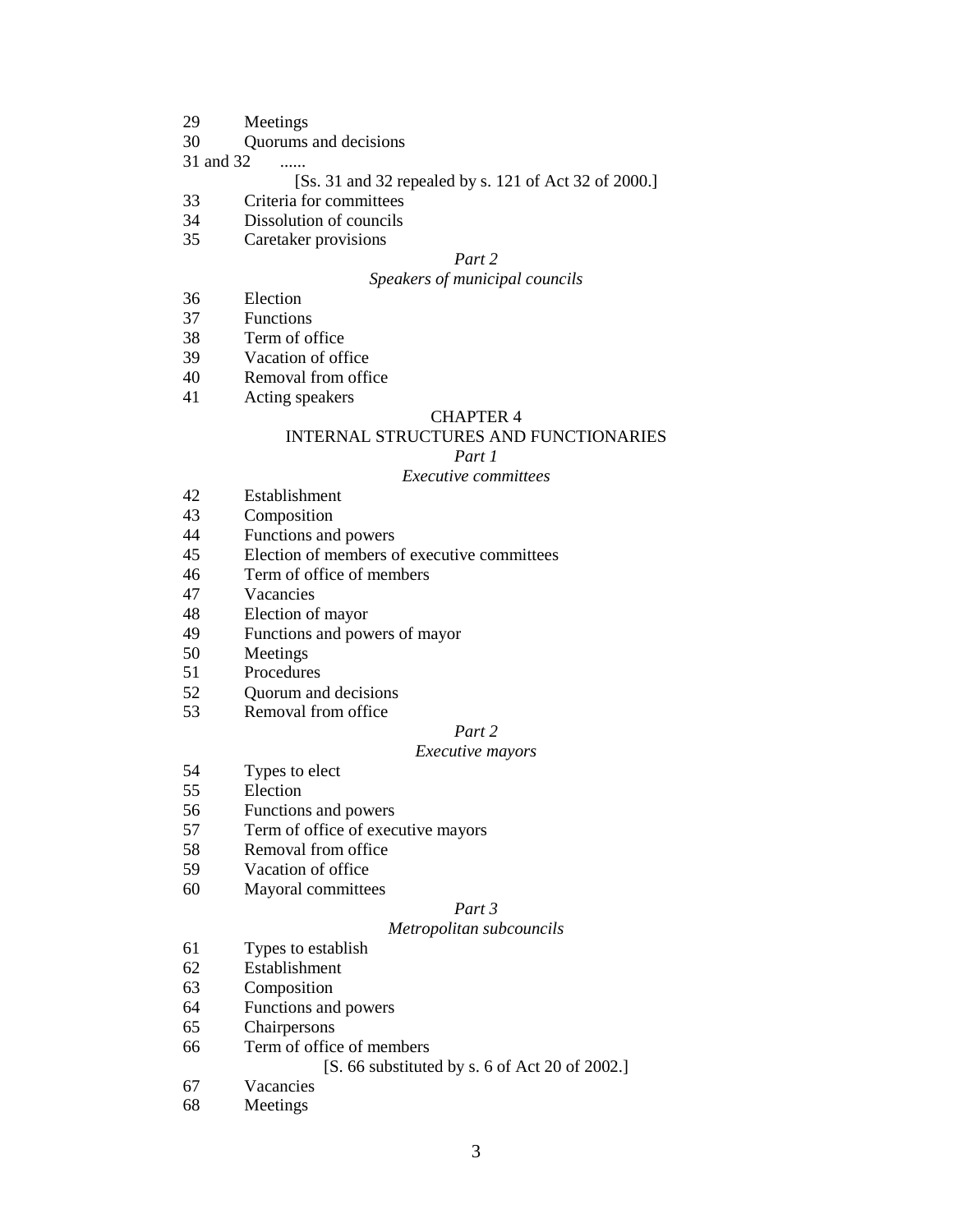- 69 Procedures
- 70 Quorum and decisions
- 71 Committees

## *Part 4*

#### *Ward committees*

- 72 Municipalities which may have ward committees
- 73 Establishment
- 74 Functions and powers
- 75 Term of office of members
	- [S. 75 substituted by s. 8 of Act 19 of 2008.]
- 76 Vacancies
- 77 Remuneration
- 78 Dissolution

#### *Part 5*

#### *Other committees of municipal councils*

- 79 Establishment
- 80 Committees to assist

#### *Part 6*

#### *Participation of traditional leaders*

81 Participation in councils

#### *Part 7*

#### *Municipal managers*

82 Appointment

#### CHAPTER 5

#### FUNCTIONS AND POWERS OF MUNICIPALITIES

- 83 General
- 84 Division of functions and powers
- 85 Adjustment of division of functions and powers
- 86 Resolution of disputes
- 87 Temporary allocation
- 88 Co-operation between councils
- 89 District management areas

#### CHAPTER 6

#### MISCELLANEOUS MATTERS

90 ......

#### [S. 90 repealed by s. 3 of Act 23 of 2005.]

- 91 Exemptions from provisions of Act
- 92 Regulations
- 93 Application of this Act and transitional arrangements

93A and 93B ......

[Ss. 93A and 93B inserted by s. 7 of Act 20 of 2002, amended by s. 9 of Act 2 of 2003 and repealed by s.

#### 15 of Act 55 of 2008.]

- 94 Amendment of section 5 of Act 51 of 1996
- 95 Short title

#### Schedule 1

## ELECTORAL SYSTEM FOR METRO AND LOCAL COUNCILS AND IN SPARSELY POPULATED

## AREAS

#### [Schedule 1 amended by s. 8 of Act 20 of 2002.]

1 Definitions

#### *Part 1 General*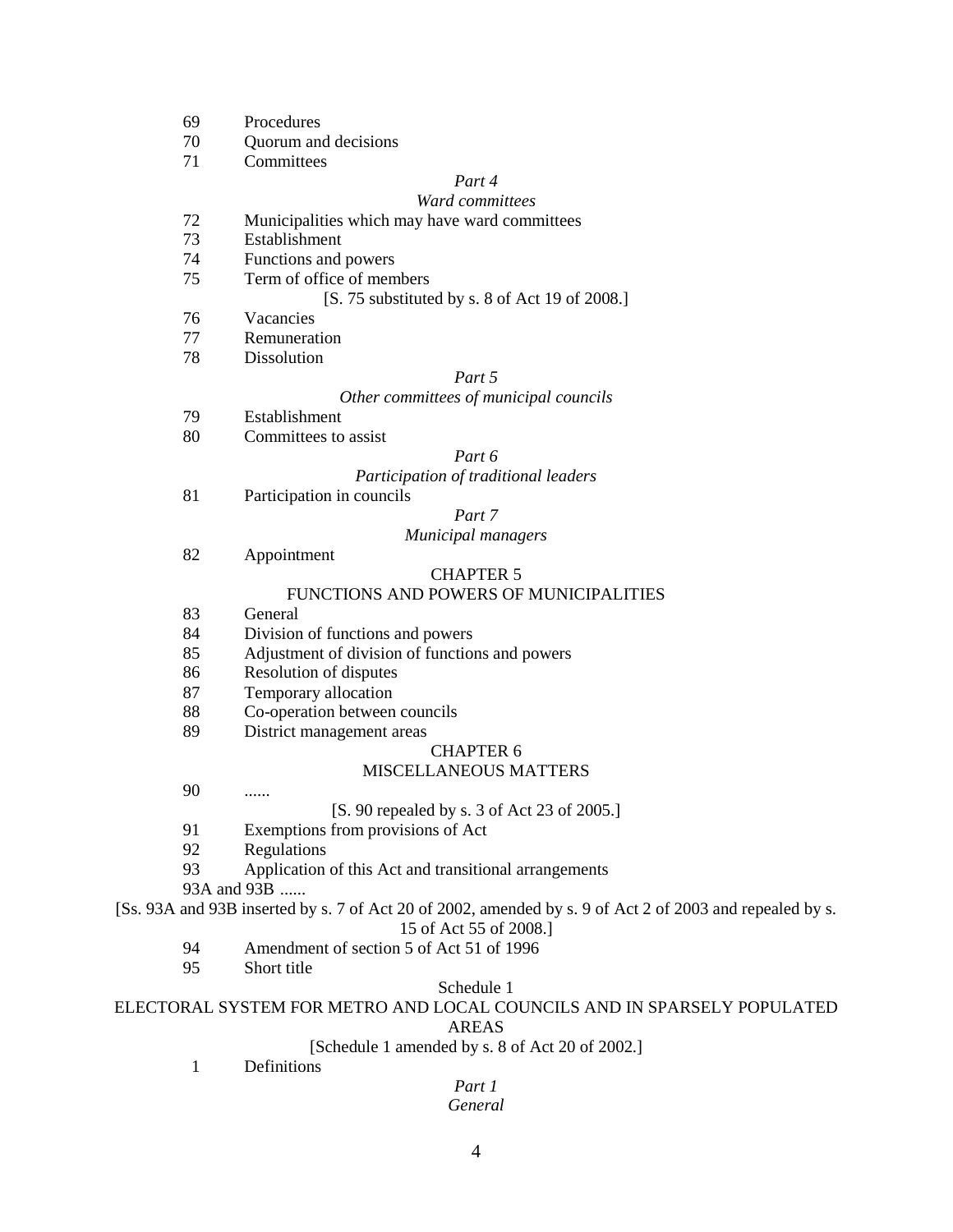- 2 Delimitation of wards
- 3 Number of wards
- 4 Delimitation criteria<br>5 Publication
- Publication
- 6 Electoral system for councils with wards
- 7 Electoral system for councils without wards

#### *Part 2*

#### *Ward elections*

- 8 Number of votes
- 8A Uncontested ward elections

#### [Item 8A inserted by s. 22 of Act 51 of 2002.]

#### *Part 3*

#### *Proportional representation elections*

- 9 Number of votes
- 10 Submission of lists
- 11 Party lists
- 12 Quota
- 13 Allocating seats
- 14 Uncontested elections
- 15 Procedure if no party applications
- 16 Excessive seats
- 17 Insufficient party list
- 18 Filling of vacancies and changing order

#### *Part 4*

#### *Filling and amending party list*

- 19 Causes of vacancies
- 20 Filling of vacancies and changing order

#### Schedule 2

#### ELECTORAL SYSTEM FOR DISTRICT COUNCILS

[Schedule 2 amended by s. 9 of Act 20 of 2002.]

1 Definitions

#### *Part 1*

#### *Proportional elections*

- 2 Electoral systems for party representatives
- 3 Number of votes
- 4 Submission of lists
- 5 Party lists
- **Ouota**
- 7 Allocating seats
- 8 Uncontested elections
- 9 Procedure if no party applications
- 10 Insufficient lists
- 11 Filling of vacancies
- 12 Causes of vacancies
- 13 Filling of vacancies and changing order

#### *Part 2*

## *Allocation and election of representatives of local councils and district management areas to district*

#### *councils*

- 14 Manner of elections
- 15 Award of seats
- 16 Electing representatives to district councils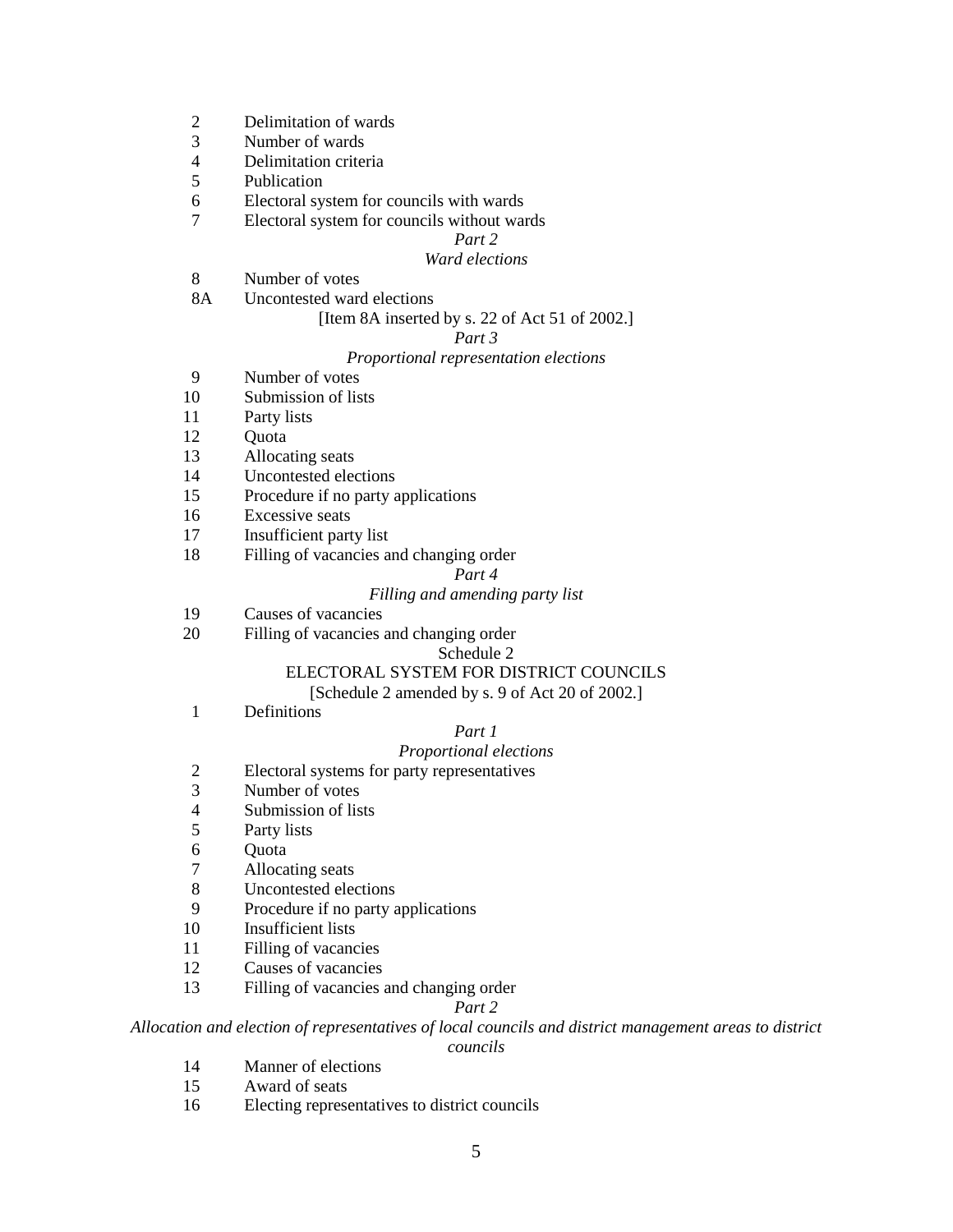- 17 Candidates lists
- 18 Number of votes
- 19 Determining quota
- 20 Allocating seats
- 21 Selecting from lists
- 22 Insufficient lists
- 23 Filling of vacancies
- 24 Electing members representing district management areas

#### Schedule 3

#### ELECTION OF MUNICIPAL OFFICE-BEARERS

- 1 Application
- 2 Nominations
- 3 Formal requirements<br>4 Announcement of car
- 4 Announcement of candidates
- 5 Single candidate
- 6 Election procedure<br>7 Elimination proced
- Elimination procedure
- 8 Further meetings

#### Schedule 4

#### [Schedule 4 substituted by s. 10 of Act 20 of 2002.]

#### *Part 1*

*Method of allocating councillors elected from party lists to metropolitan subcouncils* 

1 Allocating seats to parties

## *Part 2*

*Principles of allocating councillors elected from party lists to metropolitan subcouncils* 

2 Principles of allocating seats to parties

#### *Part 3*

#### *General principles*

- 3 Designation of councillors for metropolitan subcouncils
- 4 Councillors to serve on one metropolitan subcouncil only
- 5 Vacancies

#### Schedule 5

#### CODE OF CONDUCT FOR COUNCILLORS

#### Preamble

- 1 Definitions
- 2 General conduct
- 3 Attendance at meetings
- 4 Sanctions for non-attendance
- 5 Disclosure of interest
- 6 Personal gain
- 7 Declaration of interest
- 8 Full-time councillors
- 9 Rewards, gifts and favours
- 10 Unauthorised disclosure of information
- 11 Intervention in administration
- 12 Council property
- 13 Duty of chairperson
- 14 Breaches of code
- 15 Application to traditional leaders

#### Schedule 6

#### IDENTIFICATION OF TRADITIONAL LEADERS FOR PURPOSES OF SECTION 81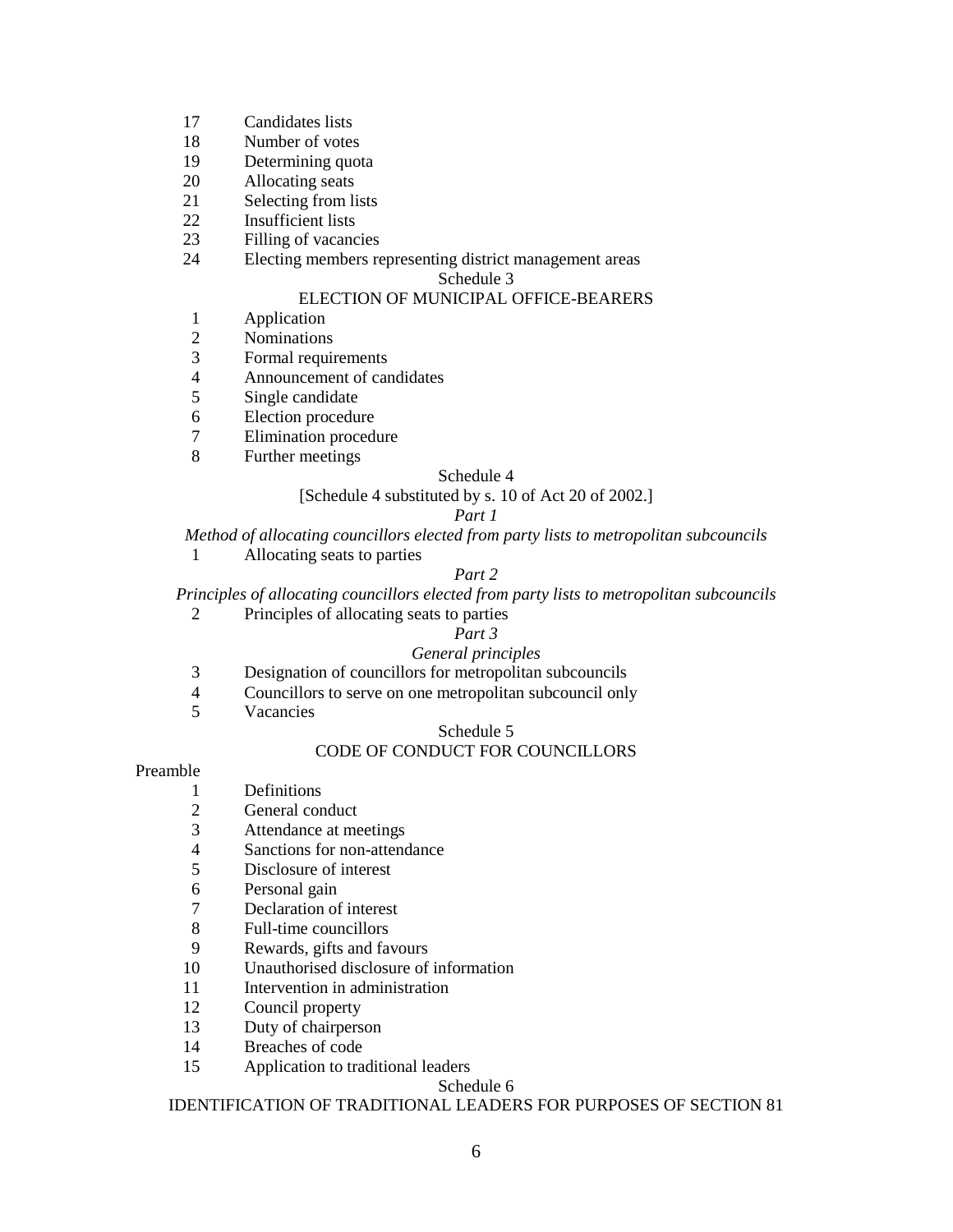- 1 Manner of identification
- 2 Guidelines for identification

#### **DEFINITIONS (s 1)**

#### **1 Definitions**

In this Act, unless the context otherwise indicates-

**'by-election'** means an election that is held between the regular elections called in terms of section 24;

**'capacity'**, in relation to a municipality, includes the administrative and financial management capacity and infrastructure that enables a municipality to collect revenue and to govern on its own initiative the local government affairs of its community;

**'category'**, in relation to municipalities, means a category A, B or C municipality envisaged in section 155 (1) of the Constitution;

**'councillor'** means a member of a municipal council;

**'delegation'**, in relation to a duty, includes an instruction to perform the duty;

**'Demarcation Act'** means the Local Government: Municipal Demarcation Act, 1998 (Act 27 of 1998);

**'Demarcation Board'** means the Municipal Demarcation Board established by section 2 of the Demarcation Act;

**'district council'** means the municipal council of a district municipality;

**'district management area'** means a part of a district municipality which in terms of section 6 has no local municipality and is governed by that district municipality alone;

**'district municipality'** means a municipality that has municipal executive and legislative authority in an area that includes more than one municipality, and which is described in section 155 (1) of the Constitution as a category C municipality;

**'election'**, in relation to a district council, means the election of the councillors referred to in section 23 (1) *(a)* and *(c)*;

**'Electoral Act'** the Electoral Act, 1998 (Act 73 of 1998);

**'Electoral Commission'** means the Electoral Commission established by section 181 of the Constitution;

**'executive committee'** means an executive committee established in terms of section 43; **'executive mayor'** means an executive mayor elected in terms of section 55;

**'existing municipality'** includes a municipality that existed when this Act took effect;

**'integrated development plan'** means a plan aimed at the integrated development and management of a municipal area;

**'local council'** means the municipal council of a local municipality;

**'local municipality'** means a municipality that shares municipal executive and legislative authority in its area with a district municipality within whose area it falls, and which is described in section 155 (1) of the Constitution as a category B municipality;

**'MEC for local government'** means the member of the Executive Council of a province responsible for local government in the province;

**'metro council'** means the municipal council of a metropolitan municipality;

**'metropolitan municipality'** means a municipality that has exclusive executive and legislative authority in its area, and which is described in section l55 (1) of the Constitution as a category A municipality;

**'metropolitan subcouncil'** or **'subcouncil'** means a metropolitan subcouncil established in terms of section 62;

**'Minister'** means the national Minister responsible for local government;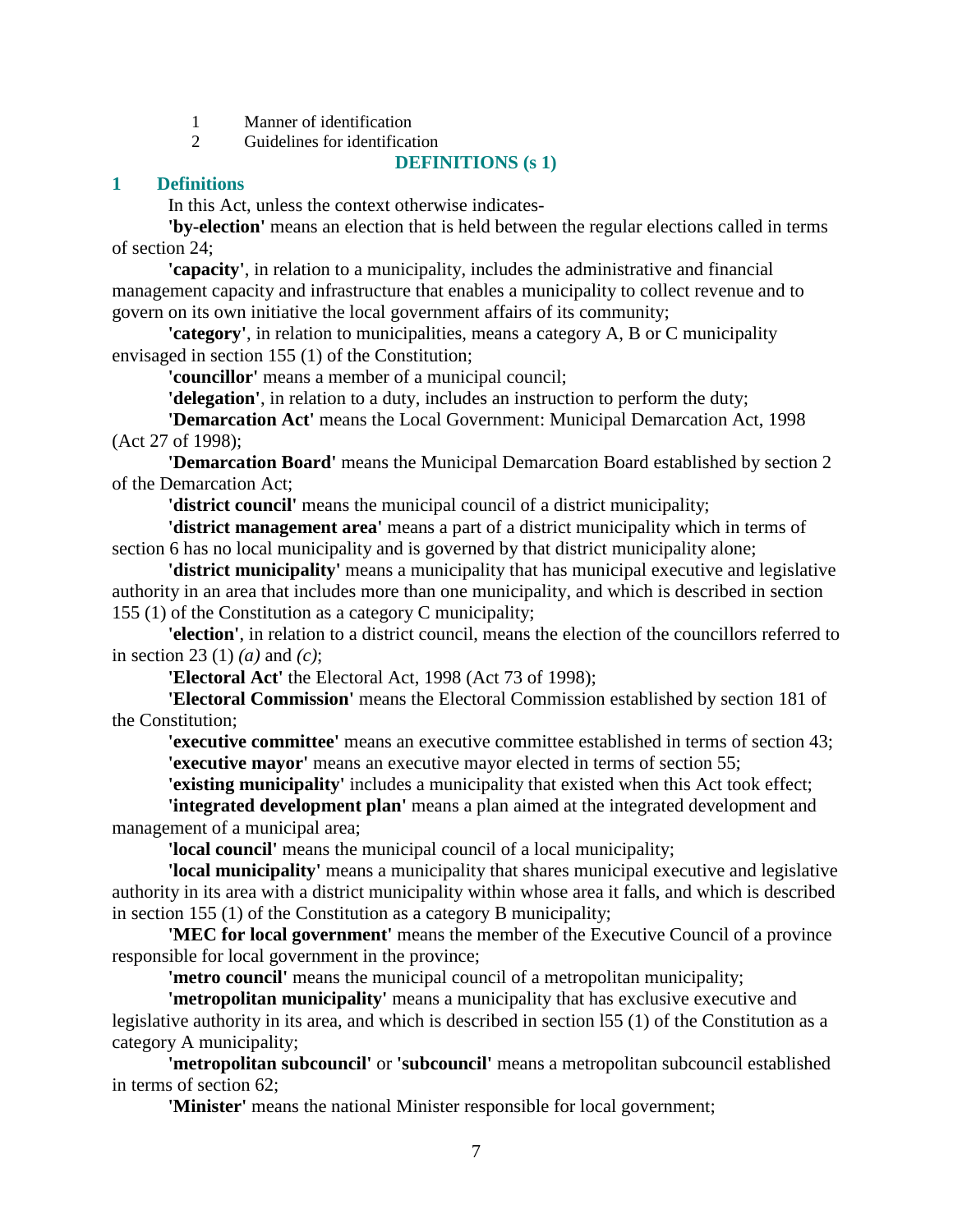**'municipal council'** or **'council'** means a municipal council referred to in section 157 of the Constitution;

**'municipal financial year'** means the financial year of a municipality commencing on 1 July each year and ending on 30 June of the following year;

[Definition of 'municipal financial year' inserted by s. 3 of Act 19 of 2008.]

**'municipality'** includes a municipality referred to in section 155 (6) of the Constitution; **'organised local government in the province'** means a provincial organisation

recognised in terms of section 2 (1) *(b)* of the Organised Local Government Act, 1997 (Act 52 of 1997);

**'party'** means a party registered in terms of the Electoral Commission Act, 1996 (Act 51 of 1996);

[Definition of 'party' substituted by s. 93 of Act 27 of 2000.]

**'prescribe'** means prescribe by regulation in terms of section 92;

**'SALGA'** means the South African Local Government Association recognised in terms of section 2 (1) *(a)* of the Organised Local Government Act, 1997 (Act 52 of 1997);

**'speaker'** means a councillor elected in terms of section 36 to be the chairperson of a municipal council as envisaged in section 160 (1) *(b)* of the Constitution;

**'type'** in relation to municipalities, means a type of municipality envisaged in section 155 (2) of the Constitution, and defined in Part 2 of Chapter 1 of this Act;

**'ward'** means a ward mentioned in item 2 of Schedule l;

**'ward committee'** means a ward committee established in terms of section 73.

## **CHAPTER 1**

## **CATEGORIES AND TYPES OF MUNICIPALITY (ss 2-11)**

## *Part 1*

## *Categories of municipality* **(ss 2-6)**

## **2 Areas which must have category A municipalities**

 An area must have a single category A municipality if that area can reasonably be regarded as-

- *(a)* a conurbation featuring-
	- (i) areas of high population density;
	- (ii) an intense movement of people, goods, and services;
	- (iii) extensive development; and
	- (iv) multiple business districts and industrial areas;
- *(b)* a centre of economic activity with a complex and diverse economy;
- *(c)* a single area for which integrated development planning is desirable; and
- *(d)* having strong interdependent social and economic linkages between its constituent units.

## **3 Areas which must have municipalities of both category C and B**

 An area that does not comply with the criteria set out in section 2 must have municipalities of both category C and category B.

## **4 Application of criteria**

- (1) The Demarcation Board must
	- *(a)* apply the criteria set out in section 2 and determine whether an area in terms of the criteria must have a single category A municipality or whether it must have municipalities of both category C and category B; and
		- *(b)* determine the boundaries of the area in terms of the Demarcation Act.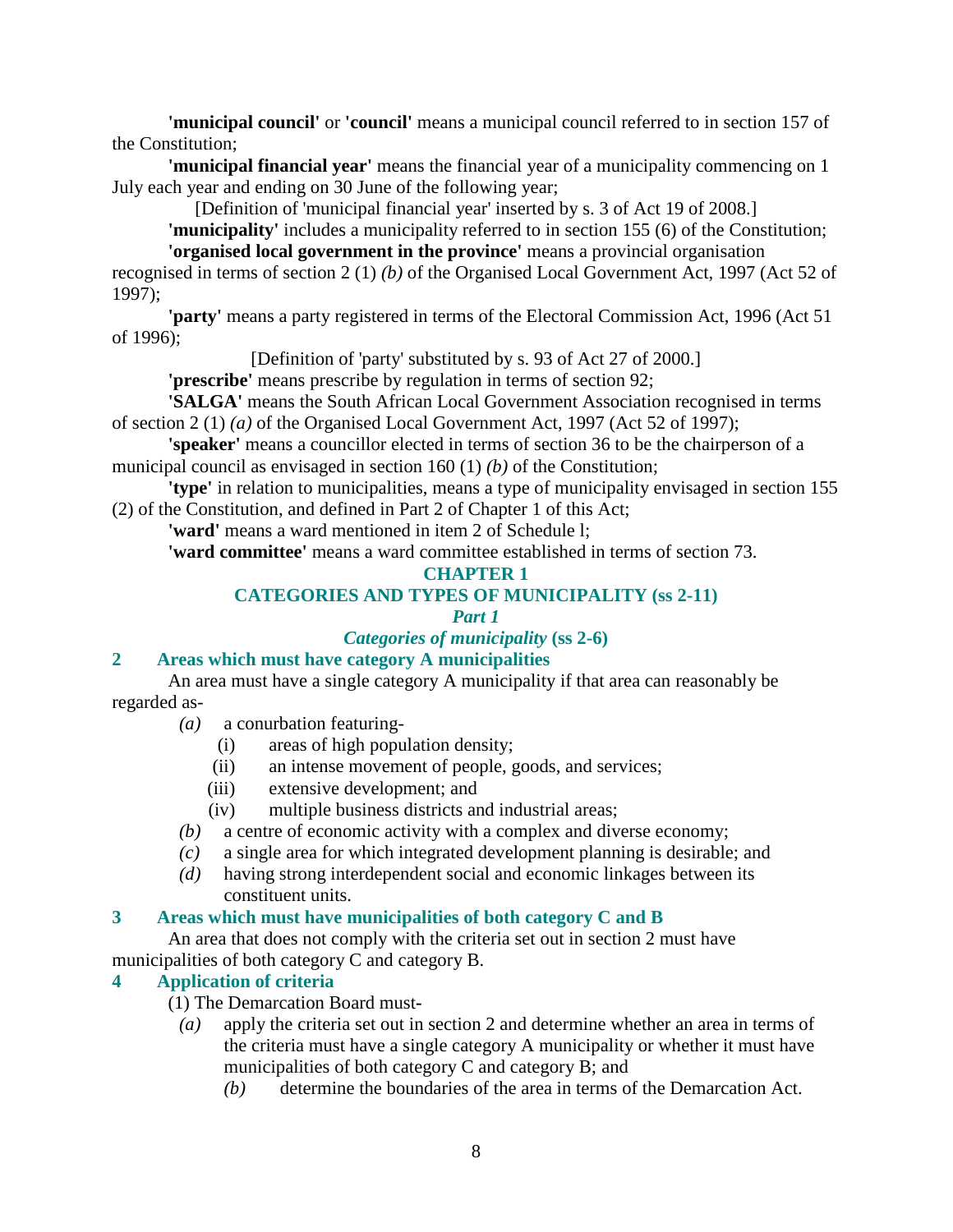(2) The Demarcation Board may determine that an area must have a category A municipality only after consultation with the Minister, the MEC for local government in the province concerned and SALGA.

[S. 4 substituted by s. 1 of Act 58 of 1999.]

**5 ......** 

[S. 5 repealed by s. 2 of Act 58 of 1999.]

## **6 Parts of category C areas in which category B municipalities not viable**

 (1) If a part of an area that in terms of section 3 must have municipalities of both category C and category B, is declared in terms of subsection (2) as a district management area, that part does not have a category B municipality.

 (2) The Demarcation Board, after consulting the Minister and the MEC for local government in the province concerned, may by notice in the *Government Gazette* declare a part of an area that must have municipalities of both category C and category B as a district management area, if the establishment of a category B municipality in that part of the area will not be conducive to fulfilment of the objectives set out in section 24 of the Demarcation Act.

[Sub-s. (2) substituted by s. 3 of Act 58 of 1999.]

 (3) *(a)* The Demarcation Board, after consulting the Minister and the MEC for local government in the province concerned, may by notice in the *Government Gazette* withdraw the declaration of an area as a district management area.

*(b)* When such declaration is withdrawn, the MEC for local government in the province concerned must, in accordance with any boundary determinations or redeterminations of the Demarcation Board and with effect from the date of the next election of municipal councils-

- (i) establish a local municipality for that area in terms of section 12; or
- (ii) include that area into another local municipality in terms of section 17.

## [Sub-s. (3) substituted by s. 3 of Act 58 of 1999.]

## *Part 2*

## *Types of municipality* **(ss 7-11)**

## **7 General**

 The different types of municipality that may be established within each category of municipality are defined in accordance with the following systems of municipal government or combinations of those systems, as set out in sections 8, 9 and 10:

- *(a)* Collective executive system which allows for the exercise of executive authority through an executive committee in which the executive leadership of the municipality is collectively vested.
- *(b)* Mayoral executive system which allows for the exercise of executive authority through an executive mayor in whom the executive leadership of the municipality is vested and who is assisted by a mayoral committee.
- *(c)* Plenary executive system which limits the exercise of executive authority to the municipal council itself.
- *(d)* Subcouncil participatory system which allows for delegated powers to be exercised by subcouncils established for parts of the municipality.
- *(e)* Ward participatory system which allows for matters of local concern to wards to be dealt with by committees established for wards.

## **8 Types of category A municipalities**

There are the following types of category A municipalities:

*(a)* a municipality with a collective executive system;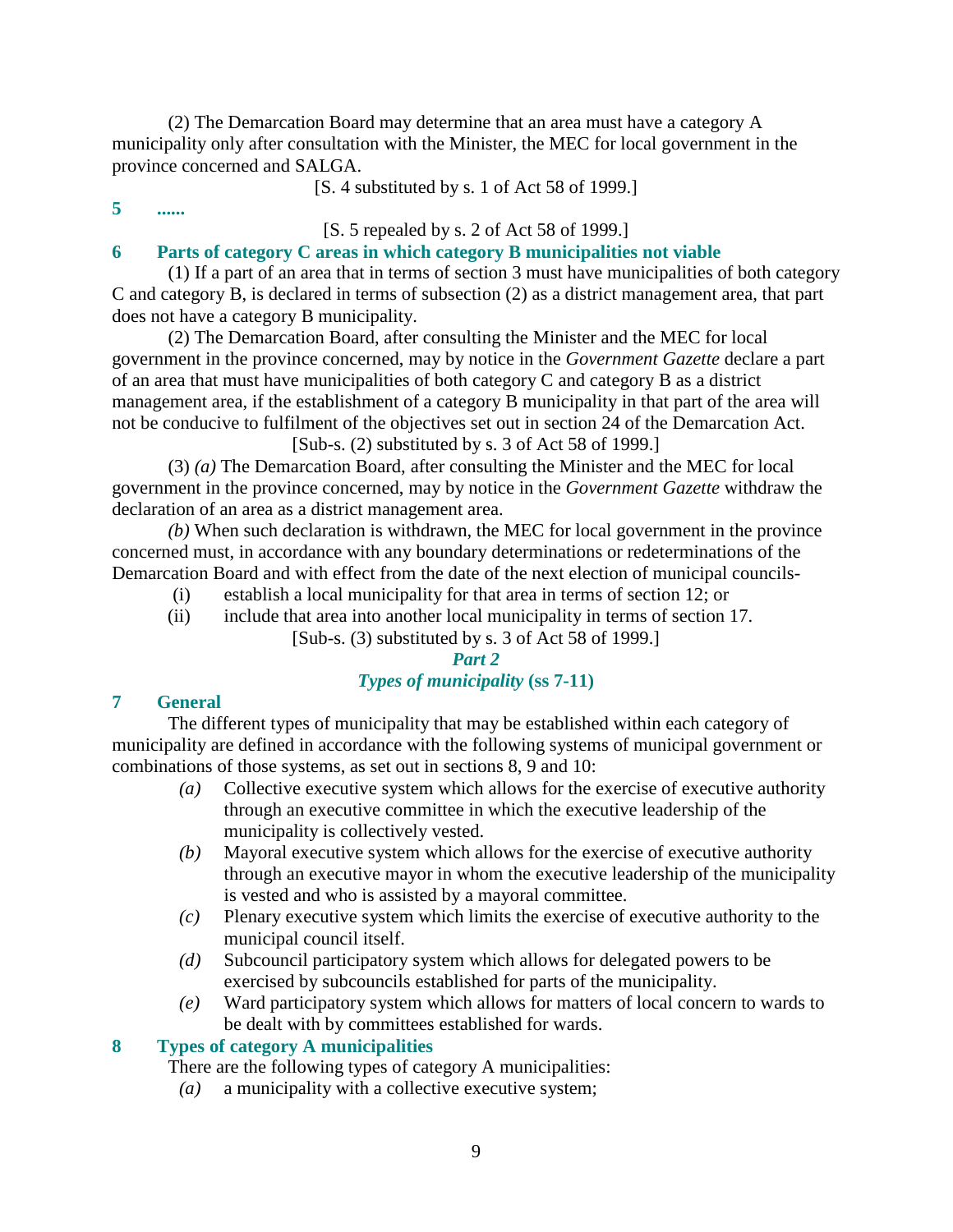- *(b)* a municipality with a collective executive system combined with a subcouncil participatory system;
- *(c)* a municipality with a collective executive system combined with a ward participatory system;
- *(d)* a municipality with a collective executive system combined with both a subcouncil and a ward participatory system;
- *(e)* a municipality with a mayoral executive system;
- *(f)* a municipality with a mayoral executive system combined with a subcouncil participatory system;
- *(g)* a municipality with a mayoral executive system combined with a ward participatory system; and
- *(h)* a municipality with a mayoral executive system combined with both a subcouncil and a ward participatory system.

## **9 Types of category B municipalities**

There are the following types of category B municipalities:

- *(a)* a municipality with a collective executive system;
- *(b)* a municipality with a collective executive system combined with a ward participatory system;
- *(c)* a municipality with a mayoral executive system;
- *(d)* a municipality with a mayoral executive system combined with a ward participatory system;
- *(e)* a municipality with a plenary executive system; and
- *(f)* a municipality with a plenary executive system combined with a ward participatory system.

## **10 Types of category C municipalities**

There are the following types of category C municipalities:

- *(a)* a municipality with a collective executive system;
- *(b)* a municipality with a mayoral executive system; and
- *(c)* a municipality with a plenary executive system.

## **11 Determination of types for provinces**

 Provincial legislation must determine for each category of municipality the different types of municipality that may be established in that category in the province.

## **CHAPTER 2**

## **ESTABLISHMENT OF MUNICIPALITIES (ss 12-17)**

## **12 MECs to establish municipalities**

 (1) The MEC for local government in a province, by notice in the *Provincial Gazette*, must establish a municipality in each municipal area which the Demarcation Board demarcates in the province in terms of the Demarcation Act.

(2) The establishment of a municipality-

- *(a)* must be consistent with the provisions of this Act; and
- *(b)* takes effect at the commencement of the first election of the council of that municipality.

(3) The notice establishing the municipality must set out-

- *(a)* the category of municipality that is established;
- *(b)* the type of municipality that is established;
- *(c)* the boundaries of the municipal area;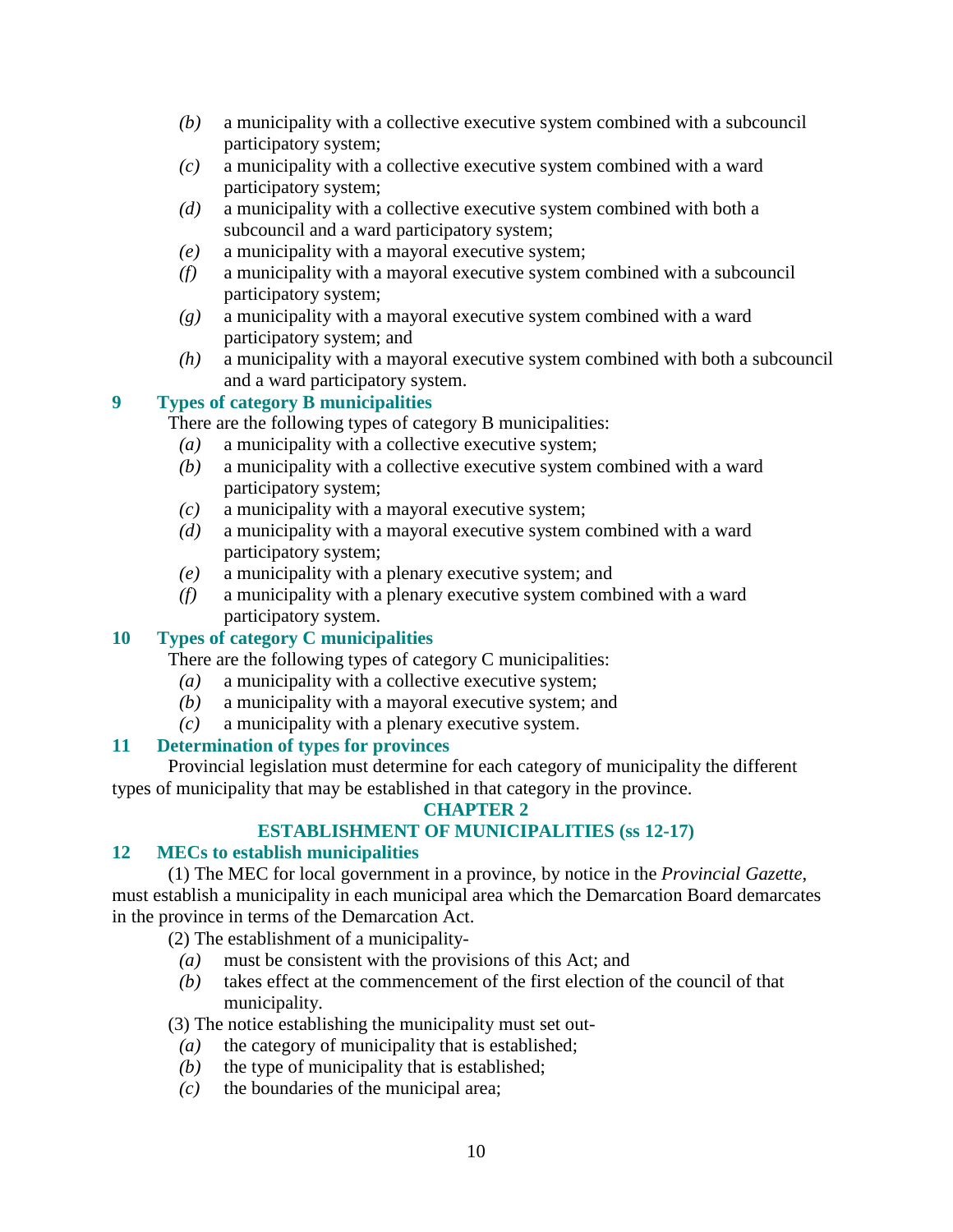- *(d)* the name of the municipality;
- *(d*A*)* in the case of a metropolitan or local municipality, the number of wards in the municipality; and

[Para. (*d*A) inserted by s. 1 (*b*) of Act 33 of 2000.]

- *(e)* the number of councillors as determined in terms of section 20;
- *(e*A*)* in the case of a district municipality, the number of councillors, determined in terms of section 23, to-
	- (i) proportionally represent parties;
	- (ii) be appointed by each of the local councils within the district municipality to directly represent each local municipality; and
	- (iii) proportionally represent parties from each district management area within that district municipality;

[Para. (*e*A) inserted by s. 93 of Act 27 of 2000.]

- *(f)* which councillors of the municipality (if any) may be designated as full-time in terms of section 18 (4);
- *(g)* ......

[Para. *(g)* deleted by s. 1 *(c)* of Act 33 of 2000.]

- *(h)* any provisions of this Act from which the municipality has been exempted in terms of section 91; and
- *(i)* any other relevant detail.

```
[Sub-s. (3) amended by s. 1 (a) of Act 33 of 2000.]
```
- (4) The MEC for local government must-
- *(a)* at the commencement of the process to establish a municipality, give written notice of the proposed establishment to organised local government in the province and any existing municipalities that may be affected by the establishment of the municipality;
- *(b)* before publishing a notice in terms of this section, consult-
	- (i) organised local government in the province; and
	- (ii) the existing municipalities affected by the proposed establishment; and
- *(c)* after such consultation publish particulars of the proposed notice for public comment.

**13 ......** 

#### [S. 13 repealed by s. 4 of Act 58 of 1999.]

#### **14 Regulation of effects of establishment of municipality on existing municipalities**

 (1) *(a)* A municipality established in terms of section 12 in a particular area, supersedes the existing municipality or municipalities to the extent that the existing municipality or municipalities fall within that area.

*(b)* The superseding municipality becomes the successor in law of the existing municipality subject to paragraph *(c)*.

*(c)* Where a district municipality and one or more local municipalities within the area of the district municipality supersede the existing municipality or municipalities in that area, the district and local municipalities in that area become the successors in law of the existing municipality or municipalities depending on the specific assets, liabilities, rights and obligations allocated to the district and local municipalities respectively in terms of the relevant section 12 notice or notices.

[Sub-s. (1) substituted by s. 2 *(a)* of Act 33 of 2000.]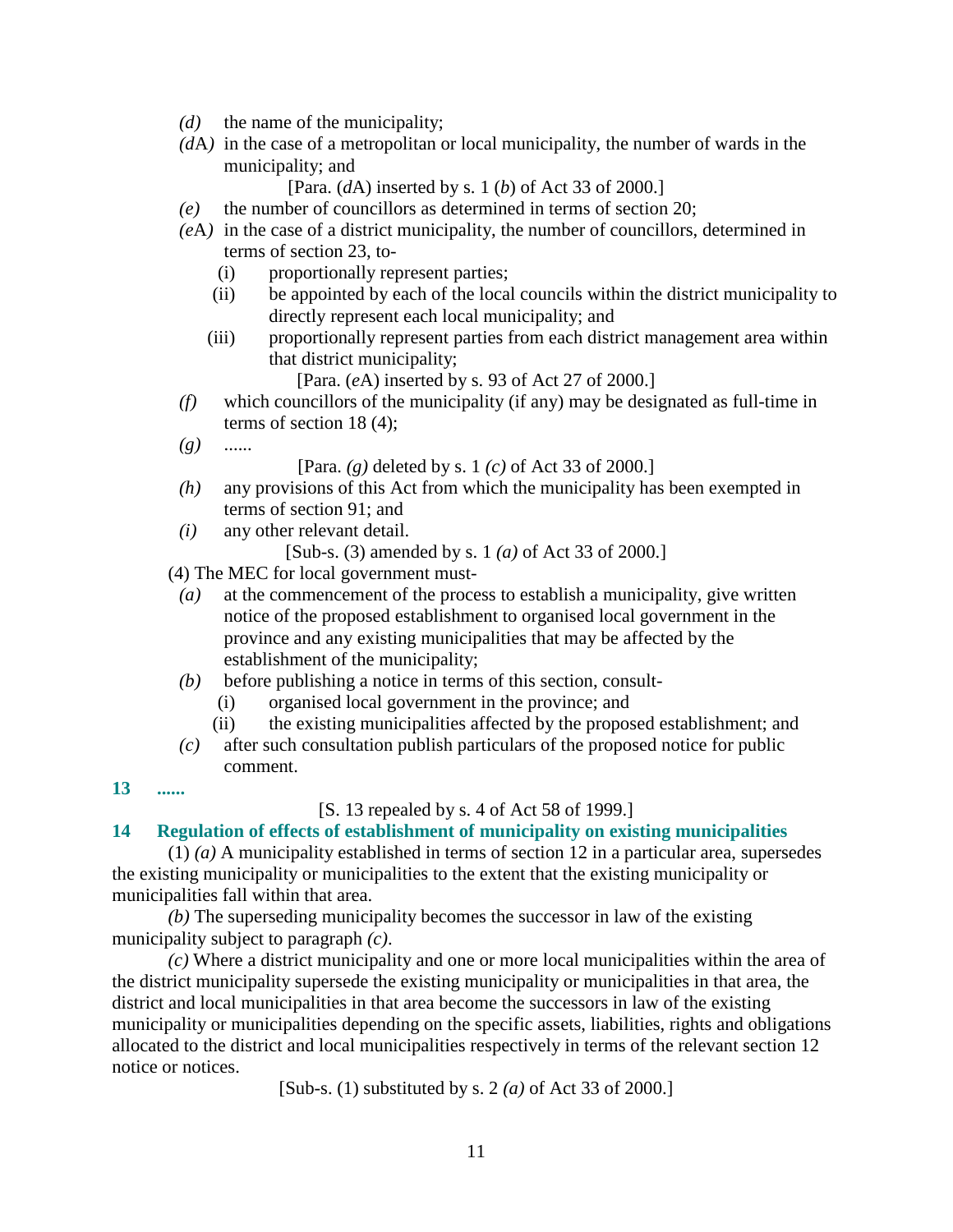(2) If subsection (1) is applicable, the section 12 notice, or any amendment of the section 12 notice, must-

- *(a)* provide for the disestablishment of the existing municipality or, if only part of the existing municipality's area is affected, the disestablishment of the existing municipality in the affected area; and
- *(b)* regulate the legal, practical and other consequences of the total or partial disestablishment of the existing municipality, including-
	- (i) the vacation of office by councillors of the existing municipality;
	- (ii) the transfer of staff from the existing municipality to the superseding municipality, or, if there is more than one superseding municipality, to any of the superseding municipalities;
	- (iii) the transfer of assets, liabilities, rights and obligations, and administrative and other records, from the existing municipality to the superseding municipality, or, if there is more than one superseding municipality, to any of the superseding municipalities, taking into account the interests of creditors of the existing municipality; and
	- (iv) the continued application of any by-laws and resolutions of the existing municipality to or in that area, and the extent of such application:

 Provided that if the superseding municipality is a district or local municipality a transfer referred to in subparagraph (ii) or (iii) must be effected in a way that would enable the superseding municipality to perform the functions or exercise the powers assigned to it in terms of section 84 (1) or (2).

[Para. *(b)* substituted by s. 2 *(c)* of Act 33 of 2000.]

[Sub-s. (2) amended by s. 2 *(b)* of Act 33 of 2000.]

(3) *(a)* The transfer of a staff member in terms of a section 12 notice must be-

- (i) on conditions of service not less favourable than those under which that staff member served in the existing municipality; and
- (ii) in accordance with the Labour Relations Act, 1995 (Act 66 of 1995).

*(b)* A section 12 notice transferring staff of an existing municipality to a superseding municipality may determine that-

- (i) the staff transferred from the existing municipality to the superseding municipality form an administrative unit that functions as such until the superseding municipality has established a staff structure and has appointed staff to positions on that staff structure; and
- (ii) such administrative unit functions under the control of the municipal manager or acting municipal manager of the superseding municipality.

[Sub-s. (3) substituted by s. 2 *(d)* of Act 33 of 2000.]

 (4) *(a)* On production of a certificate by a municipality that any asset registered in a deeds registry was transferred to it in terms of a section 12 notice, a registrar of deeds must make such entries or endorsements in or on any relevant register, title deed or other document to register that asset in the name of that municipality.

*(b)* No duty, fee or other charge is payable for a registration in terms of paragraph *(a)*.

 (5) The MEC for local government in a province, by notice in the *Provincial Gazette*, may make provision for transitional measures to facilitate the disestablishment of an existing municipality and the establishment of a new municipality. The MEC must consult the existing municipality before publishing the notice.<sup> $i^*$ \*</sup>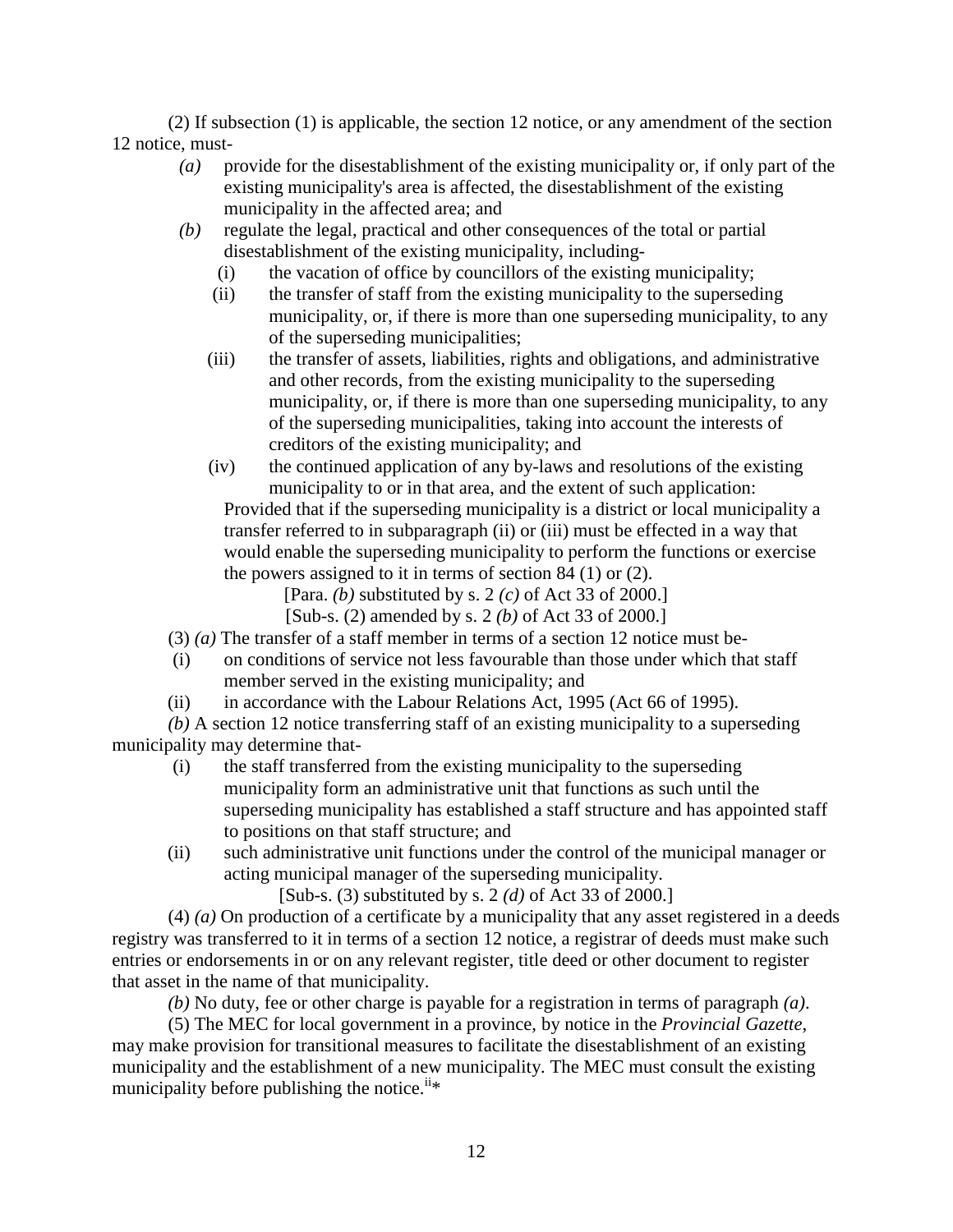## **15 Review and rationalisation of existing municipal by-laws**

 If an existing municipality is wholly or partially superseded by another municipality in terms of section 14 (1), the by-laws, regulations and resolutions (including standing delegations) of the existing municipality, to the extent that they continue to apply in the area or part of the area of the superseding municipality as provided for in section 14 (2) *(b)* (iv), must be reviewed and, where necessary, rationalised by the superseding municipality.

## **16 Amendment of section 12 notices**

 (1) The MEC for local government in a province, by notice in the *Provincial Gazette*, may amend a section 12 notice-

- *(a)* to change the municipality from its existing type to another type;
- *(b)* to alter the name of the municipality;
- *(c)* subject to section 20, to alter the number of councillors, but only with effect from the next election of the municipal council;
- *(d)* to specify which councillors of the municipality (if any) may be designated as full-time in terms of section 18 (4);
- *(e)* ......

[Para. *(e)* deleted by s. 3 of Act 33 of 2000.]

- *(f)* to specify any provisions of this Act from which the municipality has been exempted in terms of section 91;
- *(g)* to give effect to any change in boundaries; or
- *(h)* to further regulate the matters mentioned in section 14 after consulting all affected municipalities.

 $(2)^{iii}$ \* Any amendment of a section 12 notice must be consistent with the provisions of this Act.

- $(3)^{iv}$ \* The MEC for local government must-
	- *(a)* at the commencement of the process to amend a section 12 notice, give written notice of the proposed amendment to organised local government in the province and any existing municipalities that may be affected by the amendment;
	- *(b)* before publishing the amendment notice consult-
		- (i) organised local government in the province; and
		- (ii) the existing municipalities affected by the amendment; and
	- *(c)* after such consultation publish particulars of the proposed notice for public comment.

## **17 Repeal, amendment or replacement of section 12 notices when boundaries are redetermined**

 (1) When the Demarcation Board in terms of the Demarcation Act re-determines a municipal boundary which affects the area of a municipality established in terms of section 12-

- *(a)* the provisions of sections 12 and 14 are applicable to the extent necessary to give effect to the re-determination; and
- *(b)* the MEC for local government in the province concerned must repeal, amend or replace the relevant section 12 notice as may be required in the circumstances.

 (2) Before repealing, amending or replacing any notice in terms of subsection (1) *(b)*, the MEC for local government must consult the affected municipalities.

 (3) Any repeal, amendment or replacement of a section 12 notice takes effect on a date mentioned in the notice, but if the number of councillors is changed section 16 (1) *(c)* applies.

#### **CHAPTER 3**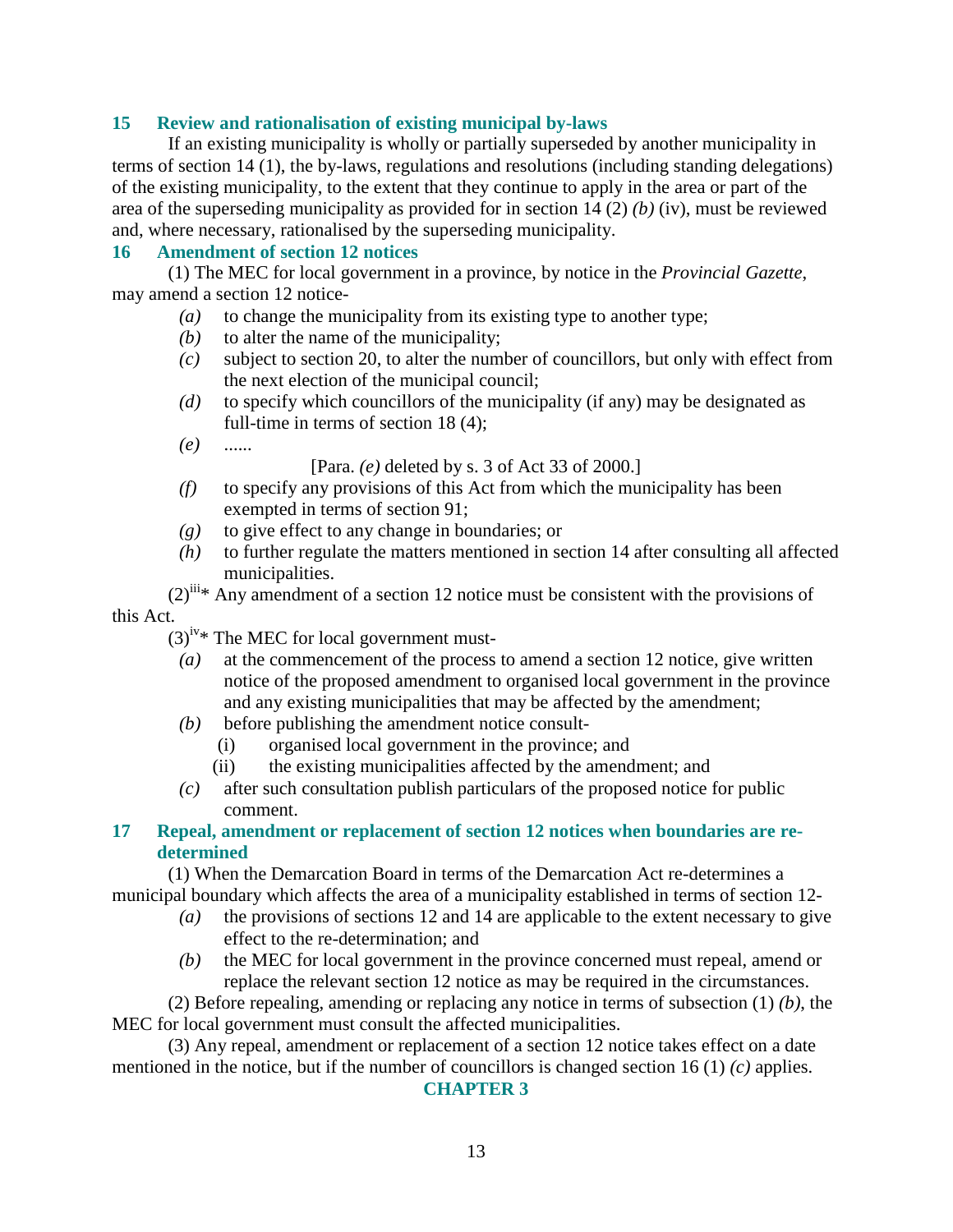## **MUNICIPAL COUNCILS (ss 18-41)**

#### *Part 1*

#### *Composition, membership, operation and dissolution* **(ss 18-35) 18 Municipalities must have municipal councils**

(1) Each municipality must have a municipal council.

(2) A municipal council must meet at least quarterly.

 (3) A municipal council consists of a number of councillors determined by the MEC for local government in the province concerned by notice in the *Provincial Gazette*.

 (4) A municipality has the power to designate councillors determined by the MEC for local government as full-time. An MEC's determination must be in accordance with a policy framework as may be determined by the Minister after consulting the MECs for local government.

## **19 Municipal objectives**

 (1) A municipal council must strive within its capacity to achieve the objectives set out in section 152 of the Constitution.

(2) A municipal council must annually review-

- *(a)* the needs of the community;
- *(b)* its priorities to meet those needs;
- *(c)* its processes for involving the community;
- *(d)* its organisational and delivery mechanisms for meeting the needs of the community; and
- *(e)* its overall performance in achieving the objectives referred to in subsection (1).
- (3) A municipal council must develop mechanisms to consult the community and

community organisations in performing its functions and exercising its powers.

#### **20 Determination of number of councillors**

(1) The number of councillors of a municipal council-

 *(a)* must be determined in accordance with a formula determined by the Minister by notice in the *Government Gazette*, which formula must be based on the number of voters registered on that municipality's segment of the national common voters' roll on a date determined in the notice;

[Para. *(a)* substituted by s. 4 of Act 33 of 2000.]

- *(b)* may not be fewer than three or more than 90 councillors, if it is a local or district municipality; and
- *(c)* may not be more than 270 councillors, if it is a metropolitan municipality.

 (2) Different formulae may be determined in terms of subsection (1) *(a)* for the different categories of municipalities.

 (3) The MEC for local government in a province may deviate from the number of councillors determined for a municipality in terms of subsection (1) by-

- *(a)* increasing the number of councillors if extreme distances, a lack of effective communication in the municipality or other exceptional circumstances render it necessary; or
- *(b)* decreasing the number of councillors if it is necessary to achieve the most effective size for-
	- (i) active participation by all councillors at council meetings;
	- (ii) good and timely executive and legislative decisions;
	- (iii) responsiveness and accountability of councillors, taking into account the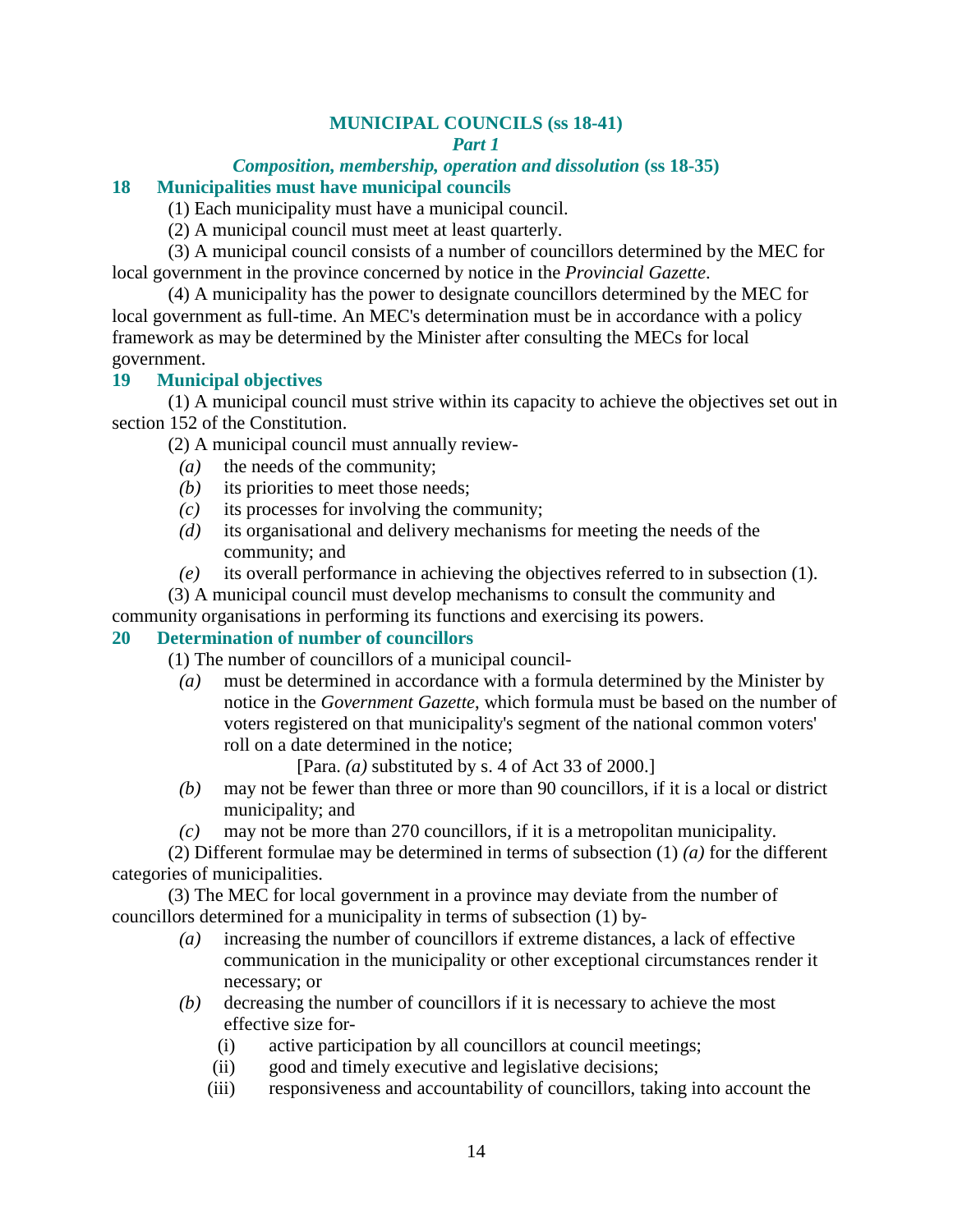possible use of modern communication techniques and facilities; or

 (iv) the optimum use of municipal funds for councillor allowances and administrative support facilities.

(4) A deviation in terms of subsection (3) may be no more than-

- *(a)* three of the number determined for the municipality in accordance with the subsection (1) *(a)* formula, if 30 or fewer councillors have been determined for the municipality in terms of the formula, provided that a council of fewer than seven may not be decreased; or
- *(b)* 10 per cent of the number determined for the municipality in accordance with the subsection (1) *(a)* formula, if more than 30 councillors have been determined for the municipality in terms of the formula.

 (5) The number of councillors determined for a district municipality in terms of subsections (1) to (4) must be increased by any number of councillors required to give effect to item 15 (3) of Schedule 2.

## **21 Qualifications for councillors**

(1) Every citizen who is qualified to vote for a particular municipal council has the right-

- *(a)* to stand as a candidate in an election for that council, except a person disqualified in terms of section 158 (1) *(c)* of the Constitution; and
- *(b)* if elected, to become and remain a councillor, except a person disqualified in terms of section 158 (1) (a), (c), (d) or (e) of the Constitution.

 (2) The MEC for local government in a province, by notice in the *Provincial Gazette*, may exempt a person from a disqualification mentioned in section 158 (1) *(a)* of the Constitution to be a member of the municipal council concerned, but only when there is no substantial conflict of interest or any irreconcilable conflict between the duties of the person in the capacity as described in section 158 (1) *(a)* of the Constitution and the person's mandate or duties as a member of the municipal council: Provided that if such a person is designated as a full-time councillor in terms of section 18 (4), such exemption lapses.

[Sub-s. (2) amended by s. 12 of Act 51 of 2002.]

## **22 Election of metropolitan and local councils**

 (1) The council of a metropolitan or local municipality consists of councillors elected in accordance with Schedule 1-

- *(a)* by voters registered on that municipality's segment of the national common voters roll, to proportionally represent the parties that contested the election in that municipality; and
- *(b)* by voters registered on that municipality's segment of the national common voters roll in the respective wards in that municipality, to directly represent the wards.

 (2) The number of ward councillors in a metropolitan or local council referred to in subsection (1) *(b)* must be equal to 50 per cent of the number of councillors determined for the municipality in terms of section 20. If the number of councillors determined in terms of section 20 is an uneven number, the fraction must be rounded off upwards.

 (3) The number of proportionally elected councillors in a metropolitan or local municipality referred to in subsection (1) *(a)* is determined by subtracting the number determined in terms of subsection (2) from the number of councillors determined for the municipality in terms of section 20.

 (4) If a local municipality has no wards, all its councillors must be elected in accordance with subsection (1) *(a)*. Local municipalities with fewer than seven members have no wards.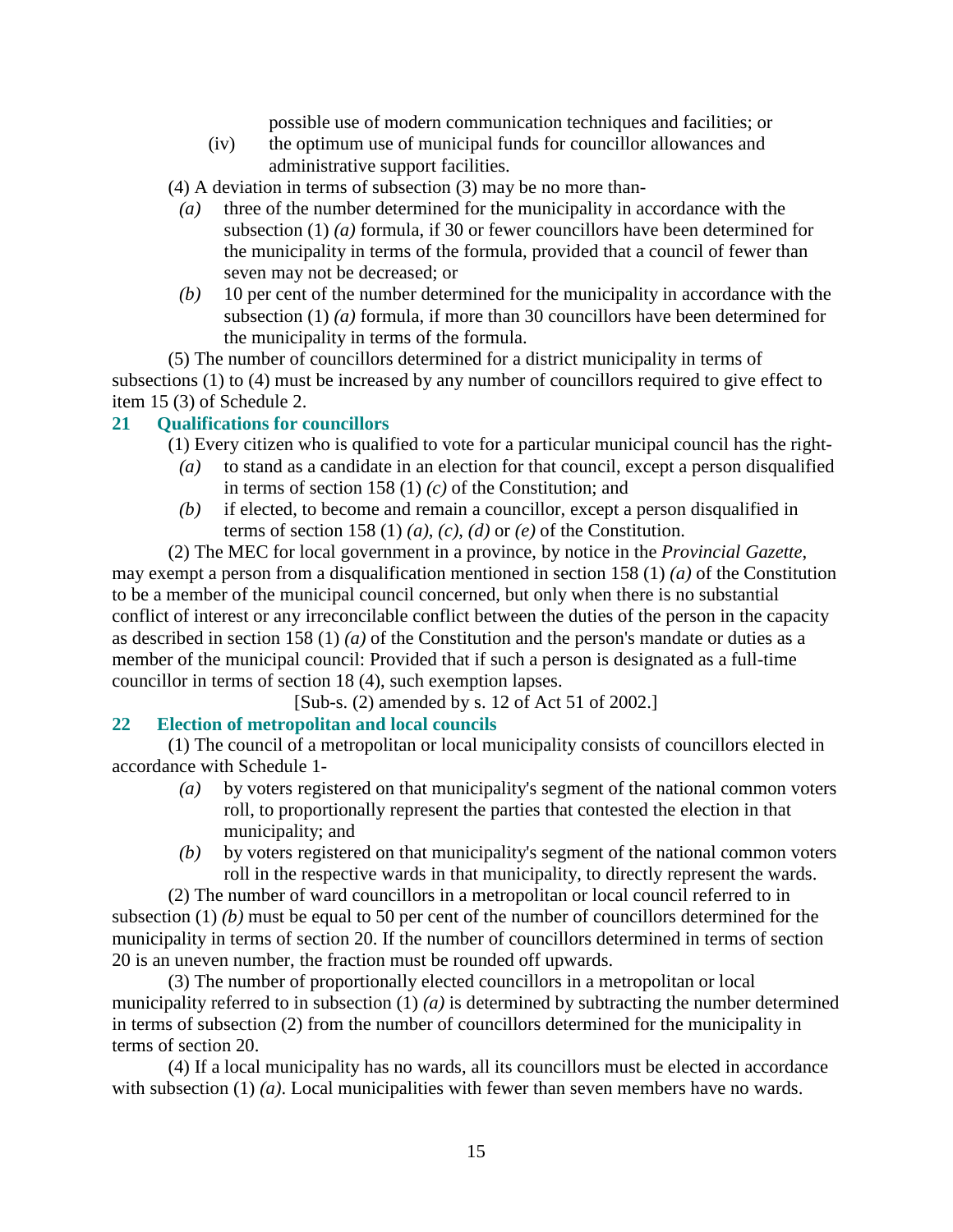## **23 Election and appointment of district councils**

(1) The council of a district municipality consists of-

- *(a)* councillors elected in accordance with Part 1 of Schedule 2 by voters registered on that municipality's segment of the national common voters roll, to proportionally represent the parties that contested the election in that district municipality;
- *(b)* councillors appointed in accordance with Schedule 2 by the councils of the respective local municipalities within that district municipality, to directly represent those local municipalities; and
- *(c)* if the district municipality has a district management area, councillors elected in accordance with Part 1 of Schedule 2 by voters registered on that district municipality's segment of the national common voters roll in that area, to proportionally represent the parties that contested the election in that area.

 (2) The number of councillors representing local municipalities and district management areas in a district council referred to in subsection (1) *(b)* and *(c)* must be-

- *(a)* equal to 60 per cent (fractions to be disregarded) of the number of councillors determined for the municipality in terms of section 20 before any increase in terms of section 20 (5), plus the increase; and
- *(b)* allocated to the respective local councils and district management areas in accordance with Part 2 of Schedule 2.

 (3) The number of proportionally elected councillors referred to in subsection (1) *(a)* is determined by subtracting the number determined in terms of subsection (2) *(a)* from the number of councillors determined for the municipality in terms of section 20, including any increase in terms of section 20 (5).

 (4) A local council must appoint its representatives to the district council within 14 days after the result of the election of the local council has been declared.

## **24 Term of municipal councils**

 (1) The term of municipal councils is five years, calculated from the day following the date set for the previous election of all municipal councils in terms of subsection (2).

[Sub-s. (1) substituted by s. 5 of Act 58 of 1999.]

 (2) Whenever necessary, the Minister, after consulting the Electoral Commission, must, by notice in the *Government Gazette*, call and set a date for an election of all municipal councils, which must be held within 90 days of the date of the expiry of the term of municipal councils. The notice may be published either before or after the term of municipal councils expires in terms of subsection (1).

[S. 24 amended by s. 93 of Act 27 of 2000.]

## **25 By-elections**

(1) A by-election must be held if-

 *(a)* the Electoral Commission does not declare the result of the election of a municipal council, or in a district management area, or in a ward, within the period specified in terms of the Electoral Commission Act, 1996 (Act 51 of 1996);

[Para. *(a)* amended by s. 93 of Act 27 of 2000.]

 *(b)* a court sets aside the election of a council, or in a district management area, or in a ward;

[Para. *(b)* amended by s. 93 of Act 27 of 2000.]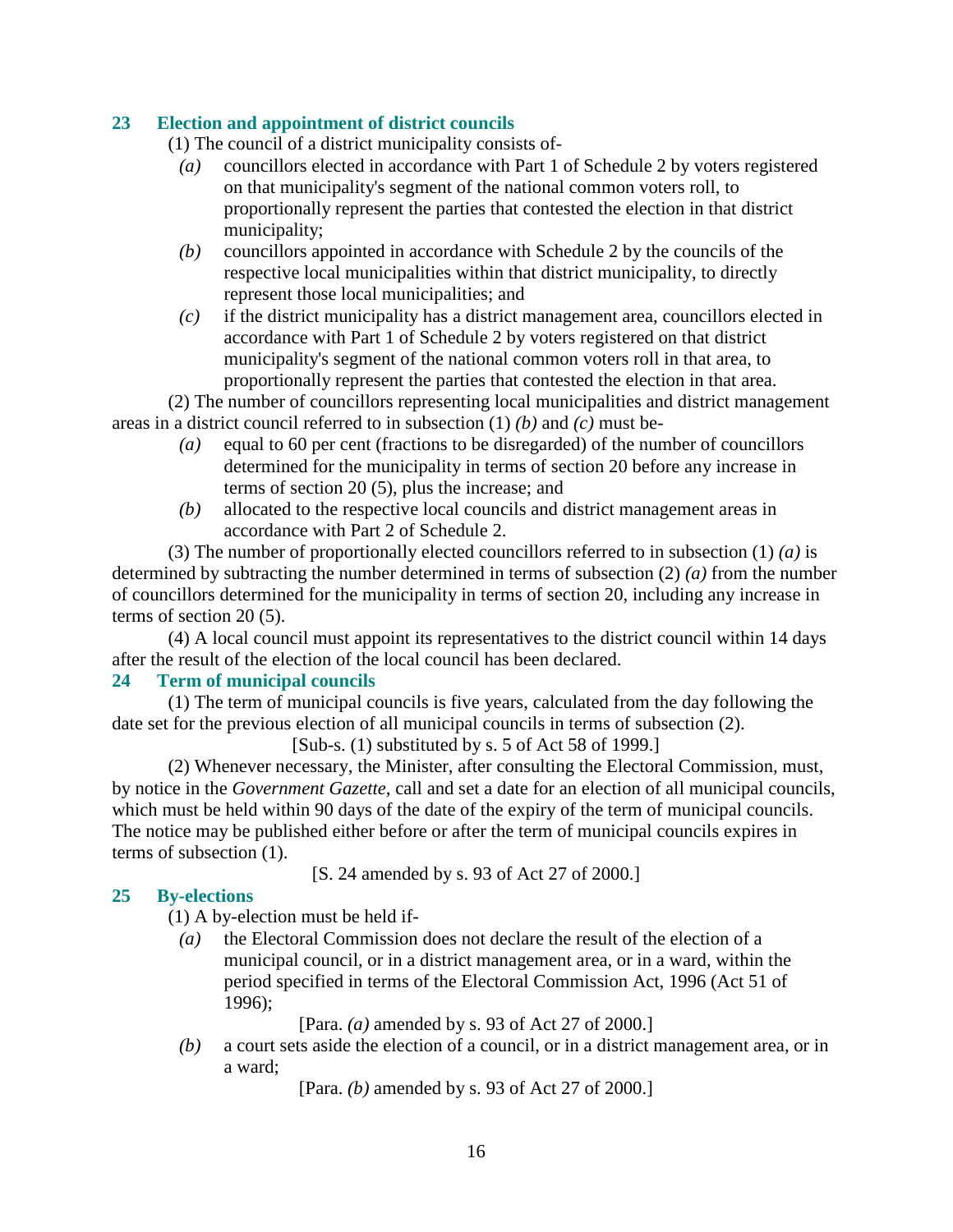- *(c)* a council is dissolved; or
- *(d)* a vacancy in a ward occurs.

 (2) If the election in a specific ward is the reason why the Electoral Commission does not declare the result of the election of a metro or local council, a by-election must be held in that ward only.

 (3) The municipal manager of the municipality concerned, after consulting the Electoral Commission, must, by notice in a local newspaper, call and set a date for the by-election, which must be held within 90 days of the date-

- *(a)* of the voting day of the previous election, if subsection (1) *(a)* applies; [Para. *(a)* amended by s. 93 of Act 27 of 2000.]
- *(b)* on which the election was set aside by the court, if subsection (1) *(b)* applies;
- *(c)* on which the council was dissolved, if subsection (1) *(c)* applies; or
- *(d)* on which the vacancy occurred, if subsection (1) *(d)* applies.
	- [Sub-s. (3) amended by s. 93 of Act 27 of 2000.]

 (4) If the municipal manager of the municipality concerned does not call and set a date for a by-election within 14 days of the applicable date referred to in paragraph *(a)*, *(b)*, *(c)* or *(d)* of subsection (3), the MEC for local government in the province, after consulting the Electoral Commission, must, by notice in the *Provincial Gazette*, call and set a date for the by-election, which must be held within 90 days of the applicable date.

[Sub-s. (4) amended by s. 93 of Act 27 of 2000.]

(5) The term of a municipal council is not interrupted by a by-election.

 (6) The municipal manager of a municipality may not call a by-election in terms of subsection (3) if-

- *(a)* the next election of all municipal councils must be held-
	- (i) within nine calendar months of the applicable date mentioned in paragraph *(a)*, *(b)* or *(c)* of subsection (3); or
	- (ii) if it is a by-election in a ward, within six calendar months of the applicable date mentioned in paragraph *(a)*, *(b)* or *(d)* of subsection (3); and
- *(b)* the MEC for local government in the province decides that the by-election must stand over until the next election of all municipal councils.

 (7) A by-election in a ward does not affect the representation of parties by councillors elected from party lists.

## **26 Term of office of councillors**

(1) A person-

- *(a)* is elected as a member of a municipal council for a period ending when the next council is declared elected; or
- *(b)* is appointed as a representative of a local council to a district council for a period ending when the next local council is declared elected.

[Para. *(b)* substituted by s. 1 of Act 20 of 2002, amended by s. 9 of Act 2 of 2003 and substituted by s. 9 of Act 55 of 2008.]

 (2) A person assumes office as a councillor when declared elected or when appointed, as the case may be.

## **27 Vacation of office**

A councillor vacates office during a term of office if that councillor-

- *(a)* resigns in writing;
- *(b)* is no longer qualified to be a councillor;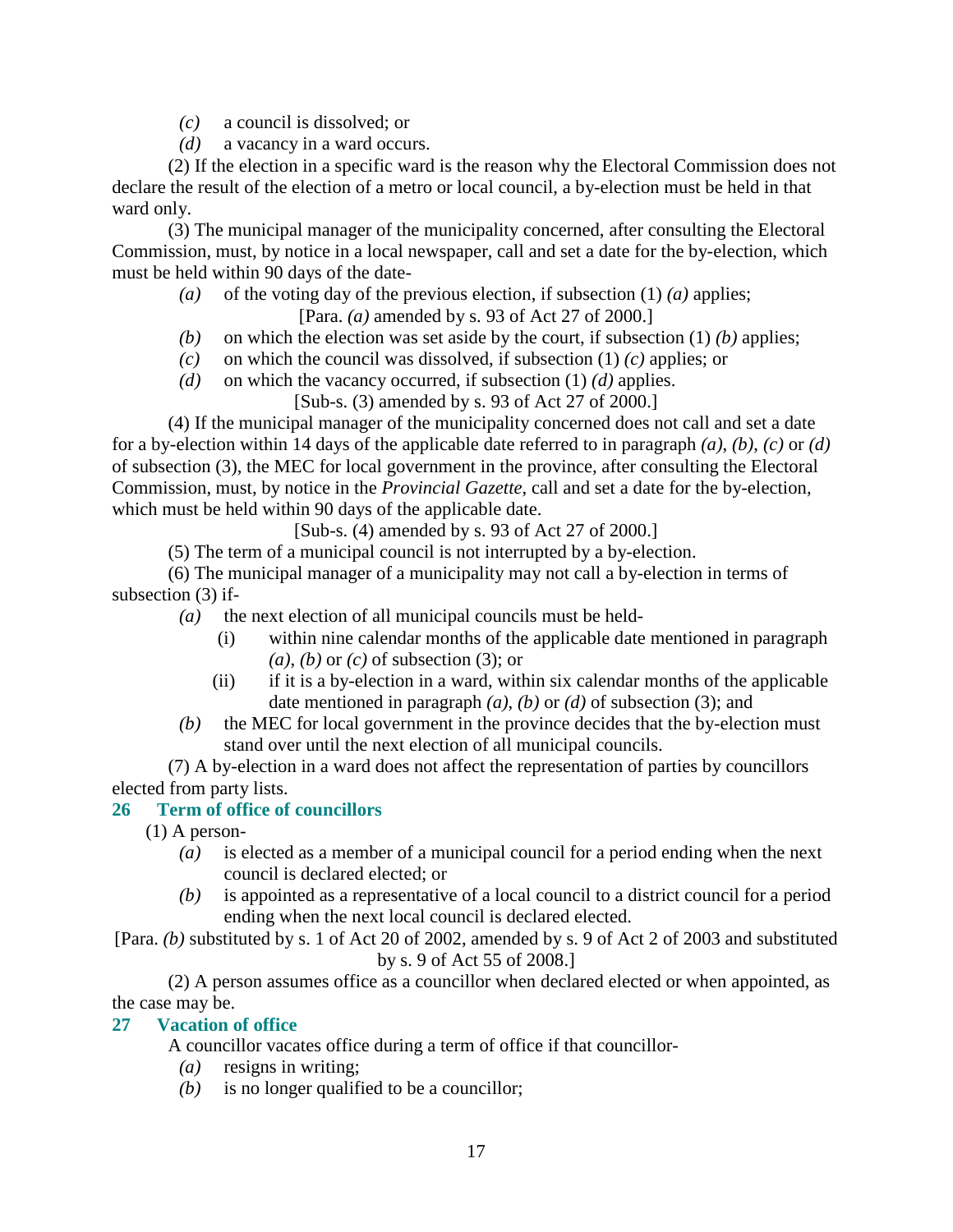*(c)* was elected from a party list referred to in Schedule 1 or 2 and ceases to be a member of the relevant party;

[Para. *(c)* deleted by s. 2 of Act 20 of 2002 and inserted by s. 10 *(a)* of Act 55 of 2008.]

 *(d)* contravenes a provision of the Code of Conduct for Councillors set out in Schedule 1 of the Local Government: Municipal Systems Act, 2000, and is removed from office in terms of the Code;

[Para. *(d)* substituted by s. 121 of Act 32 of 2000.]

- *(e)* is a representative of a local council in a district council and ceases to be a member of the local council which appointed that councillor to the district council or is replaced by the local council as its representative in the district council; or
- *(f)* was elected to represent a ward and who-
	- (i) was nominated by a party as a candidate in the ward election and ceases to be a member of that party; or
	- (ii) was not nominated by a party as a candidate in the ward election and becomes a member of a party.

[Para. *(f)* amended by s. 93 of Act 27 of 2000, deleted by s. 2 of Act 20 of 2002 and added by s. 10 *(b)* of Act 55 of 2008.]

## **28 Privileges and immunities**

(1) Provincial legislation in terms of section 161 of the Constitution must provide at least-

- *(a)* that councillors have freedom of speech in a municipal council and in its committees, subject to the relevant council's rules and orders as envisaged in section 160 (6) of the Constitution; and
- *(b)* that councillors are not liable to civil or criminal proceedings, arrest, imprisonment or damages for-
	- (i) anything that they have said in, produced before or submitted to the council or any of its committees; or
	- (ii) anything revealed as a result of anything that they have said in, produced before or submitted to the council or any of its committees.

 (2) Until provincial legislation contemplated in subsection (1) has been enacted the privileges referred to in paragraphs *(a)* and *(b)* of subsection (1) will apply to all municipal councils in the province concerned.

## **29 Meetings of municipal councils**

 (1) The speaker of a municipal council decides when and where the council meets subject to section 18 (2), but if a majority of the councillors requests the speaker in writing to convene a council meeting, the speaker must convene a meeting at a time set out in the request.

 (2) The municipal manager of a municipality or, in the absence of the municipal manager, a person designated by the MEC for local government in the province, must call the first meeting of the council of that municipality within 14 days after the council has been declared elected or, if it is a district council, after all the members to be appointed by local councils, have been appointed.

 $(3)$  ......

[Sub-s. (3) added by s. 3 of Act 20 of 2002, amended by s. 9 of Act 2 of 2003 and deleted by s. 11 of Act 55 of 2008.]

## **30 Quorums and decisions**

 (1) A majority of the councillors must be present at a meeting of the council before a vote may be taken on any matter.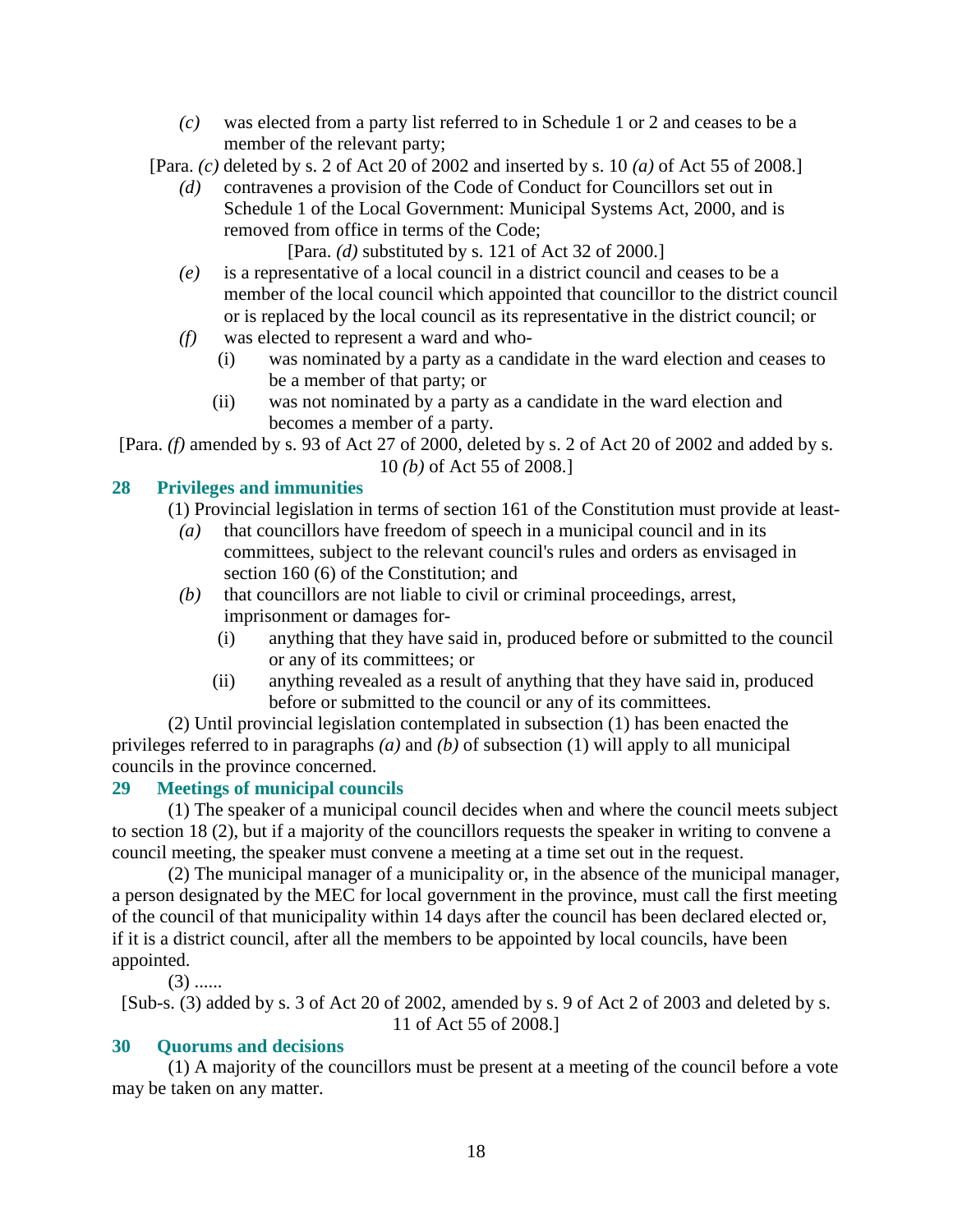(2) All questions concerning matters mentioned in section 160 (2) of the Constitution are determined by a decision taken by a municipal council with a supporting vote of a majority of the councillors.

 (3) All other questions before a municipal council are decided by a majority of the votes cast, subject to section 34.

 (4) If on any question there is an equality of votes, the councillor presiding must exercise a casting vote in addition to that councillor's vote as a councillor.

 (5) Before a municipal council takes a decision on any of the following matters it must first require its executive committee or executive mayor, if it has such a committee or mayor, to submit to it a report and recommendation on the matter-

- *(a)* any matter mentioned in section 160 (2) of the Constitution;
- *(b)* the approval of an integrated development plan for the municipality, and any amendment to that plan; and
- *(c)* the appointment and conditions of service of the municipal manager and a head of a department of the municipality.
- **31 and 32 ......**

[Ss. 31 and 32 repealed by s. 121 of Act 32 of 2000.]

## **33 Criteria for establishment of committees**

A municipality may establish a committee provided for in this Act if-

- *(a)* the municipality is of a type that is empowered in terms of this Act to establish a committee of the desired kind;
- *(b)* the establishment of the committee is necessary, taking into account-
	- (i) the extent of the functions and powers of the municipality;
	- (ii) the need for the delegation of those functions and powers in order to ensure efficiency and effectiveness in their performance; and
	- (iii) the financial and administrative resources of the municipality available to support the proposed committee; and
- *(c)* in the case of the establishment of an executive committee, the municipality has more than nine councillors.

## **34 Dissolution of municipal councils**

 (1) A municipal council may dissolve itself at a meeting called specifically for this purpose, by adopting a resolution dissolving the council with a supporting vote of at least two thirds of the councillors.

 (2) A municipal council may dissolve itself only when two years have passed since the council was last elected.

 (3) The MEC for local government in a province, by notice in the *Provincial Gazette*, may dissolve a municipal council in the province if the Electoral Commission in terms of section 23 (2) *(a)* of the Demarcation Act is of the view that a boundary determination affects the representation of voters in that council, and the remaining part of the existing term of municipal councils is more than one year.

[Sub-s. (3) substituted by s. 4 *(a)* of Act 19 of 2008.]

 (4) The MEC for local government in a province may dissolve a municipal council in a province in accordance with the provisions of section 139 of the Constitution of the Republic of South Africa, 1996.

[Sub-s. (4) substituted by s. 4 *(b)* of Act 19 of 2008.]

## **35 Caretaker provisions**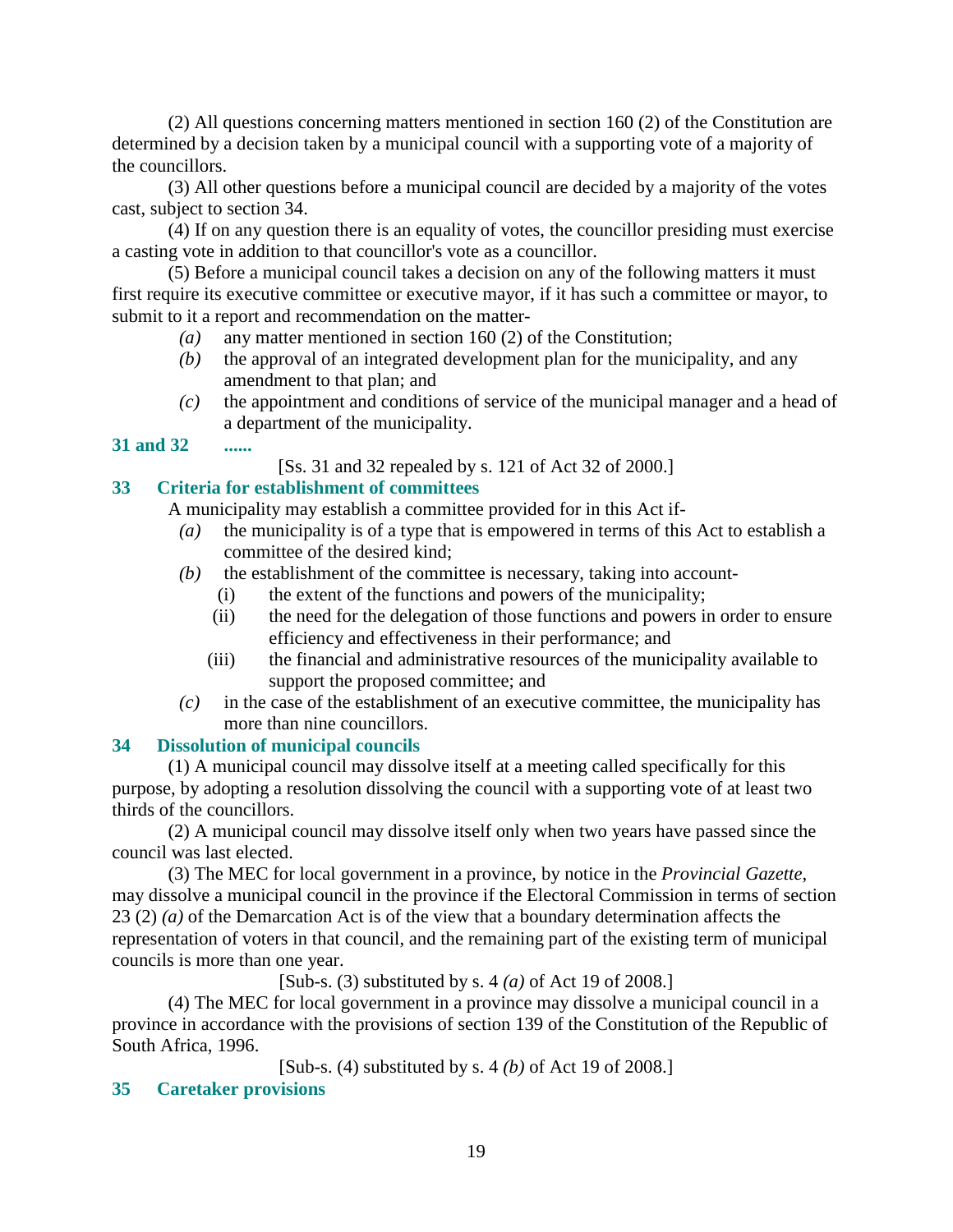(1) If a municipal council is dissolved in terms of section 34 (4) or does not have enough members to form a quorum for a meeting, the MEC for local government in the province must appoint one or more administrators to ensure the continued functioning of the municipality until a new municipal council is elected or until the council has sufficient members for a quorum.

[Sub-s. (1) substituted by s. 13 of Act 51 of 2002 and by s. 5 of Act 19 of 2008.]

 (2) When appointing one or more administrators the MEC for local government, by notice in the *Provincial Gazette*, must determine the functions and powers of the administrator or administrators.

## *Part 2*

#### *Speakers of municipal councils* **(ss 36-41)**

#### **36 Election of speakers**

(1) Each municipal council must have a chairperson who will be called the speaker.

 (2) At its first sitting after its election, or when necessary to fill a vacancy, a municipal council must elect its speaker from among the councillors.

 (3) The municipal manager of the municipality or, if the municipal manager is not available, a person designated by the MEC for local government in the province, presides over the election of a speaker.

(4) The procedure set out in Schedule 3 applies to the election of a speaker.

 (5) A councillor may not hold office as speaker and mayor or executive mayor at the same time, but in a municipality of a type mentioned in section 9 *(e)* or *(f)* or 10 *(c)* the speaker must be called the mayor.

#### **37 Functions of speakers**

The speaker of a municipal council-

- *(a)* presides at meetings of the council;
- *(b)* performs the duties and exercises the powers delegated to the speaker in terms of section 59 of the Local Government: Municipal Systems Act, 2000 (Act 32 of 2000);

[Para. *(b)* amended by s. 14 *(a)* of Act 51 of 2002.]

- *(c)* must ensure that the council meets at least quarterly;
- *(d)* must maintain order during meetings;
- *(e)* must ensure compliance in the council and council committees with the Code of Conduct set out in Schedule 1 to the Local Government: Municipal Systems Act, 2000 (Act 32 of 2000); and

[Para. *(e)* amended by s. 14 *(b)* of Act 51 of 2002.]

 *(f)* must ensure that council meetings are conducted in accordance with the rules and orders of the council.

#### **38 Term of office of speakers**

The speaker of a municipal council is elected for a term ending, subject to section 39,

## when the next council is declared elected.

## **39 Vacation of office**

The speaker of a municipal council vacates office during a term if that person-

- *(a)* resigns as speaker;
- *(b)* is removed from office; or
- *(c)* ceases to be a councillor.

#### **40 Removal from office**

A municipal council by resolution may remove its speaker from office. Prior notice of an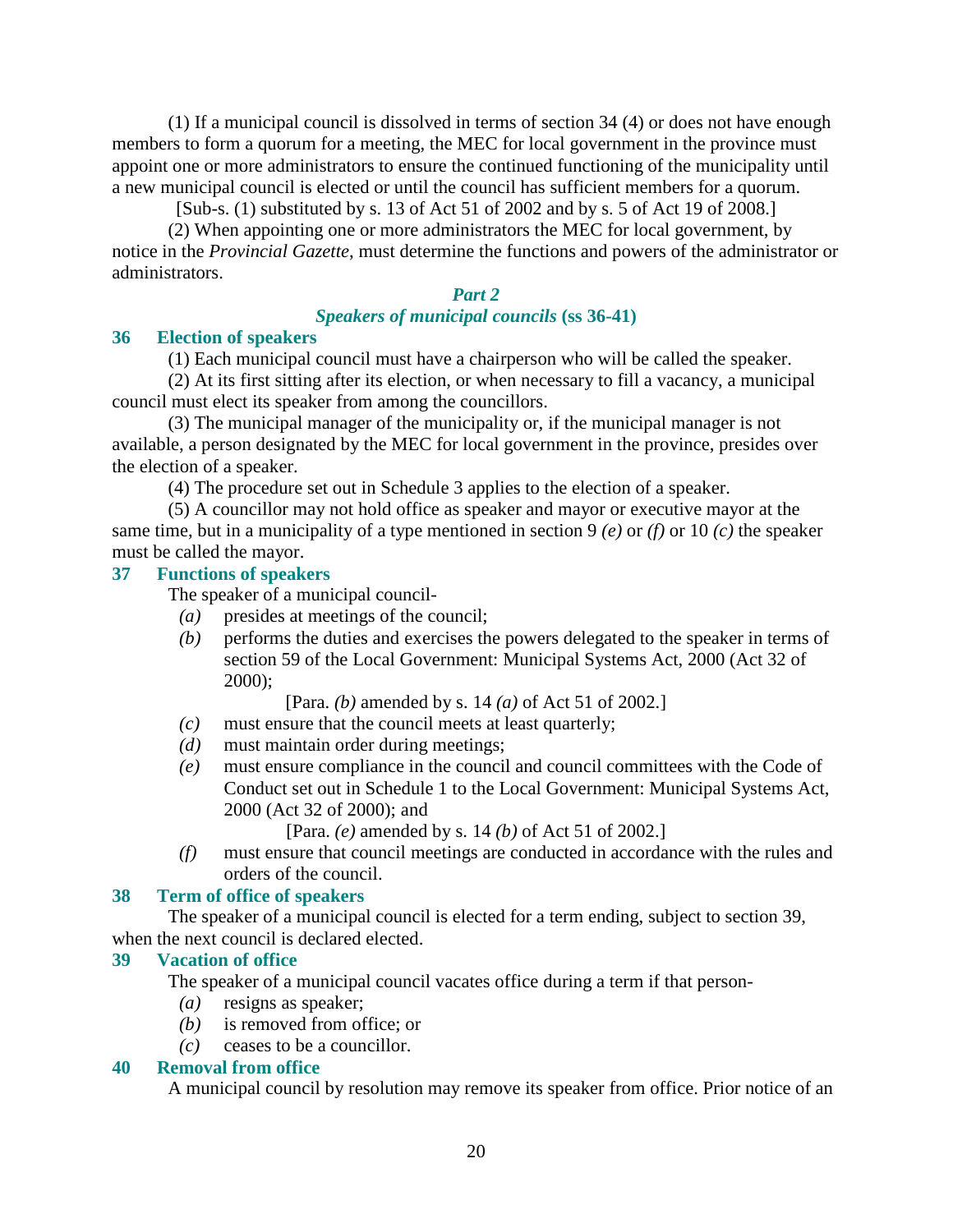intention to move a motion for the removal of the speaker must be given.

#### **41 Acting speakers**

 If the speaker of a municipal council is absent or not available to perform the functions of speaker, or during a vacancy, the council must elect another councillor to act as speaker.

#### **CHAPTER 4**

## **INTERNAL STRUCTURES AND FUNCTIONARIES (ss 42-82)**

## *Part 1*

#### *Executive committees* **(ss 42-53)**

## **42 Only municipalities of certain types may establish executive committees**

 (1) Only municipalities of the types mentioned in sections 8 *(a)*, *(b)*, *(c)* and *(d)*, 9 *(a)* and *(b)* and 10 *(a)* may establish an executive committee.

 (2) If a municipality of a type referred to in subsection (1) chooses to establish an executive committee, the provisions of this Part apply.

#### **43 Composition of executive committees**

 (1) If the council of a municipality establishes an executive committee, it must elect a number of councillors necessary for effective and efficient government, provided that no more than 20 per cent of the councillors or 10 councillors, whichever is the least, are elected. An executive committee may not have less than three members.

 (2) An executive committee must be composed in such a way that parties and interests represented in the municipal council are represented in the executive committee in substantially the same proportion they are represented in the council.

 (3) A municipal council may determine any alternative mechanism for the election of an executive committee, provided it complies with section 160 (8) of the Constitution.

#### **44 Functions and powers of executive committees**

(1) An executive committee is-

- *(a)* the principal committee of the council of a municipality of a type that is entitled to establish an executive committee; and
- *(b)* the committee of a municipal council which receives reports from the other committees of the council and which must forward these reports together with its recommendations to the council when it cannot dispose of the matter in terms of its delegated powers.

(2) The executive committee must-

- *(a)* identify the needs of the municipality;
- *(b)* review and evaluate those needs in order of priority;
- *(c)* recommend to the municipal council strategies, programmes and services to address priority needs through the integrated development plan and estimates of revenue and expenditure, taking into account any applicable national and provincial development plans; and
- *(d)* recommend or determine the best methods, including partnership and other approaches, to deliver those strategies, programmes and services to the maximum benefit of the community.
- (3) The executive committee in performing its duties must-
- *(a)* identify and develop criteria in terms of which progress in the implementation of the strategies, programmes and services referred to in subsection  $(2)$  *(c)* can be evaluated, including key performance indicators which are specific to the municipality and common to local government in general;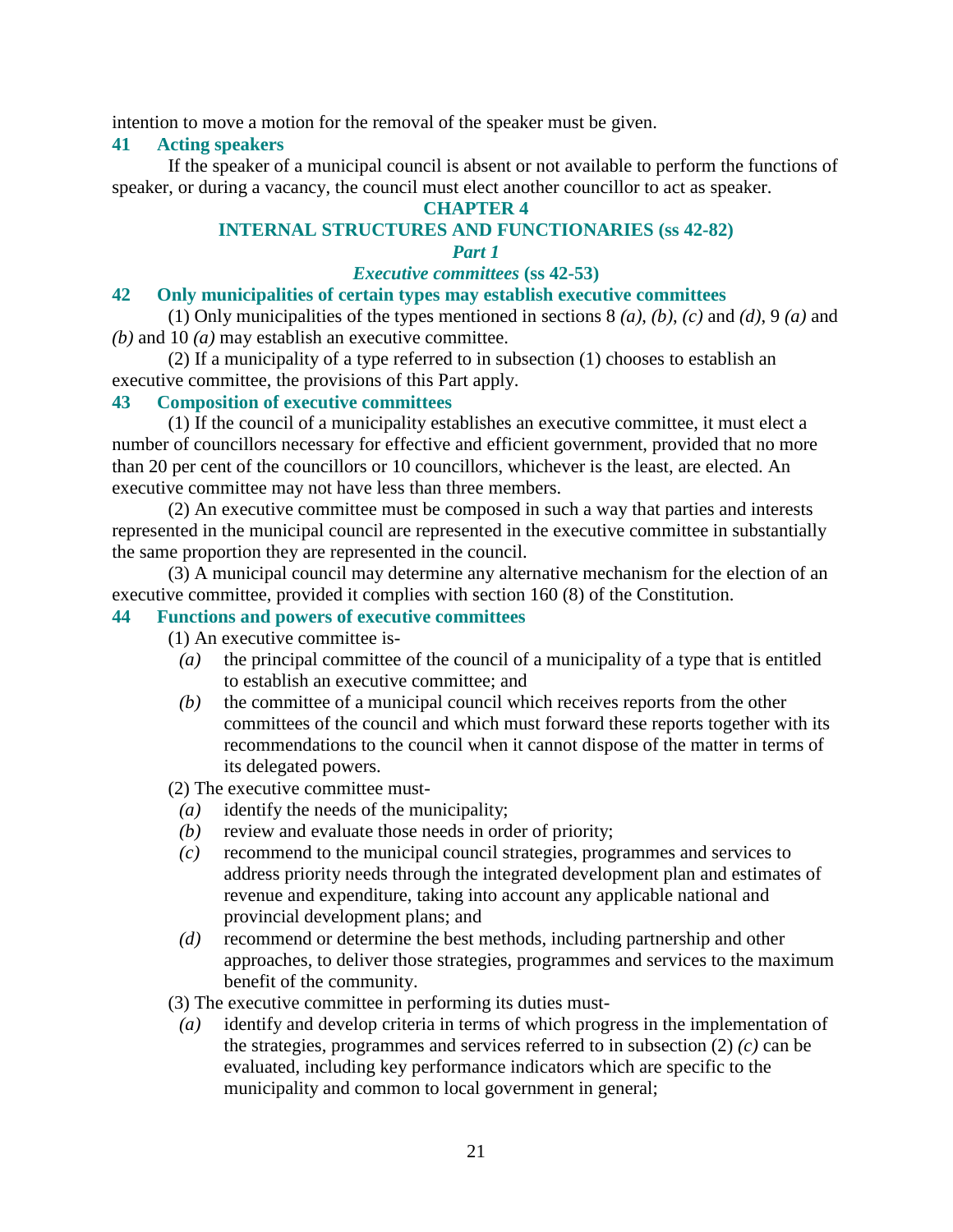- *(b)* evaluate progress against the key performance indicators;
- *(c)* review the performance of the municipality in order to improve-
	- (i) the economy, efficiency and effectiveness of the municipality;
	- (ii) the efficiency of credit control and revenue and debt collection services; and
	- (iii) the implementation of the municipality's by-laws;
- *(d)* monitor the management of the municipality's administration in accordance with the policy directions of the municipal council;
- *(e)* oversee the provision of services to communities in the municipality in a sustainable manner;
- *(f)* perform such duties and exercise such powers as the council may delegate to it in terms of section 32;
- *(g)* annually report on the involvement of communities and community organisations in the affairs of the municipality; and
- *(h)* ensure that regard is given to public views and report on the effect of consultation on the decisions of the council.

 (4) An executive committee must report to the municipal council on all decisions taken by the committee.

## **45 Election of members of executive committees**

 A municipal council must elect the members of its executive committee from among its members at a meeting that must be held-

- *(a)* within 14 days after the council's election;
- *(b)* if it is a district council, within 14 days after the last of the local councils has appointed its representatives to the district council; or
- *(c)* within 14 days after the date with effect from which the type of the municipality has been changed from any of those mentioned in section 8 *(e)*, *(f)*, *(g)* or *(h)*, 9  $(c)$ ,  $(d)$ ,  $(e)$  or  $(f)$  or 10  $(b)$  or  $(c)$  to any of those mentioned in section 8  $(a)$ ,  $(b)$ , *(c)* or *(d)*, 9 *(a)* or *(b)*, or 10 *(a)*.

[S. 45 substituted by s. 1 of Act 1 of 2003.]

## **46 Term of office of members**

 The members of an executive committee are elected for a term ending, subject to section 47, when-

- *(a)* the type of the municipality has been changed from any of those mentioned in section 8 (a), (b), (c) or (d), 9 (a) or (b) or 10 (a) to any of those mentioned in section 8 *(e)*, *(f)*, *(g)* or *(h)*, 9 *(c)*, *(d)*, *(e)* or *(f)* or 10 *(b)* or *(c)*; or
- *(b)* the next municipal council is declared elected.
	- [S. 46 substituted by s. 2 of Act 1 of 2003.]

## **47 Vacancies**

(1) A member of an executive committee vacates office during a term if that member-

- *(a)* resigns as a member of the executive committee;
- *(b)* is removed from office as a member of the executive committee in terms of section 53; or
- *(c)* ceases to be a councillor.

(2) The filling of a vacancy in an executive committee is subject to section 43.

## **48 Election of mayors**

 (1) The municipal council must elect a member of its executive committee as the mayor and, if the MEC for local government in the province so approves, another member of the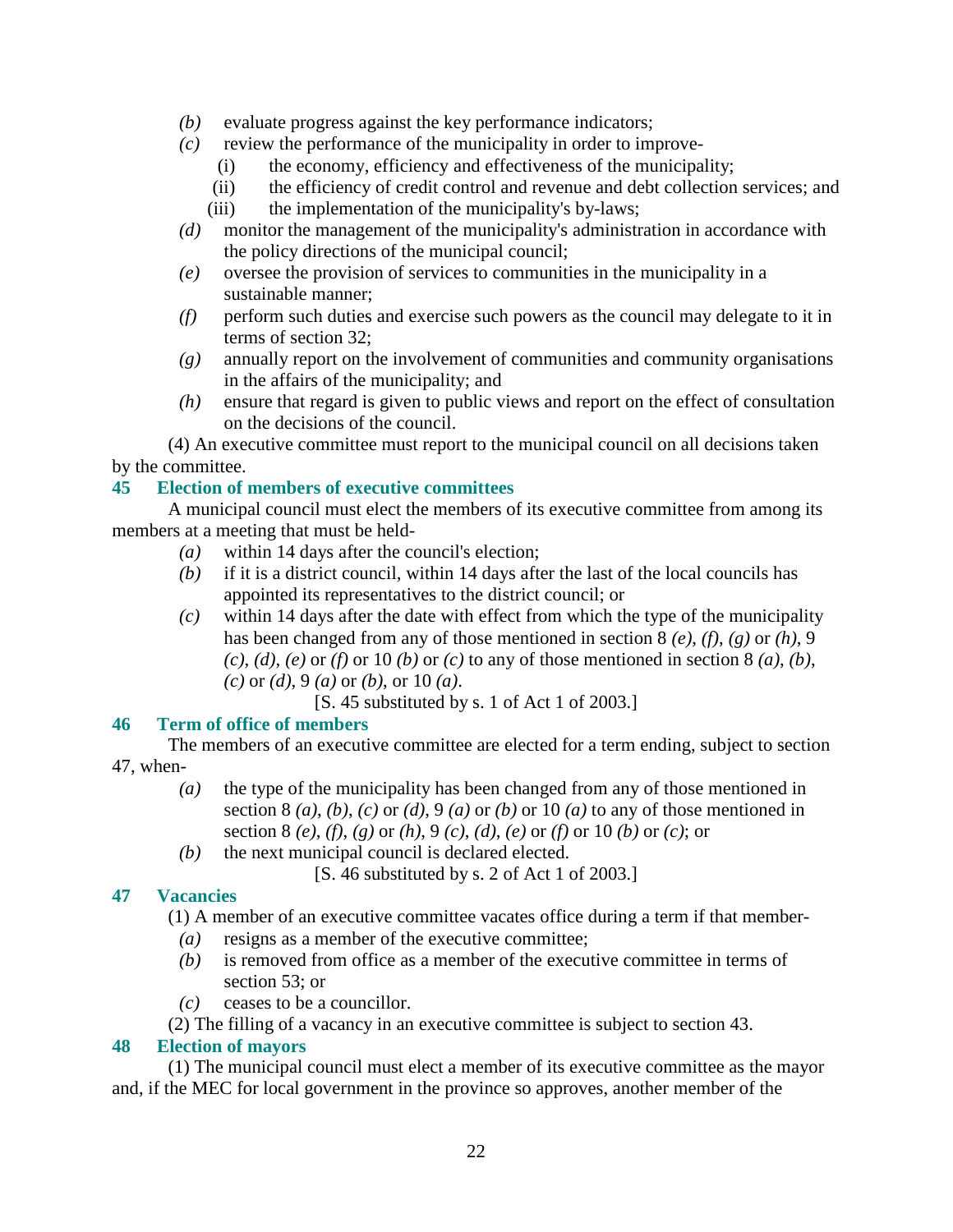executive committee as the deputy mayor, of the municipality.

 (2) The election of a mayor and deputy mayor takes place when the executive committee is elected or when it is necessary to fill a vacancy.

 (3) The procedure set out in Schedule 3 applies to the election of a mayor and deputy mayor.

 (4) A mayor and deputy mayor is elected for the duration of that person's term as a member of the executive committee, but vacates office during a term if that person-

- *(a)* resigns as mayor or deputy mayor;
- *(b)* is removed from office as a member of the executive committee in terms of section 53; or
- *(c)* ceases to be a member of the executive committee.

 (5) *(a)* No person may hold office as mayor or both mayor and executive mayor for more than two consecutive terms in the same council.

*(b)* No person may hold office as deputy mayor or both deputy mayor and deputy executive may or for more than two consecutive terms in the same council.

- *(c)* If a person is elected-
- (i) to fill a vacancy in the office of mayor or deputy mayor, the period between that election and the next election of a mayor or deputy mayor is not regarded as a term; or
- (ii) as mayor or deputy mayor where the type of the municipality has been changed from any of those mentioned in section 8 *(e)*, *(f)*, *(g)* or *(h)*, 9 *(c)*, *(d)*, *(e)* or *(f)* or 10 *(b)* or *(c)* to any of those mentioned in section 8 *(a)*, *(b)*, *(c)* or *(d)*, 9 *(a)* or *(b)* or 10 *(a)* during the term of the municipal council concerned, the period between that election and the next election of a mayor or deputy mayor is not regarded as a term.

[Sub-s. (5) substituted by s. 3 *(a)* of Act 1 of 2003.]

 (6) A mayor whose two consecutive terms have expired as provided for in subsection (5) *(a)*, may not immediately after the expiry be elected as deputy mayor.

[Sub-s. (6) substituted by s. 3 *(b)* of Act 1 of 2003.]

## **49 Functions and powers of mayors**

(1) The mayor of a municipality-

- *(a)* presides at meetings of the executive committee; and
- *(b)* performs the duties, including any ceremonial functions, and exercises the powers delegated to the mayor by the municipal council or the executive committee.

 (2) The deputy mayor exercises the powers and performs the duties of the mayor if the mayor is absent or not available or if the office of the mayor is vacant. The mayor may delegate duties to the deputy mayor.

 (3) If the mayor is absent or not available and the municipality does not have a deputy mayor, or the deputy mayor is also absent or not available-

- *(a)* the member of the executive committee designated thereto in writing by the mayor acts as mayor; or
- *(b)* a councillor elected by the members of the executive committee from amongst themselves acts as mayor if the mayor has not designated a member thereto or if the designated member is absent or not available.

[Sub-s. (3) added by s. 15 of Act 51 of 2002.]

## **50 Meetings of executive committees**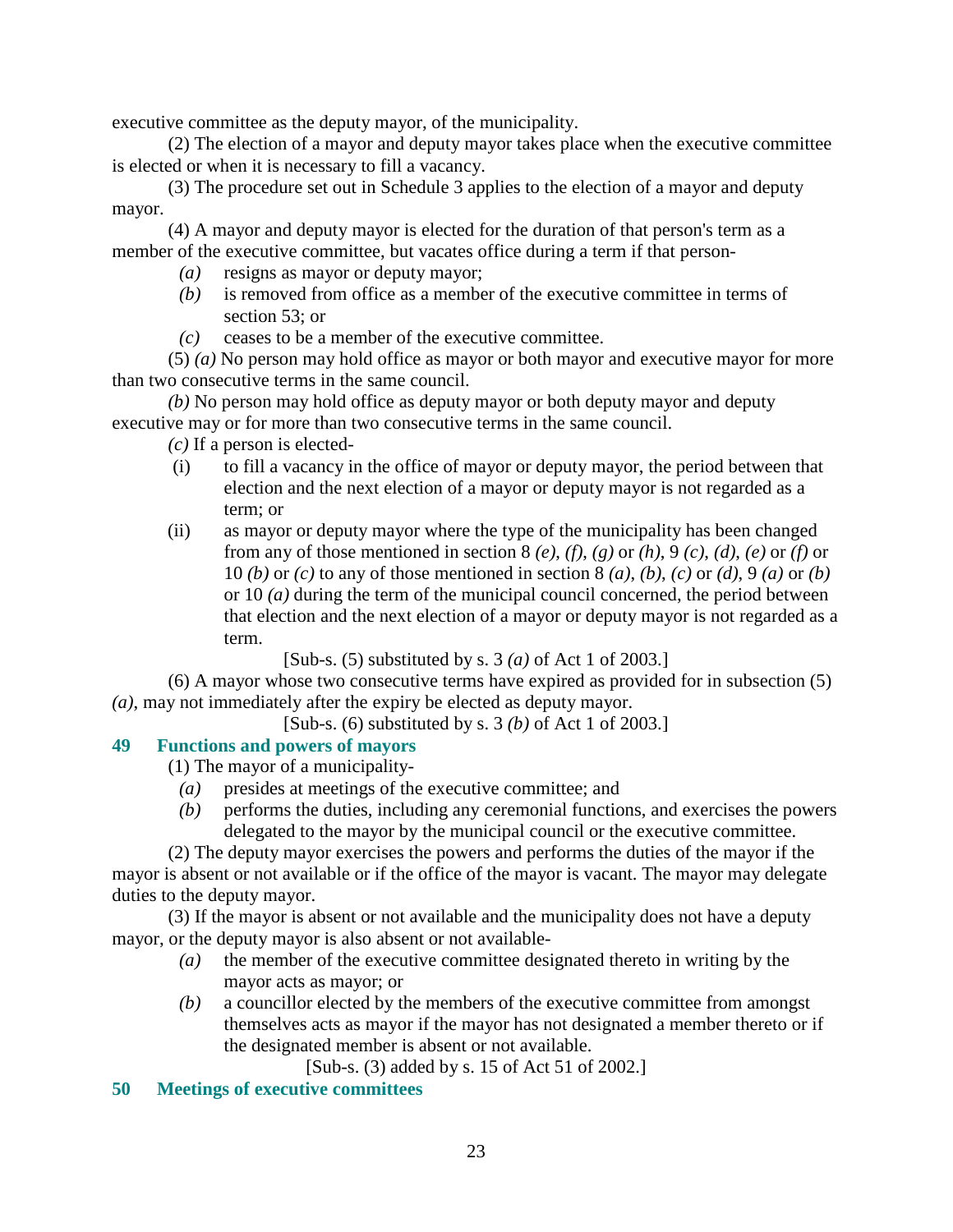(1) The mayor decides when and where the executive committee meets, but if a majority of the members requests the mayor in writing to convene a committee meeting, the mayor must convene a meeting at a time set out in the request.

 (2) If both the mayor and the deputy mayor are absent from a meeting, and there is a quorum, the members present must elect another member to preside at the meeting.

## **51 Procedures of executive committees**

 An executive committee, by resolution taken with a supporting vote of a majority of its members, may determine its own procedures subject to any directions and the rules and orders of the municipal council.

## **52 Quorum and decisions**

 (1) A majority of the members of an executive committee constitutes a quorum for a meeting.

 (2) A question before the committee is decided if there is agreement among at least the majority of the members present at the meeting.

 (3) If on any question there is an equality of votes, the member presiding must exercise a casting vote in addition to that member's vote as a member.

## **53 Removal from office of executive committees**

 (1) A municipal council may, by resolution remove from office one or more or all the members of its executive committee. Prior notice of an intention to move a motion for the removal of members must be given.

 (2) If all the members of an executive committee are removed, a new election of members and the mayor and, if the municipality has a deputy mayor, the deputy mayor, must be held in terms of sections 45 and 48, respectively.

 (3) The election of a member or members of an executive committee following a removal from office in terms of this section, is subject to section 43.

#### *Part 2*

## *Executive mayors* **(ss 54-60)**

## **54 Only municipalities of certain types may elect executive mayors**

 (1) Only municipalities of the types mentioned in sections 8 *(e)*, *(f)*, *(g)* and *(h)*, 9 *(c)* and *(d)* and 10 *(b)* may have an executive mayor.

 (2) If a municipality of a type referred to in subsection (1) chooses to have an executive mayor, the provisions of this Part apply.

#### **55 Election of executive mayors**

 (1) If a municipal council chooses to have an executive mayor it must elect an executive mayor and, if the MEC for local government in the province so approves, also an executive deputy mayor, from among its members at a meeting that must be held-

- *(a)* within 14 days after the council's election;
- *(b)* if it is a district council, within 14 days after the last of the local councils has appointed its representatives to the district council; or
- *(c)* within 14 days after the date with effect from which the type of the municipality has been changed from any of those mentioned in section 8 *(a)*, *(b)*, *(c)* or *(d)*, 9  $(a)$ ,  $(b)$ ,  $(e)$  or  $(f)$  or  $10$   $(a)$  or  $(c)$  to any of those mentioned in section 8  $(e)$ ,  $(f)$ ,  $(g)$ or *(h)*, 9 *(c)* or *(d)* or 10 *(b)*.
	- [Sub-s. (1) substituted by s. 4 of Act 1 of 2003.]

 (2) A vacancy in the office of executive mayor or executive deputy mayor must be filled when necessary.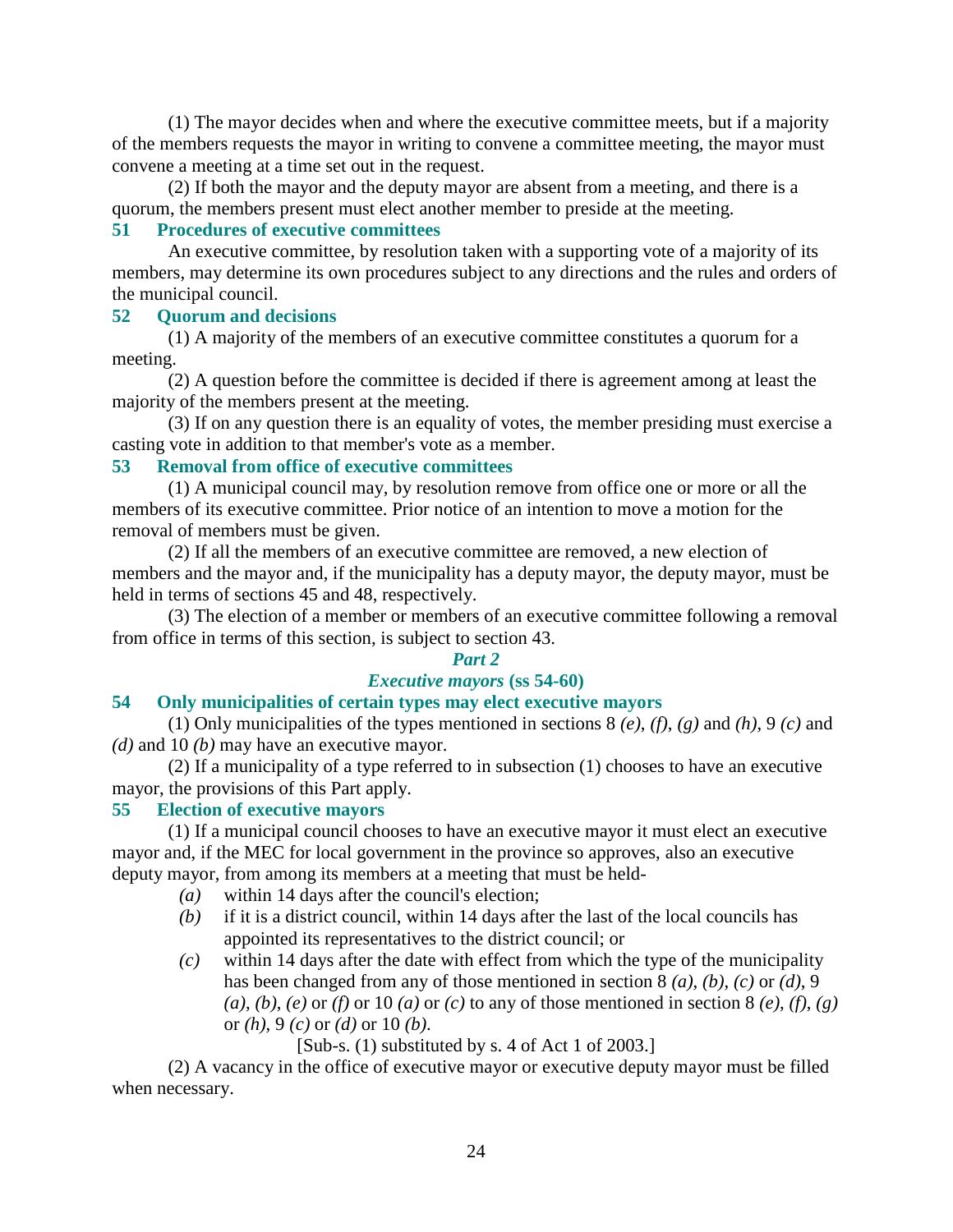(3) The procedure set out in Schedule 3 applies to the election of an executive mayor and executive deputy mayor.

## **56 Functions and powers of executive mayors**

 (1) An executive mayor is entitled to receive reports from committees of the municipal council and to forward these reports together with a recommendation to the council when the matter cannot be disposed of by the executive mayor in terms of the executive mayor's delegated powers.

(2) The executive mayor must-

- *(a)* identify the needs of the municipality;
- *(b)* review and evaluate those needs in order of priority;
- *(c)* recommend to the municipal council strategies, programmes and services to address priority needs through the integrated development plan, and the estimates of revenue and expenditure, taking into account any applicable national and provincial development plans; and
- *(d)* recommend or determine the best way, including partnership and other approaches, to deliver those strategies, programmes and services to the maximum benefit of the community.

(3) The executive mayor in performing the duties of office, must-

- *(a)* identify and develop criteria in terms of which progress in the implementation of the strategies, programmes and services referred to in subsection (2) *(c)* can be evaluated, including key performance indicators which are specific to the municipality and common to local government in general;
- *(b)* evaluate progress against the key performance indicators;
- *(c)* review the performance of the municipality in order to improve-
	- (i) the economy, efficiency and effectiveness of the municipality;
	- (ii) the efficiency of credit control and revenue and debt collection services; and
	- (iii) the implementation of the municipality's by-laws;
- *(d)* monitor the management of the municipality's administration in accordance with the directions of the municipal council;
- *(e)* oversee the provision of services to communities in the municipality in a sustainable manner;
- *(f)* perform such duties and exercise such powers as the council may delegate to the executive mayor in terms of section 59 of the Local Government: Municipal Systems Act, 2000 (Act 32 of 2000);

[Para. *(f)* amended by s. 16 *(a)* of Act 51 of 2002.]

- *(g)* annually report on the involvement of communities and community organisations in the affairs of the municipality; and
- *(h)* ensure that regard is given to public views and report on the effect of consultation on the decisions of the council.

 (4) An executive mayor must perform a ceremonial role as the municipal council may determine.

 (5) An executive mayor must report to the municipal council on all decisions taken by the executive mayor.

 (6) The deputy executive mayor of a municipality exercises the powers and performs the duties of the executive mayor if the executive mayor is absent or not available or if the office of the executive mayor is vacant.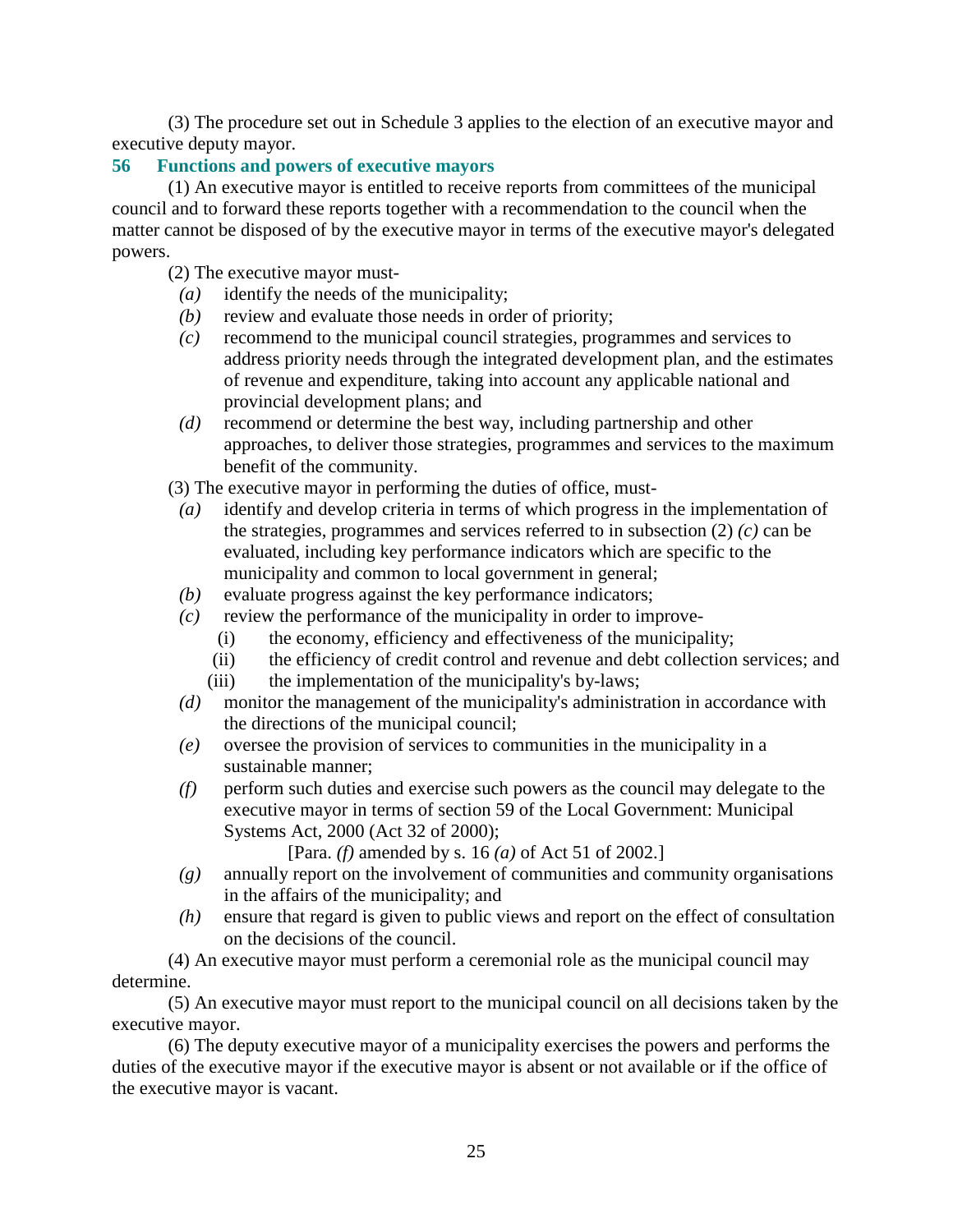(7) If the executive mayor is absent or not available and the municipality does not have a deputy executive mayor, or the deputy executive mayor is also absent or not available, the council must designate a councillor to act as executive mayor.

[Sub-s. (7) added by s. 16 *(b)* of Act 51 of 2002.]

## **57 Term of office of executive mayors**

 (1) An executive mayor and a deputy executive mayor must be elected for a term ending, subject to sections 58 and 59, when-

- *(a)* the type of the municipality has been changed from any of those mentioned in section 8  $(e)$ ,  $(f)$ ,  $(g)$  or  $(h)$ ,  $9$   $(c)$  or  $(d)$  or 10  $(b)$  to any of those mentioned in section 8 *(a)*, *(b)*, *(c)* or *(d)*, 9 *(a)*, *(b)*, *(e)* or *(f)* or 10 *(a)* or *(c)*; or
- *(b)* the next council is declared elected.

 (2) *(a)* No person may hold office as executive mayor or both executive mayor and mayor for more than two consecutive terms in the same council.

*(b)* No person may hold office as deputy executive mayor or both deputy executive mayor and deputy mayor for more than two consecutive terms in the same council.

- *(c)* If a person is elected-
- (i) to fill a vacancy in the office of executive mayor or deputy executive mayor, the period between that election and the next election of an executive mayor or deputy executive mayor is not regarded as a term; or
- (ii) as executive mayor or deputy executive mayor where the type of the municipality has been changed from any of those mentioned in section 8 *(a)*, *(b)*, *(c)* or *(d)*, 9  $(a)$ ,  $(b)$ ,  $(e)$  or  $(f)$  or  $10$   $(a)$  or  $(c)$  to any of those mentioned in section 8  $(e)$ ,  $(f)$ ,  $(g)$ or *(h)*, 9 *(c)* or *(d)* or 10 *(b)* during the term of the municipal council concerned, the period between that election and the next election of an executive mayor or deputy executive mayor is not regarded as a term.

 (3) An executive mayor whose two consecutive terms have expired as provided for in subsection (2) *(a)*, may not immediately after the expiry be elected as deputy executive mayor. [S. 57 substituted by s. 5 of Act 1 of 2003.]

## **58 Removal from office**

 A municipal council, by resolution may remove its executive mayor or deputy executive mayor from office. Prior notice of an intention to move a motion for the removal of the executive mayor or deputy executive mayor must be given.

## **59 Vacation of office**

 An executive mayor or deputy executive mayor vacates office during a term if that person-

- *(a)* resigns as executive mayor or deputy executive mayor;
- *(b)* is removed from office as executive mayor or deputy executive mayor; or
- *(c)* ceases to be a councillor.

## **60 Mayoral committees**

(1) If a municipal council has more than nine members, its executive mayor-

- *(a)* must appoint a mayoral committee from among the councillors to assist the executive mayor;
- *(b)* may delegate specific responsibilities to each member of the committee;
- *(c)* may delegate any of the executive mayor's powers to the respective members; and
- *(d)* may dismiss a member of the mayoral committee.
- (2) The mayoral committee must consist of the deputy executive mayor (if any) and as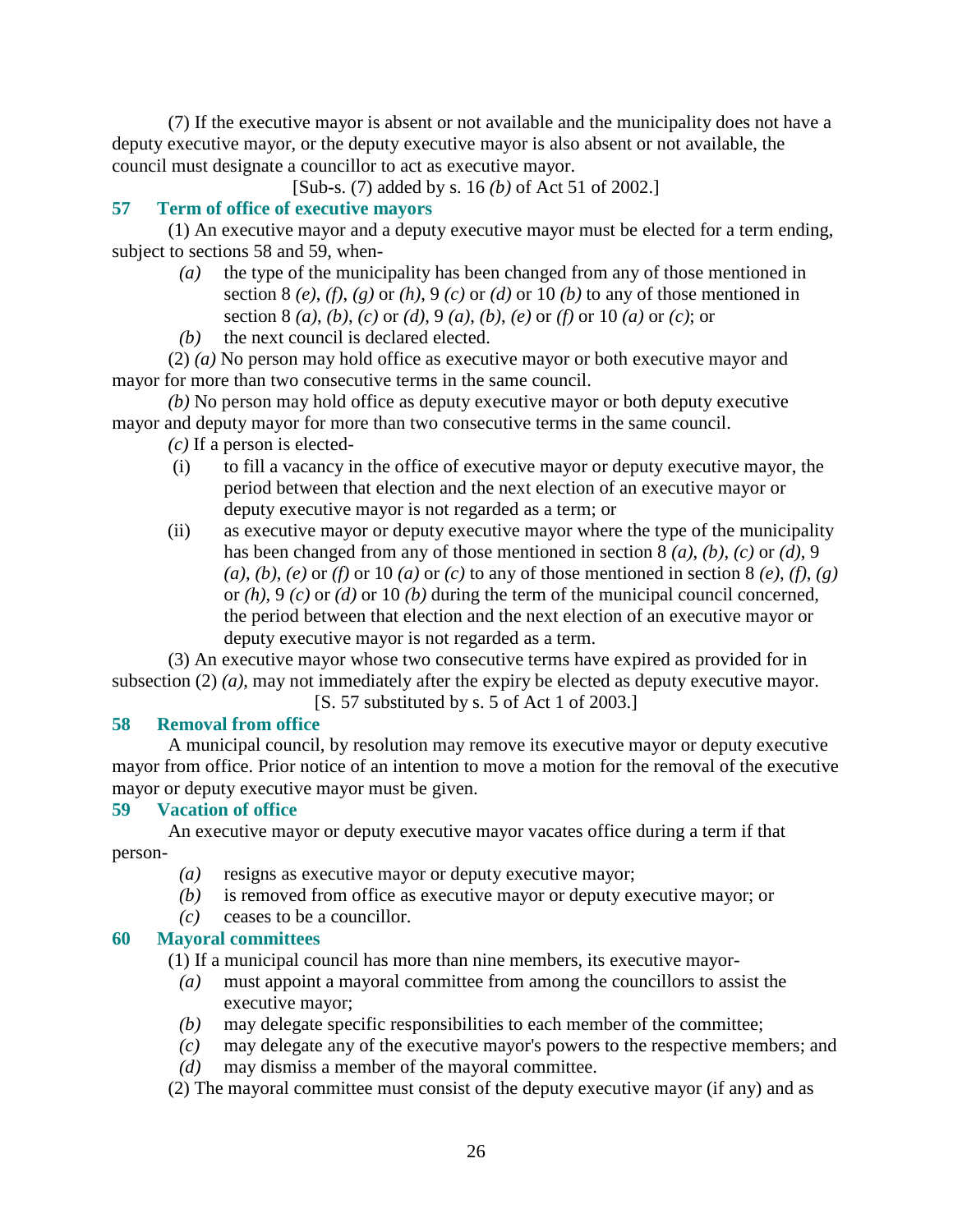many councillors as may be necessary for effective and efficient government, provided that no more than 20 per cent of the councillors or 10 councillors, whichever is the least, are appointed.

 (3) Those of the executive mayor's powers and functions as may be designated by the municipal council, must be exercised and performed by the executive mayor together with the other members of the mayoral committee.

 (4) The members of a mayoral committee remain in office subject to subsection (5) and section 26, for the term of the executive mayor who appointed them.

 (5) If the executive mayor vacates office, the mayoral committee appointed by that executive mayor dissolves.

#### *Part 3*

## *Metropolitan subcouncils* **(ss 61-71)**

**61 Only metropolitan municipalities of certain types may establish metropolitan subcouncils** 

 (1) Only metropolitan municipalities of the types mentioned in section 8 *(b)*, *(d)*, *(f)* and *(h)* may establish metropolitan subcouncils.

 (2) If a metropolitan municipality of a type referred to in subsection (1) chooses to establish metropolitan subcouncils, the provisions of this Part apply.

## **62 Establishment of metropolitan subcouncils**

 (1) If a metropolitan municipality decides to establish metropolitan subcouncils, it must do so by passing, after a process of public consultation, a by-law which-

- *(a)* determines the number of subcouncils to be established;
- *(b)* determines for each subcouncil an area within the municipality consisting of a cluster of adjoining wards;
- *(c)* establishes in each area a subcouncil under a distinct name;
- *(c*A*)* ......

[Para. *(c*A*)* inserted by s. 4 of Act 20 of 2002 and deleted by s. 12 of Act 55 of 2008.]

- *(d)* provides an equitable financial framework in terms of which the subcouncils must function; and
- *(e)* regulates any other relevant matters.

 (2) When clustering wards to determine a metropolitan subcouncil area, the municipal council must-

- *(a)* apply the criteria set out in sections 24 and 25 of the Demarcation Act in so far as they can be applied; and
- *(b)* consult the Demarcation Board.

#### **63 Composition**

(1) Each metropolitan subcouncil consists of-

- *(a)* the councillors representing the wards included in the subcouncil area; and
- *(b)* an additional number of councillors allocated in terms of Part 1 of Schedule 4.
- [Sub-s. (1) amended by s. 9 of Act 2 of 2003 and substituted by s. 13 *(a)* of Act 55 of 2008.]  $(1A)$  ......

[Sub-s. (1A) deleted by s. 13 *(b)* of Act 55 of 2008.]

(2) The councillors referred to in subsection (1) *(b)* must-

- *(a)* consist of councillors elected to the metro council from party lists in accordance with Part 3 of Schedule 1; and
- *(b)* be appointed to the metropolitan subcouncil-
	- (i) in accordance with Part 1 of Schedule 4.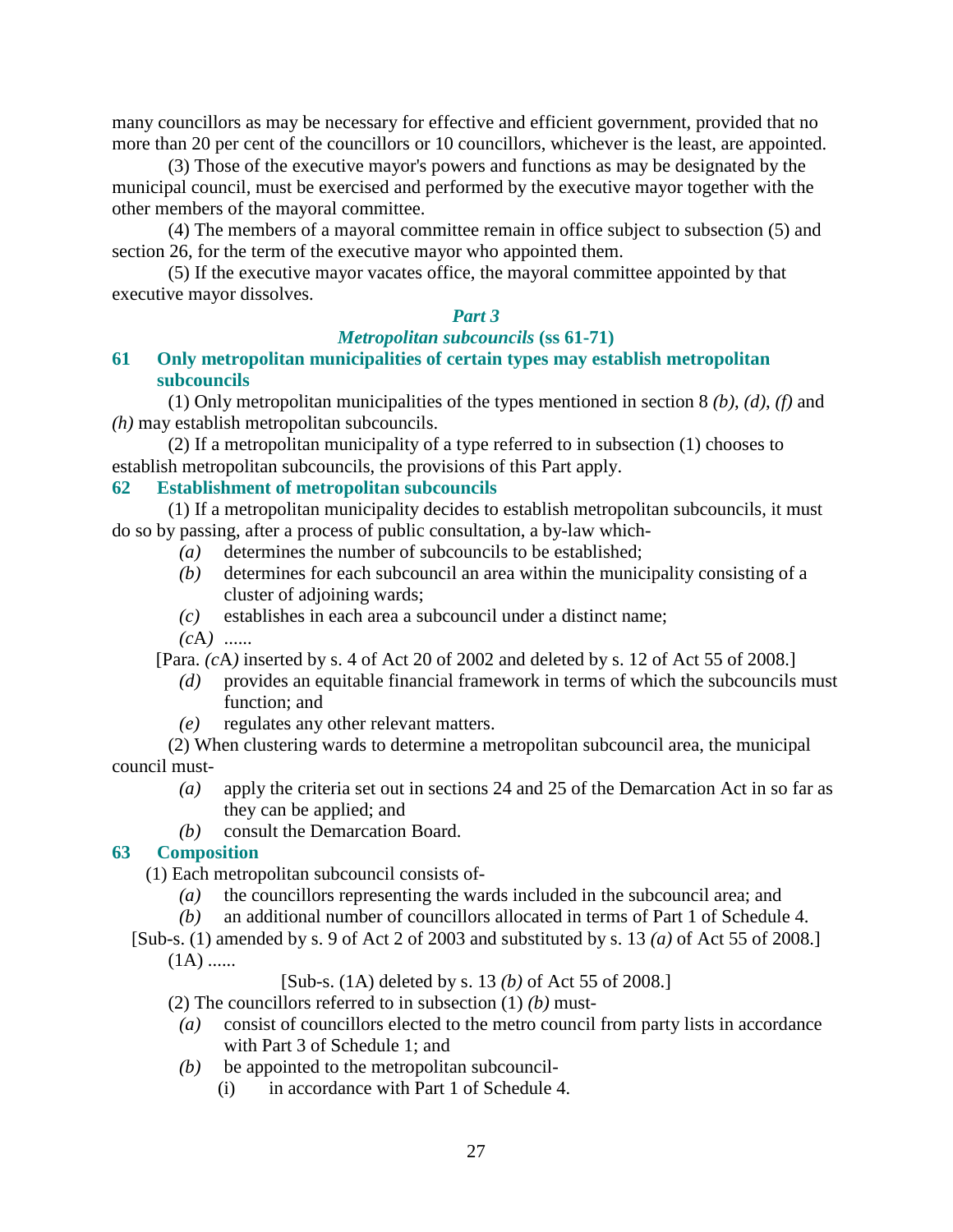$(ii)$ 

[Sub-para. (ii) amended by s. 9 of Act 2 of 2003 and omitted by s. 13 *(c)* of Act 55 of 2008.] [Sub-s. (2) has been substituted by s. 13 *(c)* of Act 55 of 2008.]

 (3) Item 3 of the Code of Conduct for Councillors set out in Schedule 1 to the Local Government: Municipal Systems Act, 2000, does not apply to the speaker, executive mayor, a member of the mayoral committee or a member of the executive committee, as the case may be, in respect of meetings of a metropolitan subcouncil of which such an office bearer is a member.

[S. 63 substituted by s. 5 of Act 20 of 2002.]

#### **64 Functions and powers**

(1) A metropolitan subcouncil-

- *(a)* has such duties and powers as the metro council may delegate to it in terms of section 32; and
- *(b)* may make recommendations to the metro council on any matter affecting its area.

 (2) A metropolitan subcouncil may advise the metro council on what duties and powers should be delegated to it.

#### **65 Chairpersons**

 A metropolitan subcouncil must elect one of its members to be the chairperson of that subcouncil.

#### **66 Term of office of members**

 (1) The section 63 (1) *(b)* members of a metropolitan subcouncil are appointed for a term ending, subject to section 67, when the next metro council is declared elected.

 $(2)$  ......

[Sub-s. (2) omitted by s. 14 of Act 55 of 2008.]

[S. 66 substituted by s. 6 of Act 20 of 2002, amended by s. 9 of Act 2 of 2003 and substituted by s. 14 of Act 55 of 2008.]

#### **67 Vacancies**

A section 63 (1) *(b)* member vacates office during a term if that person-

- *(a)* resigns as a member of the metropolitan subcouncil; or
- *(b)* ceases to be a councillor.

## **68 Meetings**

 (1) The chairperson of a metropolitan subcouncil, subject to any directions of the metro council, decides when and where the subcouncil meets, but if a majority of the members requests the chairperson in writing to convene a meeting of the subcouncil, the chairperson must convene a meeting at a time mentioned in the request.

 (2) The chairperson of a metropolitan subcouncil presides at meetings of that subcouncil, but if the chairperson is absent from a meeting and a quorum is present the members present must elect another member to preside at that meeting.

#### **69 Procedures of metropolitan subcouncils**

 A metropolitan subcouncil, with a supporting vote of a majority of its members, may determine its own procedures, subject to any directions of the metro council.

#### **70 Quorum and decisions**

 (1) A majority of the members of a metropolitan subcouncil constitutes a quorum for a meeting of that subcouncil.

 (2) A question before a subcouncil is decided if there is agreement among at least the majority of the members present at the meeting.

(3) If on any question there is an equality of votes, the member presiding must exercise a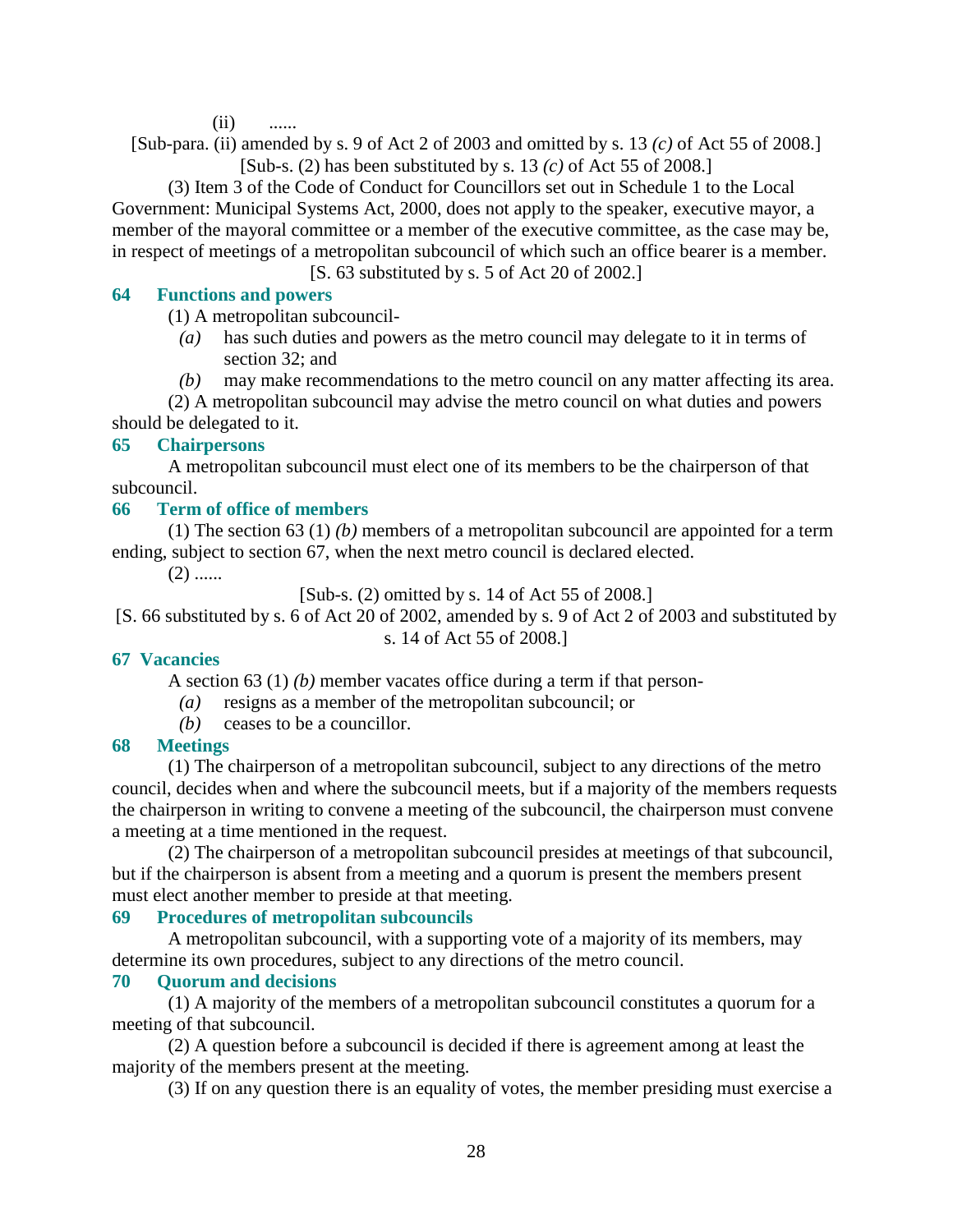casting vote in addition to that member's vote as a member.

## **71 Committees**

 A metropolitan subcouncil may appoint committees, including a management committee, from among its members to assist it in the performance of its duties and the exercise of its powers.

#### *Part 4 Ward committees* **(ss 72-78)**

## **72 Only metropolitan and local municipalities of certain types may have ward committees**

 (1) Only metropolitan and local municipalities of the types mentioned in sections 8 *(c)*,  $(d)$ ,  $(g)$  and  $(h)$  and  $9$   $(b)$ ,  $(d)$  and  $(f)$  may have ward committees.

 (2) If a metropolitan or local municipality of a type referred to in subsection (1) chooses to establish ward committees, the provisions of this Part apply.

 (3) The object of a ward committee is to enhance participatory democracy in local government.

## **73 Establishment of ward committees**

 (1) If a metro or local council establishes ward committees, it must establish a ward committee for each ward in the municipality.

[Sub-s. (1) substituted by s. 6 *(a)* of Act 19 of 2008.]

(2) A ward committee consists of-

- *(a)* the councillor representing that ward in the council, who must also be the chairperson of the committee; and
- *(b)* not more than 10 other persons.

(3) A metro or local council must make rules regulating-

- *(a)* the procedure to elect the subsection (2) *(b)* members of a ward committee, taking into account the need-
	- (i) for women to be equitably represented in a ward committee; and
	- (ii) for a diversity of interests in the ward to be represented.
- *(b)* the circumstances under which those members must vacate office; and
- *(c)* the frequency of meetings of ward committees.

 (4) A metro or local council may make administrative arrangements to enable ward committees to perform their functions and exercise their powers effectively.

 (5) *(a)* Out of pocket expenses referred to in paragraph *(c)* must be paid from the budget of the municipality in question.

*(b)* A metro or local council must develop a policy and determine criteria for and calculation of the out of pocket expenses referred to in paragraph *(c)* based on a provincial framework determined by the MEC subject to paragraph *(e)*.

*(c)* A metro or local council may make arrangements for the payment of out of pocket expenses to members of ward committees in respect of participation by ward committee members in the activities of the ward committees.

*(d)* A municipal council may allocate funds and resources to enable ward committees to perform their functions, exercise their powers and undertake development in their wards within the framework of the law.

*(e)* The Minister must determine a national framework including criteria for the calculation of the out of pocket expenses referred to in paragraph *(b)*.

[Sub-s. (5) added by s. 6 *(b)* of Act 19 of 2008.]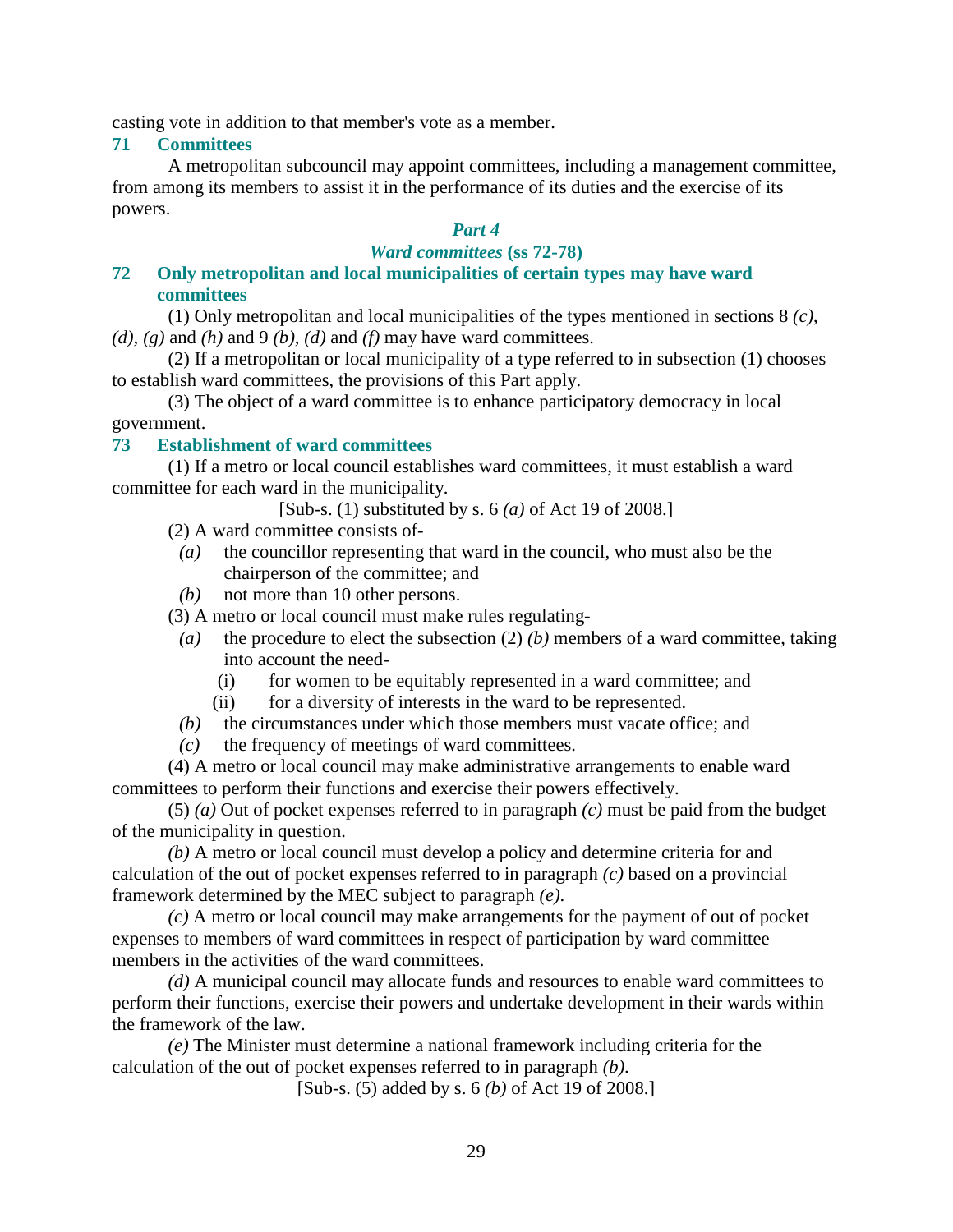## **74 Functions and powers of ward committees**

A ward committee-

- *(a)* may make recommendations on any matter affecting its ward-
	- (i) to the ward councillor; or
	- (ii) through the ward councillor, to the metro or local council, the executive committee, the executive mayor or the relevant metropolitan subcouncil; and
- *(b)* has such duties and powers as the metro or local council may delegate to it in terms of section 59 of the Local Government: Municipal Systems Act, 2000 (Act 32 of 2000).

```
[Para. (b) substituted by s. 7 of Act 19 of 2008.]
```
## **75 Term of office of members**

 (1) The section 73 (2) *(b)* members of a ward committee are elected for a term that corresponds with the term referred to in section 24 of this Act.

 (2) The Minister may by notice in the *Government Gazette* prescribe regulations for the implementation of subsection (1).

[S. 75 substituted by s. 8 of Act 19 of 2008.]

## **76 Vacancies**

 If a vacancy occurs among the section 73 (2) *(b)* members of a ward committee, the vacancy must be filled in accordance with a procedure determined by the metro or local council.

#### **77 Remuneration**

No remuneration is payable to the section 73 (2) *(b)* members of a ward committee.

#### **78 Dissolution of ward committees**

 A metro or local council may dissolve a ward committee if the committee fails to fulfil its object.

#### *Part 5*

## *Other committees of municipal councils* **(ss 79-80)**

#### **79 Establishment**

(1) A municipal council may-

- *(a)* establish one or more committees necessary for the effective and efficient performance of any of its functions or the exercise of any of its powers;
- *(b)* appoint the members of such a committee from among its members; and
- *(c)* dissolve a committee at any time.
- (2) The municipal council-
	- *(a)* must determine the functions of a committee;
	- *(b)* may delegate duties and powers to it in terms of section 32;
	- *(c)* must appoint the chairperson;
	- *(d)* may authorise a committee to co-opt advisory members who are not members of the council within the limits determined by the council;
	- *(e)* may remove a member of a committee at any time; and
	- *(f)* may determine a committee's procedure.

#### **80 Committees to assist executive committee or executive mayor**

 (1) If a municipal council has an executive committee or executive mayor, it may appoint in terms of section 79, committees of councillors to assist the executive committee or executive mayor.

(2) Such committees may not in number exceed the number of members of the executive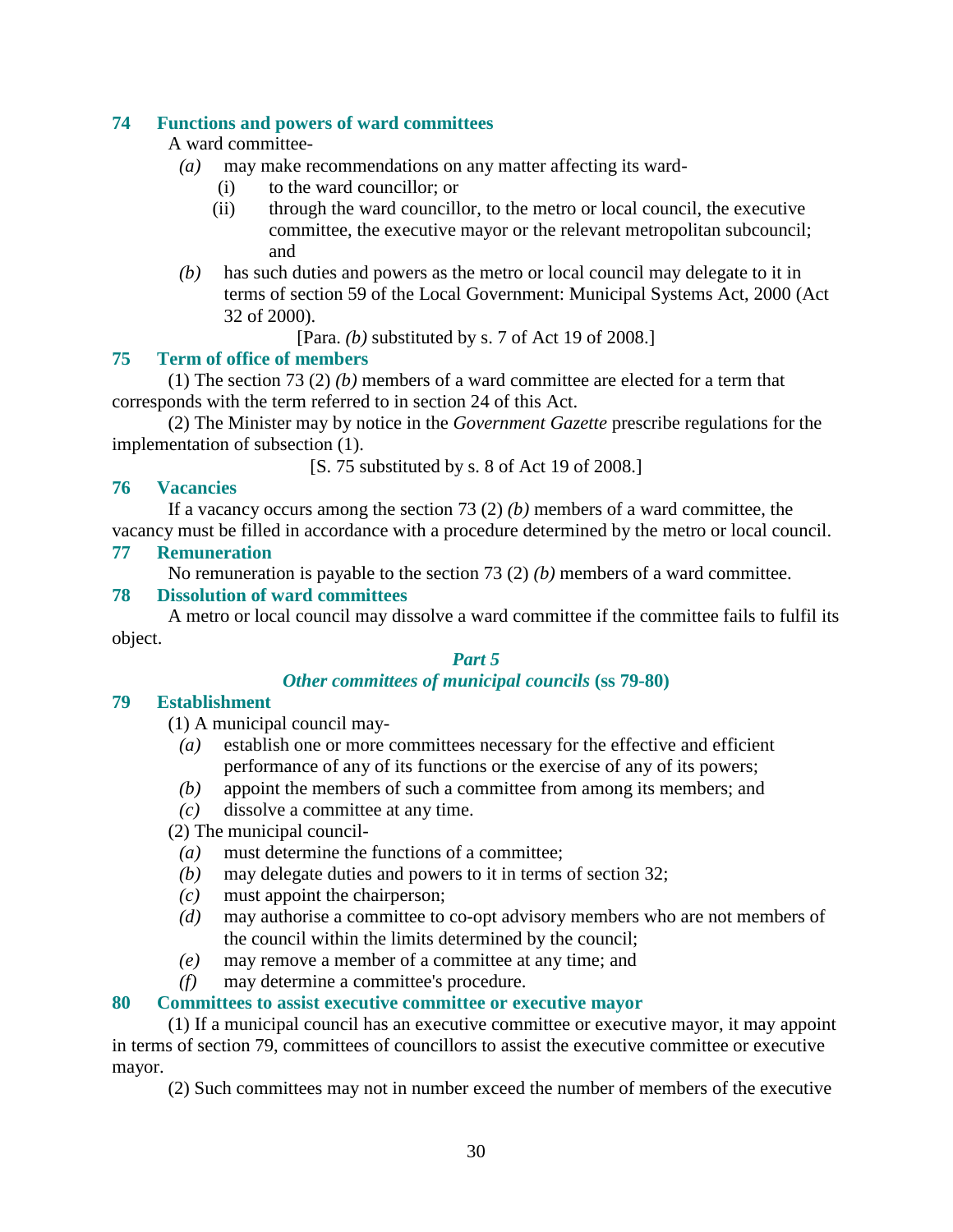committee or mayoral committee.

- (3) The executive committee or executive mayor-
- *(a)* appoints a chairperson for each committee from the executive committee or mayoral committee;
- *(b)* may delegate any powers and duties of the executive committee or executive mayor to the committee;
- *(c)* is not divested of the responsibility concerning the exercise of the power or the performance of the duty; and
- *(d)* may vary or revoke any decision taken by a committee, subject to any vested rights.

 (4) Such a committee must report to the executive committee or executive mayor in accordance with the directions of the executive committee or executive mayor.

## *Part 6 Participation of traditional leaders* **(s 81)**

## **81 Participation in municipal councils**

 (1) Traditional authorities that traditionally observe a system of customary law in the area of a municipality, may participate through their leaders, identified in terms of subsection (2), in the proceedings of the council of that municipality, and those traditional leaders must be allowed to attend and participate in any meeting of the council.

 (2) *(a)* The MEC for local government in a province, in accordance with Schedule 6 and by notice in the *Provincial Gazette*, must identify the traditional leaders who in terms of subsection (1) may participate in the proceedings of a municipal council.

*(b)* The number of traditional leaders that may participate in the proceedings of a municipal council may not exceed 20 per cent of the total number of councillors in that council, but if the council has fewer than 10 councillors, only one traditional leader may so participate. [Para. *(b)* amended by s. 5 of Act 33 of 2000.]

*(c)* If the number of traditional leaders identified in a municipality's area of jurisdiction, exceeds 20 per cent of the total number of councillors the MEC for local government in the province may determine a system for the rotation of those traditional leaders.

[Para. *(c)* amended by s. 5 of Act 33 of 2000.]

 (3) Before a municipal council takes a decision on any matter directly affecting the area of a traditional authority, the council must give the leader of that authority the opportunity to express a view on that matter.

 (4) The MEC for local government in a province, after consulting the provincial House of Traditional Leaders, may by notice in the *Provincial Gazette*-

- *(a)* regulate the participation of traditional leaders in the proceedings of a municipal council; and
- *(b)* prescribe a role for traditional leaders in the affairs of a municipality.

 (5) *(a)* When participating in the proceedings of a municipal council a traditional leader is subject to the appropriate provisions of the Code of Conduct set out in Schedule 1 of the Local Government: Municipal Systems Act, 2000.

*(b)* (i) A traditional leader who participates in the proceedings of a municipal council is entitled to the payment of out of pocket expenses in respect of such participation.

 (ii) A municipal council must determine the criteria for, and calculation of, the out of pocket expenses referred to in subparagraph (i).

(iii) Out of pocket expenses referred to in subparagraph (i) must be paid from the budget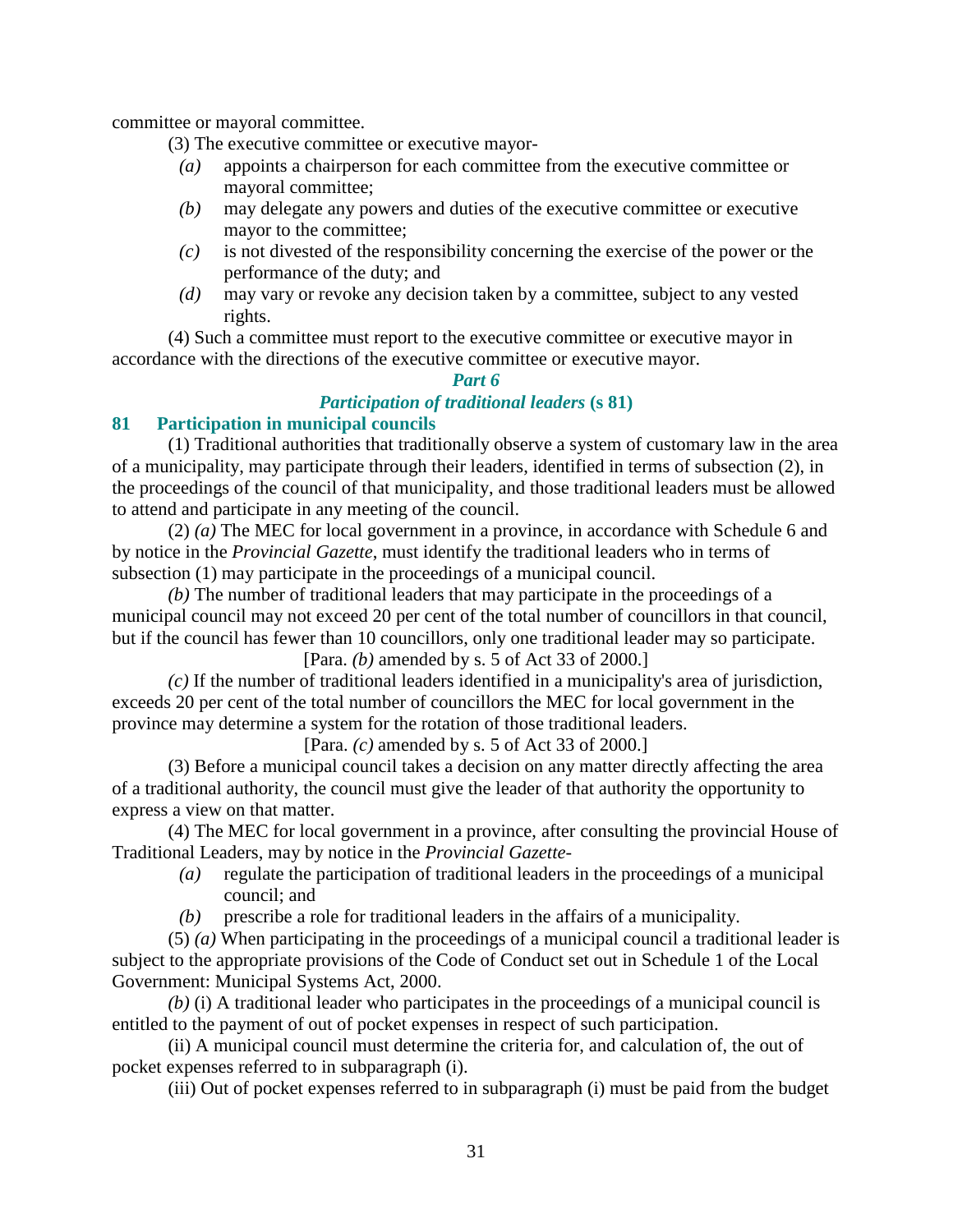of the municipality in question.

[Para. *(b)* added by s. 18 *(b)* of Act 51 of 2002.]

[Sub-s. (5) substituted by s. 121 of Act 32 of 2000.]

*Part 7* 

#### *Municipal managers* **(s 82)**

## **82 Appointment**

(1) A municipal council must appoint-

- *(a)* a municipal manager who is the head of administration and also the accounting officer for the municipality; and
- *(b)* when necessary, an acting municipal manager.

 (2) A person appointed as municipal manager must have the relevant skills and expertise to perform the duties associated with that post.

[Sub-s. (2) added by s. 121 of Act 32 of 2000.]

## **CHAPTER 5**

## **FUNCTIONS AND POWERS OF MUNICIPALITIES (ss 83-89)**

## **83 General**

 (1) A municipality has the functions and powers assigned to it in terms of sections 156 and 229 of the Constitution.

 (2) The functions and powers referred to in subsection (1) must be divided in the case of a district municipality and the local municipalities within the area of the district municipality, as set out in this Chapter.

 (3) A district municipality must seek to achieve the integrated, sustainable and equitable social and economic development of its area as a whole by-

- *(a)* ensuring integrated development planning for the district as a whole;
- *(b)* promoting bulk infrastructural development and services for the district as a whole;
- *(c)* building the capacity of local municipalities in its area to perform their functions and exercise their powers where such capacity is lacking; and
- *(d)* promoting the equitable distribution of resources between the local municipalities in its area to ensure appropriate levels of municipal services within the area.

## **84 Division of functions and powers between district and local municipalities**

(1) A district municipality has the following functions and powers:

- *(a)* Integrated development planning for the district municipality as a whole, including a framework for integrated development plans of all municipalities in the area of the district municipality.
- *(b)* Potable water supply systems.
- *(c)* Bulk supply of electricity, which includes for the purposes of such supply, the transmission, distribution and, where applicable, the generation of electricity.
- *(d)* Domestic waste-water and sewage disposal systems.
- *(e)* Solid waste disposal sites, in so far as it relates to-
	- (i) the determination of a waste disposal strategy;
	- (ii) the regulation of waste disposal;
	- (iii) the establishment, operation and control of waste disposal sites, bulk waste transfer facilities and waste disposal facilities for more than one local municipality in the district.
- *(f)* Municipal roads which form an integral part of a road transport system for the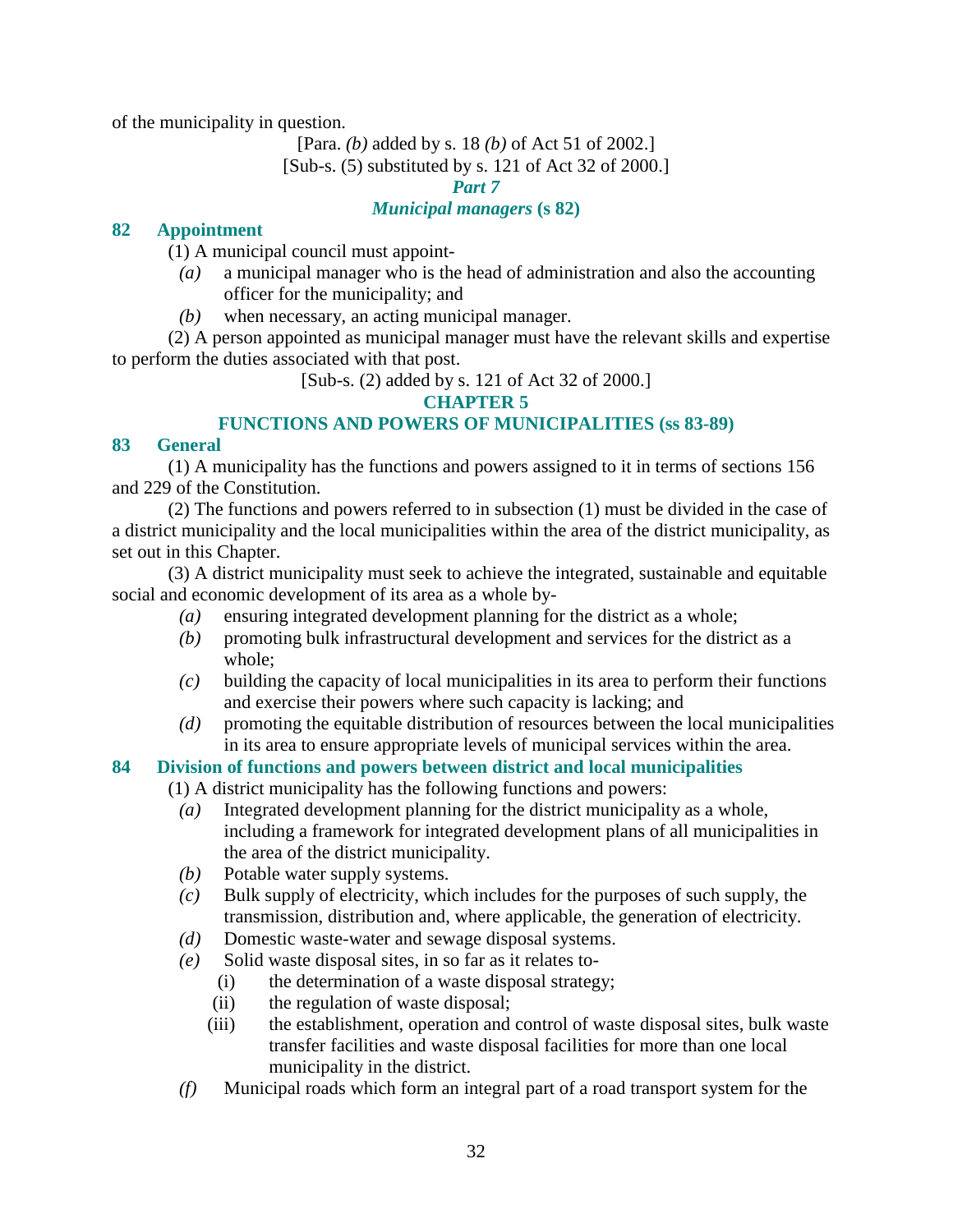area of the district municipality as a whole.

- *(g)* Regulation of passenger transport services.
- *(h)* Municipal airports serving the area of the district municipality as a whole.
- *(i)* Municipal health services.
- *(j)* Fire fighting services serving the area of the district municipality as a whole, which includes-
	- (i) planning, co-ordination and regulation of fire services;
	- (ii) specialised fire fighting services such as mountain, veld and chemical fire services;
	- (iii) co-ordination of the standardisation of infrastructure, vehicles, equipment and procedures;
	- (iv) training of fire officers.
- *(k)* The establishment, conduct and control of fresh produce markets and abattoirs serving the area of a major proportion of the municipalities in the district.
- *(l)* The establishment, conduct and control of cemeteries and crematoria serving the area of a major proportion of municipalities in the district.
- *(m)* Promotion of local tourism for the area of the district municipality.
- *(n)* Municipal public works relating to any of the above functions or any other functions assigned to the district municipality.
- *(o)* The receipt, allocation and, if applicable, the distribution of grants made to the district municipality.
- *(p)* The imposition and collection of taxes, levies and duties as related to the above functions or as may be assigned to the district municipality in terms of national legislation.

[Sub-s. (1) substituted by s. 6 *(a)* of Act 33 of 2000.]

 (2) A local municipality has the functions and powers referred to in section 83 (1), excluding those functions and powers vested in terms of subsection (1) of this section in the district municipality in whose area it falls.

 (3) *(a)* The Minister may, by notice in the *Government Gazette*, and after consultation with the Cabinet member responsible for the functional area in question, and after consulting the MEC for local government in the province and, if applicable, subject to national legislation, authorise a local municipality to perform a function or exercise a power mentioned in subsection (1) *(b)*, *(c)*, *(d)* or *(i)* in its area or any aspect of such function or power.

*(b)* The Minister must in the notice referred to in paragraph *(a)* regulate the legal, practical and other consequences of the authorisation, which may include-

- (i) the transfer of staff;
- (ii) the transfer of assets, liabilities, rights and obligations, and administrative and other records; and
- (iii) the continued application of any by-laws and resolutions in the area of the municipalities concerned and the extent of such application.

*(c)* The Minister may-

- (i) amend a notice issued in terms of paragraph *(a)*; and
- (ii) regulate the legal, practical and other consequences of such amendment; and [Para. *(c)* substituted by s. 19 *(b)* of Act 51 of 2002.]

*(d)* Whenever the Minister revokes an authorisation envisaged by paragraph *(a)*, the Minister must in the notice revoking that authorisation regulate the legal, practical and other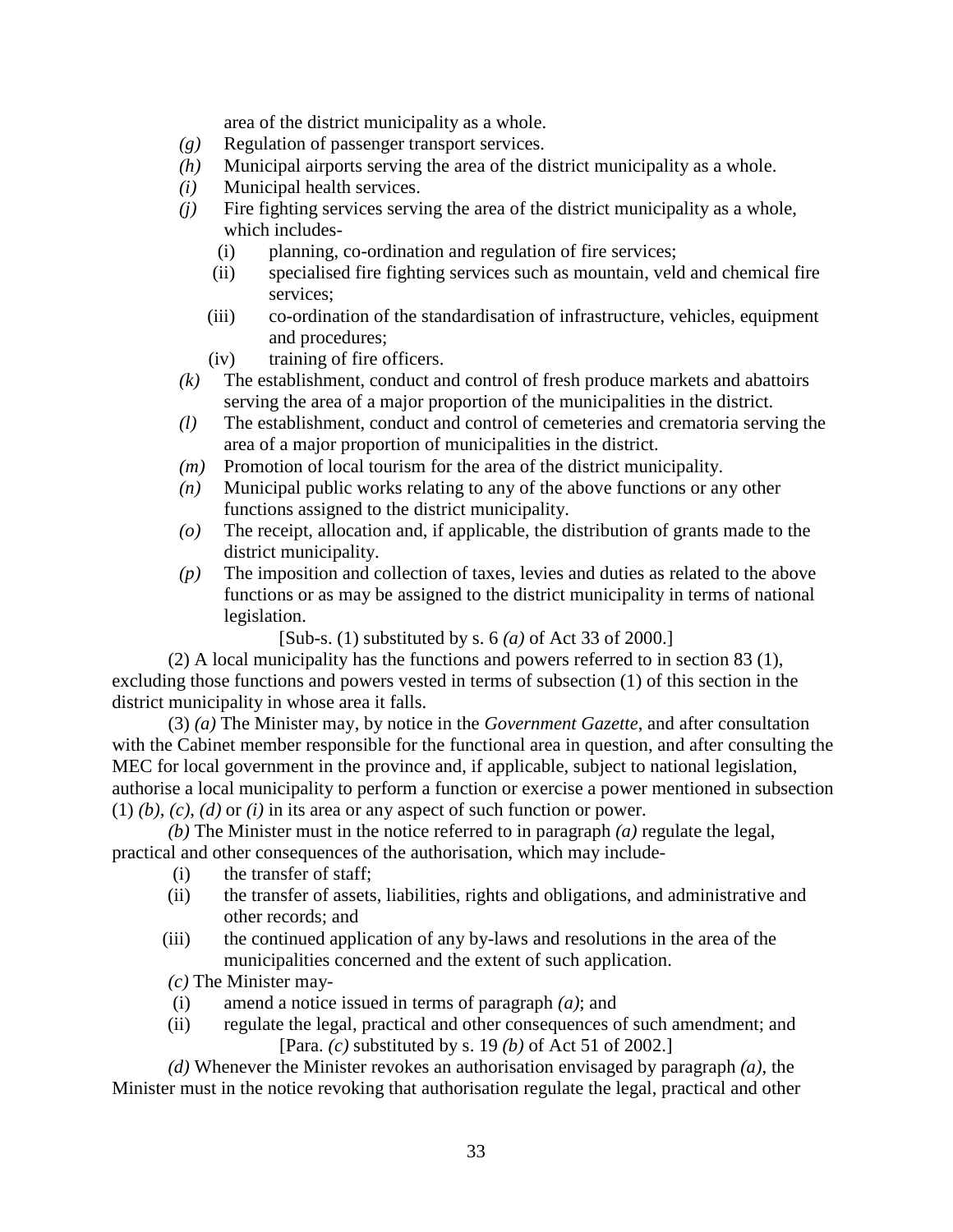consequences of the revocation, which may include-

- (i) the transfer of staff;
- (ii) the transfer of assets, liabilities, rights, obligations and administrative and other records; and
- (iii) the continued application of any by-laws and resolutions in the area of the municipalities in question and the extent of such application.

[Para. *(d)* added by s. 19 *(c)* of Act 51 of 2002.]

*(e)* The Minister must comply with the consultation requirements as set out in paragraph *(a)* when a power referred to in paragraph *(c)* or *(d)* is to be exercised.

[Para. *(e)* added by s. 19 *(c)* of Act 51 of 2002.]

[Sub-s. (3) substituted by s. 6 *(b)* of Act 33 of 2000.]

 (4) *(a)* Subject to paragraph *(c)*, any authorisation, amendment of an authorisation or revocation of an authorisation under subsection (3) takes effect on the commencement date of the municipal financial year following the date of publication of the notice effecting such authorisation or amendment or revocation.

*(b)* The Minister must inform the Minister responsible for finance of his or her intention to publish a notice contemplated in paragraph *(a)* at least six months before the notice is to take effect in terms of that paragraph.

*(c)* Paragraph *(a)* does not apply if any authorisation, amendment of an authorisation or revocation of an authorisation under subsection (3) is to coincide with an election of the council of an affected municipality.

[Sub-s. (4) added by s. 9 of Act 19 of 2008.]

## **85 Adjustment of division of functions and powers between district and local municipalities**

 (1) The MEC for local government in a province may, subject to the other provisions of this section, adjust the division of functions and powers between a district and a local municipality as set out in section 84 (1) or (2), by allocating, within a prescribed policy framework, any of those functions or powers vested-

- *(a)* in the local municipality, to the district municipality; or
- *(b)* in the district municipality (excluding a function or power referred to in section 84 (1) *(a)*, *(b)*, *(c)*, *(d)*, *(i)*, *(o)* or *(p)*, to the local municipality.

[Para. *(b)* substituted s. 7 *(a)* of Act 33 of 2000.]

(2) An MEC may allocate a function or power in terms of subsection (1) only if-

- *(a)* the municipality in which the function or power is vested lacks the capacity to perform that function or exercise that power; and
- *(b)* the MEC has consulted the Demarcation Board and considered its assessment of the capacity of the municipality concerned.

 (3) Subsection (2) *(b)* does not apply if the Demarcation Board omits to comply with subsection (4) within a reasonable period.

(4) The Demarcation Board must-

- *(a)* consider the capacity of a district or local municipality to perform the functions and exercise the powers vested in the municipality in terms of section 84 (1) or (2) when-
	- (i) determining or redetermining the boundaries of the district and the local municipalities; or
	- (ii) requested in terms of subsection  $(2)$  *(b)* by the MEC for local government in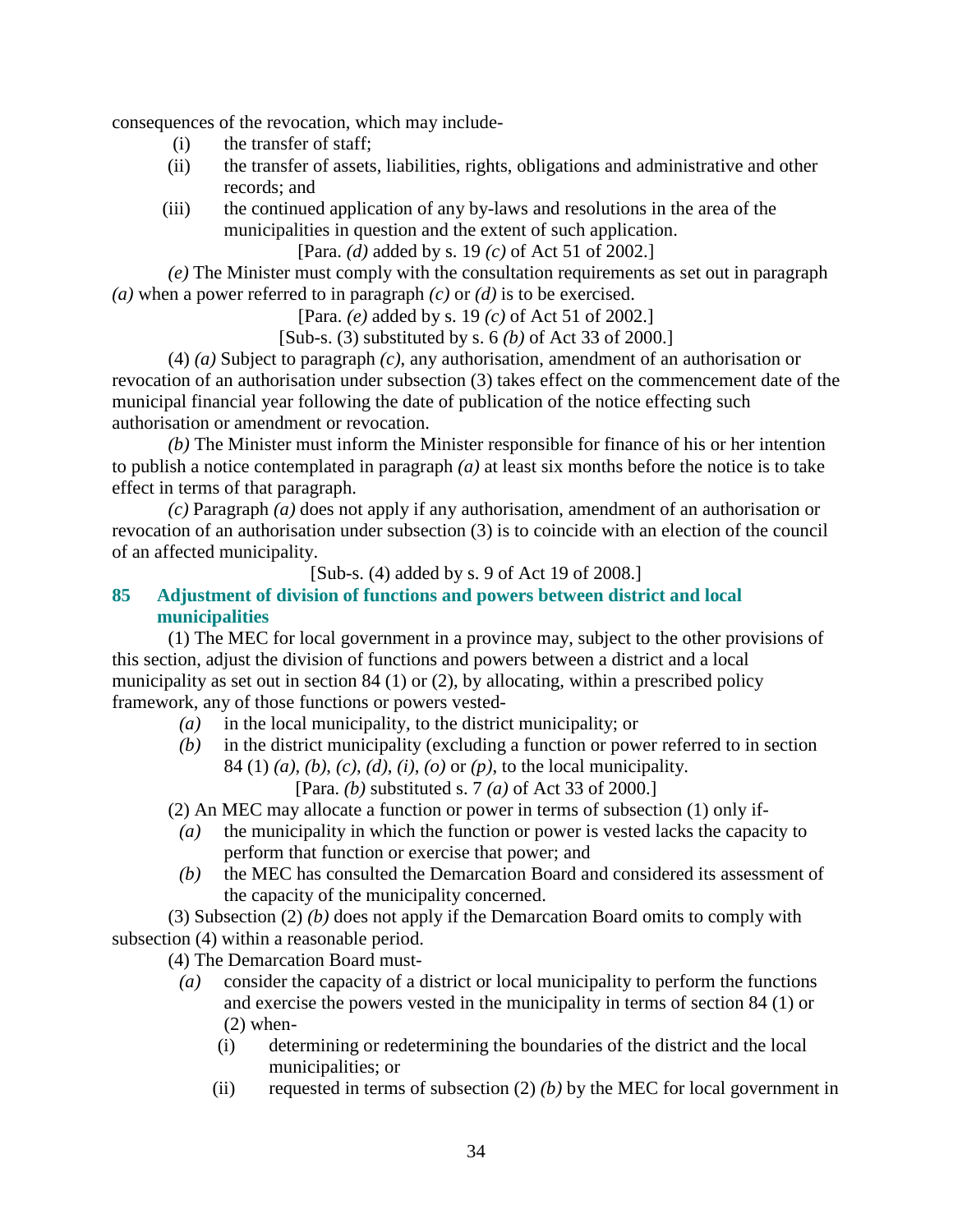the province concerned to do so; and

*(b)* convey its assessment in writing to the relevant MEC.

 (5) If an MEC disagrees with the Demarcation Board on the capacity of the district or local municipality and adjusts the division of functions and powers between the district and local municipality, or refuses to adjust the division, contrary to the assessment of the Demarcation Board, the MEC must furnish reasons to the relevant municipalities and the Minister before finalising an adjustment in terms of subsection (1).

 (6) Any adjustment of the division of functions and powers by way of an allocation in terms of subsection (1) or reallocation in terms of subsection (9) must be reflected in the notices referred to in section 12 which establish the municipalities concerned. Where applicable the legal, practical and other consequences of the allocation or reallocation must be regulated, including-

- *(a)* the transfer of staff;
- *(b)* the transfer of assets, liabilities and administrative and other records; and
- *(c)* the continued application of any by-laws, regulations and resolutions in the area or the municipalities concerned and the extent of such application.

 (7) The Minister may by notice in the *Government Gazette* and after consulting the MEC for local government and the municipalities concerned-

- *(a)* vary or withdraw any allocation of a function or power in terms of subsection (1) or reallocation of a function or power in terms of subsection (9); or
- *(b)* adjust the division of functions and powers between a district and local municipality if the MEC has refused to make an adjustment in accordance with the assessment of the Demarcation Board.

 (8) The MEC must amend the relevant section 12 notices to give effect to any variation or withdrawal of any allocation or reallocation in terms of subsection (7).

 (9) *(a)* If a function or power has been allocated in terms of subsection (1) the MEC for local government in the province must regularly review the capacity of the relevant municipality and reallocate that function or power to that municipality when that municipality acquires the capacity to perform that function or exercise that power.

*(b)* A reallocation in terms of paragraph *(a)* must be made with the concurrence of the receiving municipality or, in the absence of such concurrence, after having consulted the Demarcation Board.

 (9A) *(a)* Subject to paragraph *(c)*, any adjustment of the division of functions and powers under this section takes effect on the commencement date of the municipal financial year following the date of publication of the notice effecting such adjustment.

*(b)* The MEC or Minister, as the case may be, must inform the national Minister responsible for finance of his or her intention to publish a notice contemplated in paragraph *(a)* at least four months before the notice is to take effect in terms of that paragraph.

*(c)* Paragraph *(a)* does not apply if any adjustment of the division of powers and functions under this section is to coincide with an election of the council of an affected municipality.

*(d)* The Minister of Finance may, in exceptional cases, including those referred to in section 87 of Municipal Structures Act, 1998 (Act 117 of 1998), decide on a different or shorter period than the period referred to in paragraph *(a)* and *(b)*.

[Sub-s. (9A) inserted by s. 10 of Act 19 of 2008.]

(10) This section does not apply before the date of the first elections of municipal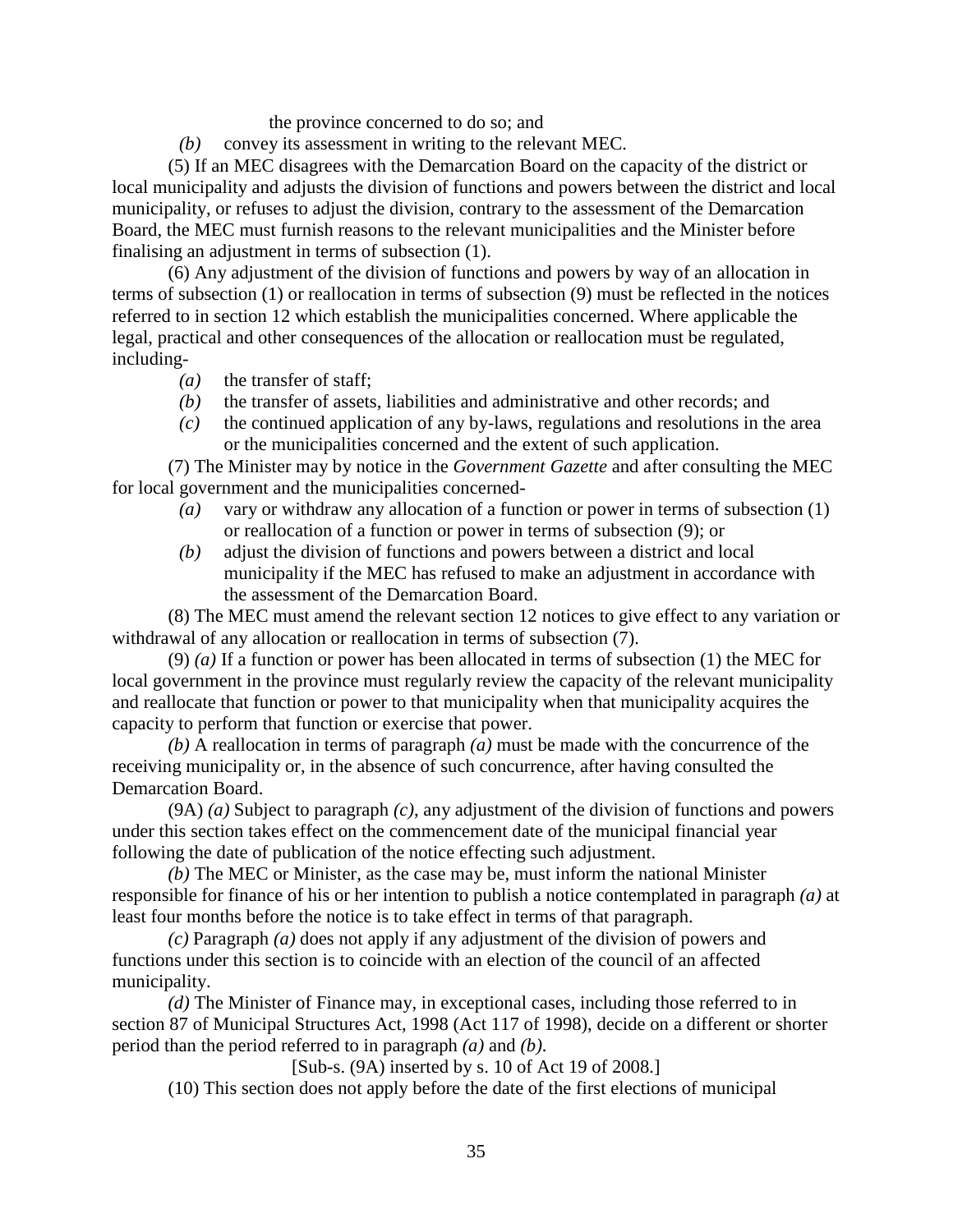councils in terms of this Act.

#### [Sub-s. (10) added by s. 7 *(b)* of Act 33 of 2000.]

#### **86 Resolution of disputes concerning performance of functions or exercise of powers**

 If a dispute arises between a district and a local municipality concerning the performance of a function or the exercise of a power, the MEC for local government in the province, after consulting them, may, by notice in the *Provincial Gazette*, resolve the dispute by defining their respective roles in the performance of that function or in the exercise of that power.

#### [S. 86 substituted by s. 8 of Act 33 of 2000.]

#### **87 Temporary allocation of functions and powers**

 (1) If the provision of basic services by a district or local municipality collapses or is likely to collapse because of that municipality's lack of capacity or for any other reason, the MEC for local government in the province may, after written notice to the district or local municipality and with immediate effect, allocate any functions and powers necessary to restore or maintain those basic services, to a local municipality which falls within that district municipality or to the district municipality in whose area that local municipality falls, as the case may be.

 (2) The district or local municipality may lodge a written objection against the allocation to the Minister, who may confirm, vary or withdraw the allocation after having consulted the Demarcation Board.

 (3) If the district or local municipality does not lodge a written objection against the allocation to the Minister within 14 days of the date of the notice referred to in subsection (1), the municipality is regarded as having consented to the allocation.

 (4) The MEC for local government must reallocate that function or power to the original municipality when that municipality is in a position to resume the provision of those basic services.

#### **88 Co-operation between district and local municipalities**

 (1) A district municipality and the local municipalities within the area of that district municipality must co-operate with one another by assisting and supporting each other.

 (2) *(a)* A district municipality on request by a local municipality within its area may provide financial, technical and administrative support services to that local municipality to the extent that that district municipality has the capacity to provide those support services.

*(b)* A local municipality on request of a district municipality in whose area that local municipality falls may provide financial, technical and administrative support services to that district municipality to the extent that that local municipality has the capacity to provide those support services.

*(c)* A local municipality may provide financial, technical or administrative support services to another local municipality within the area of the same district municipality to the extent that it has the capacity to provide those support services, if the district municipality or that local municipality so requests.

 (3) The MEC for local government in a province must assist a district municipality to provide support services to a local municipality.

#### **89 District management areas**

 In district management areas, the district municipality has all the municipal functions and powers.

## **CHAPTER 6 MISCELLANEOUS MATTERS (ss 90-95)**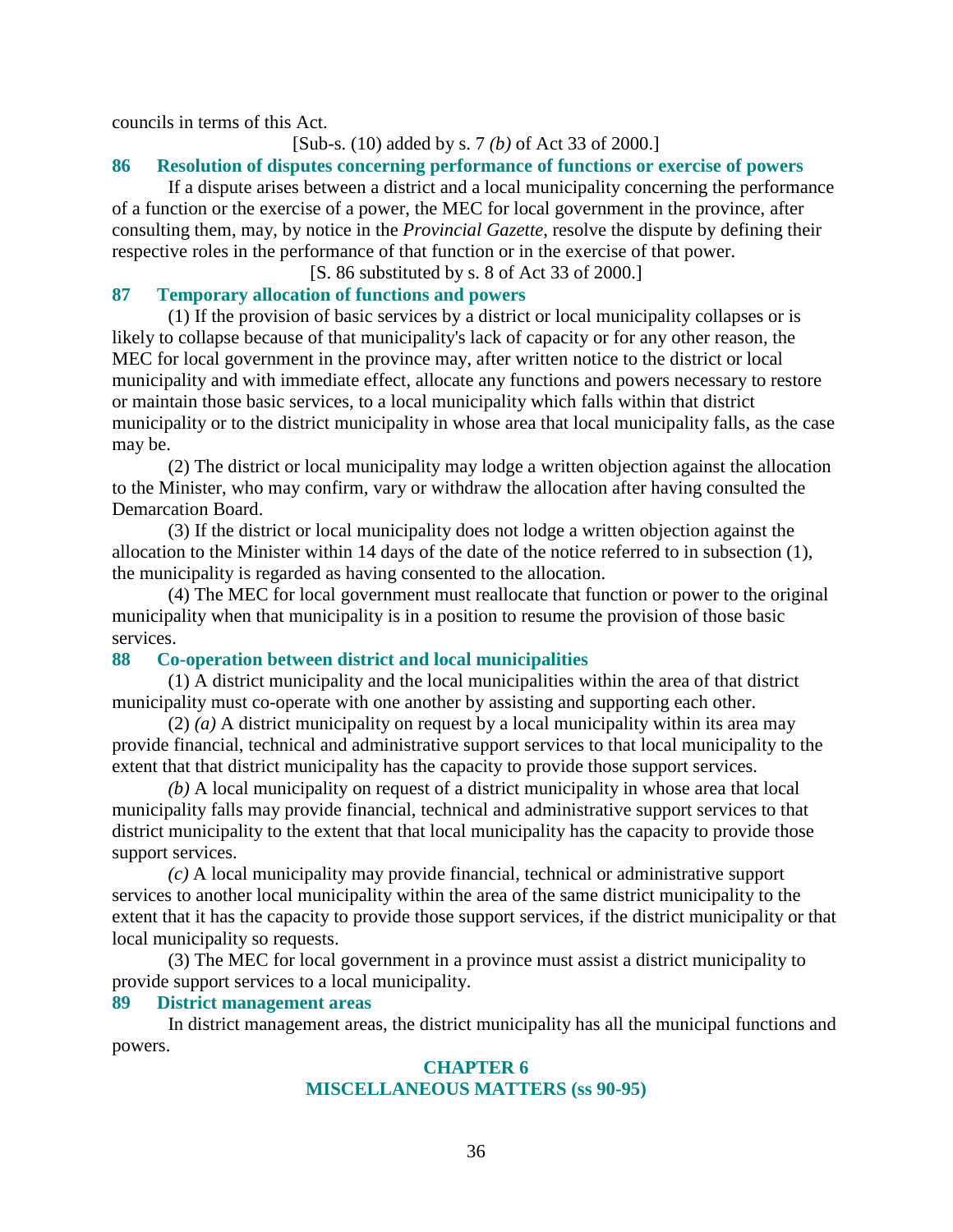**90 ......** 

# [s. 90 repealed by s. 3 of Act 23 of 2005.]

# **91 Exemptions from certain provisions of this Act**

 (1) The MEC for local government in a province, within a policy framework as may be determined by the Minister, and by notice in the *Provincial Gazette*, may exempt a municipality in the province from any of the provisions of sections  $36(3)$  or  $(4)$ ,  $38$ ,  $39$ ,  $45$  to  $47$ ,  $48(2)$ ,  $(3)$ or (4), 50 to 53, 58, 65 to 71, 75 and 76.

# [Sub-s. (1) substituted by s. 10 of Act 33 of 2000.]

 (2) A municipality exempted from a provision of this Act in terms of subsection (1) may pass its own legislation with regard to the matter dealt with in the exempted provision.

# **92 Regulations**

The Minister may make regulations not inconsistent with this Act prescribing-

- *(a)* any matter that may or must be prescribed in terms of this Act; and
- *(b)* any matter that may facilitate the application of this Act.

# **93 Application of this Act and transitional arrangements**

 (1) The provisions of this Act will only apply in respect of a municipality from the date contemplated in section 12, but this does not preclude the application of any provision of this Act for a purpose related to the demarcation of a municipal boundary, the establishment of a municipality or an election of a council.

 (2) If any conflict relating to the matters dealt with in this Act arises between this Act and the provisions of any other law, except the Constitution and Chapter 2 of the Local Government: Municipal Structures Amendment Act, 2000, the provisions of this Act prevail.

[Sub-s. (2) substituted by s. 11 *(a)* of Act 33 of 2000.]

 (3) The first term of all municipal councils after the enactment of this Act expires on 31 October 2000.

[Sub-s. (3) substituted by s. 11 *(b)* of Act 33 of 2000.]

 (4) Despite anything to the contrary in any other law and as from the date on which a municipal council has been declared elected as contemplated in item 26 (1) *(a)* of Schedule 6 to the Constitution-

- *(a)* section 10G of the Local Government Transition Act, 1993 (Act 209 of 1993), read with the necessary changes, apply to such a municipality; and
- *(b)* any regulation made under section 12 of the Local Government Transition Act, 1993 (Act 209 of 1993), and which relates to section 10G of that Act, read with the necessary changes, apply to such a municipality.

[Sub-s. (4) added by s. 11 *(c)* of Act 33 of 2000.]

(5) For purposes of subsection (4)-

- *(a)* any reference in section 10G of the Local Government Transition Act, 1993 (Act 209 of 1993), or a regulation referred to in subsection (4) *(b)*, to-
	- (i) 'chairperson of the council' must be construed as a reference to the speaker of the council;
	- (ii) 'chief executive officer' must be construed as a reference to the municipal manager appointed in terms of section 82;
	- (iii) 'local council', 'metropolitan council', 'metropolitan local council' and 'rural council' must be construed as a reference to a municipal council;
	- (iv) 'MEC' must be construed as a reference to the member of the Executive Council of a province responsible for local government;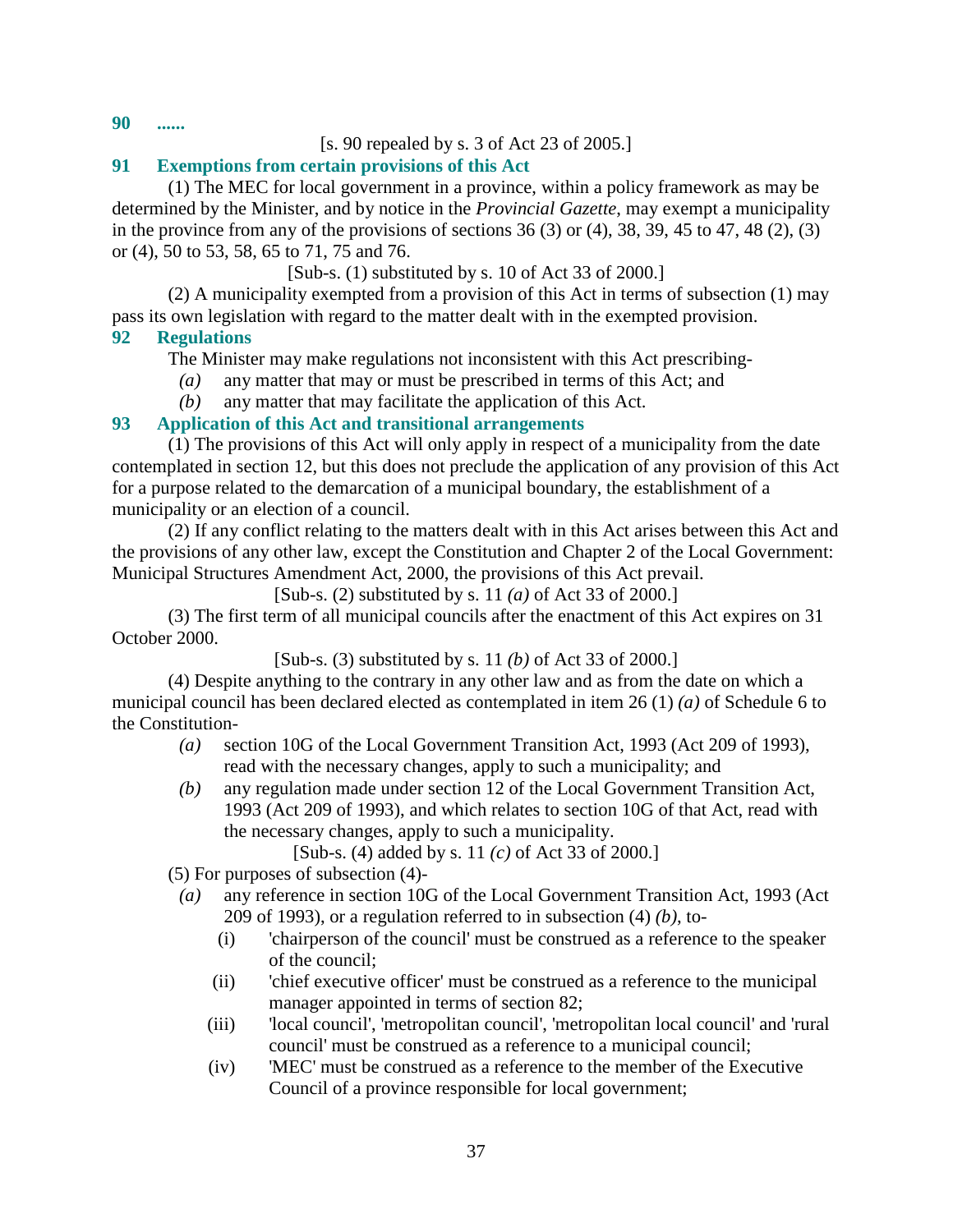- (v) 'MEC responsible for Finance' must be construed as a reference to the member of the Executive Council of a province responsible for finances in the province; and
- (vi) 'remaining area' and 'areas of jurisdiction of representative councils' must be construed as a reference to a district management area; and
- *(b)* section 10G of the Local Government Transition Act, 1993 (Act 209 of 1993), must be regarded as having been amended by the insertion of the following subsection after subsection (6):

 '(6A) *(a)* Despite anything to the contrary in any other law, a municipality must value property for purposes of imposing rates on property in accordance with generally recognised valuation practices, methods and standards.

*(b)* For purposes of paragraph *(a)*-

- (i) physical inspection of the property to be valued, is optional; and
- (ii) in lieu of valuation by a valuer, or in addition thereto, comparative, analytical and other systems or techniques may be used, including-
	- *(aa)* aerial photography;
	- *(bb)* information technology;
	- *(cc)* computer applications and software; and
	- *(dd)* computer assisted mass appraisal systems or techniques.'.
	- [Sub-s. (5) added by s. 11 *(c)* of Act 33 of 2000.]

 $(6)$  ......

[Sub-s. (6) added by s. 11 *(c)* of Act 33 of 2000 and deleted by s. 59 (1) of Act 9 of 2006.] (7) Despite Proclamation 148 of 8 December 1993 (Province of the Cape of Good Hope

*Gazette* 4833 of 22 December 1993) and section 38 of the Property Valuation Ordinance, 1993 (Cape), the said Ordinance is deemed to have come into force-

- *(a)* for the purposes of the Constitution of the Republic of South Africa, 1993 (Act 200 of 1993), immediately before the commencement of that Constitution; and
- *(b)* for all other purposes, on 1 July 1994.

[Sub-s. (7) added by s. 21 of Act 51 of 2002.]

 (8) *(a)* With effect from 5 December 2000 and subject to paragraph *(b)*, any reference in a law referred to in item 2 of Schedule 6 to the Constitution of the Republic of South Africa, 1996 (Act 108 of 1996), to a municipal council, municipality, local authority or another applicable designation of a local government structure, must be construed as a reference to a municipal council or a municipality established in terms of this Act, as the case may be.

*(b)* Paragraph *(a)* only applies to a law referred to in item 2 of Schedule 6 to the Constitution of the Republic of South Africa, 1996 (Act 108 of 1996), in so far as such a law is still applicable or becomes applicable to a municipal council or a municipality, as the case may be, at the time the Local Government Laws Amendment Act, 2002, comes into effect.

### [Sub-s. (8) added by s. 21 of Act 51 of 2002.]

 (9) Until the legislation envisaged in section 229 (2) *(b)* of the Constitution of the Republic of South Africa, 1996 (Act 108 of 1996), is enacted, a municipality may use the valuations appearing on a provisional valuation roll or an additional valuation roll when imposing property rates.

[Sub-s. (9) added by s. 21 of Act 51 of 2002.]

 (10) Subsections (7), (8) and (9) apply to matters that are the subject of pending litigation.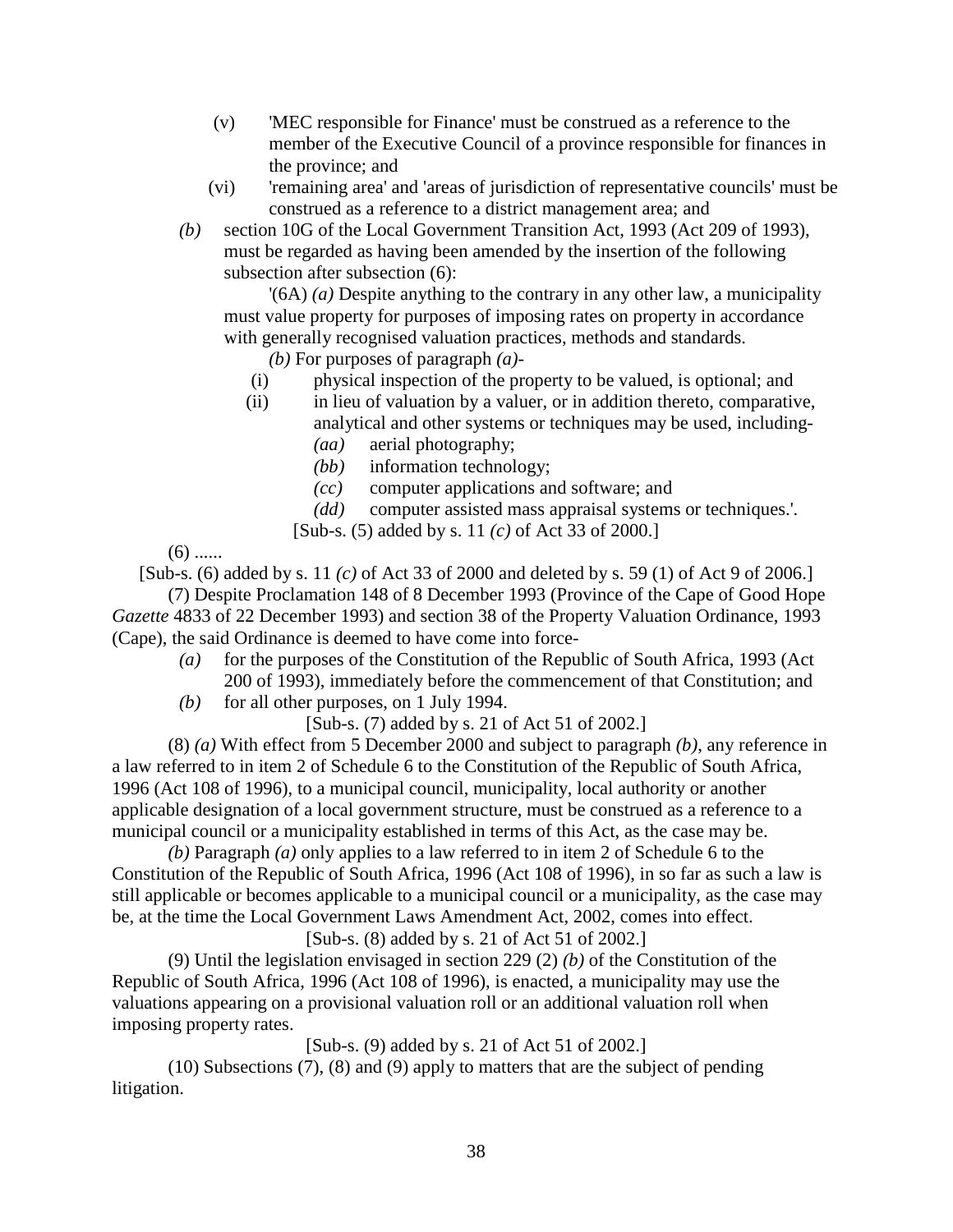# [Sub-s. (10) added by s. 21 of Act 51 of 2002.]

#### **93A and 93B ......**

[Ss. 93A and 93B inserted by s. 7 of Act 20 of 2002, amended by s. 9 of Act 2 of 2003 and repealed by s. 15 of Act 55 of 2008.]

# **94 Amends section 5 (1), of the Electoral Commission Act 51 of 1996 by deleting paragraph** *(m)***.**

# **95 Short title**

 This Act is called the Local Government: Municipal Structures Act, 1998, and takes effect, subject to section 93, on a date determined by the President by proclamation in the *Gazette*.

#### **Schedule 1**

### **ELECTORAL SYSTEM FOR METRO AND LOCAL COUNCILS**

[Schedule 1 amended by s. 93 of Act 27 of 2000, by s. 8 of Act 20 of 2002, by ss. 22, 23, 24, 25 and 26 of Act 51 of 2002 and by s. 16 of Act 55 of 2008.]

### **1 Definitions**

In this Schedule, unless the context otherwise indicates-

**'chief electoral officer'** means the chief electoral officer appointed in terms of section 12 (1) of the Electoral Commission Act, 1996 (Act 51 of 1996), and includes a person designated by the chief electoral officer for the purposes of this Schedule;

**'election'** means an election called in terms of section 24, and, where appropriate, also a by-election called in terms of section 25;

**'independent ward councillor'** means a councillor who was not nominated by a party as a candidate in a ward election;

[Definition of 'independent ward councillor' substituted by s. 93 of Act 27 of 2000.]

**'nomination day'** means the day determined in terms of the Electoral Act for the announcement of the nominated candidates and parties for a municipal election;

**'ward candidate representing a party'** means a ward candidate who was nominated by a party as a candidate in a ward election.

[Definition of 'ward candidate representing a party' substituted by s. 93 of Act 27 of 2000.]

#### *Part 1 General*

#### **2 Delimitation of wards**

 The Demarcation Board after consultation with the Electoral Commission, for purposes of an election, must delimit all metropolitan municipalities and all local municipalities that must have wards, into wards.

#### **3 Number of wards**

 The number of wards in a metropolitan or local municipality must be equal to the number of ward councillors determined for the municipality in terms of section 22 (2).

#### **4 Delimitation criteria**

 The Demarcation Board after consulting the Electoral Commission must delimit a municipality into wards, each having approximately the same number of voters, taking into account the following criteria:

 *(a)* The number of registered voters in each ward, may not vary by more than fifteen per cent from the norm, where the norm is determined by dividing the total number of registered voters on the municipality's segment of the national common voters roll by the number of wards in the municipality.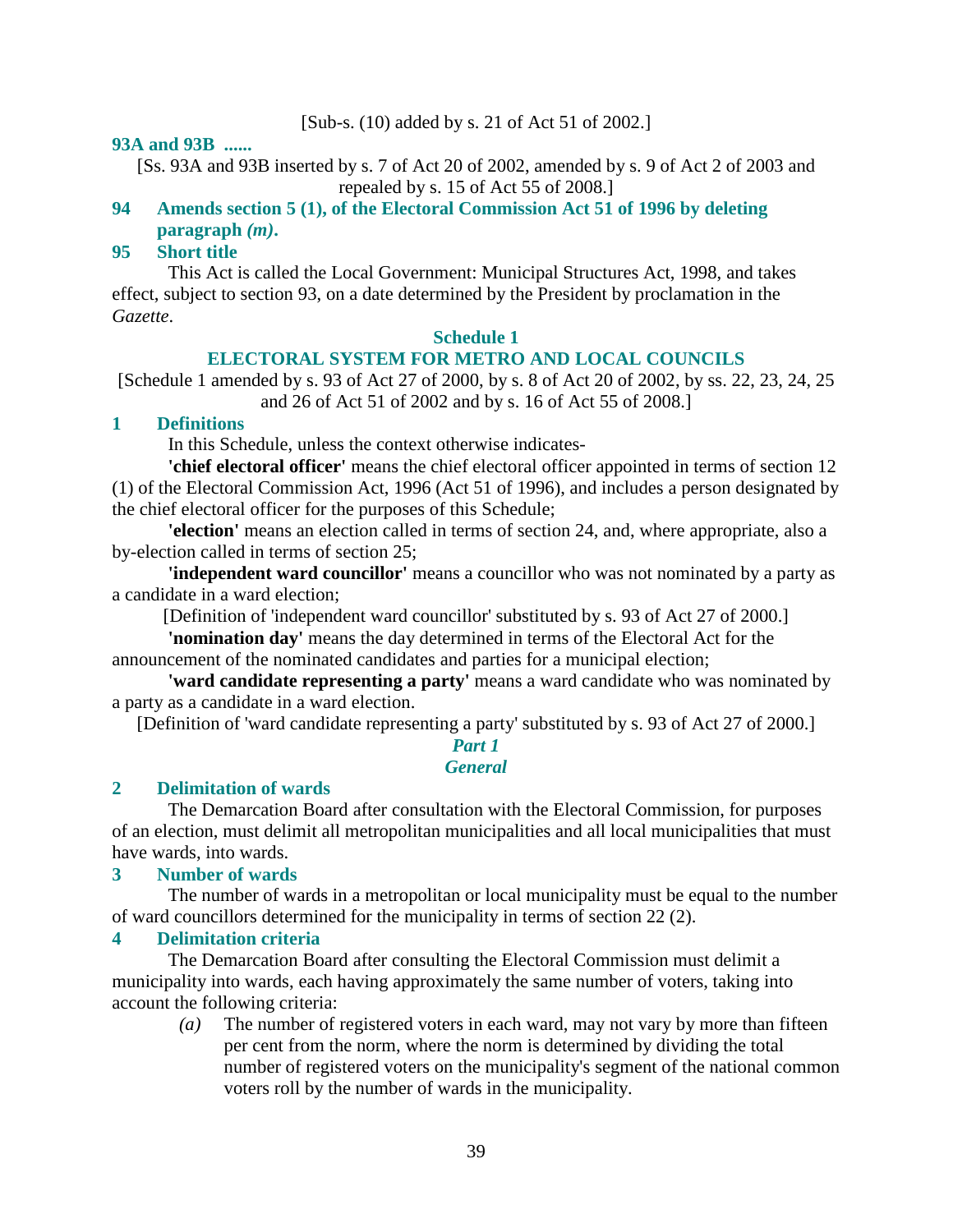- *(b)* The need to avoid as far as possible the fragmentation of communities.
- *(c)* The object of a ward committee as set out in section 72 (3) which is to enhance participatory democracy in local government.
- *(d)* The availability and location of a suitable place or places for voting and counting if appropriate, taking into consideration-
	- (i) communication and accessibility;
	- (ii) density of population;
	- (iii) topography and physical characteristics; and
	- (iv) the number of voters that are entitled to vote within the required time-frame.
- *(e)* The safety and security of voters and election material.
- *(f)* Identifiable ward boundaries.

# **5 Publication of delimitation**

 (1) The Demarcation Board must publish its delimitation of wards for a municipality in the *Provincial Gazette*.

 (2) Any person aggrieved by a delimitation may within 14 days of publication submit objections in writing to the Demarcation Board, and the Board must-

- *(a)* consider those objections; and
- *(b)* confirm, vary or withdraw its determination.

# **6 Electoral system for metro and local councils with wards**

A metro council, and a local council having wards, must be elected as follows:

- *(a)* A number of councillors equal to the number of wards in the municipality must be directly elected in accordance with Part 2 of this Schedule to represent the wards in the Council; and
- *(b)* the rest of the councillors must be elected from party lists in accordance with Part 3 of this Schedule to represent parties proportionally in the council.

# **7 Electoral system for local councils without wards**

 If a local council has no wards, all the councillors must be elected from party lists in accordance with Part 3 of this Schedule to represent parties proportionally in the council.

# *Part 2*

# *Ward elections*

### **8 Number of votes**

 (1) In an election of a councillor for a ward each voter has one vote only, and a voter may vote for one candidate only.

 (2) In each ward the candidate who receives the most votes is the elected councillor for that ward. In the event of two or more candidates receiving an equal number of votes, the result will be determined by lot.

# **8A Uncontested ward elections**

 If only one candidate is duly nominated in a ward, an election is not held in that ward and the uncontested ward candidate is deemed to have been elected-

- *(a)* in the case of an election called in terms of section 24 (2), with effect from the date set for the election; or
- *(b)* in the case of a by-election, with effect from the date stated in the time table for the by-election as the final date on which nominations for the by-election may be submitted.

[Item 8A inserted by s. 22 of Act 51 of 2002.]

*Part 3*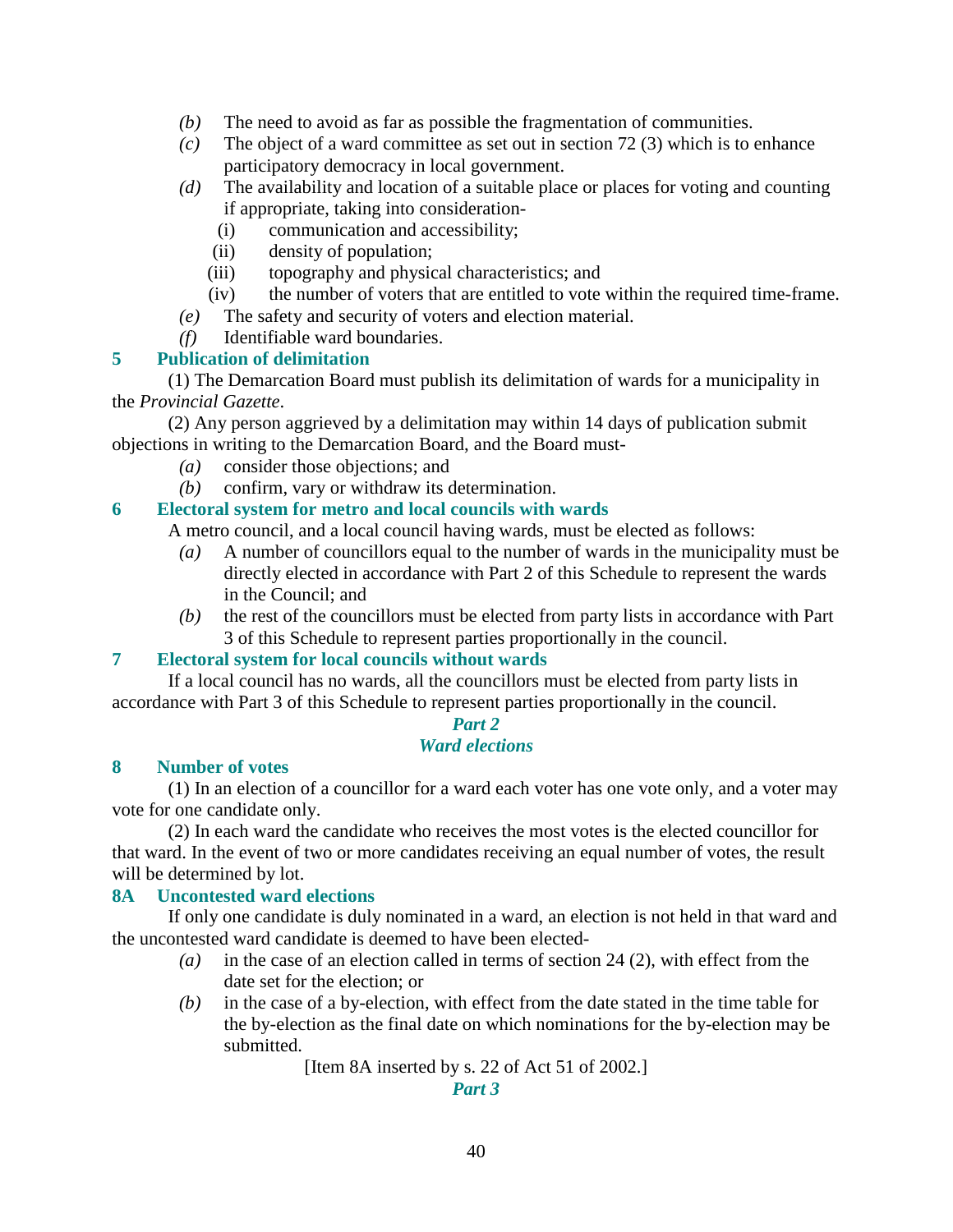### *Proportional representation elections*

#### **9 Number of votes**

 (1) In an election for a metro council, or for a local council that has wards, each voter has two votes, and may vote for-

- *(a)* not more than one ward candidate; and
- *(b)* not more than one party.

 (2) In an election for a local council that has no wards, each voter has one vote only, and may vote for one party only.

### **10 Submission of lists of candidates**

(1) A list of candidates may be submitted only by a party.

 $(2)$  ......

[Subitem (2) omitted by s. 16 of Act 55 of 2008.]

[Item 10 substituted by s. 93 of Act 27 of 2000 and by s. 8 of Act 20 of 2002, amended by s. 9 of Act 2 of 2003 and substituted by s. 16 of Act 55 of 2008.]

#### **11 Party lists**

 (1) The number of candidates on a list submitted by a party may not exceed double the number of seats in the metro or local council to be filled from party lists.

 (2) The candidates' names must appear on the list in the order of the party's preference, commencing with the first in order of preference and ending with the last.

 (3) Every party must seek to ensure that fifty per cent of the candidates on the party list are women and that women and men candidates are evenly distributed through the list.

#### **12 Quota**

 (1) The quota of votes for a seat in the metro or local council, must be determined in accordance with the following formula (fractions to be disregarded):

$$
\frac{A}{B-C} + 1
$$

Where-

A represents the total number of valid votes cast for all parties, consisting of those cast on the party vote and those cast for ward candidates representing parties;

B represents, the number of seats in the metro or local council; and

C represents the number of independent ward councillors elected in the election.

 (2) If a ward candidate representing a party is elected unopposed, a vote cast by a voter registered in that ward for the party of which that candidate is a representative must for the purpose of factor A be counted as two votes.

### **13 Allocating seats**

 (1) *(a)* The total number of valid votes cast for each party on the party vote and for the ward candidates representing the party must be divided by the quota of votes for a seat. The result is the total number of seats to which each party is entitled before any adjustment in terms of subitem (3).

*(b)* If a ward candidate representing a party is elected unopposed, a vote cast by a voter registered in that ward for the party of which that candidate is a representative must for the purpose of paragraph *(a)* be counted as two votes.

 (2) *(a)* If the calculation in subitem (1) yields a surplus not absorbed by the seats awarded to a party, that surplus must compete with similar surpluses accruing to any other party or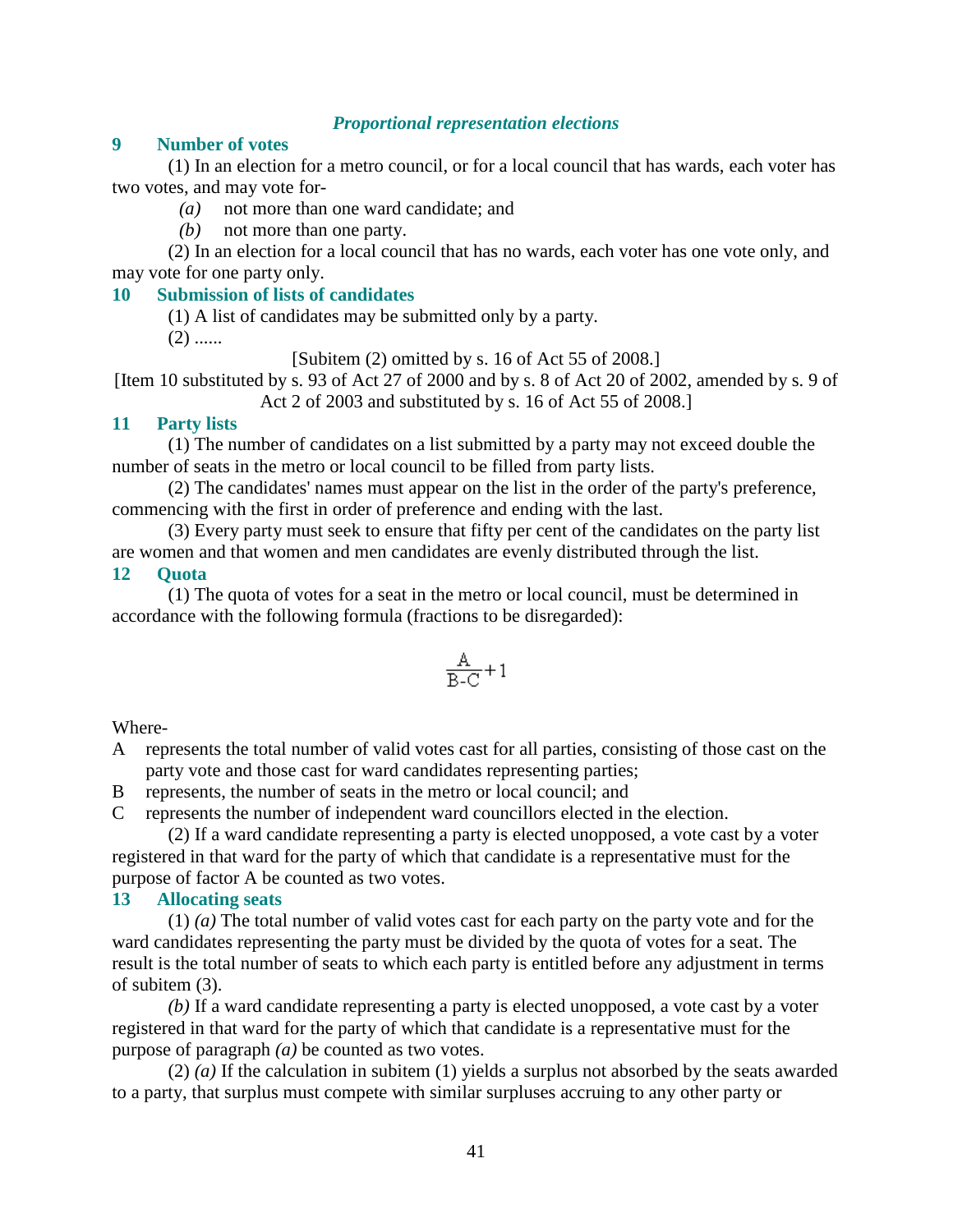parties, and any undistributed seat or seats must be awarded to the party or parties concerned in sequence of the highest surplus.

*(b)* If the surplus for two or more parties is equal the seat must be awarded to the party that obtained the highest number of valid votes.

 (3) *(a)* In an election for a metro council or for a local council that has wards, the Electoral Commission must deduct from the total number of seats to which each party is entitled in terms of subitem (1) and (2), the number of ward candidates representing that party who were declared elected.

*(b)* The result is the number of seats which the party is entitled to fill from its list of party candidates.

 (4) If no party is awarded a seat in terms of subitem (1), the votes for each party, read with subitem (1) *(b)*, must be treated in accordance with subitem (2) as if they are surpluses.

 (5) The Electoral Commission must determine which party candidates are elected by selecting from the party's list, in accordance with the party's order of preference on the list, the number of candidates that is equal to the number of seats to which the party is entitled, beginning with the first candidate on the list and ending with the lowest ranking candidate.

[Item 13 amended by s. 23 of Act 51 of 2002.]

### **14 Uncontested elections**

 (1) If only one party submitted a list, an election according to proportional representation must not be held for the metro or local council.

 (2) The number of seats to which the party is entitled is the total number of seats on the council to be filled by proportional representation.

 (3) The chief electoral officer must determine which party candidates are elected by selecting from the party's list, according to the party's order of preference on the list, the number of candidates that is equal to the number of seats to which the party is entitled.

# **15 Procedure if no party applications**

 (1) If no party submitted a list, a by-election must be held within 90 days of nomination day and the MEC for local government must, after consultation with the Commission, determine the date of the election.

[Subitem (1) substituted by s. 93 of Act 27 of 2000.]

 (2) Section 25 applies to a by-election in terms of this item, to the extent that that section can be applied.

[Subitem (2), previously subitem (3), renumbered by s. 93 of Act 27 of 2000.]

### **16 Excessive seats**

 (1) If, through the election of ward candidates, a party listed on the part of the ballot paper for parties has obtained a number of seats that is equal to, or greater than the total number of seats in the council to which it is entitled under item 13, that party must not be allocated any seats from its list of party candidates.

(2) The seats of ward candidates are not affected.

### **17 Insufficient party lists**

 (1) If a party list contains fewer candidates than the party is entitled to, the Electoral Commission must in writing immediately notify the party of the exact shortfall and request the party to deliver a list supplemented by the name or names of one or more eligible candidates.

 (2) Immediately upon receipt of the list referred to in subitem (1), the Electoral Commission must allocate the number of representatives, in the order of preference on the list, to which the party is entitled.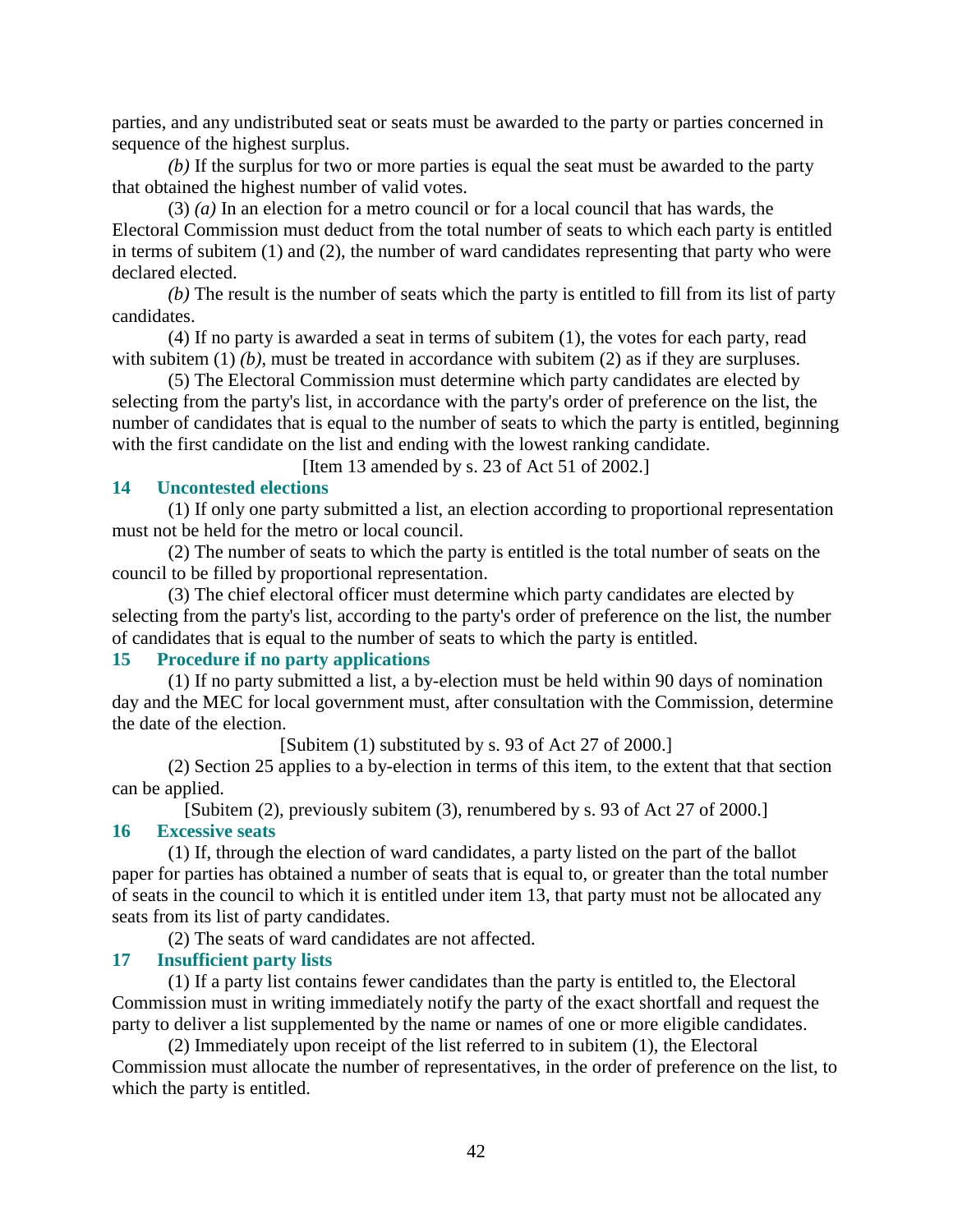(3) *(a)* Subject to paragraph *(b)*-

- (i) if the party concerned has ceased to exist, the seat or seats must remain unfilled;
- (ii) if the party concerned does not deliver a supplemented list, the seat or seats remain unfilled until it delivers a list; or
- (iii) if the party concerned delivers a supplemented list containing fewer names than the number of seats to be filled from that list, the seat or seats remain unfilled to the extent of the shortfall until it delivers a further list.

*(b)* Where seats are unfilled in terms of paragraph *(a)*, and the vacancies render a quorum for the municipal council impossible, the party concerned forfeits the unfilled seats, and the seats must be filled within 14 days in accordance with subitems (4) to (10).

 (4) If a party forfeits seats, a new quota of votes for a seat must be determined in accordance with the following formula (fractions to be disregarded):

$$
\tfrac{A-B}{C-(D+E)}\ +1
$$

Where-

- A represents the total number of valid votes cast for all parties, consisting of those cast on the party vote and those cast for ward candidates representing parties;
- B represents the total number of valid votes cast for the party that has forfeited seats, both on the party vote and for ward candidates representing the party;
- C represents the number of seats in the council;
- D represents the number of seats awarded to the forfeiting party; and
- E represents the number of independent ward councillors elected in the election.

 (5) *(a)* The total number of valid votes cast for each party, both on the party vote and for ward candidates representing the party, excluding the party that has forfeited seats, must be divided by the quota of votes for a seat. The result is the total number of seats to which each party is entitled.

*(b)* If the calculation in paragraph *(a)* yields a surplus not absorbed by the seats awarded to a party, that surplus must compete with similar surpluses accruing to any other party or parties, and any undistributed seat or seats must be awarded to the party or parties concerned in sequence of the highest surplus.

*(c)* If the surplus for two or more parties is equal, the seat must be awarded to the party that received the highest number of valid votes.

 (6) If a ward candidate representing a party is elected unopposed, a vote cast by a voter registered in that ward for the party of which that candidate is a representative must for the purpose of factors A and B and subitem (5) be counted as two votes.

 (7) In an election for a council that has wards, the Electoral Commission must deduct from the total number of seats to which each party is entitled in terms of subitem (5), the number of ward candidates representing the party who were declared elected.

 (8) If no party is awarded a seat in terms of subitem (5) *(a)* the votes for each party must be treated in accordance with subitem (5) *(b)* as if they are surpluses.

 (9) The Electoral Commission must determine in the manner provided in item 13 (5) which party candidates are elected.

 (10) If a party is entitled to an additional number of seats in terms of subitem (5) and its list of candidates does not contain a sufficient number of candidates, the party concerned forfeits,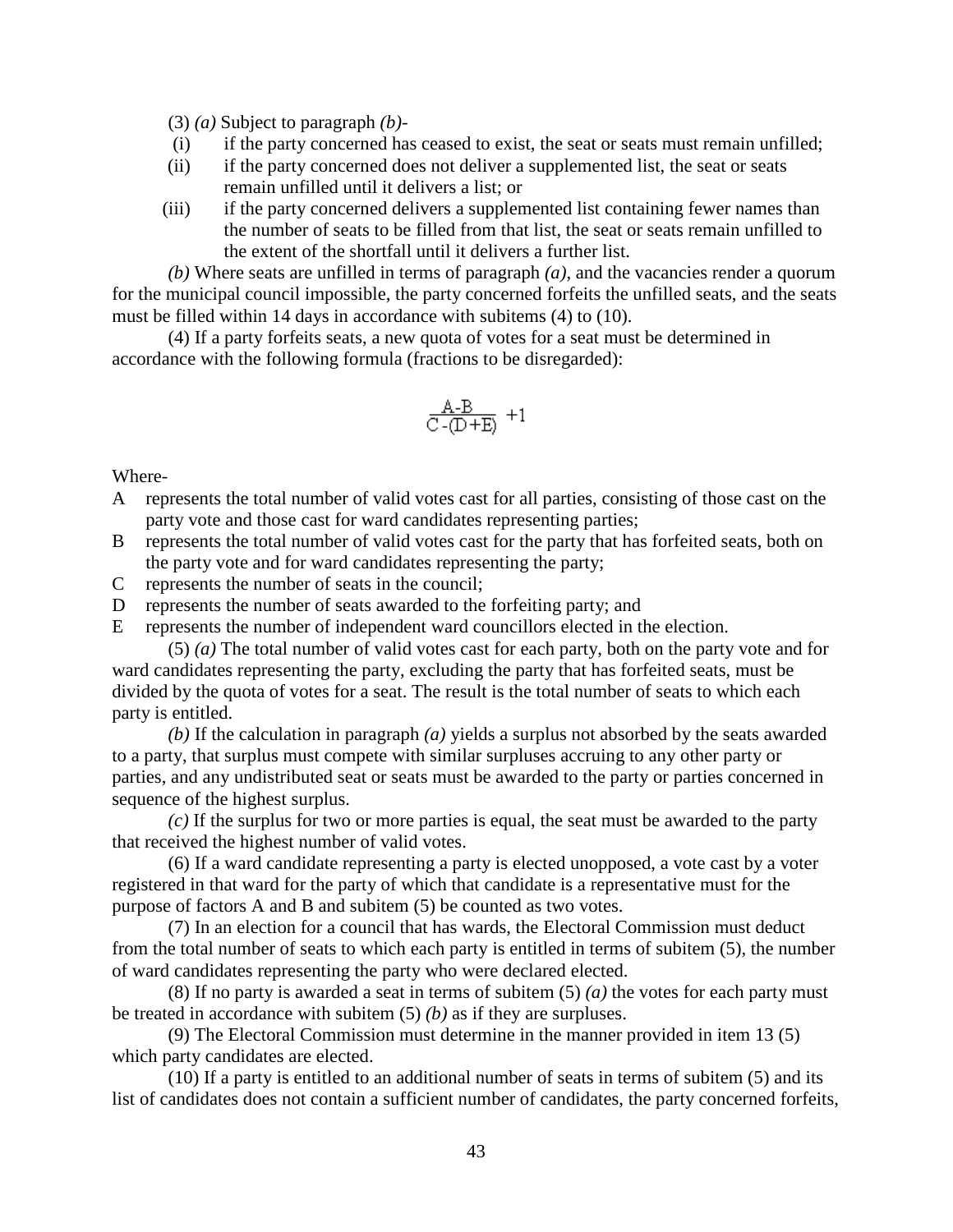subject to subitem (1), the unfilled seats and the process provided in this item must be repeated until all seats have been filled or until all listed candidates have been allocated to a vacant seat.

[Item 17 amended by s. 23 of Act 51 of 2002.]

# **18 Filling of vacancies**

 (1) *(a)* If a councillor elected from a party list ceases to hold office, the chief electoral officer must, subject to item 20, declare in writing the person whose name is at the top of the applicable party list to be elected in the vacancy.

*(b)* Whenever a councillor referred to in paragraph *(a)* ceases to hold office, the municipal manager concerned must within seven days after the councillor has ceased to hold office, inform the chief electoral officer accordingly.

[Para. *(b)* added by s. 25 of Act 51 of 2002.]

 (2) Where a party list has become exhausted, item 17, adjusted as may contextually be necessary, applies to the supplementation of the list, and if the party fails to supplement its list, or if the party has ceased to exist, the vacancy must remain unfilled.

### *Part 4*

# *Filling and amending party lists*

# **19 Causes of vacancies on lists**

 A person who is a candidate on a party list ceases to be a candidate and a vacancy arises in the list when the party withdraws the person's name by written notice to the chief electoral officer, or when that person-

- *(a)* assumes office as a councillor;
- *(b)* resigns from the list by written notice to the chief electoral officer;
- *(c)* becomes ineligible to be a candidate;
- *(d)* is disqualified or removed from the list in terms of any legislation;
- *(e)* ceases to be a member of the party for which that person was listed as a party candidate; or
- *(f)* ceases to be ordinarily resident in the municipality to which the list relates.

# **20 Filling vacancies and changing the order**

 (1) A party may supplement, change or increase its list at any time, provided that if a councillor elected according to a party list, ceases to hold office, the party concerned may supplement, change or increase its list by not later than 21 days after the councillor has ceased to hold office. The vacancy must be filled as soon as the party in question has supplemented, changed or increased its list, but not later than 14 days after expiry of the 21-day period.

# [Subitem (1) substituted by s. 26 of Act 51 of 2002.]

 (2) If a party supplements, changes or increases its list in terms of subitem (1) it must provide the chief electoral officer with an amended list.

### **Schedule 2**

# **ELECTORAL SYSTEM FOR DISTRICT COUNCILS**

[Schedule 2 amended by s. 93 of Act 27 of 2000, by s. 9 of Act 20 of 2002, by ss. 27, 29, 30, 31 and 32 of Act 51 of 2002 and by s. 17 of Act 55 of 2008.]

# **1 Definitions**

In this Schedule, unless the context otherwise indicates-

**'chief electoral officer'** means the chief electoral officer appointed in terms of section 12 (1) of the Electoral Commission Act, 1996 (Act 51 of 1996), and includes a person designated by the chief electoral officer for the purposes of this Schedule;

**'election'** means an election called in terms of section 24, and, where appropriate, also a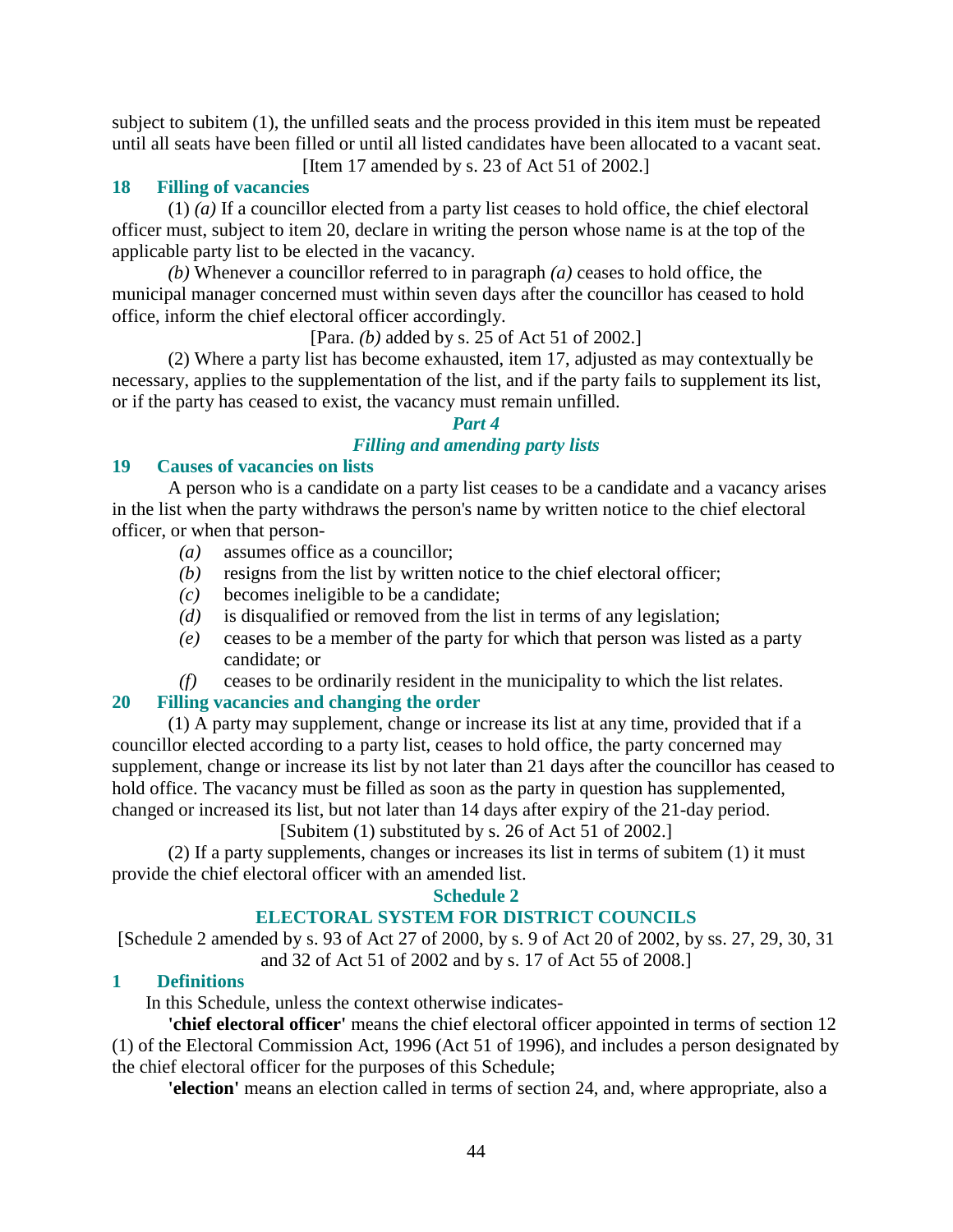by-election called in terms of section 25;

**'independent ward councillor'** means a councillor who was not nominated by a party as a candidate in a ward election;

[Definition of 'independent ward councillor' inserted by s. 27 *(b)* of Act 51 of 2002.]

**'nomination day'** means the day determined in terms of the Electoral Act for the announcement of the nominated candidates and parties for an election.

### *Part 1*

# *Proportional elections*

# **2 Electoral system for party representatives**

 The councillors of a district council that in terms of section 23 must be elected in accordance with this Part, must be elected as follows:

- *(a)* a number of councillors determined for the municipality in terms of section 23 (3) must be elected from party lists to proportionally represent parties in the council; and
- *(b)* a number of councillors allocated in terms of section 23 (2) *(b)* to any district management areas in the municipality must be elected from party lists to proportionally represent parties in those areas.

# **3 Number of votes**

In an election for a district council-

- *(a)* each voter registered in the area of a local municipality within the district municipality has one vote, and may vote for one party only; and
- *(b)* each voter registered in a district management area within the district municipality has two votes, and may vote for-
	- (i) not more than one party that submitted a list for the district council; and
	- (ii) not more than one party that submitted a list for the district management area.

# **4 Submission of lists of candidates**

(1) A list of candidates may be submitted only by a party.

 $(2)$  ......

[Subitem (2) omitted by s. 17 of Act 55 of 2008.]

[Item 4 substituted by s. 93 of Act 27 of 2000 and by s. 9 of Act 20 of 2002, amended by s. 9 of Act 2 of 2003 and substituted by s. 17 of Act 55 of 2008.]

# **5 Party lists**

 (1) The number of candidates on a party list submitted by a party may not exceed double the number of seats in the district council allocated, as the case may be, for the election of councillors-

- *(a)* referred to in section 23 (1) *(a)*; or
- *(b)* to represent a district management area in the district council.

 (2) The candidates' names must appear on the list in the order of the party's preference, commencing with the first in order of preference and ending with the last.

 (3) Every party must seek to ensure that fifty per cent of the candidates on the party list are women and that women and men candidates are evenly distributed through the list.

### **6 Quota**

 The quota of votes for a seat in a district council or for a seat in a district council as a representative of a district management area, must be determined in accordance with the following formula (fractions to be disregarded):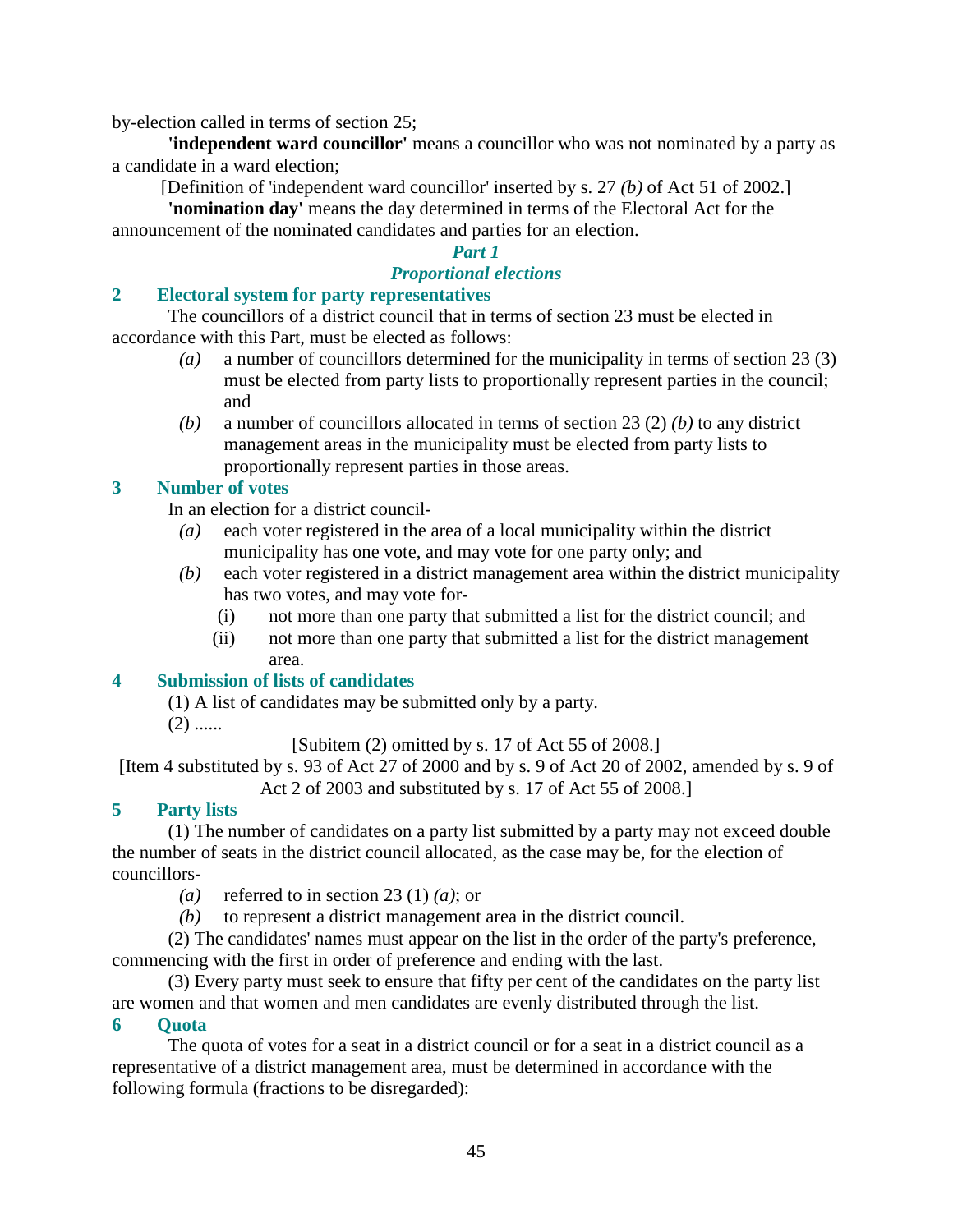Where-

- A represents the total number of valid votes cast for all parties; and
- B represents, as the case may be, either-
	- *(a)* the number of seats in the district council allocated in terms of section 23 (1) *(a)*; or
	- *(b)* the number of seats allocated to a district management area in the district council.

### **7 Allocating seats**

 (1) The total number of valid votes cast for each party must be divided by the quota of votes for a seat. The result is the total number of seats to which each party is entitled.

 (2) *(a)* If the calculation in subitem (1) yields a surplus not absorbed by the seats awarded to a party, that surplus must compete with similar surpluses accruing to any other party or parties, and any undistributed seat or seats must be awarded to the party or parties concerned in sequence of the highest surplus.

*(b)* If the surplus for two or more parties is equal the seat must be awarded to the party that obtained the highest number of valid votes.

 (3) If no party is awarded a seat in terms of subitem (1), the votes for each party must be treated in accordance with subitem (2) as if they are surpluses.

 (4) The chief electoral officer must determine which party candidates are elected by selecting from the party's list, in accordance with the party's order of preference on the list, the number of candidates that is equal to the number of seats to which the party is entitled, beginning with the first candidate on the list and ending with the lowest ranking candidate.

### **8 Uncontested elections**

 (1) If only one party submitted a list, an election must not be held for the district council or in the district management area concerned.

 (2) The number of seats to which the party is entitled is the total number of seats on the council to be filled by the election concerned.

 (3) The chief electoral officer must determine which party candidates are elected by selecting from the party's list, according to the party's order of preference on the list, the number of candidates that is equal to the number of seats to which the party is entitled.

### **9 Procedure if no party applications**

 (1) If no party submitted a list, a by-election must be held within 90 days of nomination day and the MEC for local government must, after consultation with the Commission, determine the date of the election.

[Subitem (1) substituted by s. 93 of Act 27 of 2000.]

 (2) Section 25 applies to a by-election in terms of this item, to the extent that that section can be applied.

[Subitem (2), previously subitem (3), renumbered by s. 93 of Act 27 of 2000.]s **10 Insufficient party lists** 

 (1) If a party list contains fewer candidates than the party is entitled to, the chief electoral officer must in writing immediately notify the party of the exact shortfall and request the party to deliver a list supplemented by the name or names of one or more eligible candidates.

(2) Immediately upon receipt of the list referred to in subitem (1), the chief electoral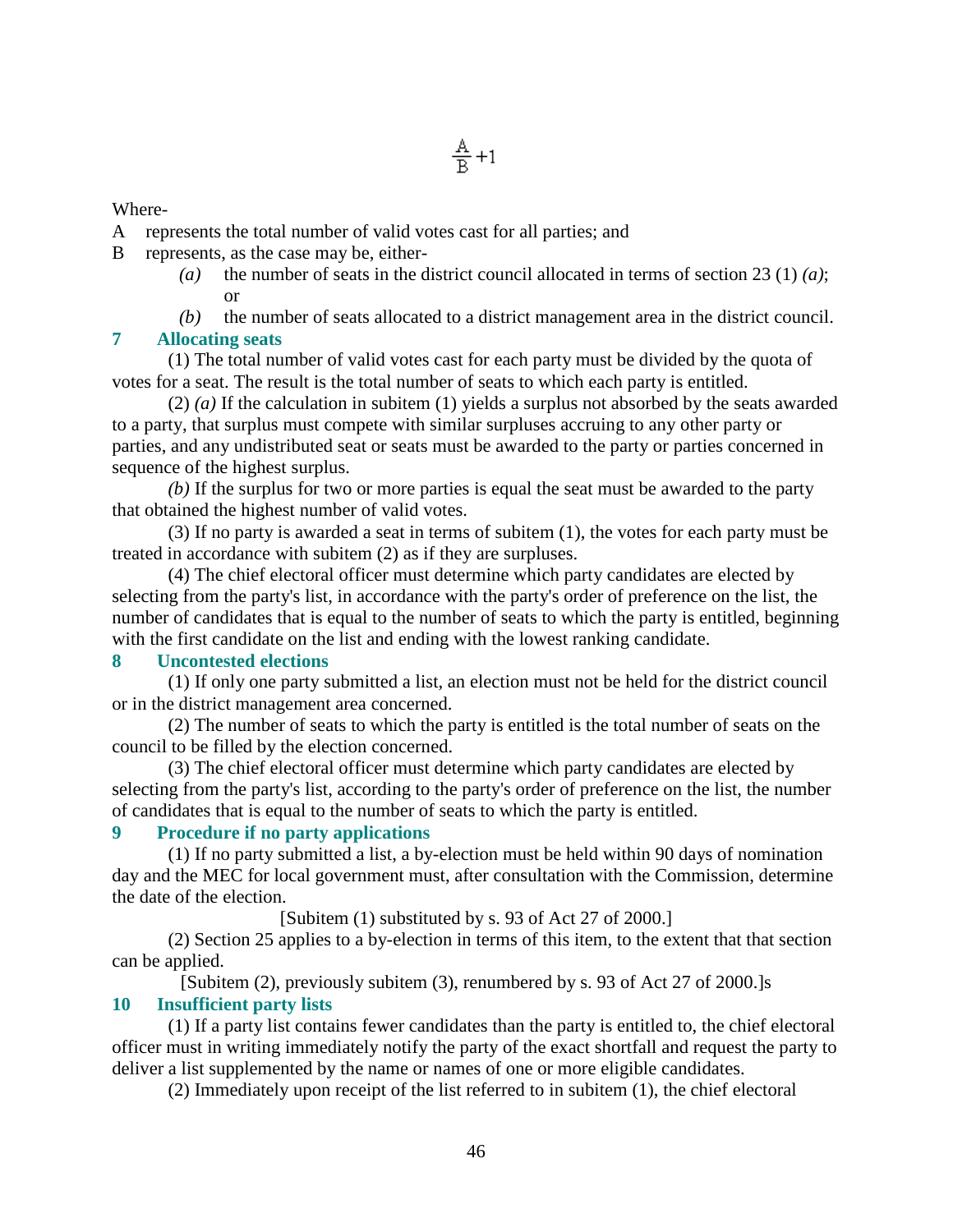officer must allocate the number of representatives, in the order of preference on the list, to which the party is entitled.

(3) *(a)* Subject to paragraph *(b)*-

- (i) if the party concerned has ceased to exist, the seat or seats must remain unfilled;
- (ii) if the party concerned does not deliver a supplemented list, the seat or seats remain unfilled until it delivers a list; or
- (iii) if the party concerned delivers a supplemented list containing fewer names than the number of seats to be filled from that list, the seat or seats remain unfilled to the extent of the shortfall until it delivers a further list.

*(b)* Where seats are unfilled in terms of paragraph *(a)*, and the vacancies render a quorum for the municipal council impossible, the party concerned forfeits the unfilled seats, and the seats must be filled within 14 days in accordance with subitems (4) to (8).

 (4) If a party forfeits seats, a new quota of votes for a seat must be determined in accordance with the following formula (fractions to be disregarded):

$$
\frac{\text{A-B}}{\text{C-D}}+1
$$

#### Where-

A represents the total number of valid votes cast for all parties;

B represents the total number of valid votes cast for the party that has forfeited seats;

C represents the number of seats in the council to be filled in the election; and

D represents the number of seats awarded to the forfeiting party.

 (5) *(a)* The total number of valid votes cast for each party, excluding the party that has forfeited seats, must be divided by the quota of votes for a seat. The result is the total number of seats to which each party is entitled.

*(b)* If the calculation in paragraph *(a)* yields a surplus not absorbed by the seats awarded to a party, that surplus must compete with similar surpluses accruing to any other party or parties, and any undistributed seat or seats must be awarded to the party or parties concerned in sequence of the highest surplus.

*(c)* If the surplus for two or more parties is equal, the seat must be awarded to the party that received the highest number of valid votes.

(6) If no party is awarded a seat in terms of subitem  $(5)$   $(a)$  the votes for each party must be treated in accordance with subitem (5) *(b)* as if they are surpluses.

 (7) The chief electoral officer must determine in the manner provided in item 8 (3) which party candidates are elected.

 (8) If a party is entitled to an additional number of seats in terms of subitem (5) and its list of candidates does not contain a sufficient number of candidates, the party concerned, subject to subitem (1), forfeits the unfilled seats and the process provided in this item must be repeated until all seats have been filled or until all listed candidates have been allocated to a vacant seat.

# **11 Filling of vacancies**

 (1) *(a)* If a councillor elected from a party list ceases to hold office, the chief electoral officer must, subject to item 13, declare in writing the person whose name is on the top of the applicable party list to be elected in the vacancy.

*(b)* Whenever a councillor referred to in paragraph *(a)* ceases to hold office, the municipal manager concerned must within seven days after the councillor has ceased to hold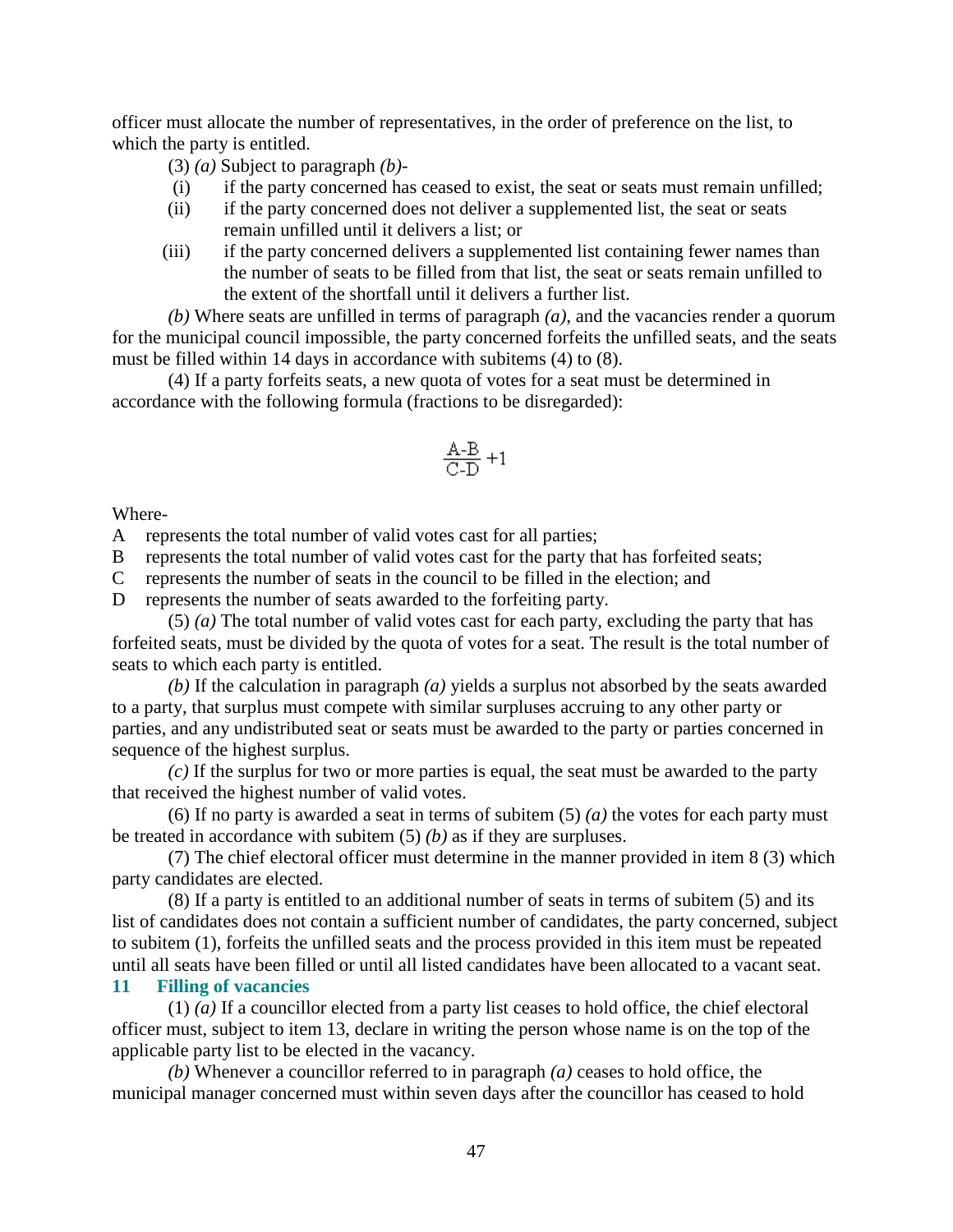office, inform the chief electoral officer thereof.

[Para. *(b)* added by s. 29 of Act 51 of 2002.]

 (2) Where a party list has become exhausted, item 10, adjusted as may contextually be necessary, applies to the supplementation of the list, and if the party fails to supplement its list, or if the party has ceased to exist, the vacancy must remain unfilled.

# **12 Causes of vacancies on lists**

 A person who is a candidate on a party list ceases to be a candidate and a vacancy arises in the list when the party withdraws the person's name by written notice to the chief electoral officer or when that person-

- *(a)* assumes office as a councillor;
- *(b)* resigns from the list by written notice to the chief electoral officer;
- *(c)* becomes ineligible to be a candidate;
- *(d)* is disqualified or removed from the list in terms of any legislation;
- *(e)* ceases to be a member of the party for which that person was listed as a party candidate; or
- *(f)* ceases to be ordinarily resident in the municipality to which the list relates.

# **13 Filling vacancies and changing the order**

 (1) A party may supplement, change or increase its list at any time, provided that if a councillor elected according to a party list, ceases to hold office, the party concerned may supplement, change or increase its list by not later than 21 days after the councillor has ceased to hold office. The vacancy must be filled as soon as the party in question has supplemented, changed or increased its list, but not later than 14 days after expiry of the 21-day period.

[Subitem (1) substituted by s. 30 of Act 51 of 2002.]

 (2) If a party supplements, changes or increases its list in terms of subitem (1) it must provide the chief electoral officer with an amended list.

### *Part 2*

# *Allocation and election of representatives of local councils and district management areas to district councils*

### **14 Manner of election**

The section 23 (2) members of a district council must be-

- *(a)* appointed by the councils of the local municipalities in the area of the district council from among their members; and
- *(b)* if there is a district management area in the district municipality, elected in accordance with Part 1 of this Schedule to represent that area on the district council.

### **15 Award of seats on district councils**

 (1) The quota of registered voters that a local council or a district management area must have in order to be entitled to a seat on a district council must be determined in accordance with the following formula (fractions to be disregarded)-

$$
\frac{\mathbb{A}}{\mathbb{B}}\!+\!1
$$

Where-

A represents the total number of voters registered on the district council's segment of the national common voters roll; and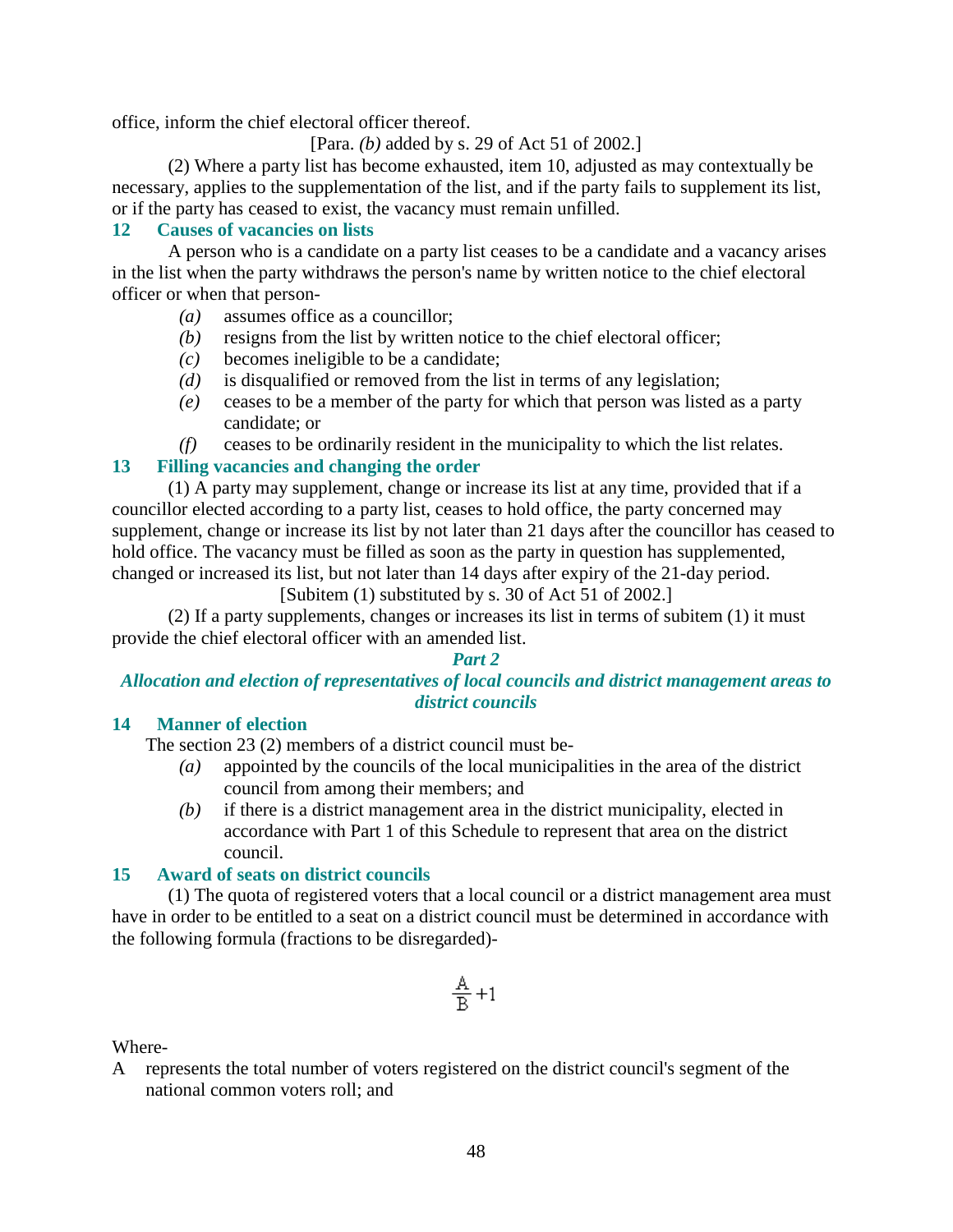B represents the number of seats on the district council determined in terms of section 23 (2) *(a)* for representatives of the local councils and district management areas but disregarding any increase in terms of section 20 (5).

 (2) Each local municipality and each district management area in the area of a district municipality is entitled to a number of seats on the district council determined by dividing the total number of voters registered on the segment of the national common voters' roll for that local municipality or district management area by the quota of votes for a seat on the district council determined in accordance with subitem (1).

 (3) If the calculation in subitem (2) gives a figure that is a fraction of the figure 1, the council or district management area, must be awarded one seat and must not participate in any further calculation or award.

 (4) If the calculation in subitem (2) yields a surplus, that surplus must compete with similar surpluses of any other council or district management area, and any seat or seats not awarded in terms of subitems (2) and (3) must be awarded in sequence of the highest surplus.

# **16 Electing local councils' representatives to district councils**

 (1) The chief electoral officer must manage the election of representatives of a local council to the district council.

(2) If a local council has been awarded one seat-

- *(a)* any councillor may nominate a candidate;
- *(b)* each councillor has one vote; and
- *(c)* the candidate who receives the most votes is elected.

 (3) If the council has been awarded more than one seat, the council must elect that number of members according to proportional representation as set out in items 17 to 22.

# **17 Candidates lists**

 (1) Every party or independent ward councillor may submit a candidates' list containing the names of councillors, accompanied by a written acceptance by each listed candidate.

[Subitem (1) substituted by s. 31 *(a)* of Act 51 of 2002.]

(2) A party or independent ward councillor may not submit more than one list.

[Subitem (2) substituted by s. 31 *(b)* of Act 51 of 2002.]

 (3) The candidates' names must appear on the list in order of preference, starting with the first in order of preference and ending with the last.

(4) The name of a councillor may appear on one list only.

 (5) Every party or independent ward councillor must seek to ensure that fifty per cent of the candidates on the candidates list are women and that women and men candidates are evenly distributed through the list.

[Subitem (5) amended by s. 31 *(c)* of Act 51 of 2002.]

# **18 Number of votes**

Each councillor casts one vote for one list only.

### **19 Determining the quota**

 In a local council, the quota of votes for a seat to the district council must be determined in accordance with the following formula (fractions to be disregarded)-

$$
\frac{\mathbb{A}}{\mathbb{B}}\!+\!1
$$

Where-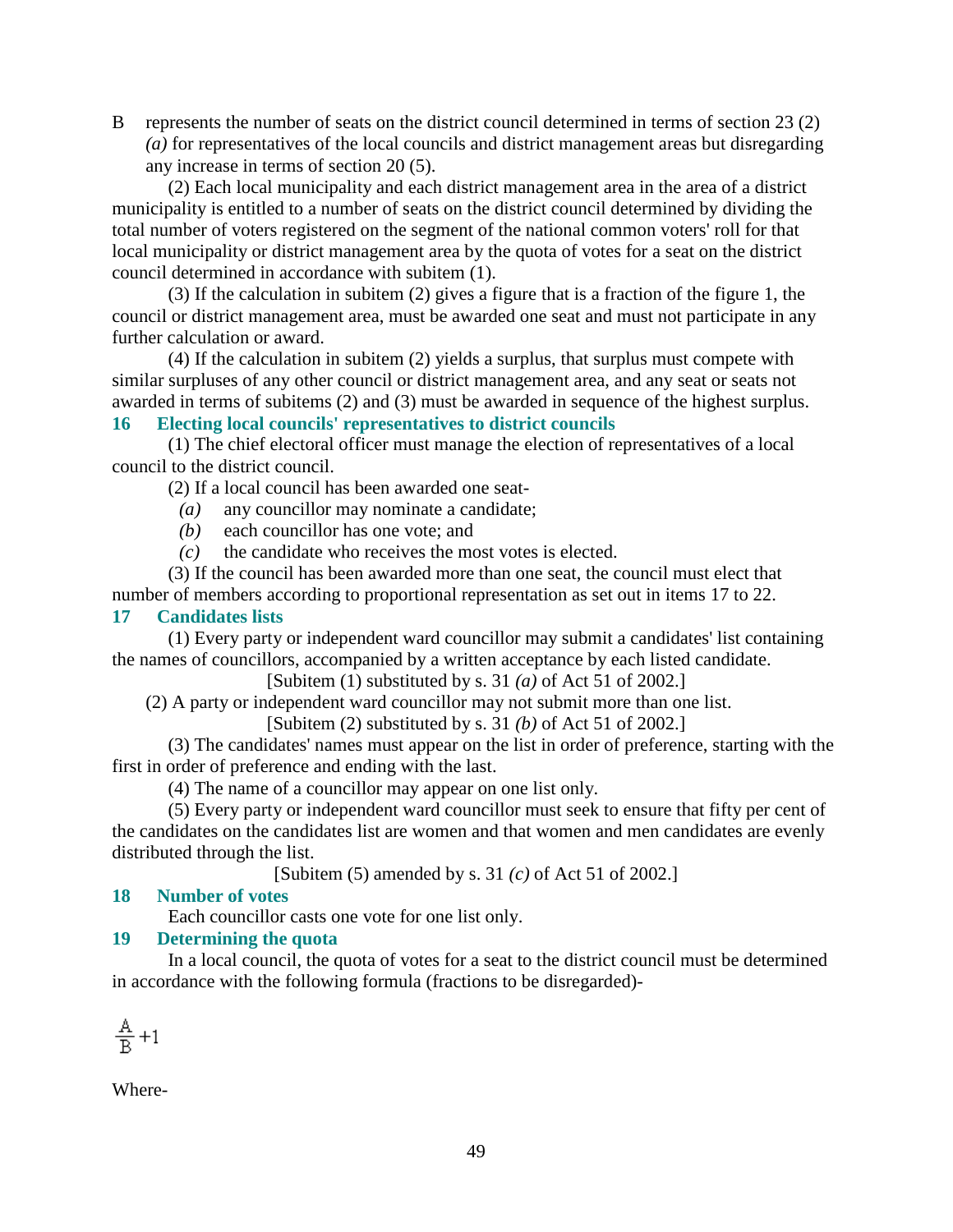A represents the number of members of the local council; and

B represents the number of seats that the local council has been awarded on the district council in accordance with item 15.

# **20 Allocating seats**

 (1) The number of votes cast in favour of each list must be divided by the quota of votes for a seat and the result is the number of seats allocated to that list.

 (2) *(a)* If the calculation in subitem (1) gives a surplus, that surplus must compete with other similar surpluses of any other lists, and any seat or seats not allocated under subitem (1) must be awarded in sequence of the highest surplus.

*(b)* If the surplus on one list is equal to the surplus on any other list, the seat or seats must be awarded in sequence of the highest number of votes cast for those lists.

[Para. *(b)* added by s. 32 of Act 51 of 2002.]

# **21 Selecting names from the list**

 The chief electoral officer, in accordance with the order of preference on a list, must select the number of candidates from the list that is equal to the number of seats allocated to that list.

### **22 Insufficient lists**

 In the case of a list containing fewer names than the number of seats allocated to that list, the corresponding provisions of item 10 must be applied to the extent that that item can be applied.

### **23 Filling of vacancies**

 If a councillor elected from a candidates' list ceases to hold office or the list has become exhausted, the corresponding provisions of item 11 must be applied to the extent that that item can be applied.

### **24 Electing members representing a district management area**

 The councillors representing a district management area must be elected in accordance with the proportional electoral system set out in Part 1 of this Schedule.

### **Schedule 3**

# **ELECTION OF MUNICIPAL OFFICE-BEARERS**

[Schedule 3 amended by s. 34 of Act 51 of 2002.]

### **1 Application**

 The procedure set out in this Schedule applies whenever a municipal council meets to elect a speaker, an executive mayor, a deputy executive mayor, a mayor or a deputy mayor.

### **2 Nominations**

 The person presiding at a meeting to which this Schedule applies must call for the nomination of candidates at the meeting.

### **3 Formal requirements**

(1) A nomination must be made on the form determined by the municipal manager.

 (2) The form on which a nomination is made must be signed by two members of the municipal council.

 (3) A person who is nominated must indicate acceptance of the nomination by signing either the nomination form or any other form of written confirmation.

### **4 Announcement of names of candidates**

 At a meeting to which this Schedule applies, the person presiding must announce the names of the persons who have been nominated as candidates, but may not permit any debate.

### **5 Single candidate**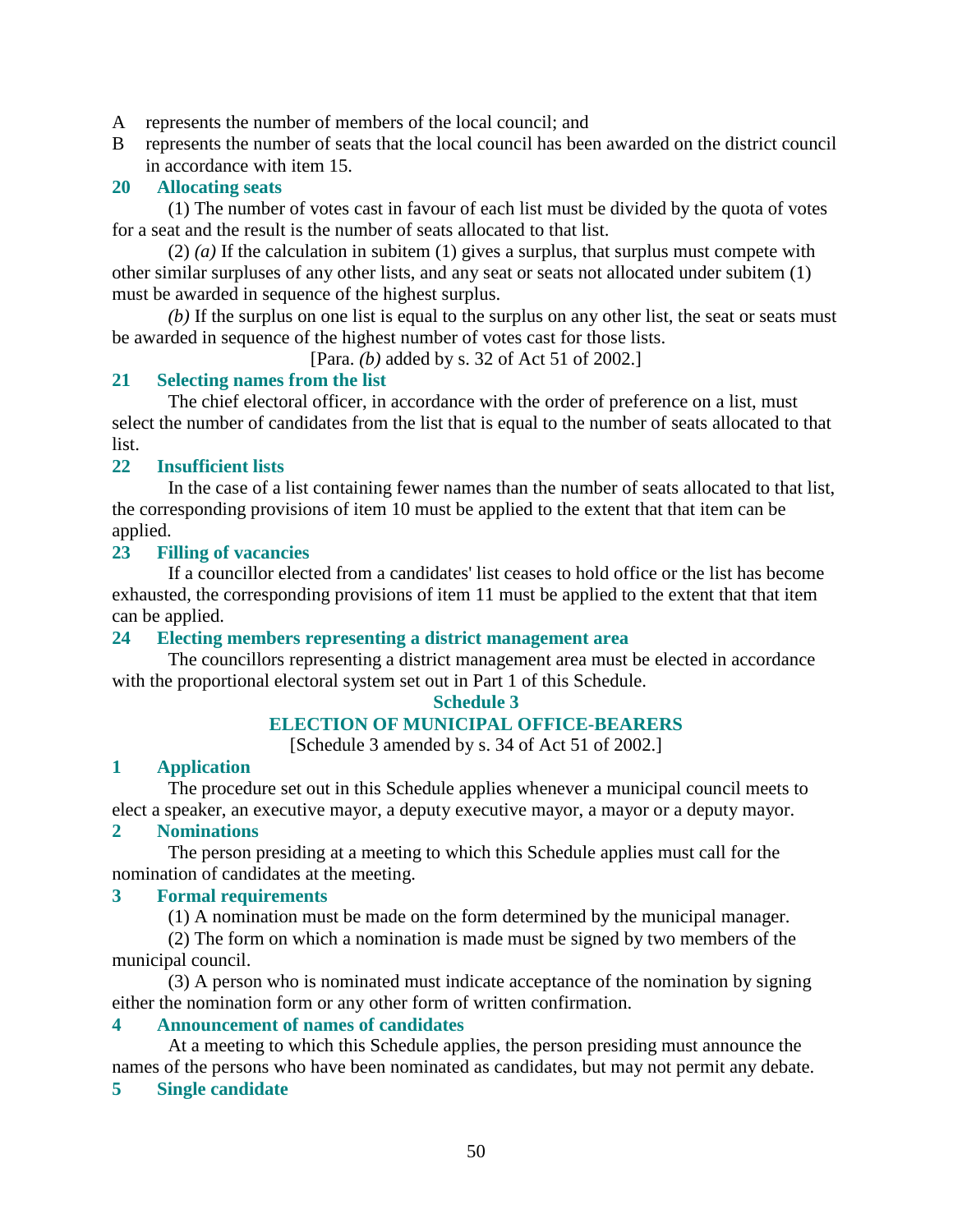If only one candidate is nominated, the person presiding must declare that candidate elected.

# **6 Election procedure**

If more than one candidate is nominated-

- *(a)* a vote must be taken at the meeting by secret ballot;
- *(b)* each councillor present at the meeting may cast one vote; and
- *(c)* the person presiding must declare elected the candidate who receives a majority of the votes.

# **7 Elimination procedure**

 (1) If no candidate receives a majority of the votes, the candidate who receives the lowest number of votes must be eliminated and a further vote taken on the remaining candidates in accordance with item 6. This procedure must be repeated until a candidate receives a majority of the votes.

 (2) When applying subitem (1), if two or more candidates each have the lowest number of votes, a separate vote must be taken on those candidates, and repeated as often as may be necessary to determine which candidate is to be eliminated.

# **8 Further meetings**

 (1) If only two candidates are nominated, or if only two candidates remain after an elimination procedure has been applied, and those two candidates receive the same number of votes, a further meeting must be held within seven days at a time determined by the person presiding.

 (2) If a further meeting is held in terms of subitem (1), the procedure prescribed in this Schedule must be applied at that meeting as if it were the first meeting for the election in question.

 (3) If at the further meeting held in terms of subitem (1) only two candidates are nominated, or if only two candidates remain after an elimination procedure has been applied, and those two candidates receive the same number of votes, the person presiding at such meeting must determine by lot who of the two candidates will hold the office for which the election has taken place.

[Subitem (3) added by s. 34 of Act 51 of 2002.]

### **Schedule 4**

[Schedule 4 substituted by s. 10 of Act 20 of 2002.]

# *Part 1*

# *Method of allocating councillors elected from party lists to metropolitan subcouncils*  **1 Allocating seats to parties**

 (1) The seats in the section 63 (1) *(b)* component of a metropolitan subcouncil are allocated to each party in accordance with the following formula (fractions to be disregarded)-

$$
\frac{A}{B} \times C
$$

Where-

- A represents the total number of valid votes cast for each party on the party vote in the area of the metropolitan subcouncil;
- B represents the total number of valid votes cast for each party on the party vote in the area of the metro council; and
- C represents the total number of seats allocated to each party in the metro council in accordance with Part 3 of Schedule 1.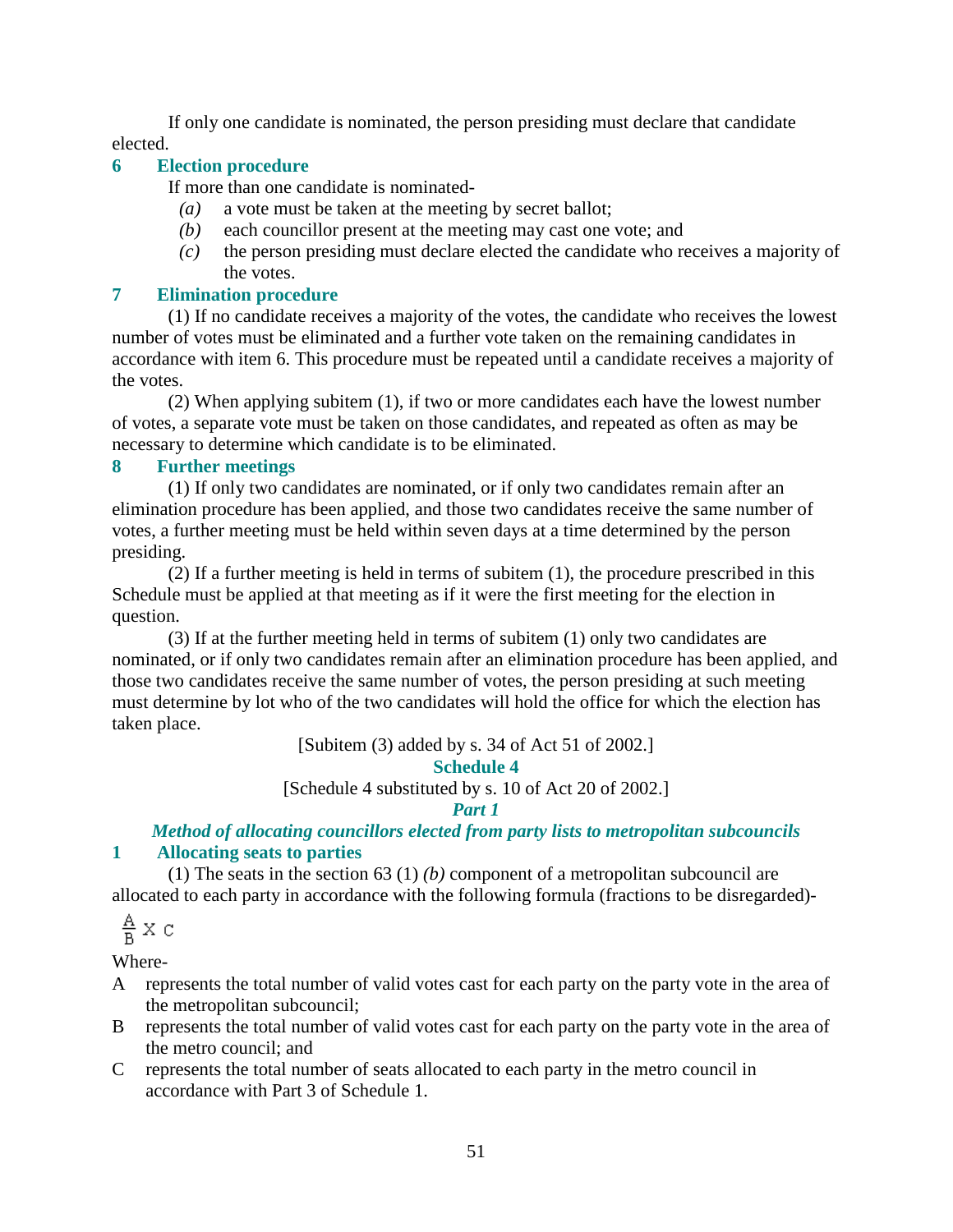(2) If all the seats held by councillors elected to the metro council from party lists in accordance with Part 3 of Schedule 1 have not been allocated in terms of subitem (1), the remaining number of seats are allocated to the parties represented in the metro council in accordance with the following formula:

# $A - B = C$

### Where-

- A represents the total number of seats allocated to a party in the metro council in accordance with Part 3 of Schedule 1;
- B represents the total number of seats allocated to a party in terms of subitem (1); and
- C represents a positive number.

 (3) *(a)* The number of seats allocated to a party in terms of subitem (2) are distributed amongst the metropolitan subcouncils in sequence of the highest fractions obtained by that party for the respective subcouncils during the calculations in terms of subitem (1).

*(b)* If the fraction for two or more subcouncils is equal, and the number of seats still to be distributed are less than the number of subcouncils to which the equal fractions apply, the party must elect to which of those subcouncils such seats are to be distributed.

# *Part 2: Principles of allocating councillors elected from party lists to metropolitan subcouncils*  **2 Principles of allocating seats to parties**

 The seats in the section 63 (1) *(b)* component of a metropolitan subcouncil must be allocated to parties represented in the metro council in a manner that will allow parties and interests reflected in the metro council to be fairly represented in the metropolitan subcouncil in a manner consistent with democracy, taking into account the parties and interests reflected in the section 63 (1) *(a)* component of that metropolitan subcouncil.

# *Part 3: General principles*

# **3 Designation of councillors for metropolitan subcouncils**

 Each party represented in a metro council must designate from among the councillors not representing wards, its representatives to each metropolitan subcouncil in the municipality with regard to which seats were allocated to it in accordance with Part 1 or the principles set out in item 2.

# **4 Councillors to serve on one metropolitan subcouncil only**

No councillor may serve on more than one metropolitan subcouncil.

# **5 Vacancies**

Parties must fill vacancies as they occur.

# **Schedule 5**

[Schedule 5 repealed by s. 121 of Act 32 of 2000.]

### **Schedule 6**

# **IDENTIFICATION OF TRADITIONAL LEADERS FOR PURPOSES OF SECTION 81**

# **1 Manner of identification**

 (1) If it comes to the notice of the MEC for local government in a province that one or more traditional authorities traditionally observe a system of customary law in the area of a municipality, the MEC-

- *(a)* must inform the provincial House of Traditional Leaders of the maximum number of traditional leaders that may be identified in terms of section 81 to participate in the proceedings of the council of that municipality;
- *(b)* must request that House of Traditional Leaders to recommend which leaders of that traditional authority or of those traditional authorities can be identified for the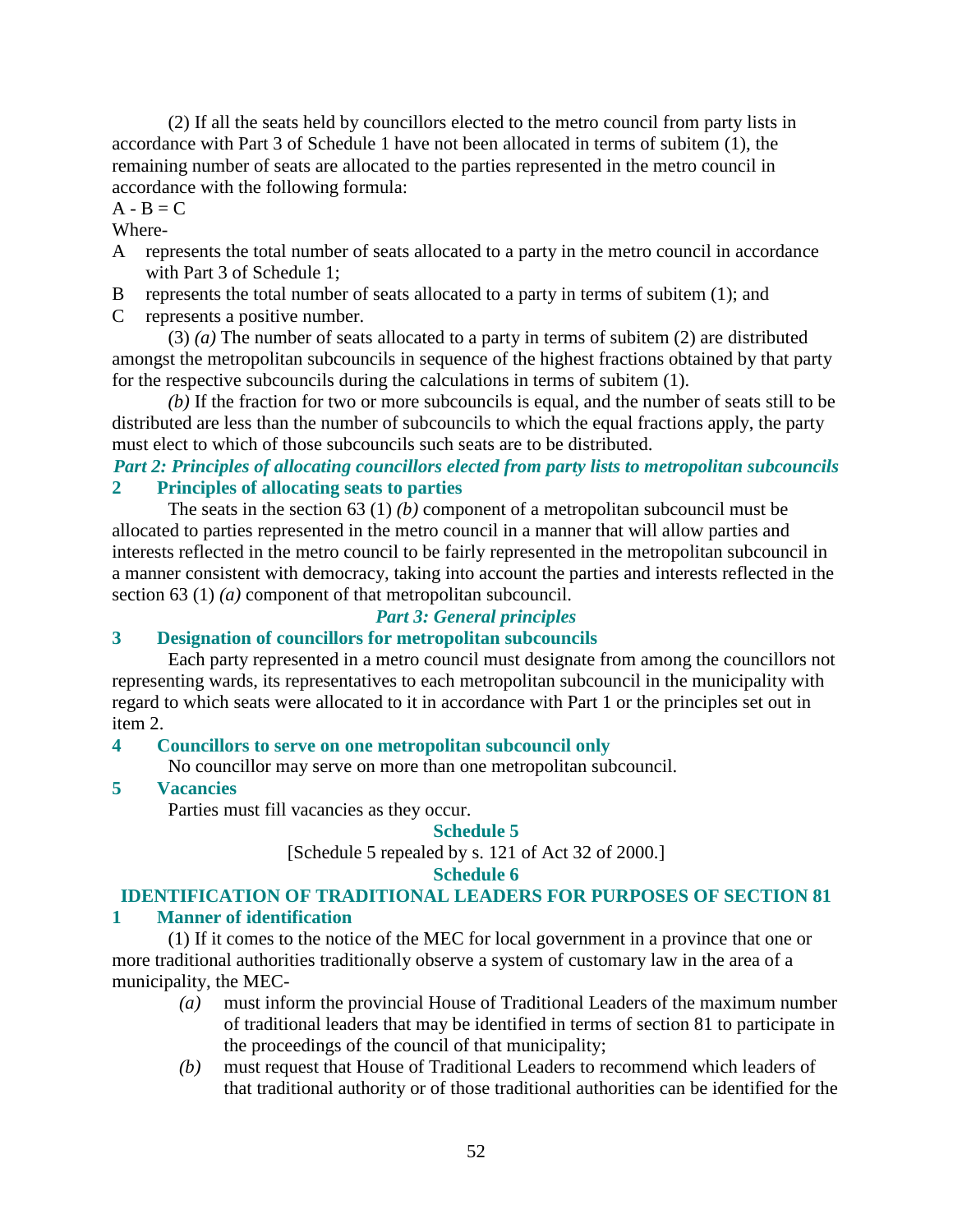purposes of section 81;

- *(c)* on receipt of the recommendation, or if no recommendation is received within 30 days after the request in terms of paragraph *(b)* has been made, may identify the leaders of that authority or authorities; and
- *(d)* if any leaders have been identified in terms of paragraph *(c)*, must submit the names of those leaders to the municipal manager of that council.

 (2) In a province in which no provincial House of Traditional Leaders has been established, the MEC must consult the traditional authority concerned before identifying any leader for the purposes of section 81.

# **2 Guidelines for identification**

The traditional leader to be identified must-

- *(a)* hold the supreme office of authority among all the leaders of the traditional authority referred to in item 1; and
- *(b)* be ordinarily resident within the area of the municipality concerned.

### **LOCAL GOVERNMENT: MUNICIPAL STRUCTURES AMENDMENT ACT 58 OF 1999**

[ASSENTED TO 12 JANUARY 2000] [DATE OF COMMENCEMENT: 14 JANUARY 2000] *(English text signed by the President)* 

# **ACT**

**To amend the Local Government: Municipal Structures Act, 1998, so as to vest the power to determine whether an area must have a single category A municipality or whether it must have municipalities of both category C and category B in the Municipal Demarcation Board; to vest the power to declare a part of the area of a category C municipality as a district management area in the Municipal Demarcation Board; and to remove the power of the Minister to determine guidelines for types of municipalities and to determine the term of municipal councils; and to provide for matters connected therewith.** 

**1** Substitutes section 4 of the Local Government: Municipal Structures Act 117 of 1998.

**2** Repeals section 5 of the Local Government: Municipal Structures Act 117 of 1998.

**3** Amends section 6 of the Local Government: Municipal Structures Act 117 of 1998 by substituting subsections (2) and (3).

**4** Repeals section 13 of the Local Government: Municipal Structures Act 117 of 1998.

**5** Amends section 24 of the Local Government: Municipal Structures Act 117 of 1998 by substituting subsection (1).

# **6 Short title**

 This is the Local Government: Municipal Structures Amendment Act, 1999. **LOCAL GOVERNMENT: MUNICIPAL STRUCTURES AMENDMENT ACT 33 OF** 

### **2000**

[ASSENTED TO 11 OCTOBER 2000] [DATE OF COMMENCEMENT: 13 OCTOBER 2000]

*(English text signed by the President)* 

**as amended by** 

Local Government Laws Amendment Act 51 of 2002

# **ACT**

**To amend the Local Government: Municipal Structures Act, 1998, so as to further regulate the contents of notices establishing municipalities; to further regulate transitional measures when existing municipalities are disestablished and new municipalities established; to further regulate the determination of the number of councillors; to redetermine the provisions from which a municipality may be exempted; to determine the date on which the**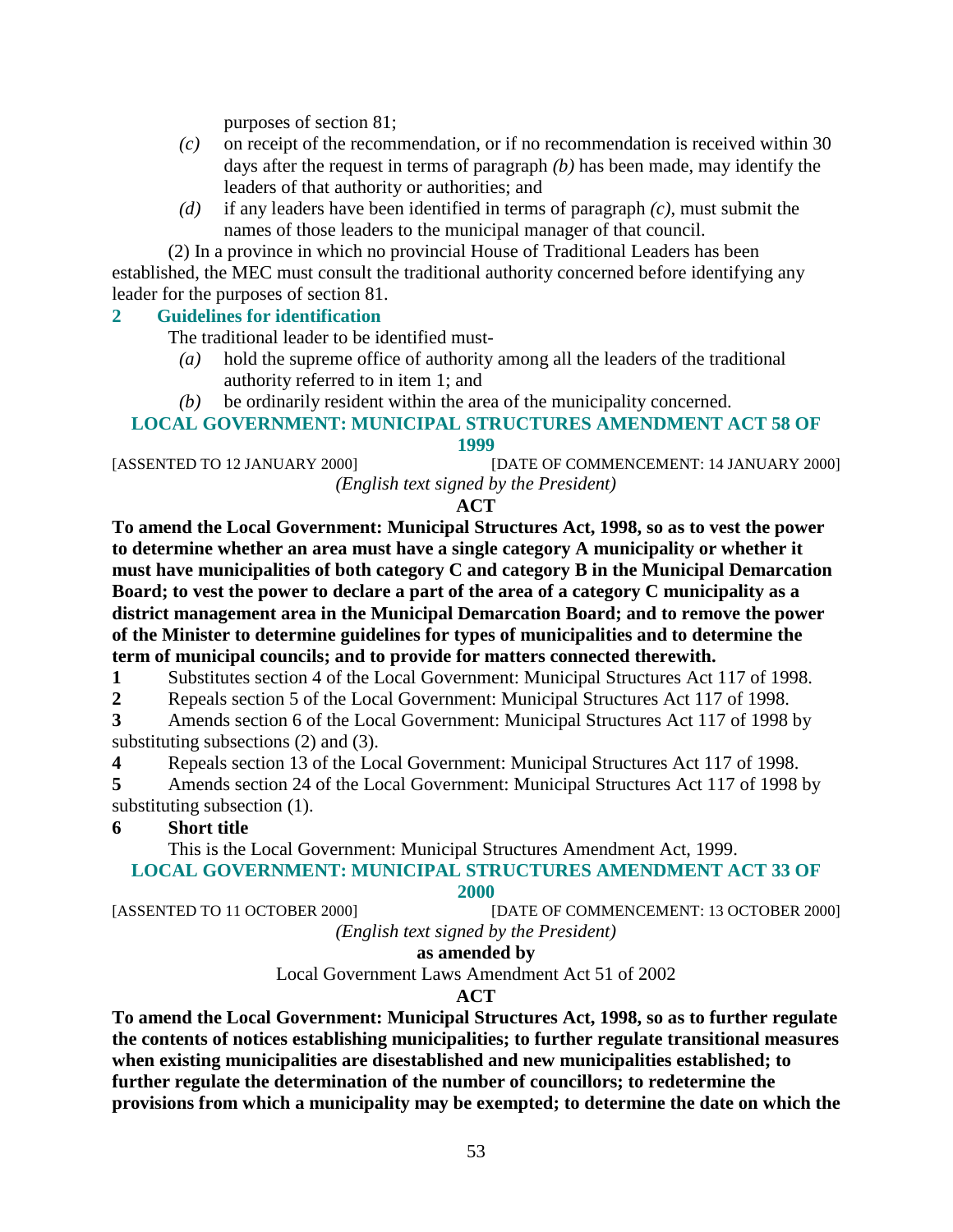**first term of municipalities end; and to further regulate the transitional arrangements; and to provide for matters connected therewith.** 

# **CHAPTER 1**

# **AMENDMENT OF ACT 117 OF 1998 (ss 1-11)**

**1** Amends section 12 (3) of the Local Government: Municipal Structures Act 117 of 1998, as follows: paragraph *(a)* substitutes the words preceding paragraph *(a)*; paragraph *(b)* inserts paragraph *(d*A*)*; and paragraph *(c)* deletes paragraph *(g)*.

**2** Amends section 14 of the Local Government: Municipal Structures Act 117 of 1998, as follows: paragraph *(a)* substitutes subsection (1); paragraph *(b)* substitutes in subsection (2) the words preceding paragraph *(a)*; paragraph *(c)* substitutes subsection (2) *(b)*; and paragraph *(d)* substitutes subsection (3).

**3** Amends section 16 (1) of the Local Government: Municipal Structures Act 117 of 1998 by deleting paragraph *(e)*.

**4** Amends section 20 (1) of the Local Government: Municipal Structures Act 117 of 1998 by substituting paragraph *(a)*.

**5** Amends section 81 of the Local Government: Municipal Structures Act 117 of 1998 by substituting the expression '20 per cent' for the expression '10 per cent', wherever it occurs.

**6** Amends section 84 of the Local Government: Municipal Structures Act 117 of 1998, as follows: paragraph *(a)* substitutes subsection (1); and paragraph *(b)* substitutes subsection (3).

**7** Amends section 85 of the Local Government: Municipal Structures Act 117 of 1998, as follows: paragraph  $(a)$  substitutes subsection  $(1)$   $(b)$ ; and paragraph  $(b)$  adds subsection  $(10)$ .

**8** Substitutes section 86 of the Local Government: Municipal Structures Act 117 of 1998.

**9** Amends the Afrikaans text of section 90 (2) of the Local Government: Municipal Structures Act 117 of 1998 by substituting the words 'betrokke provinsie' for the words 'betrokke munisipaliteit'.

**10** Amends section 91 of the Local Government: Municipal Structures Act 117 of 1998 by substituting subsection (1).

**11** Amends section 93 of the Local Government: Municipal Structures Act 117 of 1998, as follows: paragraph *(a)* substitutes subsection (2); paragraph *(b)* substitutes subsection (3); and paragraph  $(c)$  adds subsections  $(4)$ ,  $(5)$  and  $(6)$ .

# **CHAPTER 2**

# **TRANSITIONAL ARRANGEMENTS IN RESPECT OF NEW LOCAL GOVERNMENT DISPENSATION (ss 12-20)**

# **12 Definitions**

 (1) In this Chapter a word or expression to which a meaning has been assigned in the Structures Act, has that meaning and, unless the context otherwise indicates-

**'existing municipality'** means a municipality established in terms of legislation other than the Structures Act before the date of the first elections of municipal councils in terms of that Act;

**'new municipality'** means a municipality established or to be established in terms of the Structures Act;

**'section 12 notice'** means a notice envisaged in section 12 (1) of the Structures Act;

 **'Structures Act'** means the Local Government: Municipal Structures Act, 1998 (Act 117 of 1998);

 **'superseding municipality'** means a new municipality which wholly or partially supersedes an existing municipality in accordance with section 14 (1) of the Structures Act;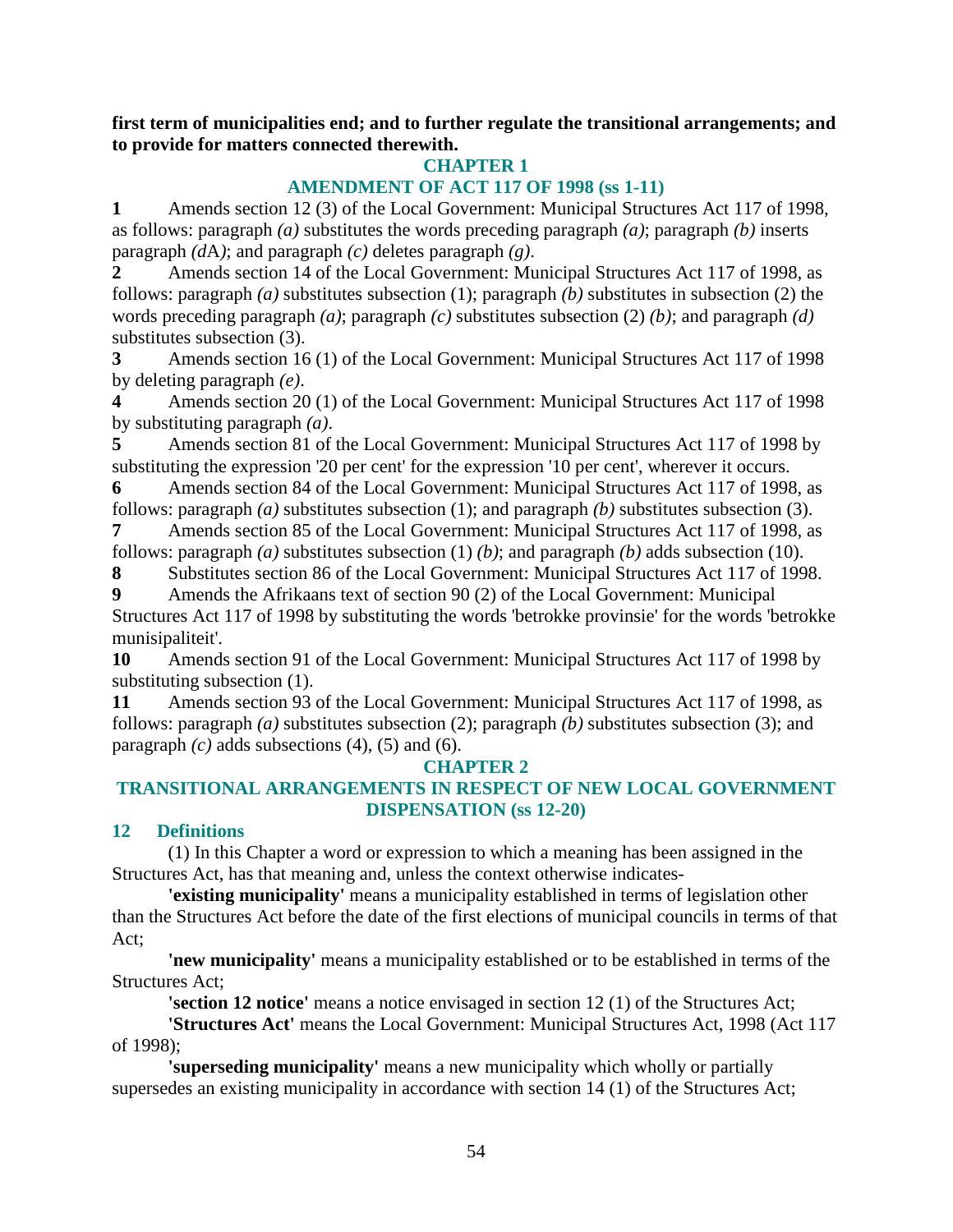**'transition'** means the process of putting into operation the new local government dispensation as set out in the Structures Act read with Chapter 7 of the Constitution.

# **13 Duration of transition**

(1) The transition ends on 30 June 2003.

[Sub-s. (1) substituted by s. 47 of Act 51 of 2002.]

(2) This Chapter lapses when the transition ends.

# **14 Transitional application of section 12 of Act 117 of 1998**

 (1) For purposes of the transition, section 12 of the Structures Act must be regarded as permitting-

- *(a)* a new municipality to be named in the section 12 notice by way of a provisional designation which must consist of or include the number allocated to the area of the municipality when that area was demarcated in terms of the Demarcation Act; and
- *(b)* the establishment of a district municipality, the establishment of local municipalities within the area of the district municipality, and the total or partial disestablishment of existing municipalities within that area, to be effected by way of the same section 12 notice.
- (2) Section 12 (4) of the Structures Act does not apply during the transition.

# **15 Transitional application of section 14 of Act 117 of 1998**

- For the purposes of the transition-
	- *(a)* section 14 (2) *(b)* of the Structures Act must be regarded as permitting the regulation of any legal, practical and other consequences of the disestablishment of an existing municipality, to be effected by way of an amendment to the section 12 notice disestablishing the existing municipality, provided the notice is amended before the date on which the disestablishment of the existing municipality takes effect; and

*(b)* section 14 (5) of the Structures Act must be regarded to read as follows:

 '(5) *(a)* The MEC for local government in a province, by notice in the *Provincial Gazette*, may make provision for transitional measures to facilitate the disestablishment of an existing municipality and the establishment of a new municipality.

*(b)* The measures contemplated in paragraph *(a)* may include measures-

- (i) establishing a committee to advise the MEC on any matter affecting the transition; or
- (ii) in relation to the existing municipality, restricting or regulating the-
	- *(aa)* alterations to the staff establishment;
	- *(bb)* appointment of staff or the filling of vacancies;
	- *(cc)* upgrading of posts or promotions;
	- *(dd)* increases in salaries or wages;
	- *(ee)* disposal or acquisition of assets;
	- *(ff)* conclusion of contracts with a duration longer than one year or the renewal of such contracts; or
	- *(gg)* use of reserve capital.

 *(c)* The MEC must consult the existing municipality before publishing the notice contemplated in paragraph *(a)*.'.

# **16 Transitional application of section 16 of Act 117 of 1998**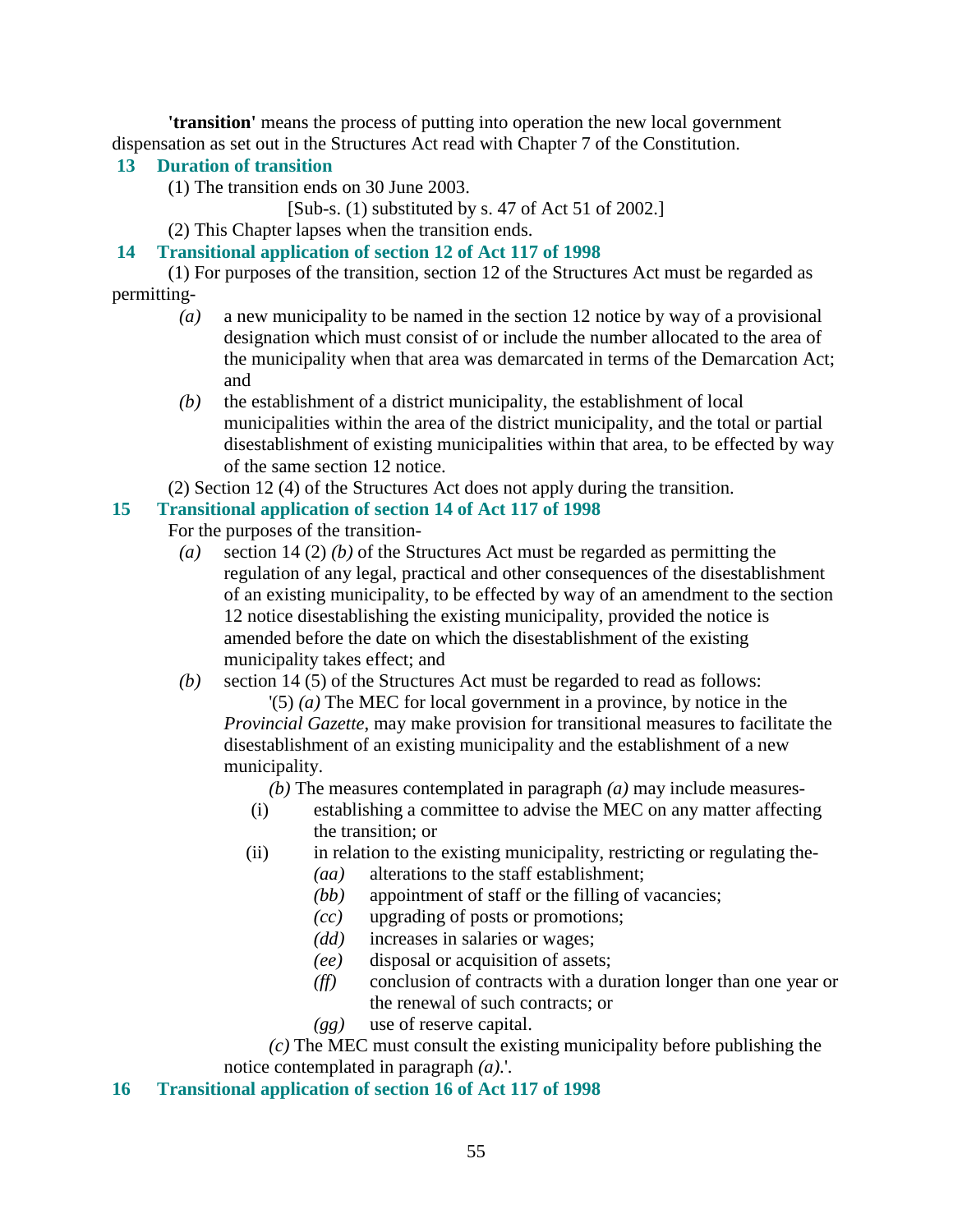(1) For purposes of the transition, section 16 (2) of the Structures Act must be regarded to read as follows:

> '(2) Any amendment of a section 12 notice must be consistent with the provisions of this Act read with the provisions of Chapter 2 of the Local Government: Municipal Structures Amendment Act, 2000.'.

 (2) Section 16 (3) of the Structures Act does not apply when a section 12 notice is amended for the purposes of the transition.

# **17 Transitional arrangement in respect of notice and consultation**

 For purposes of the transition, the MEC for local government in a province must, before publishing a notice in terms of section 12 or 16 of the Structures Act-

- *(a)* consult organised local government in the province; and
- *(b)* publish particulars of the proposed notice for public comment for at least 14 days.

# **18 Temporary authorisations**

 (1) The MEC for local government in a province, by notice in the *Provincial Gazette*, may authorise-

- *(a)* a local municipality to perform a function or exercise a power of a nature described in section 84 (1) *(e)*, *(f)*, *(g)*, *(h)*, *(j)*, *(k)*, *(l)*, *(m)* and *(n)* in its area or an aspect of such function or power; or
- *(b)* a district municipality to perform a function or exercise a power of the nature referred to in section 84 (2) in the area of a local municipality, or an aspect of such function or power.

(2) The MEC may issue an authorisation in terms of subsection (1) only if-

- *(a)* the district municipality or the local municipality, as the case may be, cannot or does not perform the function or exercise the power in the relevant area or if, for any other reason, it is necessary to ensure the continued performance of the function or exercise of the power in that area; and
- *(b)* the Demarcation Board has recommended the authorisation.

(3) *(a)* If the Demarcation Board has made a recommendation in favour of an

authorisation and the MEC disagrees with the recommendation, the MEC must furnish reasons, in writing, to the Board and the Minister.

*(b)* After considering the reasons furnished by the MEC and after consulting the Demarcation Board, the Minister may by notice in the *Government Gazette* issue the authorisation subject to subsection (2) *(a)*.

 (4) The MEC or the Minister must in the notice referred to in subsection (1) or (3), as the case may be, regulate the legal, practical and other consequences of the authorisation, which may include-

- (i) the transfer of staff;
- (ii) the transfer of assets, liabilities, rights and obligations, and administrative and other records; and
- (iii) the continued application of any by-laws and resolutions in the area of the municipalities concerned and the extent of such application.

 (5) The MEC or Minister may amend a notice issued in terms of subsection (1) or (3), as the case may be, to effect technical changes or to regulate the authorisation more effectively.

- (6) *(a)* The MEC must revoke an authorisation issued in terms of subsection (1) or (3) if-
	- (i) the Demarcation Board so recommends; or
- (ii) an adjustment concerning the relevant function or power is made in terms of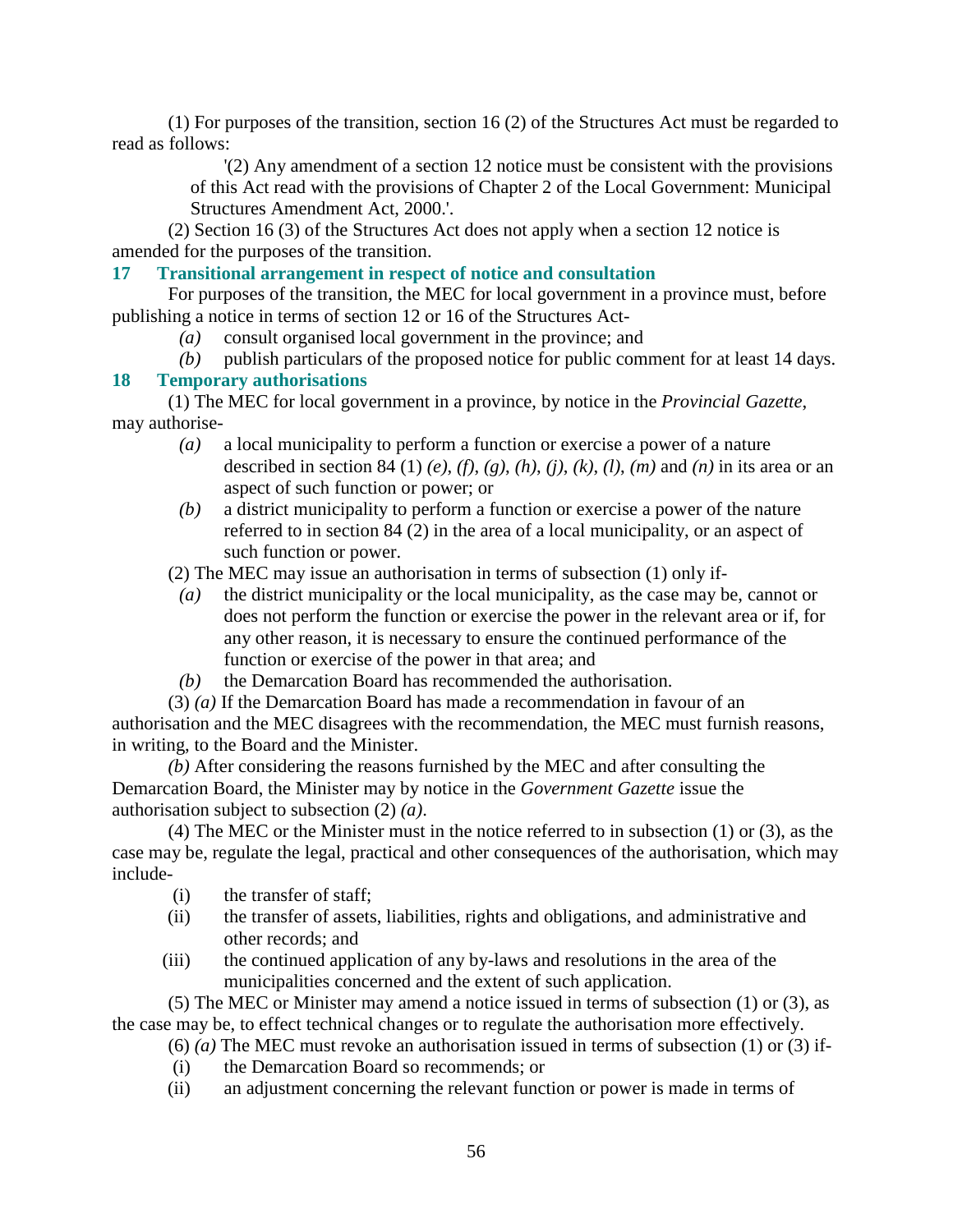section 85.

*(b)* The Demarcation Board must so recommend if the reason for the authorisation is no longer valid.

 (7) When an authorisation is revoked in terms of subsection (6) or lapses in terms of section 13, the MEC must, if necessary, regulate by notice in the *Provincial Gazette* the legal, practical and other consequences resulting from the revocation or lapsing of the authorisation, which may include-

- *(a)* the transfer of staff;
- *(b)* the transfer of assets, liabilities, rights and obligations, and administrative and other records; and
- *(c)* the continued application of any by-laws, and resolutions in the area of the municipalities concerned and the extent of such application.

### **[19 Transitional arrangement in respect of section 20 of Act 117 of 1998**

 For the first election of municipal councils after the enactment of this Act, the date contemplated in section 20 (1) *(a)* of the Structures Act, as amended by section 2 of this Act, must be regarded as 31 March 2000.

### **20 Short title**

 This Act is called the Local Government: Municipal Structures Amendment Act, 2000. **LOCAL GOVERNMENT: MUNICIPAL STRUCTURES AMENDMENT ACT 20 OF** 

#### **2002**

[ASSENTED TO 19 JUNE 2002] [DATE OF COMMENCEMENT: 20 JUNE 2002] (Unless otherwise indicated)

*(English text signed by the President)* 

# **as amended by**

Constitution Tenth Amendment Act of 2003

General Laws (Loss of Membership of National Assembly, Provincial Legislature or Municipal

Council) Amendment Act 55 of 2008

#### **ACT**

**To amend the Local Government: Municipal Structures Act, 1998, in order to enable a member of a municipal council to become a member of another party whilst retaining membership of that council; to enable an existing party to merge with another party, or to subdivide into more than one party, or to subdivide and any one of the subdivisions to merge with another party, whilst allowing a member of a council affected by such changes to retain membership of that council; to provide for the convening of meetings after the composition of a municipal council has changed as a result of the provisions of Schedule 6A to the Constitution; to provide for the reconstitution of metropolitan subcouncils; to provide for special measures for the application of Schedule 6A to the Constitution; to further regulate the submission of lists of candidates; and to provide for matters connected therewith.** 

### **Preamble**

 WHEREAS section 46 (1) *(d)* of the Constitution requires an electoral system for the National Assembly that results, in general, in proportional representation;

 AND WHEREAS section 105 (1) *(d)* of the Constitution requires an electoral system for provincial legislatures that results, in general, in proportional representation;

 AND WHEREAS section 157 (2) of the Constitution requires an electoral system for local government comprising either proportional representation or proportional representation combined with a system of ward representation;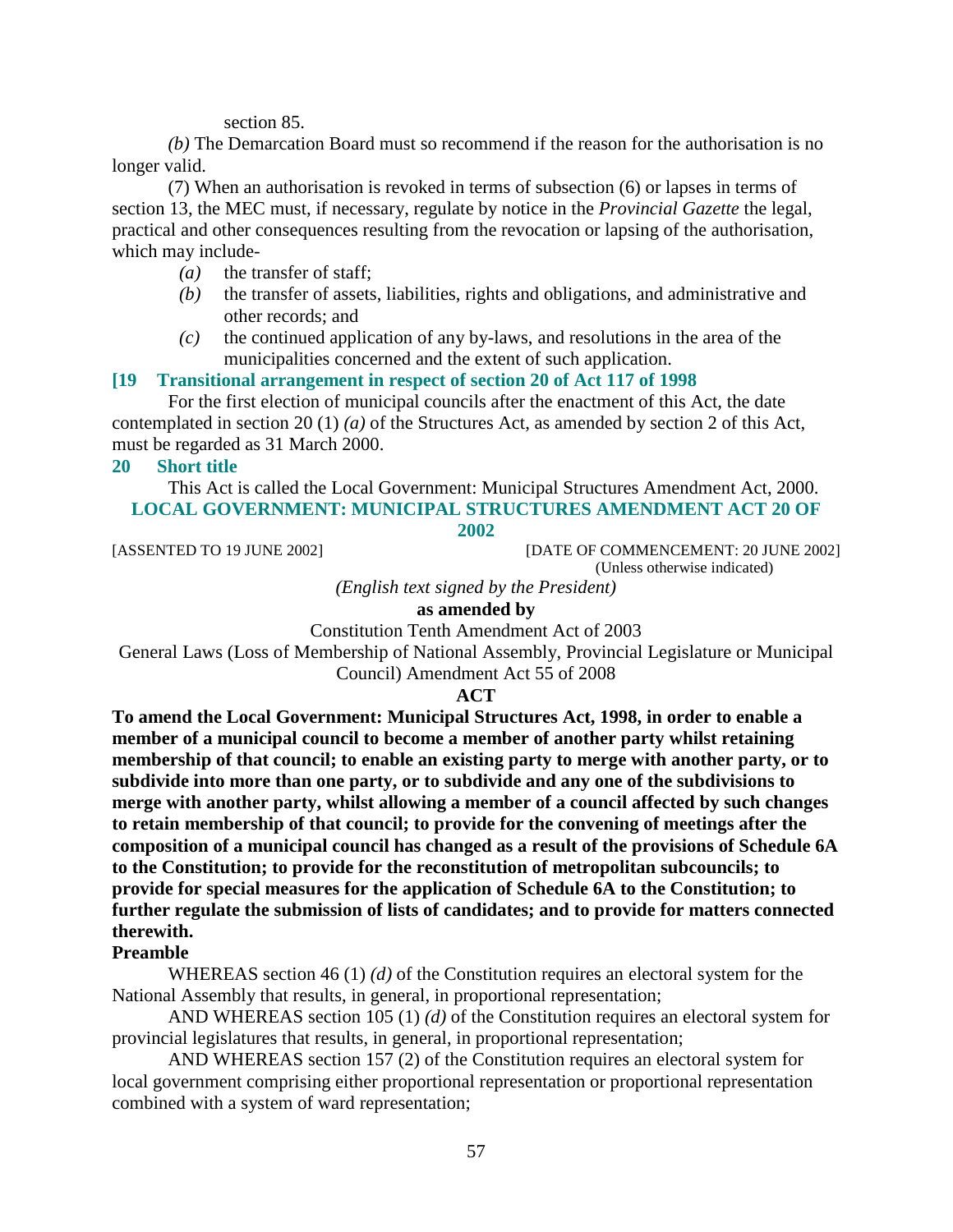AND WHEREAS the Local Government: Municipal Structures Act, 1998, provides for an electoral system for local government comprising proportional representation combined with a system of ward representation;

 AND WHEREAS item 23A of Schedule 2 to the Constitution of the Republic of South Africa, 1993, provides that an Act of Parliament may, within a reasonable period after the new Constitution took effect, be passed in accordance with section 76 (1) of the new Constitution to amend that item and item 23 in order to provide for-

- the manner in which it will be possible for a member of a legislature who ceases to be a member of the party which nominated that member, to retain membership of such legislature; and
- \* any existing party to merge with another party, or any party to subdivide into more than one party, whilst allowing a member of a legislature affected by such changes, to retain membership of such legislature;

 AND WHEREAS provision has been made by Schedule 6A to the Constitution in respect of local government for-

- a councillor to retain membership of a municipal council where such councillor ceases to be a member of the party which nominated that councillor; and
- \* any existing party to merge with another party, or any party to subdivide into more than one party, or to subdivide and any one of the subdivisions to merge with another party, whilst allowing a member of a council affected by such changes to retain membership of that council;

 AND WHEREAS the need exists for uniformity within the three spheres of government regarding loss or retention of membership of any legislature or municipal council in the event of a change of party membership, or mergers or subdivision or subdivision and merger of parties,

 BE IT THEREFORE ENACTED by the Parliament of the Republic of South Africa, as follows:-

**1** Amends section 26 (1) of the Local Government: Municipal Structures Act 117 of 1998 by substituting paragraph *(b)*.

**2** Amends section 27 of the Local Government: Municipal Structures Act 117 of 1998 by deleting paragraphs *(c)* and *(f)*.

**3** Amends section 29 of the Local Government: Municipal Structures Act 117 of 1998 by adding subsection (3).

**4** Amends section 62 (1) of the Local Government: Municipal Structures Act 117 of 1998 by inserting paragraph *(c*A*)*.

[Date of commencement of s. 4: 5 August 2002.]

**5 and 6** Substitute respectively sections 63 and 66 of the Local Government: Municipal Structures Act 117 of 1998.

**7** Inserts sections 93A and 93B in the Local Government: Municipal Structures Act 117 of 1998.

**8** Amends Schedule 1 to the Local Government: Municipal Structures Act 117 of 1998 by substituting item 10.

**9** Amends Schedule 2 to the Local Government: Municipal Structures Act 117 of 1998 by substituting item 4.

**10** Substitutes Schedule 4 to the Local Government: Municipal Structures Act 117 of 1998.

**11** Amends the Table of Contents of the Local Government: Municipal Structures Act 117 of 1998, as follows: paragraph *(a)* substitutes the reference to Schedule 4; and paragraph *(b)*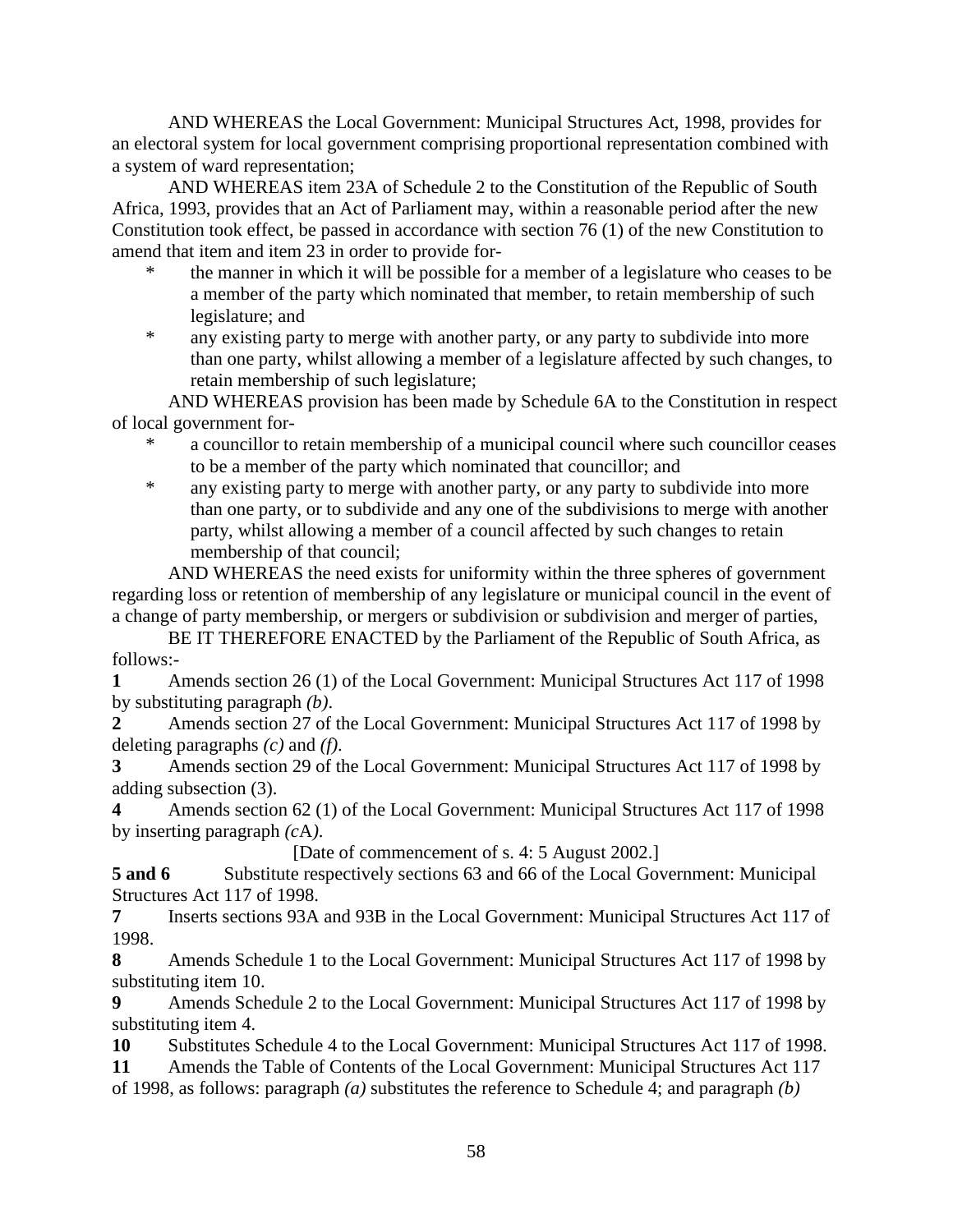inserts references to sections 93A and 93B.

**12** 

[S. 12 amended by s. 9 of Act 2 of 2003 and repealed by s. 19 of Act 55 of 2008.]

**13 ......** 

[S. 13 repealed by s. 20 of Act 55 of 2008.]

# **14 Short title and commencement**

 (1) This Act is called the Local Government: Municipal Structures Amendment Act, 2002, and with the exception of section 4, comes into operation on the date that the Constitution of the Republic of South Africa Amendment Act, 2002, comes into operation.

 $(2)$  ......

[Sub-s. (2) deleted by s. 21 of Act 55 of 2008.]

# **LOCAL GOVERNMENT: MUNICIPAL STRUCTURES AMENDMENT ACT 1 OF 2003**

[ASSENTED TO 4 APRIL 2003] [DATE OF COMMENCEMENT: 9 APRIL 2003] *(English text signed by the President)* 

# **ACT**

**To amend the Local Government: Municipal Structures Act, 1998, so as to regulate the effect of a change in the type of municipality on the terms of office of members of executive committees and executive mayors; and to provide for matters connected therewith.** 

**1 and 2** Substitute respectively sections 45 and 46 of the Local Government: Municipal Structures Act 117 of 1998.

**3** Amends section 48 of the Local Government: Municipal Structures Act 117 of 1998, as follows: paragraph *(a)* substitutes subsection (5); and paragraph *(b)* substitutes subsection (6).

**4** Amends section 55 of the Local Government: Municipal Structures Act 117 of 1998 by substituting subsection (1).

**5** Substitutes section 57 of the Local Government: Municipal Structures Act 117 of 1998.

**6 Short title** 

 This Act is called the Local Government: Municipal Structures Amendment Act, 2003. **DISESTABLISHMENT OF THE LOCAL GOVERNMENT AFFAIRS COUNCIL ACT 59** 

### **OF 1999**

[ASSENTED TO 2 DECEMBER 1999] [DATE OF COMMENCEMENT: 6 DECEMBER 1999] *(English text signed by the President)* 

**ACT** 

**To provide for the disestablishment of the Local Government Affairs Council; to repeal the Local Government Affairs Council Act (House of Assembly), 1989 (Act 84 of 1989); and provide for matters connected therewith.** 

# **1 Disestablishment of Local Government Affairs Council**

 The Local Government Affairs Council (hereinafter referred to as 'the Council') established by section 2 of the Local Government Affairs Council Act (House of Assembly), 1989 (Act 84 of 1989), is hereby disestablished.

# **2 Repeal of laws**

 Subject to section 3, the Local Government Affairs Council Act (House of Assembly), 1989 (Act 84 of 1989), the Local Government Affairs Council Amendment Act (House of Assembly), 1991 (Act 45 of 1991), and the Local Government Affairs Council Amendment Act (House of Assembly), 1992 (Act 37 of 1992), are hereby repealed.

# **3 Transitional arrangements**

 (1) The Minister for Provincial and Local Government may, after such consultation as may be necessary, which must include consultation with the persons who, immediately before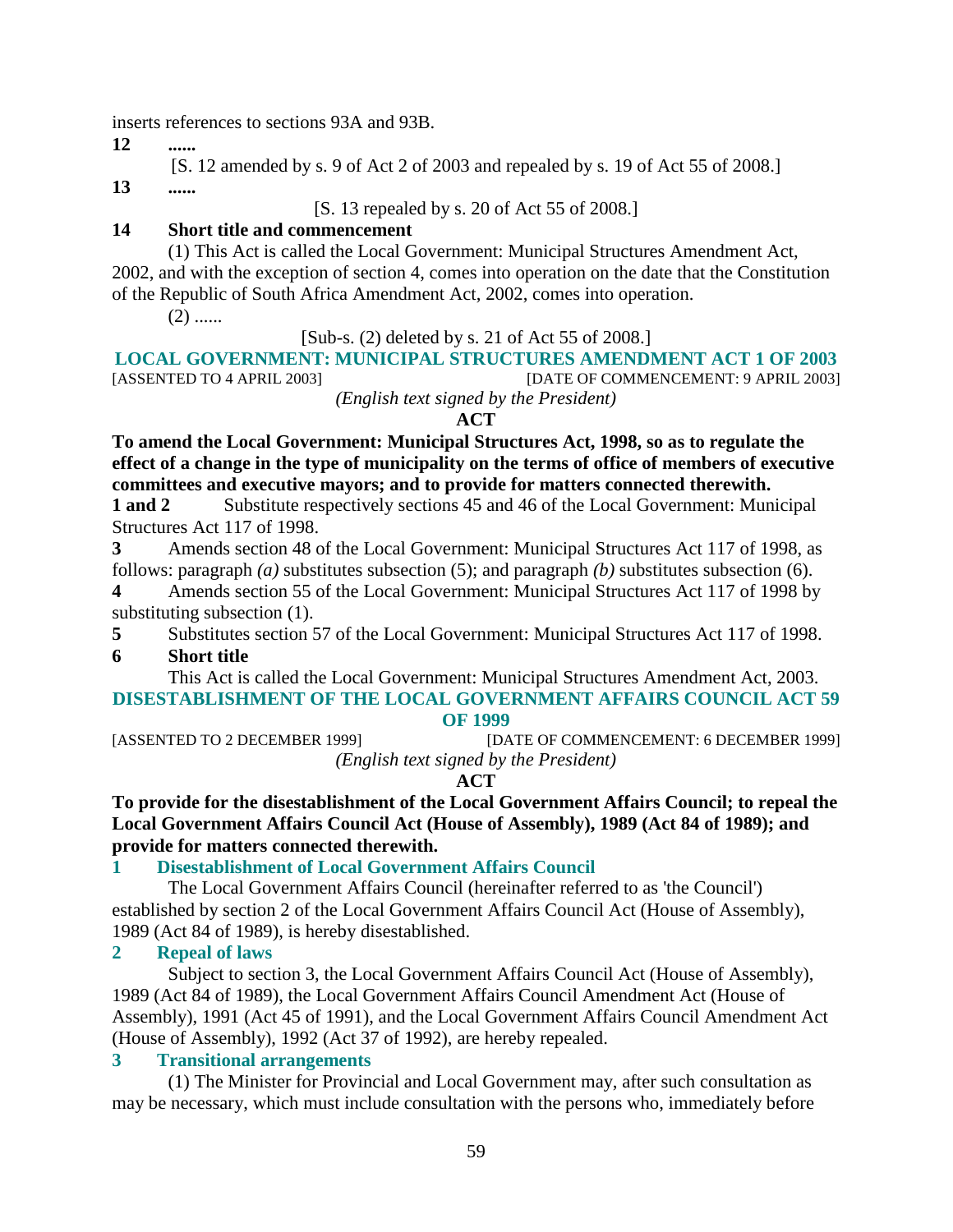the commencement of this Act, were members of the Council or in the employ of the Council, make such arrangements as may be necessary for winding up the affairs of the Council and for the finalisation of any matter, including matters relating to the employees, assets, liabilities, rights, obligations and finances of the Council.

 (2) The Minister referred to in subsection (1) must pay any money left over after the winding up of the Council's affairs into the National Revenue Fund.

#### **4 Short title**

 This Act is called the Disestablishment of the Local Government Affairs Council Act, 1999.

# **LOCAL GOVERNMENT: MUNICIPAL SYSTEMS ACT 32 OF 2000**<br>[DATE OF COMMENCEMENT: 1 M.

[DATE OF COMMENCEMENT: 1 MARCH 2001]

(Unless otherwise indicated)

*(English text signed by the Acting President)* 

#### **as amended by**

Institution of Legal Proceedings against certain Organs of State Act 40 of 2002 Local Government Laws Amendment Act 51 of 2002

Local Government: Municipal Systems Amendment Act 44 of 2003

Local Government: Municipal Property Rates Act 6 of 2004

Municipal Fiscal Powers and Functions Act 12 of 2007

Local Government Laws Amendment Act 19 of 2008

#### **Regulations under this Act**

CERTIFICATE IN TERMS OF SECTION 118 (GN 686 in GG 24886 of 23 May 2003)

GUIDELINES ON ALLOCATION OF ADDITIONAL POWERS AND FUNCTIONS TO MUNICIPALITIES (GenN 490 in GG 29844 of 26 April 2007)

LOCAL GOVERNMENT: MUNICIPAL PERFORMANCE REGULATIONS FOR MUNICIPAL MANAGERS AND MANAGERS DIRECTLY ACCOUNTABLE TO MUNICIPAL MANAGERS, 2006 (GN R805 in GG 29089 of 1 August 2006)

LOCAL GOVERNMENT: MUNICIPAL PLANNING AND PERFORMANCE MANAGEMENT REGULATIONS (GN R796 in GG 22605 of 24 August 2001)

LOCAL GOVERNMENT: MUNICIPAL SYSTEMS REGULATIONS (GN R459 in GG 22328 of 25 May 2001)

#### **ACT**

**To provide for the core principles, mechanisms and processes that are necessary to enable municipalities to move progressively towards the social and economic upliftment of local communities, and ensure universal access to essential services that are affordable to all; to define the legal nature of a municipality as including the local community within the municipal area, working in partnership with the municipality's political and administrative structures; to provide for the manner in which municipal powers and functions are exercised and performed; to provide for community participation; to establish a simple and enabling framework for the core processes of planning, performance management, resource mobilisation and organisational change which underpin the notion of developmental local government; to provide a framework for local public administration and human resource development; to empower the poor and ensure that municipalities put in place service tariffs and credit control policies that take their needs into account by providing a framework for the provision of services, service delivery agreements and municipal service districts; to provide for credit control and debt collection; to establish a framework for support, monitoring and standard setting by other spheres of government**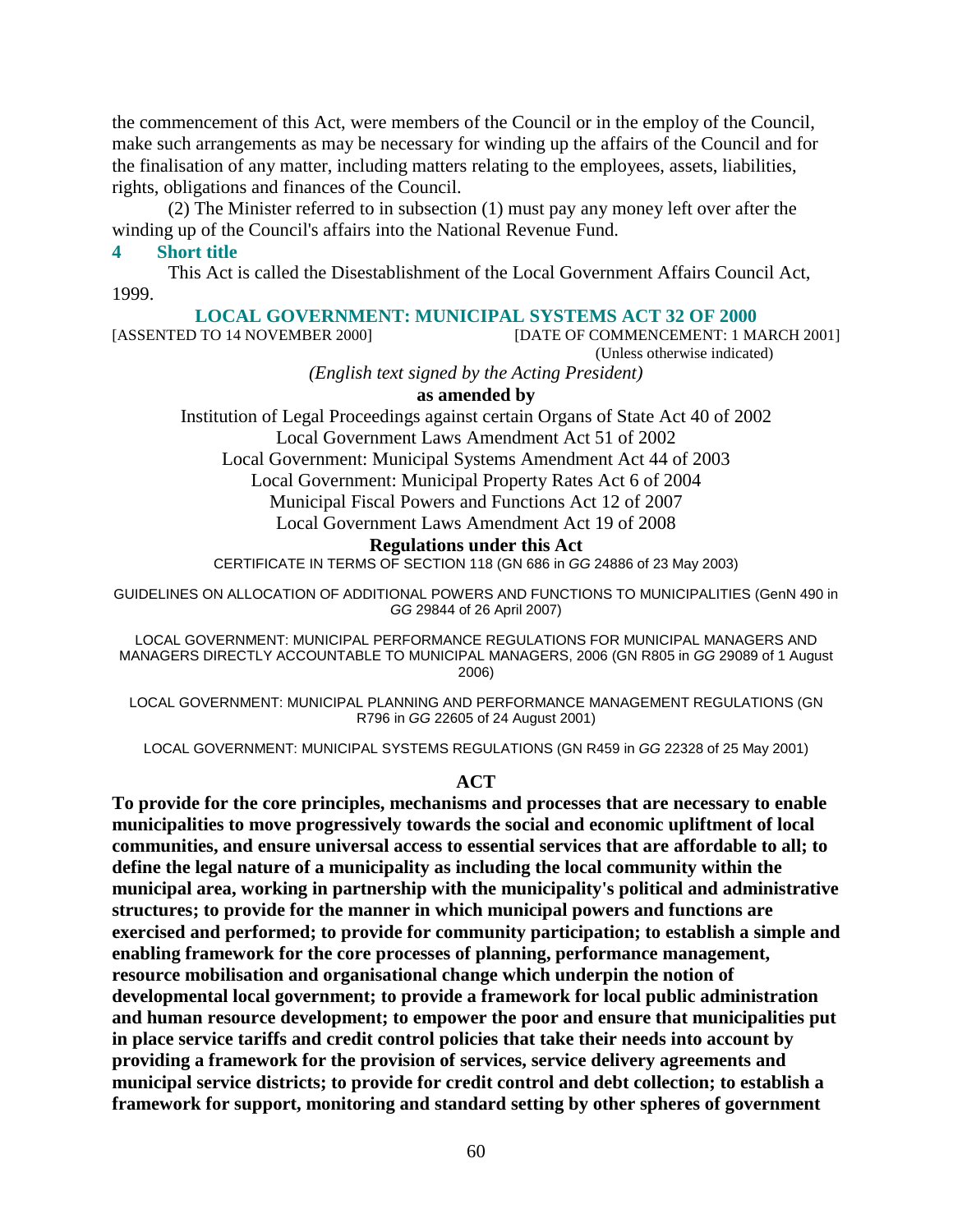**in order to progressively build local government into an efficient, frontline development agency capable of integrating the activities of all spheres of government for the overall social and economic upliftment of communities in harmony with their local natural environment; to provide for legal matters pertaining to local government; and to provide for matters incidental thereto.** 

# **Preamble**

 Whereas the system of local government under apartheid failed dismally to meet the basic needs of the majority of South Africans;

 Whereas the Constitution of our non-racial democracy enjoins local government not just to seek to provide services to all our people but to be fundamentally developmental in orientation;

 Whereas there is a need to set out the core principles, mechanisms and processes that give meaning to developmental local government and to empower municipalities to move progressively towards the social and economic upliftment of communities and the provision of basic services to all our people, and specifically the poor and the disadvantaged;

 Whereas a fundamental aspect of the new local government system is the active engagement of communities in the affairs of municipalities of which they are an integral part, and in particular in planning, service delivery and performance management;

 Whereas the new system of local government requires an efficient, effective and transparent local public administration that conforms to constitutional principles;

Whereas there is a need to ensure financially and economically viable municipalities;

 Whereas there is a need to create a more harmonious relationship between municipal councils, municipal administrations and the local communities through the acknowledgement of reciprocal rights and duties;

 Whereas there is a need to develop a strong system of local government capable of exercising the functions and powers assigned to it; and

 Whereas this Act is an integral part of a suite of legislation that gives effect to the new system of local government;

 BE IT THEREFORE ENACTED by the Parliament of the Republic of South Africa, as follows-

#### TABLE OF CONTENTS

[Table of Contents amended by s. 30 of Act 44 of 2003.] CHAPTER 1 INTERPRETATION

1 Definitions

#### CHAPTER 2

#### LEGAL NATURE AND RIGHTS AND DUTIES OF MUNICIPALITIES

- 2 Legal nature
- 3 Co-operative government
- 4 Rights and duties of municipal councils
- 5 Rights and duties of members of local community
- 6 Duties of municipal administrations
- 7 Exercise of rights and performance of duties

#### CHAPTER 3

#### MUNICIPAL FUNCTIONS AND POWERS

- 8 General empowerment
- 9 Assignment of functions or powers to municipalities generally by Acts of Parliament or provincial Acts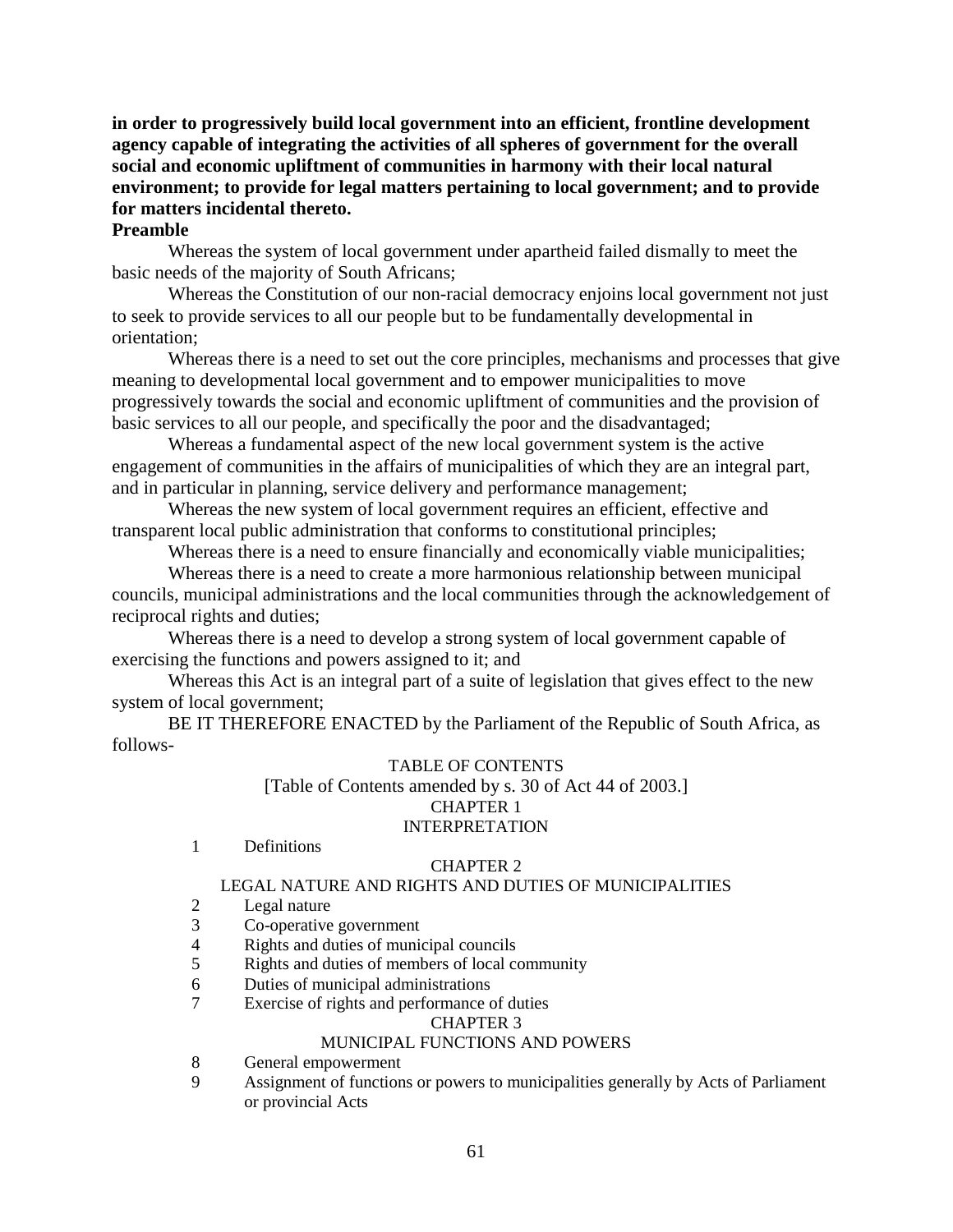- 10 Assignment of functions or powers to specific municipalities by acts of executive or by agreement
- 10A Funding and capacity building
- 11 Executive and legislative authority
- 12 Legislative procedures
- 13 Publication of by-laws
- 14 Standard draft by-laws
- 15 Municipal code

#### CHAPTER 4

#### COMMUNITY PARTICIPATION

- 16 Development of culture of community participation
- 17 Mechanisms, processes and procedures for community participation
- 18 Communication of information concerning community participation
- 19 Public notice of meetings of municipal councils
- 20 Admission of public to meetings
- 21 Communications to local community
- 21A Documents to be made public
- 21B Official website
- 22 Regulations and guidelines

#### CHAPTER 5

#### INTEGRATED DEVELOPMENT PLANNING

#### *Part 1 General*

- 23 Municipal planning to be developmentally oriented
- 24 Municipal planning in co-operative government
- 25 Adoption of integrated development plans

### *Part 2*

### *Contents of integrated development plans*

26 Core components of integrated development plans

### *Part 3*

*Process for planning, drafting, adopting and review of integrated development plans* 

- 27 Framework for integrated development planning
- 28 Adoption of process<br>29 Process to be followe
- Process to be followed
- 30 Management of drafting process
- 31 Provincial monitoring and support
- 32 Copy of integrated development plan to be submitted to MEC for local government
- 33 *Ad hoc* committees
- 34 Annual review and amendment of integrated development plan

#### *Part 4*

#### *Miscellaneous*

- 35 Status of integrated development plan
- 36 Municipality to give effect to integrated development plan
- 37 Regulations and guidelines

### CHAPTER 6

#### PERFORMANCE MANAGEMENT

- 38 Establishment of performance management system
- 39 Development of performance management system<br>40 Monitoring and review of performance management
- Monitoring and review of performance management system
- 41 Core components
- 42 Community involvement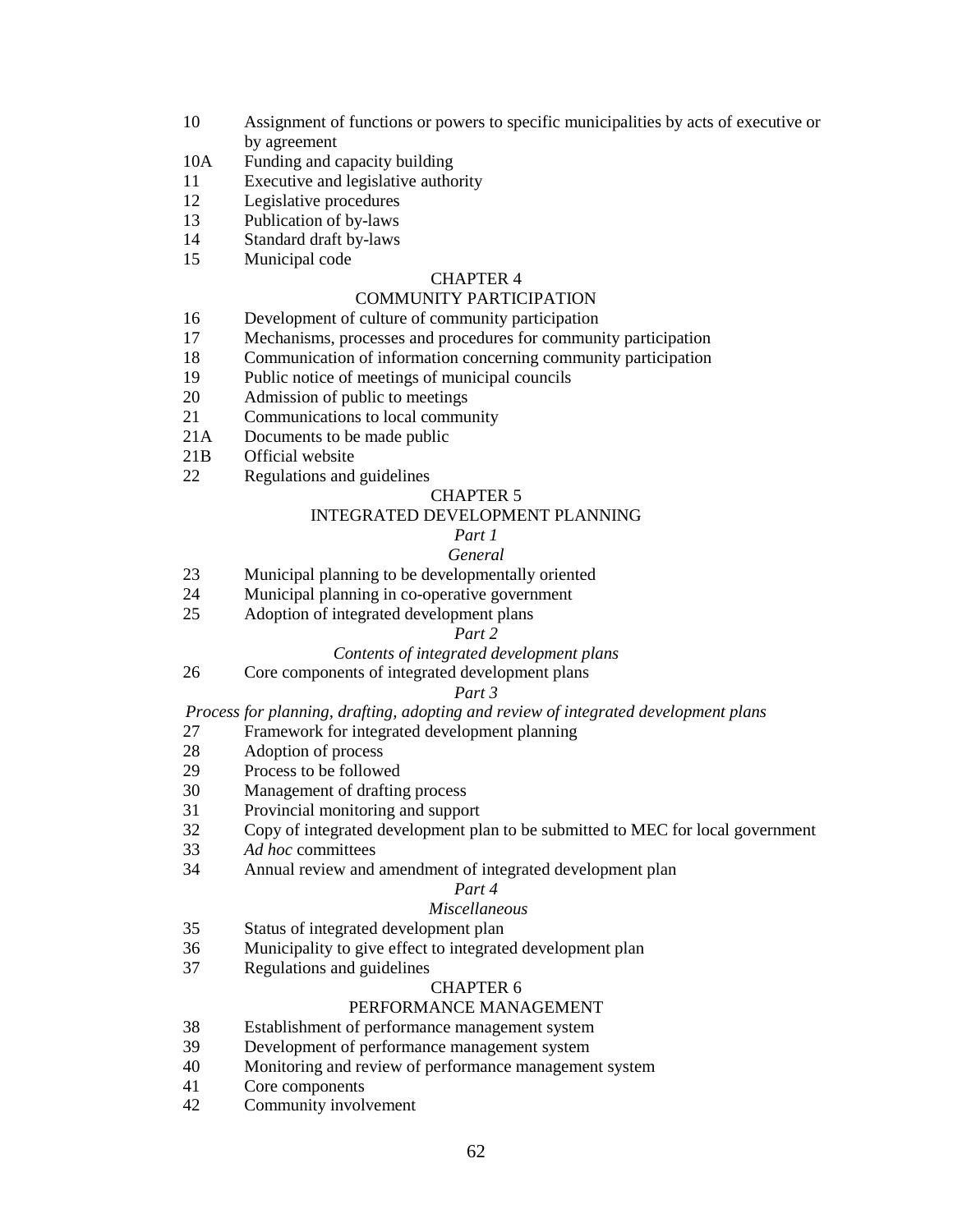- 43 General key performance indicators
- 44 Notification of key performance indicators and performance targets
- 45 Audit of performance measurements
- 46 Annual performance reports
- 47 Reports by MEC
- 48 Reports by Minister
- 49 Regulations and guidelines

#### CHAPTER 7

#### LOCAL PUBLIC ADMINISTRATION AND HUMAN RESOURCES

#### *Part 1*

#### *Basic principles*

- 50 Basic values and principles governing local public administration
- 51 Organisation of administration<br>52 Inconsistency with applicable 1
- Inconsistency with applicable labour legislation

#### *Part 2*

#### *Political structures, political office bearers and roles*

- 53 Roles and responsibilities
- 54 Code of Conduct for councillors
- 55 Municipal managers
- 56 Appointment of managers directly accountable to municipal managers
- 57 Employment contracts for municipal managers and managers directly accountable to municipal managers
- 58 ......

### *Part 3*

#### *Delegation system*

- 59 Delegations
- 60 Certain delegations restricted to executive committees or executive mayors
- 61 Referral of matters to delegating authorities for decision
- 62 Appeals
- 63 Duty to report to delegating authorities
- 64 Withdrawal, amendment or lapsing of delegation or subdelegation
- 65 Review of delegations

# *Part 4*

# *Staff matters*

- 66 Staff establishments
- 67 Human resource development
- 68 Capacity building
- 69 Code of Conduct for municipal staff members
- 70 Code of Conduct to be provided to staff members and communicated to local community
- 71 Bargaining council agreement
- 71A Participation of staff members in elections

#### [S. 71A inserted by s. 14 of Act 19 of 2008.]

# *Part 5*

# *Miscellaneous*

72 Regulations and guidelines

#### CHAPTER 8 MUNICIPAL SERVICES

73 General duty

### *Part 1 Service tariffs*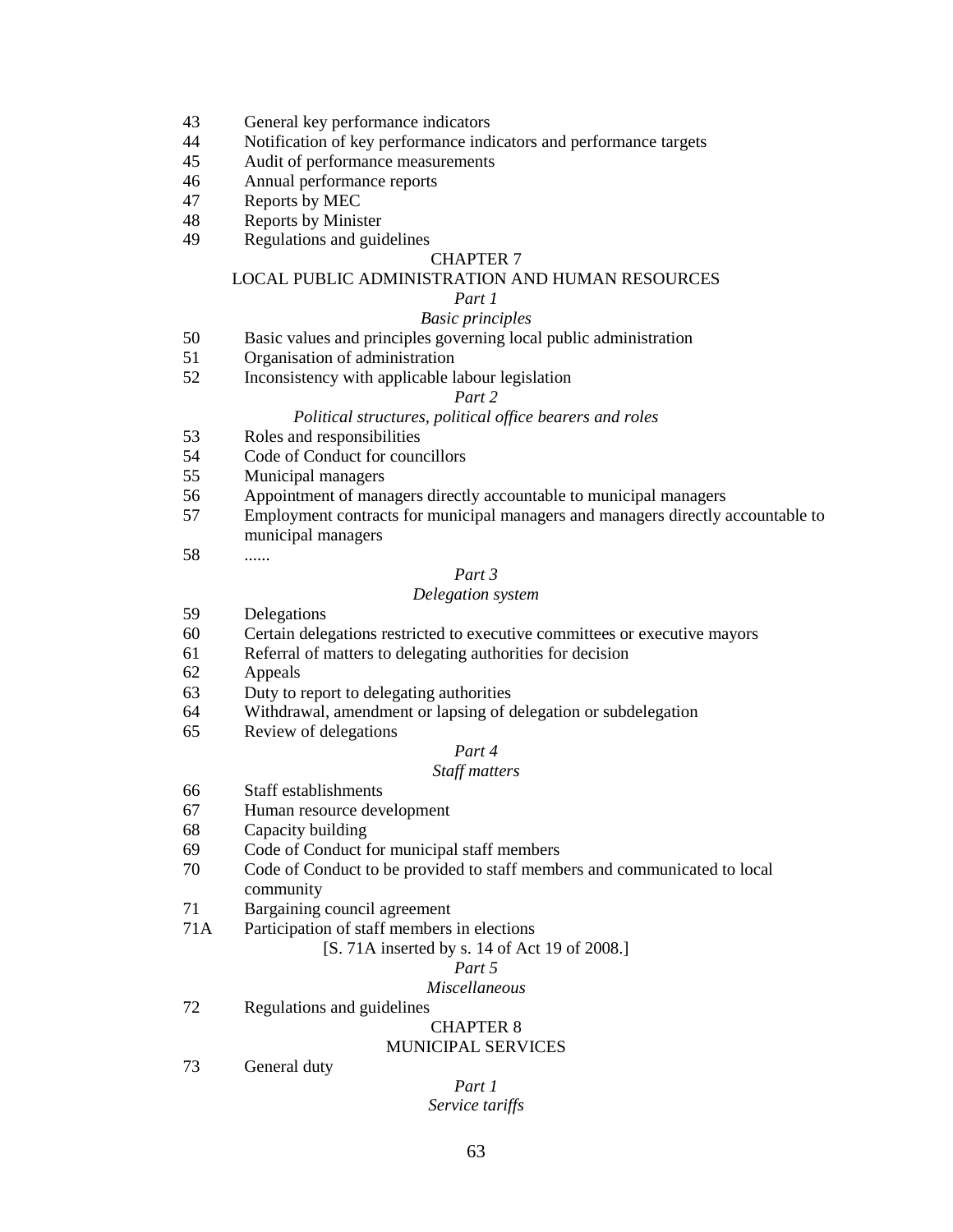| 74  | Tariff policy                                                                       |
|-----|-------------------------------------------------------------------------------------|
| 75  | By-laws to give effect to policy                                                    |
| 75A | General power to levy and recover fees, charges and tariffs                         |
|     | [S. 75A added by s. 39 of Act 51 of 2002.]                                          |
|     | Part 2                                                                              |
|     | Provision of services                                                               |
| 76  | Mechanisms for provision of services                                                |
| 77  | Occasions when municipalities must review and decide on mechanisms to provide       |
|     | municipal services                                                                  |
| 78  | Criteria and process for deciding on mechanisms to provide municipal services       |
| 79  | Provision of services by municipality through internal mechanism                    |
| 80  | Provision of services through service delivery agreements with external mechanisms  |
| 81  | Responsibilities of municipalities when providing services through service delivery |
|     | agreements with external mechanisms                                                 |
| 82  |                                                                                     |
|     | Part 3                                                                              |
|     | Service delivery agreements involving competitive bidding                           |
| 83  | Competitive bidding                                                                 |
| 84  | Negotiation and agreement with prospective service provider                         |
|     | Part 4                                                                              |
|     | Internal municipal service districts                                                |
| 85  | Establishment of internal municipal service districts                               |
| 86  | Policy framework for internal municipal service districts                           |
|     | Part 4A                                                                             |
|     | Regulations and guidelines regarding municipal services                             |
| 86A | Regulations and guidelines regarding municipal services                             |
|     | <b>CHAPTER 8A</b>                                                                   |
|     | <b>MUNICIPAL ENTITIES</b>                                                           |
|     | Part 1                                                                              |
|     | General provisions                                                                  |
| 86B | Kinds of municipal entities                                                         |
|     | Part 2                                                                              |
|     | Private companies                                                                   |
| 86C | Establishment and acquisition of private companies                                  |
| 86D | Legal Status of private companies established by municipalities or in which         |
|     | municipalities hold interests                                                       |
| 86E | Conditions precedent for establishing or acquiring interests in private companies   |
| 86F | Conditions precedent for co-owning of private companies                             |
| 86G | Disposal of companies and equity interests in companies                             |
|     | Part 3                                                                              |
|     | Service utilities                                                                   |
| 86H | Establishment                                                                       |
| 86I | Legal status of service utilities                                                   |
| 86J | Conditions precedent for establishing service utilities                             |
| 86K | Disestablishment of service utilities                                               |
|     | Part 4                                                                              |
|     | Multi-jurisdictional service utilities                                              |
| 87  | Establishment of multi-jurisdictional service utilities                             |
| 88  | Minister requesting establishment of multi-jurisdictional service utilities         |
| 89  | Contents of agreements establishing multi-jurisdictional service utilities          |
| 90  | Legal status of multi-jurisdictional service utilities                              |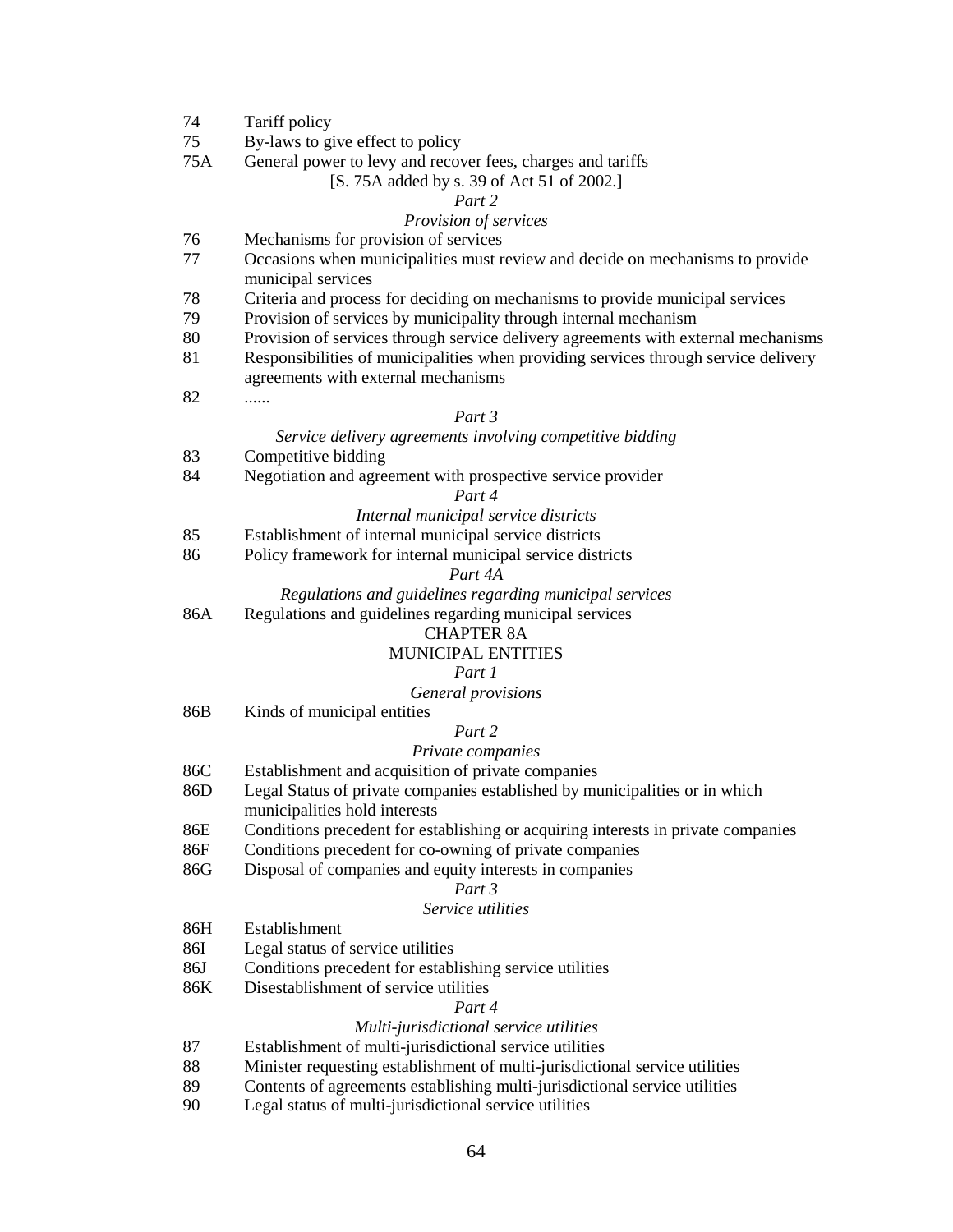- 91
- 92 Control of multi-jurisdictional service utilities
- 93 Termination of multi-jurisdictional service utilities

### *Part 5*

### *Duties and responsibilities of parent municipalities*

- 93A Duties of parent municipality with respect to municipal entities
- 93B Parent municipalities having sole control
- 93C Parent municipalities having shared control
- 93D Municipal representatives

#### *Part 6*

### *Governance of municipal entities*

- 93E Appointment of directors
- 93F Disqualifications
- 93G Removal or recall of directors
- 93H Duties of directors
- 93I Meetings of board of directors
- 93J Appointment of chief executive officer

#### *Part 7 General*

- 93K Establishment of and acquisition of interests in corporate bodies disallowed
- 93L Code of Conduct for directors and members of staff of municipal entity
- 94 ......

#### CHAPTER 9

# CREDIT CONTROL AND DEBT COLLECTION

- 95 Customer care and management
- 96 Debt collection responsibility of municipalities<br>97 Contents of policy
- Contents of policy
- 98 By-laws to give effect to policy
- 99 Supervisory authority
- 100 Implementing authority
- 101 Municipality's right of access to premises
- 102 Accounts
- 103 Agreements with employers
- 104 Regulations and guidelines

#### CHAPTER 10

#### PROVINCIAL AND NATIONAL MONITORING AND STANDARD SETTING

#### *Part 1*

### *Provincial monitoring*

- 105 Provincial monitoring of municipalities
- 106 Non-performance and maladministration

#### *Part 2*

#### *National monitoring and standard setting*

- 107 Furnishing of information
- 108 Essential national and minimum standards

#### CHAPTER 11

#### LEGAL MATTERS

- 109 Legal proceedings
- 109A Legal representation for employees or councillors of municipality [S. 109A inserted by s. 43 of Act 51 of 2002.]
- 110 Certain certificates to be evidence
- 111 Copy of *Provincial Gazette* as evidence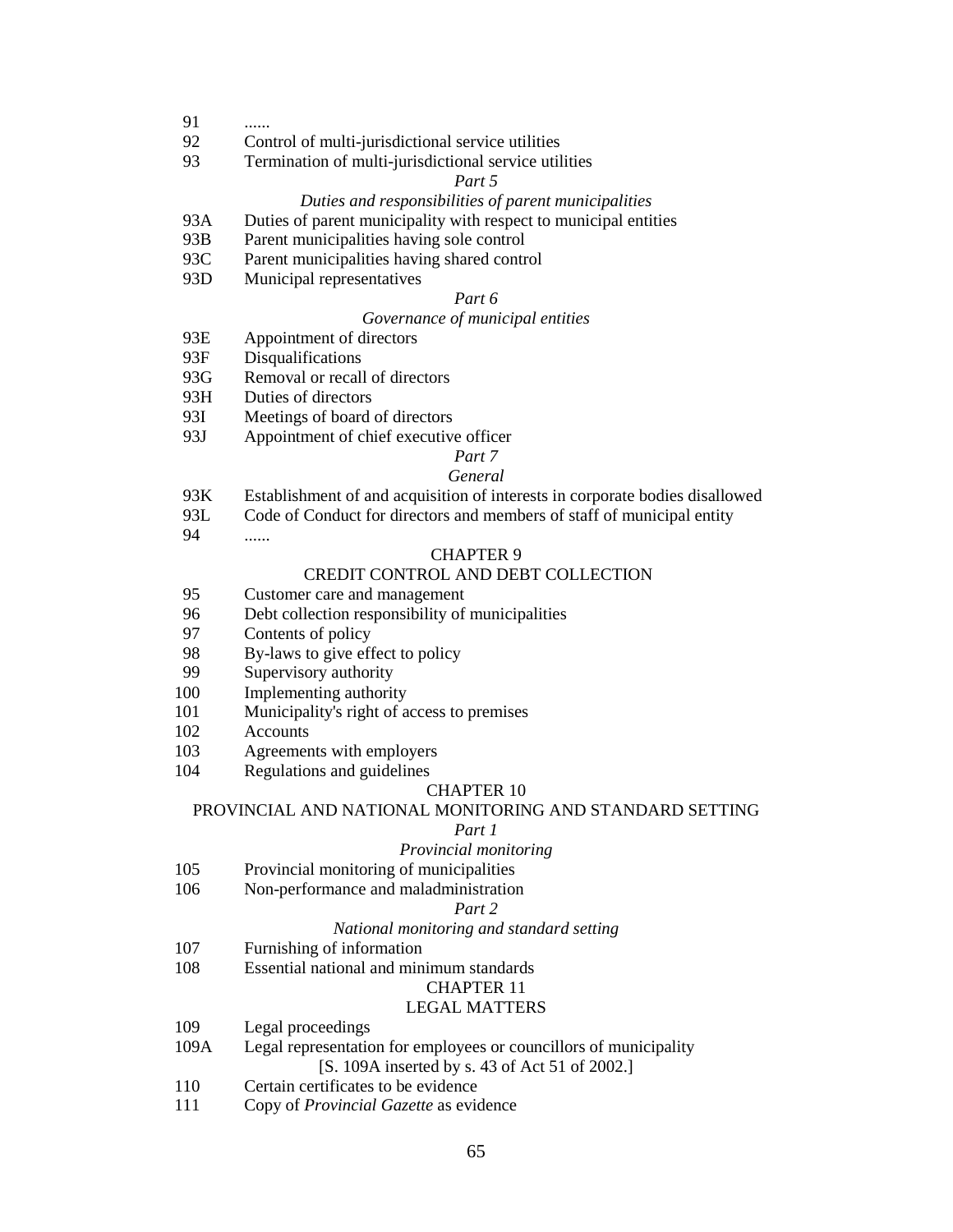- 112 Prosecution of offences
- 113 Fines and bail
- 114 Time of notices and payments
- 115 Service of documents and process
- 116 Public servitudes
- 117 Custody of documents
- 118 Restraint on transfer of property

# CHAPTER 12

### **MISCELLANEOUS**

- 119 Offences and penalties
- 120 Regulations and guidelines
- 121 Amendment of legislation
- 122 Transitional arrangements
- 123 Phasing in of certain provisions of this Act
- 124 Short title and commencement

### Schedule 1

## CODE OF CONDUCT FOR COUNCILLORS

- Preamble
- 1 Definitions
- 2 General conduct of councillors
- 3 Attendance at meetings
- 4 Sanctions for non-attendance of meetings
- 5 Disclosure of interest<br>6 Personal gain
- Personal gain
- 7 Declaration of interests
- 8 Full-time councillors<br>9 Rewards, gifts and fa
- Rewards, gifts and favours
- 10 Unauthorised disclosure of information
- 11 Intervention in administration
- 12 Council property
- 12A Councillor in arrears

#### [Item 12A inserted by s. 45 of Act 51 of 2002.]

- 13 Duty of chairpersons of municipal councils
- 14 Breaches of Code
- 15 Application of Code to traditional leaders

#### Schedule 2

### CODE OF CONDUCT FOR MUNICIPAL STAFF MEMBERS

- 1 Definitions
- 2 General conduct
- 3 Commitment to serving the public interest
- 4 Personal gain
- 5 Disclosure of benefits
- 6 Unauthorised disclosure of information
- 7 Undue influence
- 8 Rewards, gifts and favours
- 9 Council property
- 10 Payment of arrears
- 11 Participation in elections<br>12 Sexual harassment
- Sexual harassment
- 13 Reporting duty of staff members
- 14 Breaches of Code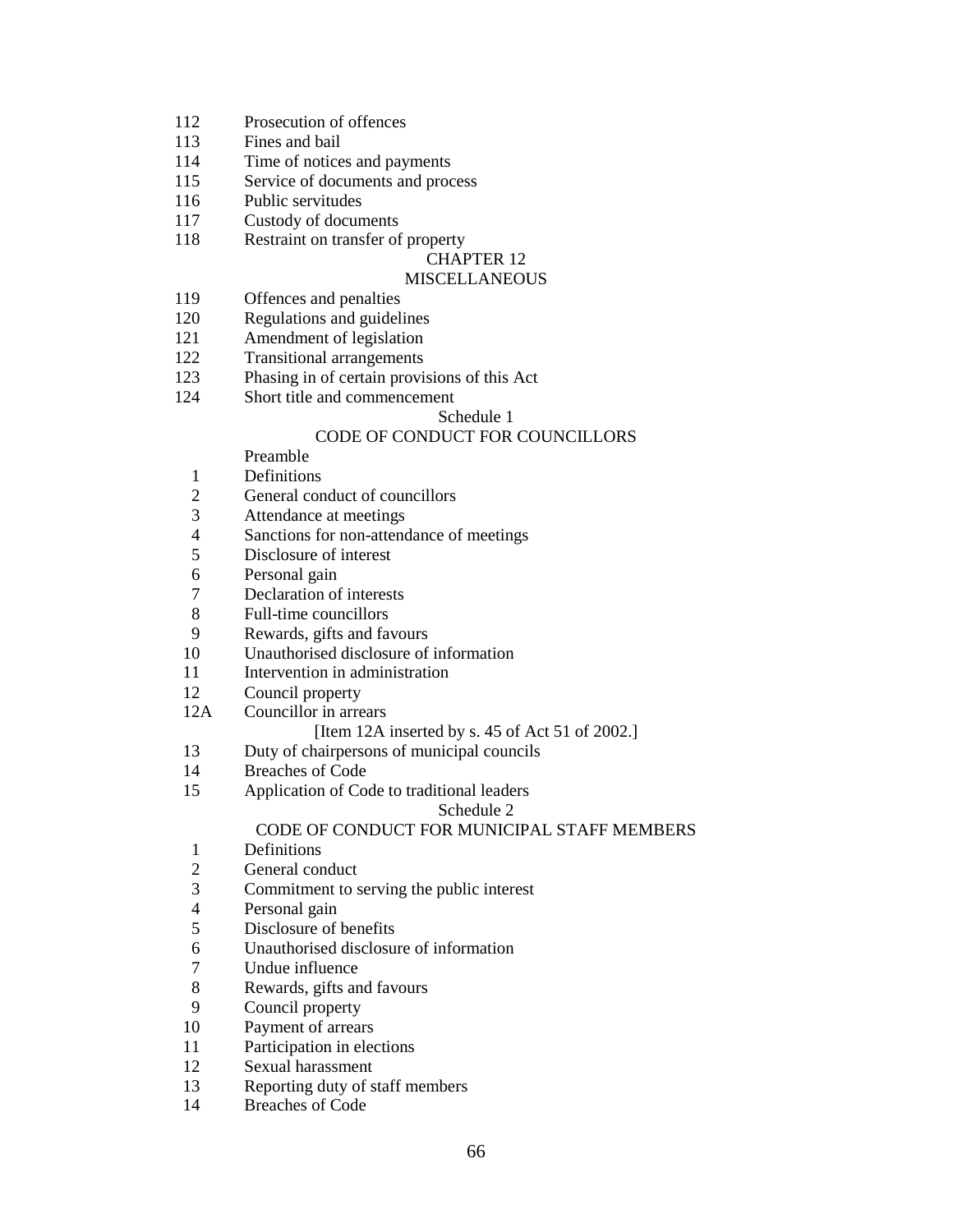14A Disciplinary steps

# Schedule 3 LEGISLATION AMENDED **CHAPTER 1 INTERPRETATION (s 1)**

# **1 Definitions**

In this Act, unless inconsistent with the context-

**'basic municipal services'** means a municipal service that is necessary to ensure an acceptable and reasonable quality of life and, if not provided, would endanger public health or safety or the environment;

**'board of directors',** in relation to a municipal entity, means the board of directors of the entity;

[Definition of 'board of directors' inserted by s. 1 *(a)* of Act 44 of 2003.]

**'by-law'** means legislation passed by the council of a municipality binding in the municipality on the persons to whom it applies;

**'category'**, in relation to municipalities, means a category A, B or C municipality envisaged in section 155 (1) of the Constitution;

**'citizen'** means a citizen of the Republic as envisaged in section 3 of the Constitution; **'Code of Conduct'**, in relation to-

- *(a)* a councillor, means the Code of Conduct set out in Schedule 1; and
- *(b)* a staff member of a municipality, means the Code of Conduct set out in Schedule 2;

**'councillor'** means a member of a municipal council;

# **'delegating authority'**-

- *(a)* in relation to a delegation of a power or duty by a municipal council, means the municipal council; or
- *(b)* in relation to a subdelegation of a power or duty by another political structure, or by a political office bearer, councillor or staff member of a municipality, means that political structure, political office bearer, councillor or staff member;

**'delegation'**, in relation to a duty, includes an instruction to perform the duty, and **'delegate'** has a corresponding meaning;

**'development'** means sustainable development, and includes integrated social, economic, environmental, spatial, infrastructural, institutional, organisational and human resources upliftment of a community aimed at-

- *(a)* improving the quality of life of its members with specific reference to the poor and other disadvantaged sections of the community; and
- *(b)* ensuring that development serves present and future generations;

**'district municipality'** means a category C municipality envisaged in section 155 (1) *(c)* of the Constitution;

**'effective control'**, in relation to a private company, means the power which a shareholder in the private company may have-

- *(a)* to appoint or remove at least the majority of the board of directors of the private company; or
- *(b)* to control at least the majority of the voting rights at a general meeting of the private company;

[Definition of 'effective control' inserted by s. 1 *(b)* of Act 44 of 2003.]

**'environmentally sustainable'**, in relation to the provision of a municipal service, means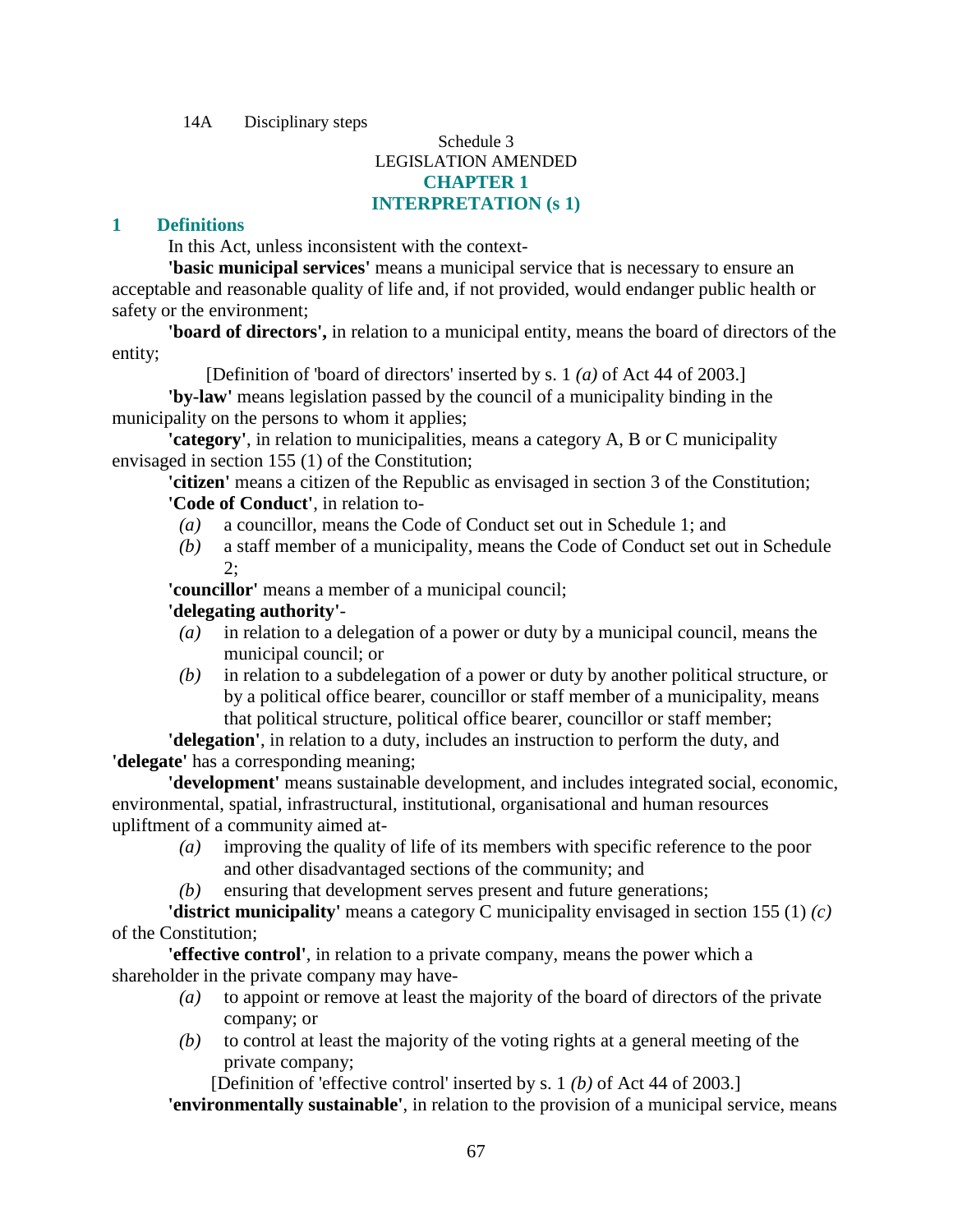the provision of a municipal service in a manner aimed at ensuring that-

- *(a)* the risk of harm to the environment and to human health and safety is minimised to the extent reasonably possible under the circumstances;
- *(b)* the potential benefits to the environment and to human health and safety are maximised to the extent reasonably possible under the circumstances; and
- *(c)* legislation intended to protect the environment and human health and safety is complied with;

**'executive authority'**, in relation to a municipality, means the municipality's executive authority envisaged in section 156 of the Constitution, read with section 11 of this Act;

**'external service provider'** means an external mechanism referred to in section 76 *(b)* which provides a municipal service for a municipality;

[Definition of 'external service provider' inserted by s. 1 *(c)* of Act 44 of 2003.]

**'financially sustainable'**, in relation to the provision of a municipal service, means the provision of a municipal service in a manner aimed at ensuring that the financing of that service from internal and external sources, including budgeted income, grants and subsidies for the service, is sufficient to cover the costs of-

- *(a)* the initial capital expenditure required for the service;
- *(b)* operating the service; and
- *(c)* maintaining, repairing and replacing the physical assets used in the provision of the service;

**'integrated development plan'** means a plan envisaged in section 25;

**'labour legislation'** includes collective agreements in terms of the Labour Relations Act, 1995 (Act 66 of 1995);

**'local community'** or **'community'**, in relation to a municipality, means that body of persons comprising-

- *(a)* the residents of the municipality;
- *(b)* the ratepayers of the municipality;
- *(c)* any civic organisations and non-governmental, private sector or labour organisations or bodies which are involved in local affairs within the municipality; and
- *(d)* visitors and other people residing outside the municipality who, because of their presence in the municipality, make use of services or facilities provided by the municipality,

 and includes, more specifically, the poor and other disadvantaged sections of such body of persons;

**'local municipality'** means a category B municipality envisaged in section 155 (1) *(b)* of the Constitution;

**'MEC'** means a member of a provincial Executive Council;

**'MEC for local government'** means the MEC responsible for local government in a province;

**'Minister'** means the national Minister responsible for local government;

**'multi-jurisdictional service utility'** means a body established in terms of section 87; [Definition of 'multi-jurisdictional service utility' inserted by s. 1 *(d)* of Act 44 of 2003.]

**'municipal council'** or **'council'** means a municipal council referred to in section 157 (1) of the Constitution;

**'municipal entity'** means-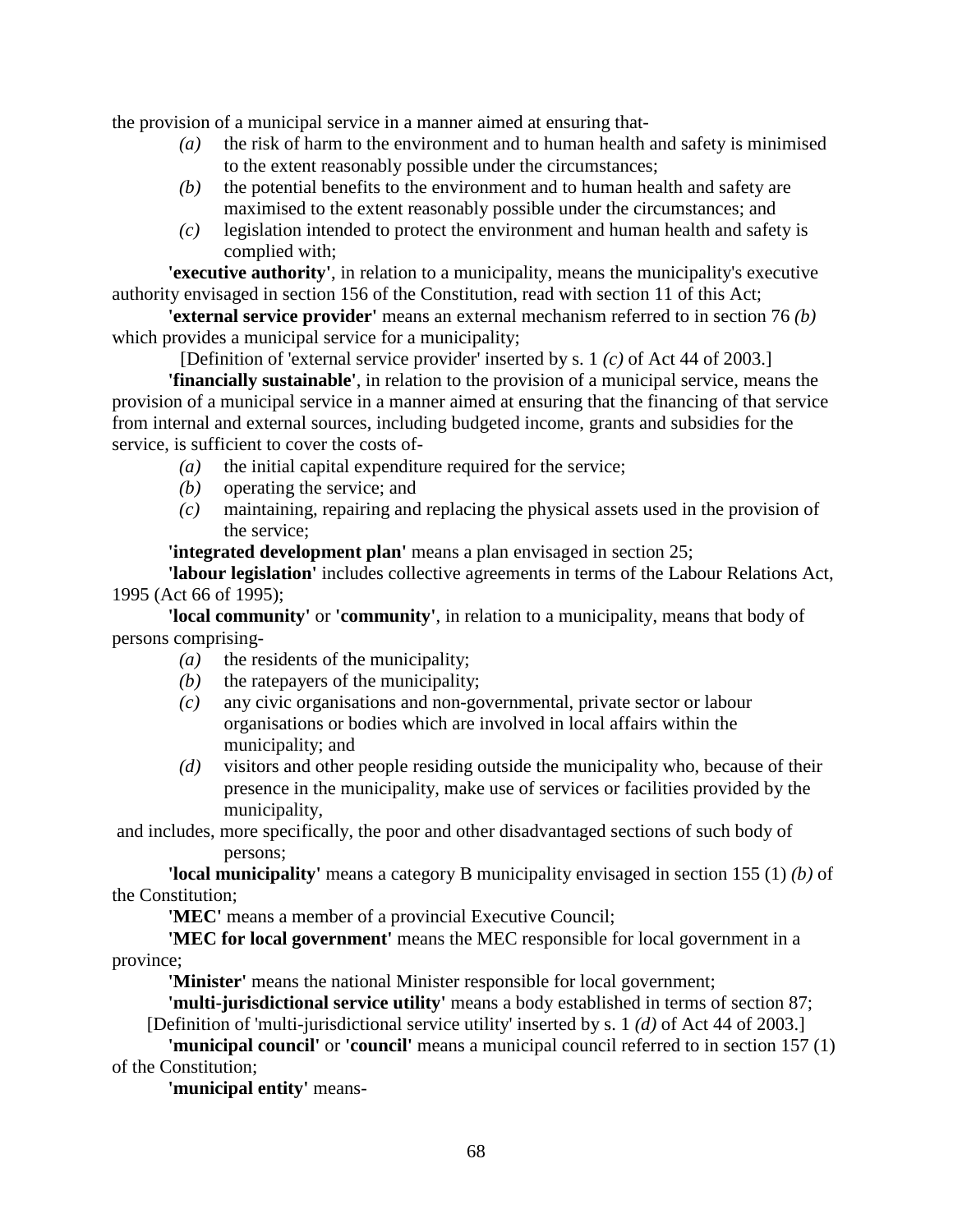- *(a)* a private company referred to in section 86B (1) *(a)*;
- *(b)* a service utility; or
- *(c)* a multi-jurisdictional service utility;

[Definition of 'municipal entity' substituted by s. 1 *(e)* of Act 44 of 2003.]

**'Municipal Finance Management Act'** means the Local Government: Municipal Finance Management Act, 2003, and any regulations made under that Act;

[Definition of 'Municipal Finance Management Act' inserted by s. 1 *(f)* of Act 44 of 2003.] **'municipality'**, when referred to as-

- *(a)* an entity, means a municipality as described in section 2; and
- *(b)* a geographic area, means a municipal area determined in terms of the Local Government: Municipal Demarcation Act, 1998 (Act 27 of 1998);

**'municipal manager'** means a person appointed in terms of section 82 of the Municipal Structures Act;

**'municipal service'** means a service that a municipality in terms of its powers and functions provides or may provide to or for the benefit of the local community irrespective of whether-

- *(a)* such a service is provided, or to be provided, by the municipality through an internal mechanism contemplated in section 76 or by engaging an external mechanism contemplated in section 76; and
- *(b)* fees, charges or tariffs are levied in respect of such a service or not; [Definition of 'municipal service' inserted by s. 35 *(a)* of Act 51 of 2002.]

**'Municipal Structures Act'** means the Local Government: Municipal Structures Act, 1998 (Act 117 of 1998);

**'national organ of state'** means an organ of state functioning within the national sphere of government;

**'National Treasury'** means the National Treasury established by section 5 of the Public Finance Management Act, 1999 (Act 1 of 1999);

[Definition of 'National Treasury' inserted by s. 1 *(g)* of Act 44 of 2003.]

**'organised local government'** means an organisation recognised in terms of section 2 (1) of the Organised Local Government Act, 1997 (Act 52 of 1997), to represent local government nationally or provincially;

**'organ of state'** means an organ of state as defined in section 239 of the Constitution; **'ownership control'** ......

[Definition of 'ownership control' deleted by s. 1 *(i)* of Act 44 of 2003.] **'parent municipality'**-

- *(a)* in relation to a municipal entity which is a private company in respect of which effective control vests in a single municipality, means that municipality;
- *(b)* in relation to a municipal entity which is a private company in respect of which effective control vests in two or more municipalities collectively, means each of those municipalities;
- *(c)* in relation to a municipal entity which is a service utility, means the municipality which established the entity; or
- *(d)* in relation to a municipal entity which is a multi-jurisdictional service utility, means each municipality which is a party to the agreement establishing the service utility;

[Definition of 'parent municipality' inserted by s. 1 *(h)* of Act 44 of 2003.]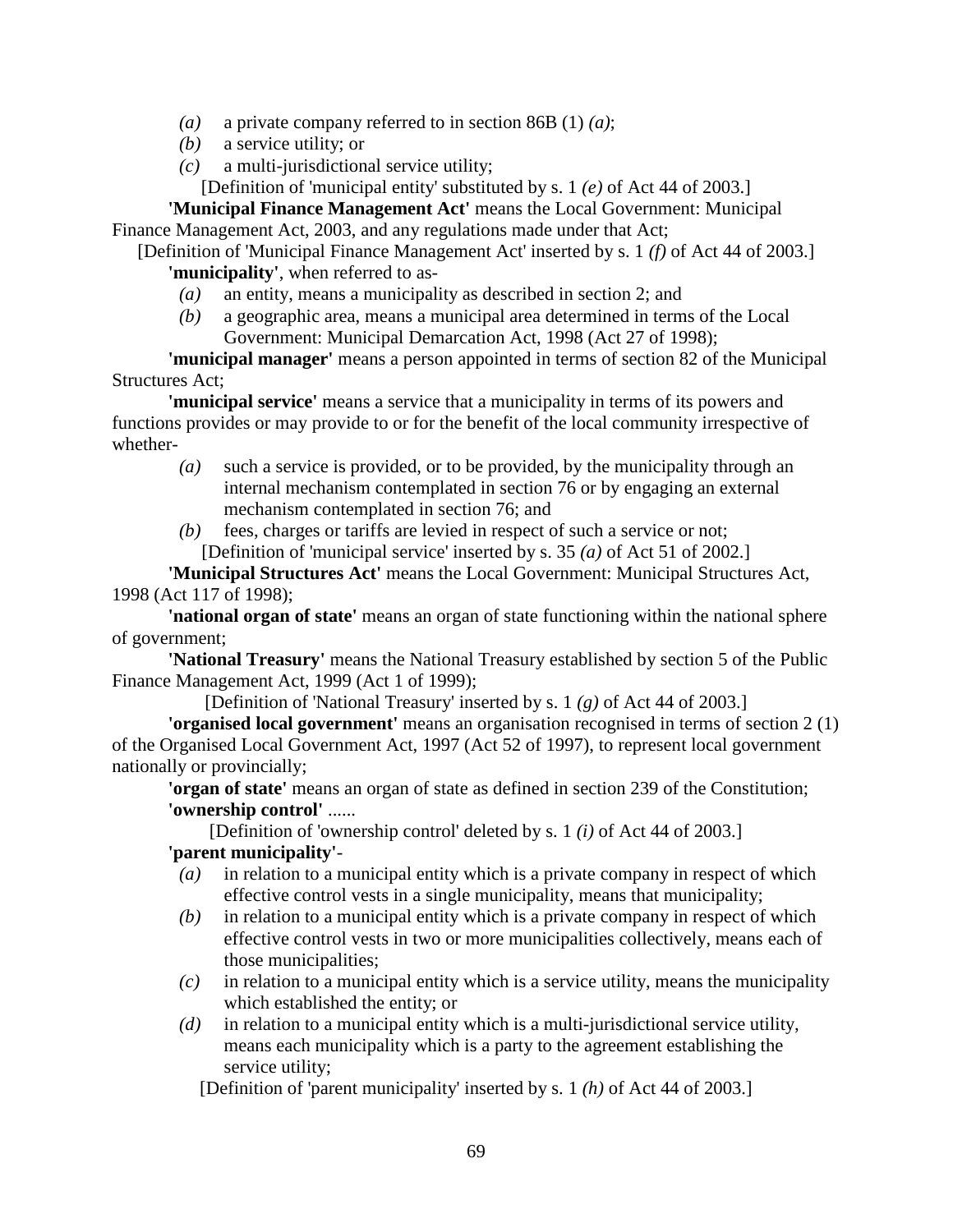**'political office bearer'** means the speaker, executive mayor, deputy executive mayor, mayor, deputy mayor or a member of the executive committee as referred to in the Municipal Structures Act;

[Definition of 'political office bearer' substituted by s. 11 of Act 19 of 2008.]

**'political structure'**, in relation to a municipality, means the council of the municipality or any committee or other collective structure of a municipality elected, designated or appointed in terms of a specific provision of the Municipal Structures Act;

**'prescribe'** means prescribe by regulation or guidelines in terms of section 120, and **'prescribed'** has a corresponding meaning;

**'private company'** means a company referred to in sections 19 and 20 of the Companies Act, 1973 (Act 61 of 1973);

[Definition of 'private company' inserted by s. 1 *(j)* of Act 44 of 2003.] **'property'** means-

- *(a)* immovable property registered in the name of a person, and includes a unit as defined in section 1 of the Sectional Titles Act, 1986 (Act 95 of 1986); or
- *(b)* a right registered against immovable property in the name of a person; [Definition of 'property' inserted by s. 35 *(b)* of Act 51 of 2002.]

**'***Provincial Gazette***'** means the official *gazette* of the province concerned;

**'provincial organ of state'** means an organ of state functioning within the provincial sphere of government;

**'ratepayer'**, in relation to a municipality, means a person who is liable to the municipality for the payment of-

- *(a)* rates on property in the municipality;
- *(b)* any other tax, duty or levy imposed by the municipality; or
- *(c)* fees for services provided either by the municipality or in terms of a service delivery agreement;

**'registrar of deeds'** means a registrar as defined in section 102 of the Deeds Registries Act, 1937 (Act 47 of 1937);

[Definition of 'registrar of deeds' inserted by s. 35 *(c)* of Act 51 of 2002.]

**'resident'**, in relation to a municipality, means a person who is ordinarily resident in the municipality;

**'service authority'** means the power of a municipality to regulate the provision of a municipal service by a service provider;

**'service delivery agreement'** means an agreement between a municipality and an institution or person mentioned in section 76 *(b)* in terms of which a municipal service is provided by that institution or person, either for its own account or on behalf of the municipality;

**'service provider'** means a person or institution or any combination of persons and institutions which provide a municipal service;

**'service utility'** means a body established in terms of section 86H;

[Definition of 'service utility' substituted by s. 1 *(k)* of Act 44 of 2003.]

**'staff'**, in relation to a municipality, means the employees of the municipality, including the municipal manager;

**'this Act'** includes any regulations made in terms of section 120;

**'type'**, in relation to municipalities, means a type of municipality envisaged in section 155 (2) of the Constitution, and defined in Part 2 of Chapter 1 of the Municipal Structures Act.

### **CHAPTER 2**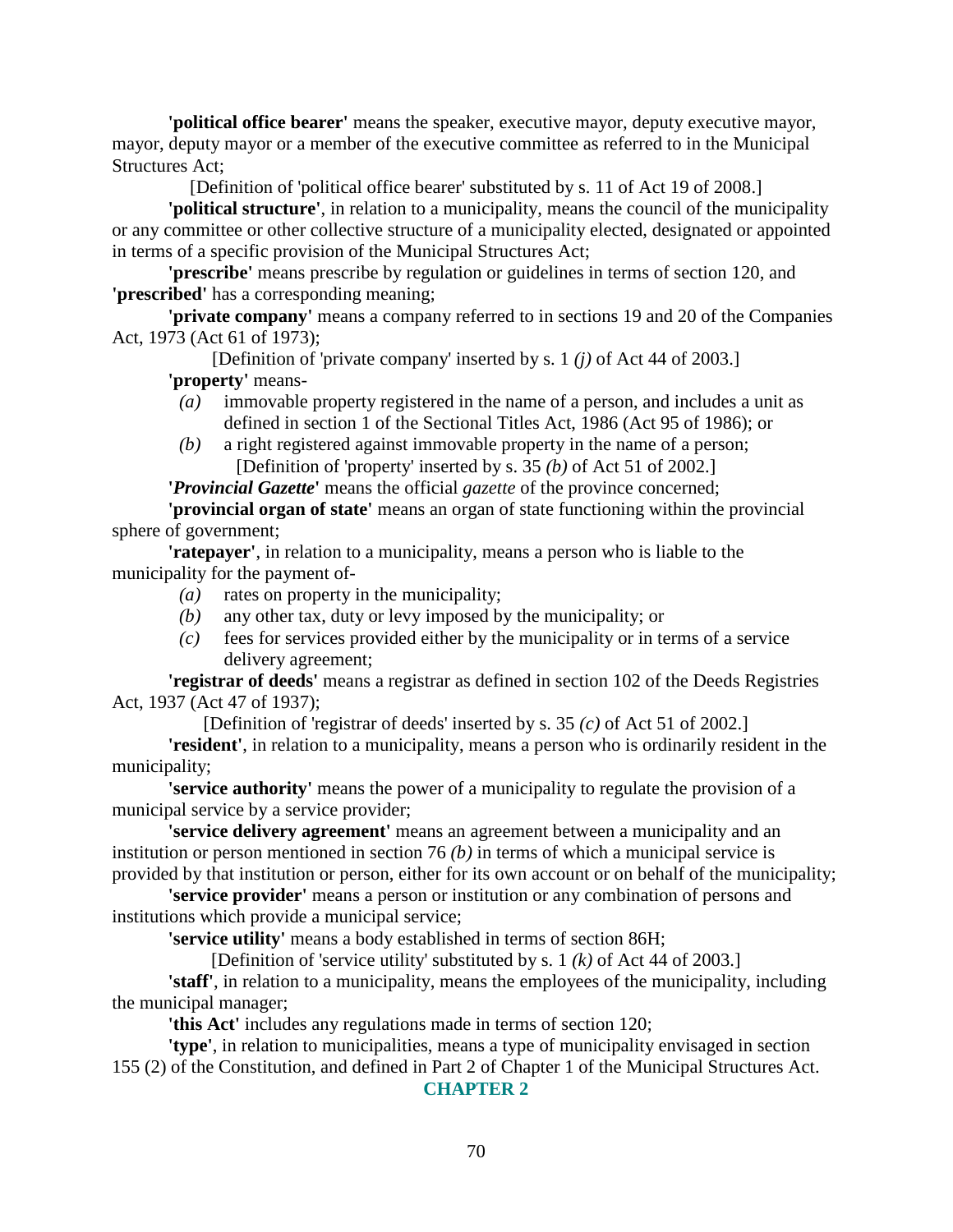# **LEGAL NATURE AND RIGHTS AND DUTIES OF MUNICIPALITIES (ss 2-7)**

# **2 Legal nature**

# A municipality-

- *(a)* is an organ of state within the local sphere of government exercising legislative and executive authority within an area determined in terms of the Local Government: Municipal Demarcation Act, 1998;
- *(b)* consists of-
	- (i) the political structures and administration of the municipality; and
	- (ii) the community of the municipality;
- *(c)* functions in its area in accordance with the political, statutory and other relationships between its political structures, political office bearers and administration and its community; and
- *(d)* has a separate legal personality which excludes liability on the part of its community for the actions of the municipality.

# **3 Co-operative government**

 (1) Municipalities must exercise their executive and legislative authority within the constitutional system of co-operative government envisaged in section 41 of the Constitution.

 (2) The national and provincial spheres of government must, within the constitutional system of co-operative government envisaged in section 41 of the Constitution, exercise their executive and legislative authority in a manner that does not compromise or impede a municipality's ability or right to exercise its executive and legislative authority.

 (3) For the purpose of effective co-operative government, organised local government must seek to-

- *(a)* develop common approaches for local government as a distinct sphere of government;
- *(b)* enhance co-operation, mutual assistance and sharing of resources among municipalities;
- *(c)* find solutions for problems relating to local government generally; and
- *(d)* facilitate compliance with the principles of co-operative government and intergovernmental relations.

# **4 Rights and duties of municipal councils**

(1) The council of a municipality has the right to-

- *(a)* govern on its own initiative the local government affairs of the local community;
- *(b)* exercise the municipality's executive and legislative authority, and to do so without improper interference; and
- $(c)$  finance the affairs of the municipality by-
	- (i) charging fees for services; and
	- (ii) imposing surcharges on fees, rates on property and, to the extent authorised by national legislation, other taxes, levies and duties.

 (2) The council of a municipality, within the municipality's financial and administrative capacity and having regard to practical considerations, has the duty to-

- *(a)* exercise the municipality's executive and legislative authority and use the resources of the municipality in the best interests of the local community;
- *(b)* provide, without favour or prejudice, democratic and accountable government;
- *(c)* encourage the involvement of the local community;
- *(d)* strive to ensure that municipal services are provided to the local community in a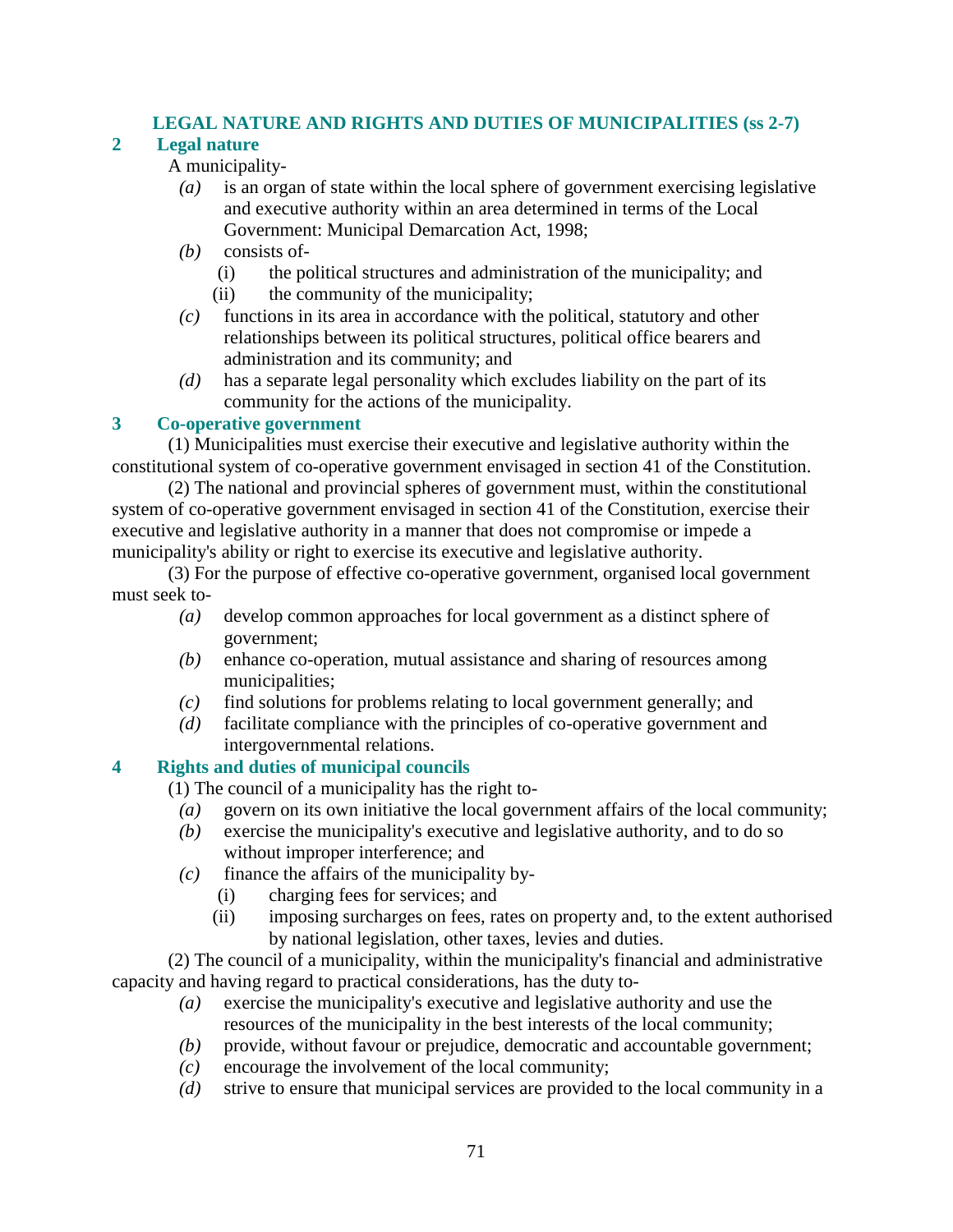financially and environmentally sustainable manner;

- *(e)* consult the local community about-
	- (i) the level, quality, range and impact of municipal services provided by the municipality, either directly or through another service provider; and
	- (ii) the available options for service delivery;
- *(f)* give members of the local community equitable access to the municipal services to which they are entitled;
- *(g)* promote and undertake development in the municipality;
- *(h)* promote gender equity in the exercise of the municipality's executive and legislative authority;
- *(i)* promote a safe and healthy environment in the municipality; and
- *(j)* contribute, together with other organs of state, to the progressive realisation of the fundamental rights contained in sections 24, 25, 26, 27 and 29 of the Constitution.

(3) A municipality must in the exercise of its executive and legislative authority respect

the rights of citizens and those of other persons protected by the Bill of Rights.

# **5 Rights and duties of members of local community**

(1) Members of the local community have the right-

- *(a)* through mechanisms and in accordance with processes and procedures provided for in terms of this Act or other applicable legislation to-
	- (i) contribute to the decision-making processes of the municipality; and
	- (ii) submit written or oral recommendations, representations and complaints to the municipal council or to another political structure or a political office bearer or the administration of the municipality;
- *(b)* to prompt responses to their written or oral communications, including complaints, to the municipal council or to another political structure or a political office bearer or the administration of the municipality;
- *(c)* to be informed of decisions of the municipal council, or another political structure or any political office bearer of the municipality, affecting their rights, property and reasonable expectations;
- *(d)* to regular disclosure of the state of affairs of the municipality, including its finances;
- *(e)* to demand that the proceedings of the municipal council and those of its committees must be-
	- (i) open to the public, subject to section 20;
	- (ii) conducted impartially and without prejudice; and
	- (iii) untainted by personal self-interest;
- *(f)* to the use and enjoyment of public facilities; and
- *(g)* to have access to municipal services which the municipality provides, provided the duties set out in subsection (2) *(b)* are complied with.
- (2) Members of the local community have the duty-
- *(a)* when exercising their rights, to observe the mechanisms, processes and procedures of the municipality;
- *(b)* where applicable, and subject to section 97 (1) *(c)*, to pay promptly service fees, surcharges on fees, rates on property and other taxes, levies and duties imposed by the municipality;
- *(c)* to respect the municipal rights of other members of the local community;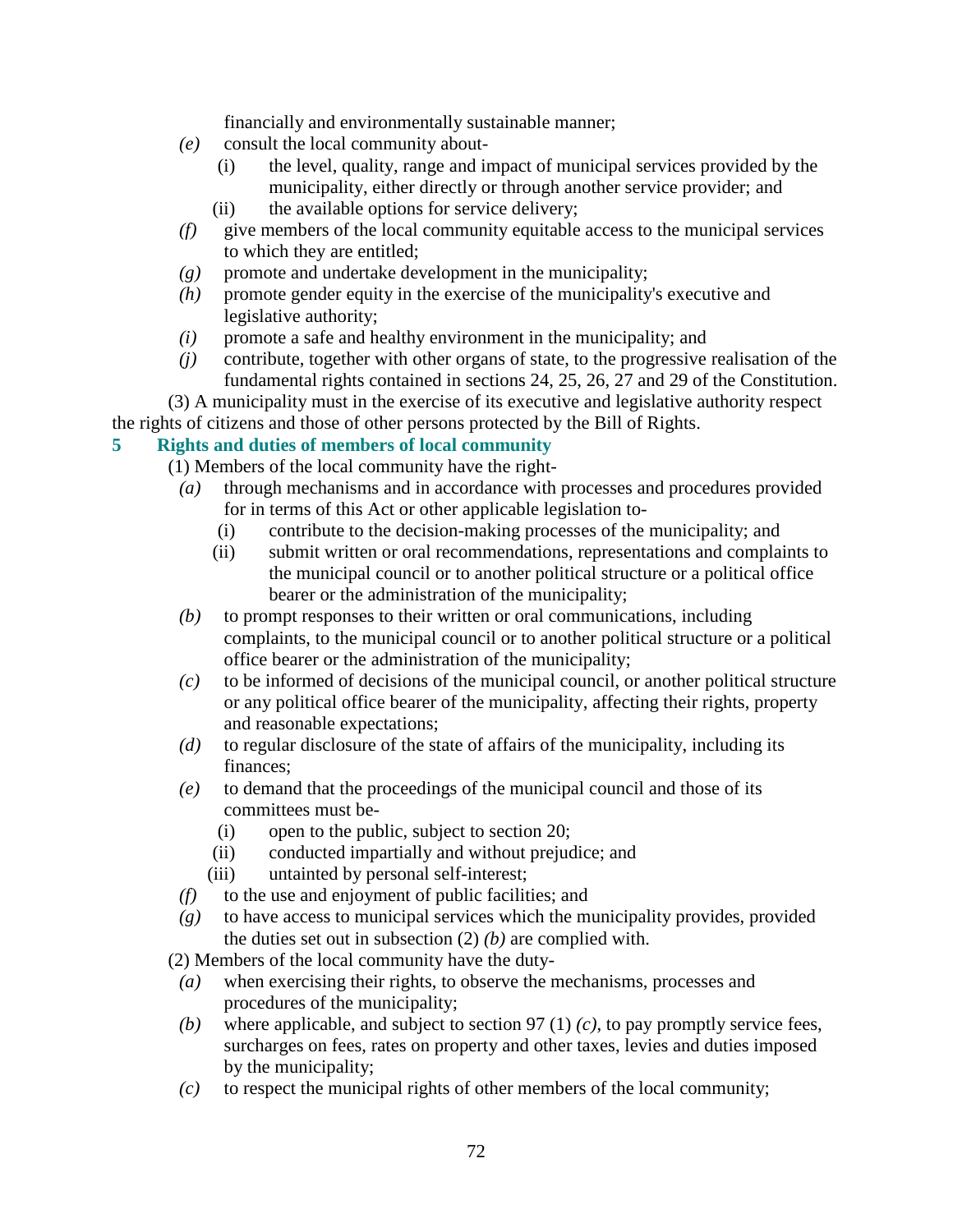- *(d)* to allow municipal officials reasonable access to their property for the performance of municipal functions; and
- *(e)* to comply with by-laws of the municipality applicable to them.

# **6 Duties of municipal administrations**

 (1) A municipality's administration is governed by the democratic values and principles embodied in section 195 (1) of the Constitution.

(2) The administration of a municipality must-

- *(a)* be responsive to the needs of the local community;
- *(b)* facilitate a culture of public service and accountability amongst staff;
- *(c)* take measures to prevent corruption;
- *(d)* establish clear relationships, and facilitate co-operation and communication, between it and the local community;
- *(e)* give members of the local community full and accurate information about the level and standard of municipal services they are entitled to receive; and
- *(f)* inform the local community how the municipality is managed, of the costs involved and the persons in charge.

# **7 Exercise of rights and performance of duties**

 The rights and duties of municipal councils and of the members of the local community, and the duties of the administrations of municipalities, as set out in sections 4, 5 and 6, are subject to the Constitution, the other provisions of this Act and other applicable legislation.

# **CHAPTER 3**

# **MUNICIPAL FUNCTIONS AND POWERS (ss 8-15)**

# **8 General empowerment**

 (1) A municipality has all the functions and powers conferred by or assigned to it in terms of the Constitution, and must exercise them subject to Chapter 5 of the Municipal Structures Act.

 (2) A municipality has the right to do anything reasonably necessary for, or incidental to, the effective performance of its functions and the exercise of its powers.

# **9 Assignment of functions or powers to municipalities generally by Acts of Parliament or provincial Acts**

 (1) A Cabinet member or Deputy Minister seeking to initiate the assignment of a function or power by way of an Act of Parliament to municipalities in general, or any category of municipalities, must within a reasonable time before the draft Act providing for the assignment is introduced in Parliament-

- *(a)* request the Financial and Fiscal Commission to assess the financial and fiscal implications of the legislation, after informing the Financial and Fiscal Commission of the possible impact of such assignment on-
	- (i) the future division of revenue between the spheres of government in terms of section 214 of the Constitution;
	- (ii) the fiscal power, fiscal capacity and efficiency of municipalities or any category of municipalities; and
	- (iii) the transfer, if any, of employees, assets and liabilities; and
- *(b)* consult the Minister, the Minister of Finance and organised local government representing local government nationally with regard to-
	- (i) the assessment by the Financial and Fiscal Commission contemplated in paragraph *(a)*;
	- (ii) the policy goals to be achieved by the assignment and the reasons for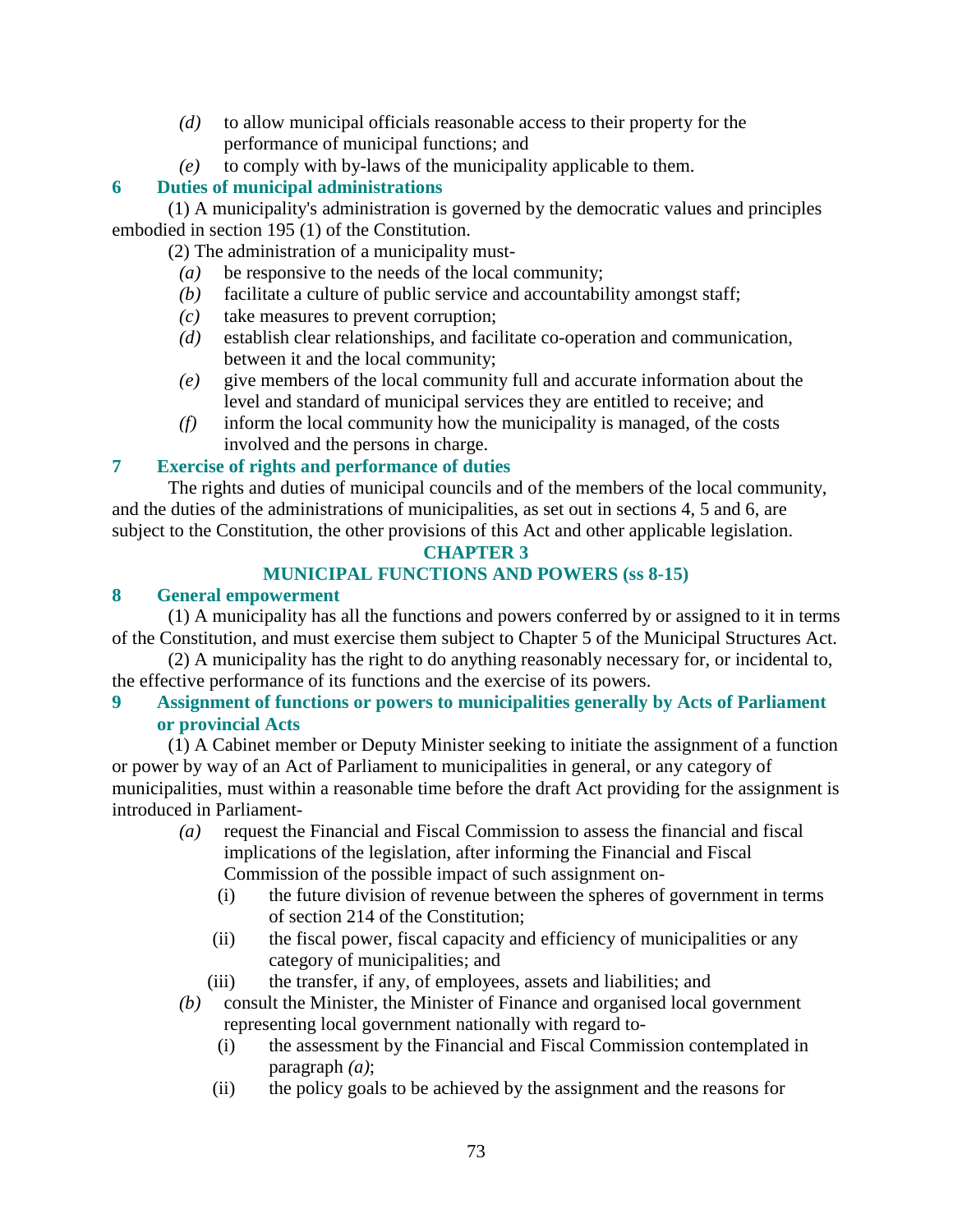utilising assignment as the preferred option;

- (iii) the financial implications of the assignment projected over at least three years;
- (iv) any possible financial liabilities or risks after the three-year period referred to in subparagraph (iii);
- (v) the manner in which additional expenditure by municipalities as a result of the assignment will be funded;
- (vi) the implications of the assignment for the capacity of municipalities;
- (vii) the assistance and support that will be provided to municipalities in respect of the assignment; and
- (viii) any other matter that may be prescribed.

 (2) An MEC seeking to initiate the assignment of a function or power by way of a provincial Act to municipalities, or any category of municipalities, in the province must, within a reasonable time before the draft provincial Act providing for the assignment is introduced in the relevant provincial legislature-

- *(a)* request the Financial and Fiscal Commission to assess the financial and fiscal implications of the legislation, after informing the Financial and Fiscal Commission of the possible impact of such assignment on-
	- (i) the future division of revenue between the spheres of government in terms of section 214 of the Constitution;
	- (ii) the fiscal power, fiscal capacity and efficiency of municipalities or any category of municipalities; and
	- (iii) the transfer, if any, of employees, assets and liabilities; and
- *(b)* consult the MEC for local government, the MEC responsible for finance, and organised local government representing local government in the province, with regard to-
	- (i) the assessment by the Financial and Fiscal Commission contemplated in paragraph *(a)*;
	- (ii) the policy goals to be achieved by the assignment and the reasons for utilising assignment as the preferred option;
	- (iii) the financial implications of the assignment projected over at least three years;
	- (iv) any possible financial liabilities or risks after the three-year period referred to in subparagraph (iii);
	- (v) the manner in which additional expenditure by municipalities as a result of the assignment will be funded;
	- (vi) the implications of the assignment for the capacity of municipalities;
	- (vii) the assistance and support that will be provided to municipalities in respect of the assignment; and
	- (viii) any other matter that may be prescribed.

 (3) When draft legislation referred to in subsection (1) or (2) is introduced in Parliament or a provincial legislature, the legislation must be accompanied by-

- *(a)* a memorandum-
	- (i) giving at least a three-year projection of the financial and fiscal implications of the assignment of that function or power for those municipalities;
	- (ii) disclosing any possible financial liabilities or risks after the three-year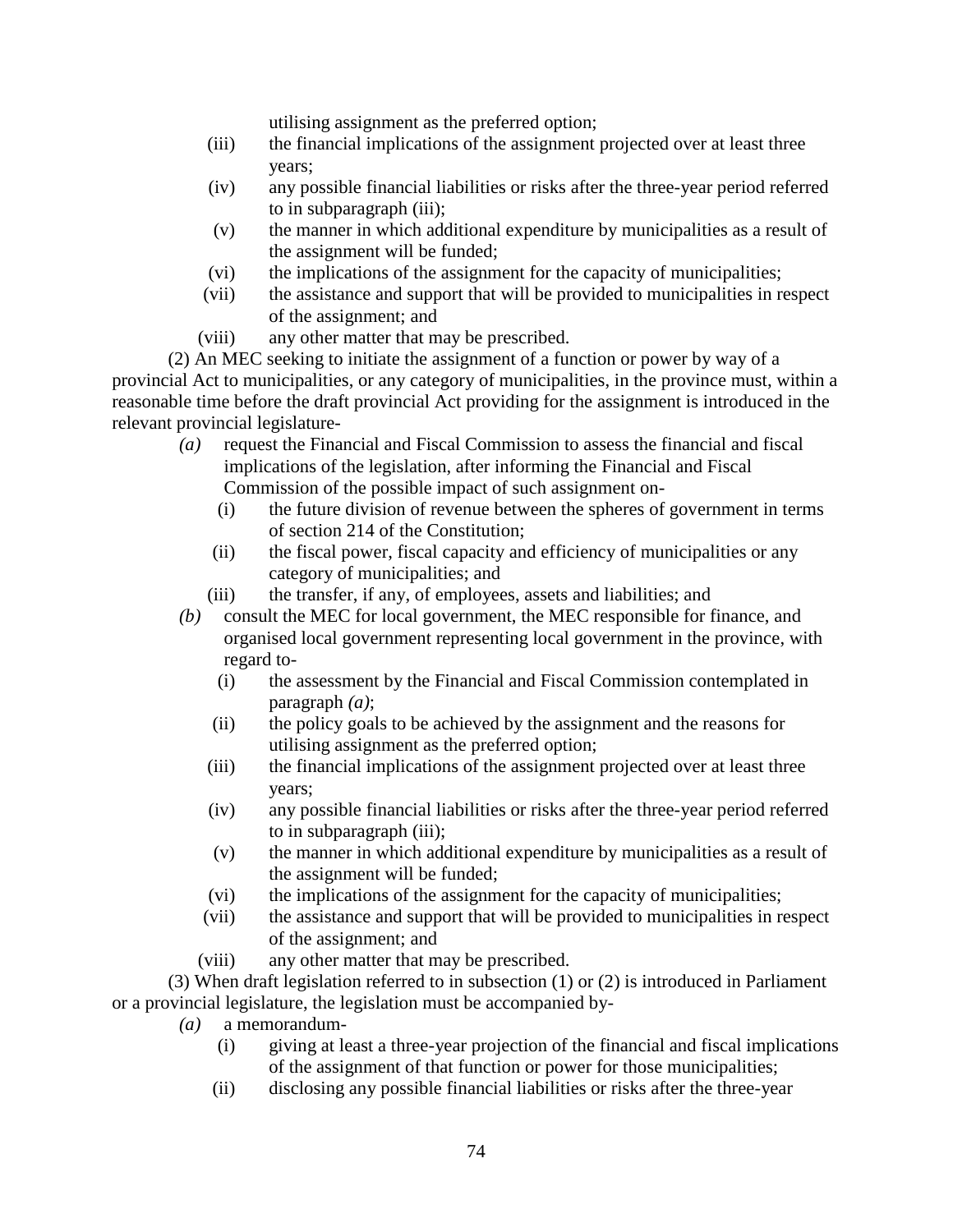period;

- (iii) indicating how any additional expenditure by those municipalities will be funded; and
- (iv) indicating the implications of the assignment for the capacity of those municipalities; and
- *(b)* the assessment of the Financial and Fiscal Commission referred to in subsection (1) *(a)* or (2) *(a)*, as the case may be.
	- [S. 9 substituted by s. 2 of Act 44 of 2003.]

# **10 Assignment of functions or powers to specific municipalities by acts of executive or by agreement**

 If a function or power is assigned to any specific municipality in terms of a power contained in an Act of Parliament or a provincial Act, or by agreement in terms of section 99 or 126 of the Constitution, the organ of state assigning the function or power must, before assigning the function or power, submit to the Minister and the National Treasury a memorandum-

- *(a)* giving at least a three-year projection of the financial implications of that function or power for the municipality; and
- *(b)* disclosing any possible financial liabilities or risks after the three-year period; and
- *(c)* indicating how any additional expenditure by the municipality will be funded.
	- [S. 10 substituted by s. 3 of Act 44 of 2003.]

# **10A Funding and capacity building**

 The Cabinet member, MEC or other organ of state initiating an assignment of a function or power to a municipality in terms of section 9 or 10, must take appropriate steps to ensure sufficient funding, and such capacity-building initiatives as may be needed, for the performance of the assigned function or power by the municipality if-

- *(a)* the assignment of the function or power imposes a duty on the municipality;
- *(b)* that duty falls outside the functional areas listed in Part B of Schedule 4 or Part B of Schedule 5 to the Constitution or is not incidental to any of those functional areas; and
- *(c)* the performance of that duty has financial implications for the municipality. [S. 10A inserted by s. 4 of Act 44 of 2003.]

# **11 Executive and legislative authority**

 (1) The executive and legislative authority of a municipality is exercised by the council of the municipality, and the council takes all the decisions of the municipality subject to section 59.

 (2) A municipality may exercise executive and legislative authority within its boundaries only, but may, by written agreement with another municipality and subject to Chapter 5 of the Municipal Structures Act and other applicable national legislation, exercise executive authority in the area of that other municipality.

(3) A municipality exercises its legislative or executive authority by-

- *(a)* developing and adopting policies, plans, strategies and programmes, including setting targets for delivery;
- *(b)* promoting and undertaking development;
- *(c)* establishing and maintaining an administration;
- *(d)* administering and regulating its internal affairs and the local government affairs of the local community;
- *(e)* implementing applicable national and provincial legislation and its by-laws;
- *(f)* providing municipal services to the local community, or appointing appropriate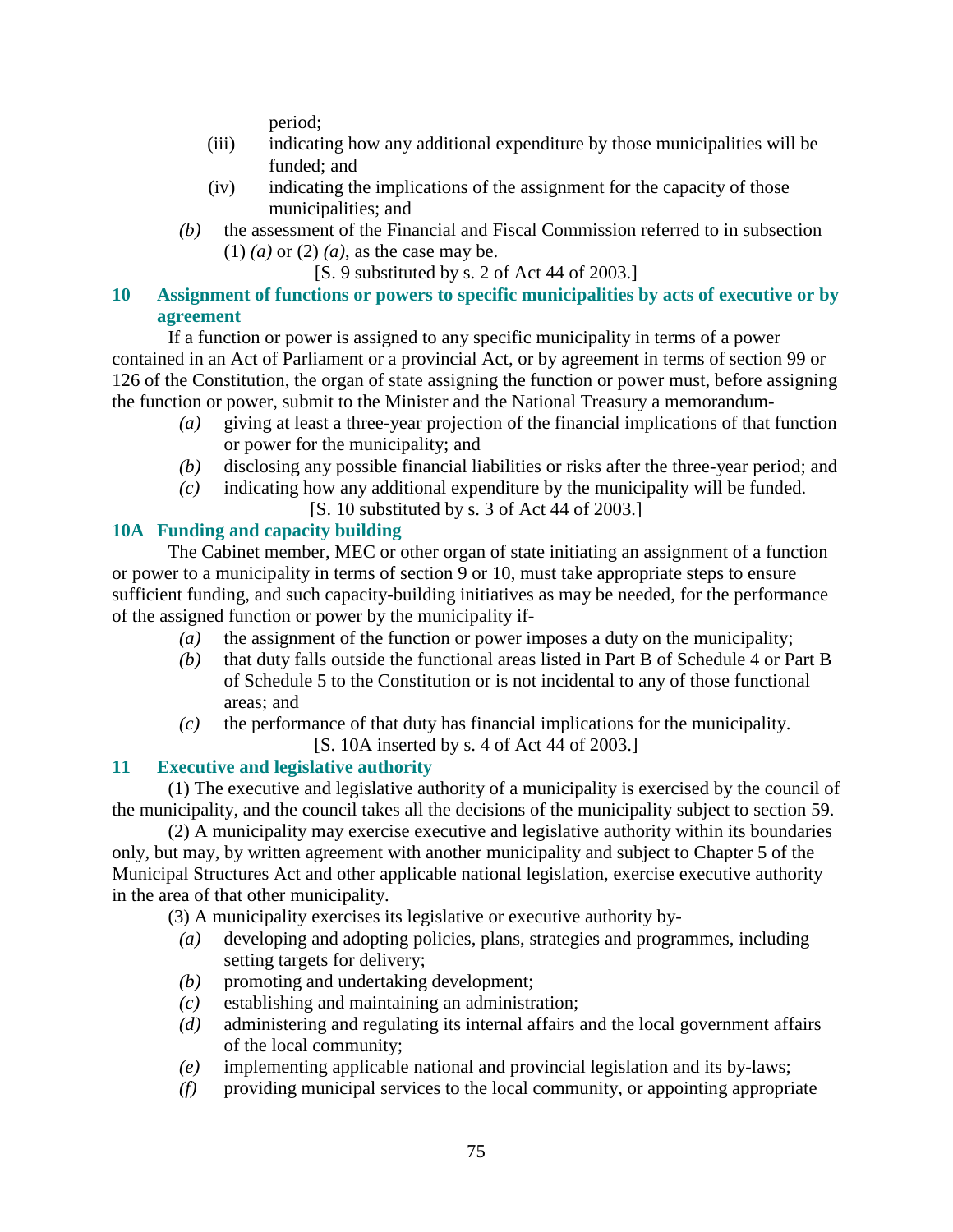service providers in accordance with the criteria and process set out in section 78;

- *(g)* monitoring and, where appropriate, regulating municipal services where those services are provided by service providers other than the municipality;
- *(h)* preparing, approving and implementing its budgets;
- *(i)* imposing and recovering rates, taxes, levies, duties, service fees and surcharges on fees, including setting and implementing tariff, rates and tax and debt collection policies;
- *(j)* monitoring the impact and effectiveness of any services, policies, programmes or plans;
- *(k)* establishing and implementing performance management systems;
- *(l)* promoting a safe and healthy environment;
- *(m)* passing by-laws and taking decisions on any of the above-mentioned matters; and
- *(n)* doing anything else within its legislative and executive competence.

 (4) A decision taken by a municipal council or any other political structure of the municipality must be recorded in writing.

#### **12 Legislative procedures**

 (1) Only a member or committee of a municipal council may introduce a draft by-law in the council.

(2) A by-law must be made by a decision taken by a municipal council-

- *(a)* in accordance with the rules and orders of the council, and
- *(b)* with a supporting vote of a majority of its members.

(3) No by-law may be passed by a municipal council unless-

- *(a)* all the members of the council have been given reasonable notice; and
- *(b)* the proposed by-law has been published for public comment in a manner that allows the public an opportunity to make representations with regard to the proposed by-law.

 (4) Subsections (1) to (3) also apply when a municipal council incorporates by reference, as by-laws, provisions of-

- *(a)* legislation passed by another legislative organ of state; or
- *(b)* standard draft by-laws made in terms of section 14.

# **13 Publication of by-laws**

A by-law passed by a municipal council-

- *(a)* must be published promptly in the *Provincial Gazette*, and, when feasible, also in a local newspaper or in any other practical way to bring the contents of the by-law to the attention of the local community; and
- *(b)* takes effect when published or on a future date determined in or in terms of the by-law.

# **14 Standard draft by-laws**

 (1) *(a)* The Minister, at the request of organised local government representing local government nationally, or after consulting the MECs for local government and organised local government, may by notice in the *Gazette*-

- (i) make standard draft by-laws concerning any matter, including standard draft rules and orders referred to in section 160 (6) of the Constitution, for which municipal councils may make by-laws; and
- (ii) amend any standard draft by-laws made in terms of subparagraph (i).
- *(b)* Before making any standard draft by-laws or amendment in terms of paragraph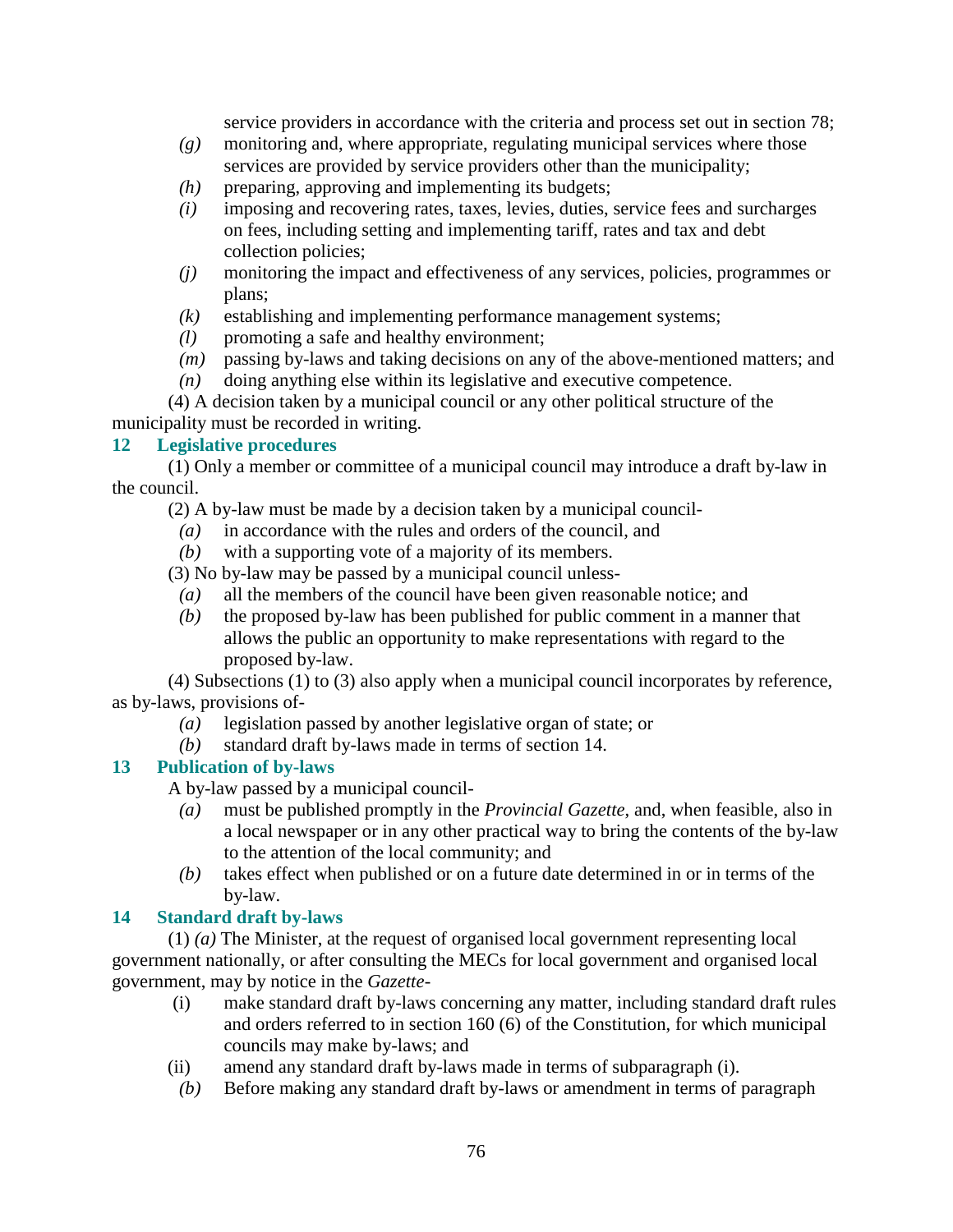*(a)*, the Minister must-

- (i) publish the proposed standard draft by-laws or amendment in the *Gazette* for public comment; and
- (ii) consult the Cabinet member concerned if those standard draft by-laws or amendment affect that Cabinet member's area of responsibility.

 (2) *(a)* An MEC for local government, on request by organised local government representing local government in the province, or after consulting the Minister and organised local government, may by notice in the *Provincial Gazette*-

- (i) make standard draft by-laws concerning any matter for which municipal councils in the province may make by-laws; and
- (ii) amend any standard draft by-laws made in terms of subparagraph (i).

*(b)* Before making any standard draft by-laws or amendment in terms of paragraph *(a)*, the MEC must-

- (i) publish the proposed standard draft by-laws or amendment in the *Provincial Gazette* for public comment; and
- (ii) consult the MEC concerned if those standard draft by-laws or amendment affect that MEC's area of responsibility.

 (3) *(a)* A standard draft by-law or an amendment of a standard draft by-law is applicable in a municipality only if, and to the extent and subject to any modifications and qualifications, adopted by the council of that municipality.

*(b)* The repeal of a standard draft by-law after it has been adopted by a municipality does not affect the continuation of that by-law in that municipality.

 (4) If a municipal council intends to adopt a standard draft by-law with or without any modifications or qualifications, it must follow the procedure set out in section 12 (3) and, after adoption, publish the by-law in accordance with section 13.

# **15 Municipal code**

 (1) A municipality must compile and maintain in bound or loose-leaf form, and when feasible also in electronic format, a compilation of all its by-laws, including any provisions incorporated by reference as by-laws of the municipality.

(2) This compilation, to be known as the municipal code, must be-

- *(a)* constantly updated and annotated; and
- *(b)* kept at the municipality's head office as the municipality's official record of all applicable by-laws.

 (3) The municipality, at the request of a member of the public, must provide that person with a copy of or an extract from its municipal code against payment of a reasonable fee determined by the municipal council.

# **CHAPTER 4**

# **COMMUNITY PARTICIPATION (ss 16-22)**

# **16 Development of culture of community participation**

 (1) A municipality must develop a culture of municipal governance that complements formal representative government with a system of participatory governance, and must for this purpose-

- *(a)* encourage, and create conditions for, the local community to participate in the affairs of the municipality, including in-
	- (i) the preparation, implementation and review of its integrated development plan in terms of Chapter 5;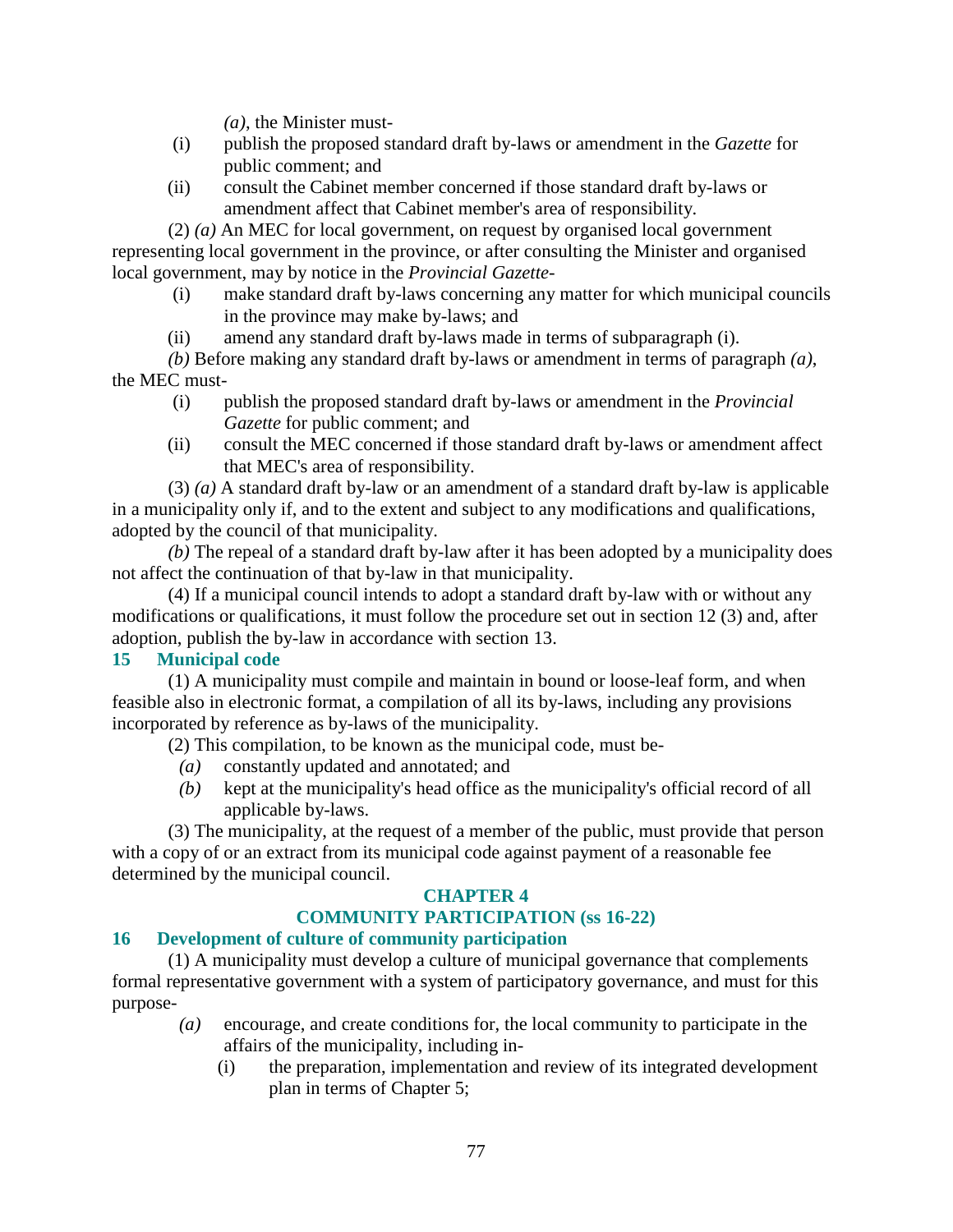- (ii) the establishment, implementation and review of its performance management system in terms of Chapter 6;
- (iii) the monitoring and review of its performance, including the outcomes and impact of such performance;
- (iv) the preparation of its budget; and
- (v) strategic decisions relating to the provision of municipal services in terms of Chapter 8:
- *(b)* contribute to building the capacity of-
	- (i) the local community to enable it to participate in the affairs of the municipality; and
	- (ii) councillors and staff to foster community participation; and
- *(c)* use its resources, and annually allocate funds in its budget, as may be appropriate for the purpose of implementing paragraphs *(a)* and *(b)*.

 (2) Subsection (1) must not be interpreted as permitting interference with a municipal council's right to govern and to exercise the executive and legislative authority of the municipality.

**17 Mechanisms, processes and procedures for community participation** 

 (1) Participation by the local community in the affairs of the municipality must take place through-

- *(a)* political structures for participation in terms of the Municipal Structures Act;
- *(b)* the mechanisms, processes and procedures for participation in municipal governance established in terms of this Act;
- *(c)* other appropriate mechanisms, processes and procedures established by the municipality;
- *(d)* councillors; and
- *(e)* generally applying the provisions for participation as provided for in this Act.

 (2) A municipality must establish appropriate mechanisms, processes and procedures to enable the local community to participate in the affairs of the municipality, and must for this purpose provide for-

- *(a)* the receipt, processing and consideration of petitions and complaints lodged by members of the local community;
- *(b)* notification and public comment procedures, when appropriate;
- *(c)* public meetings and hearings by the municipal council and other political structures and political office bearers of the municipality, when appropriate;
- *(d)* consultative sessions with locally recognised community organisations and, where appropriate, traditional authorities; and
- *(e)* report-back to the local community.

 (3) When establishing mechanisms, processes and procedures in terms of subsection (2) the municipality must take into account the special needs of-

- *(a)* people who cannot read or write;
- *(b)* people with disabilities;
- *(c)* women; and
- *(d)* other disadvantaged groups.

 (4) A municipal council may establish one or more advisory committees consisting of persons who are not councillors to advise the council on any matter within the council's competence. When appointing the members of such a committee, gender representivity must be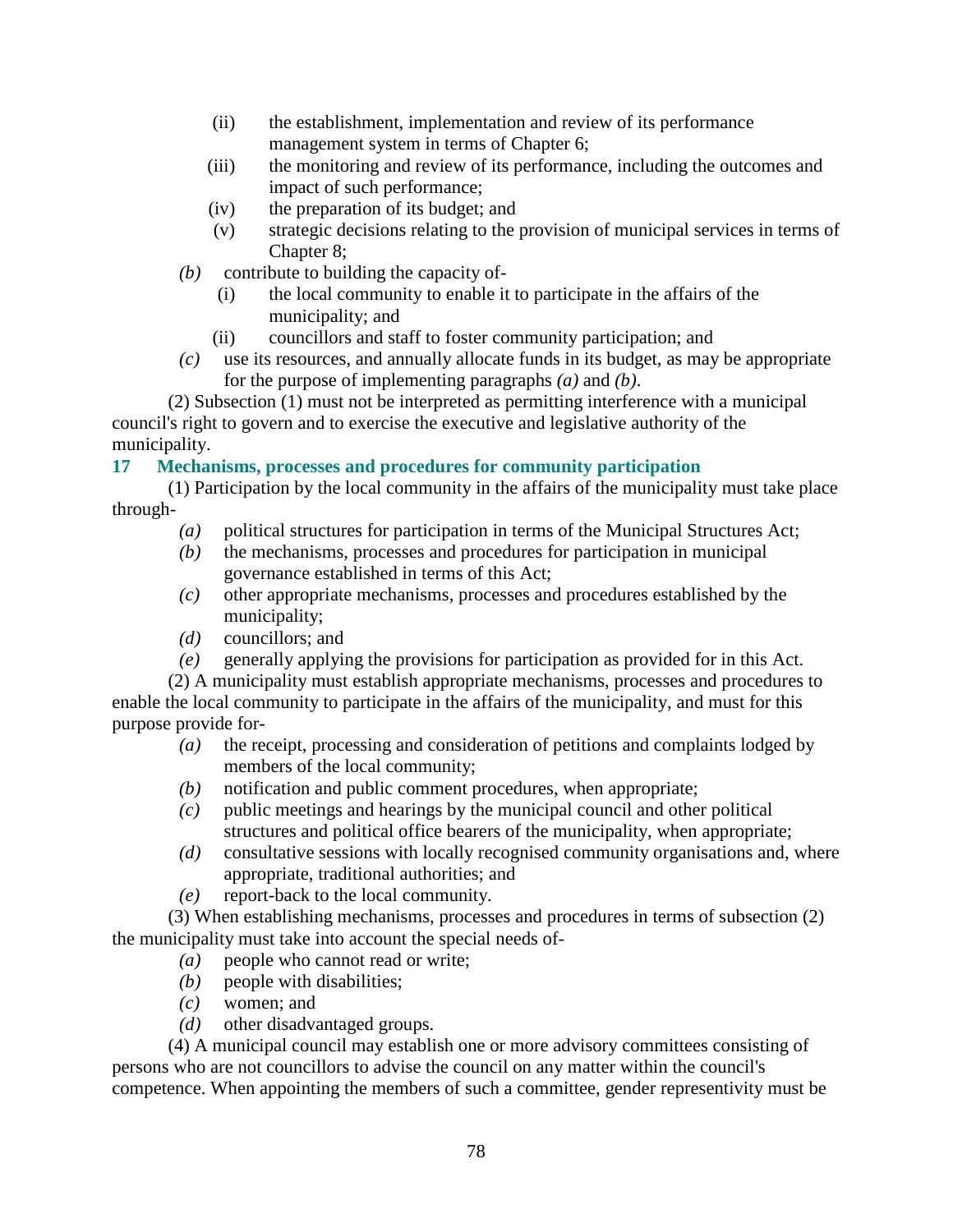taken into account.

## **18 Communication of information concerning community participation**

(1) A municipality must communicate to its community information concerning-

- *(a)* the available mechanisms, processes and procedures to encourage and facilitate community participation;
- *(b)* the matters with regard to which community participation is encouraged;
- *(c)* the rights and duties of members of the local community; and
- *(d)* municipal governance, management and development.

 (2) When communicating the information mentioned in subsection (1), a municipality must take into account-

- *(a)* language preferences and usage in the municipality; and
- *(b)* the special needs of people who cannot read or write.

# **19 Public notice of meetings of municipal councils**

 The municipal manager of a municipality must give notice to the public, in a manner determined by the municipal council, of the time, date and venue of every-

- *(a)* ordinary meeting of the council; and
- *(b)* special or urgent meeting of the council, except when time constraints make this impossible.

## **20 Admission of public to meetings**

 (1) Meetings of a municipal council and those of its committees are open to the public, including the media, and the council or such committee may not exclude the public, including the media, from a meeting, except when-

- *(a)* it is reasonable to do so having regard to the nature of the business being transacted; and
- *(b)* a by-law or a resolution of the council specifying the circumstances in which the council or such committee may close a meeting and which complies with paragraph *(a)*, authorises the council or such committee to close the meeting to the public.

 (2) A municipal council, or a committee of the council, may not exclude the public, including the media, when considering or voting on any of the following matters:

- *(a)* A draft by-law tabled in the council;
- *(b)* a budget tabled in the council;
- *(c)* the municipality's draft integrated development plan, or any amendment of the plan, tabled in the council;
- *(d)* the municipality's draft performance management system, or any amendment of the system, tabled in the council;
- *(e)* the decision to enter into a service delivery agreement referred to in section 76 *(b)*; or
- *(f)* any other matter prescribed by regulation.

 (3) An executive committee mentioned in section 42 of the Municipal Structures Act and a mayoral committee mentioned in section 60 of that Act may, subject to subsection (1) *(a)*, close any or all of its meetings to the public, including the media.

- (4) A municipal council-
	- *(a)* within the financial and administrative capacity of the municipality, must provide space for the public in the chambers and places where the council and its committees meet; and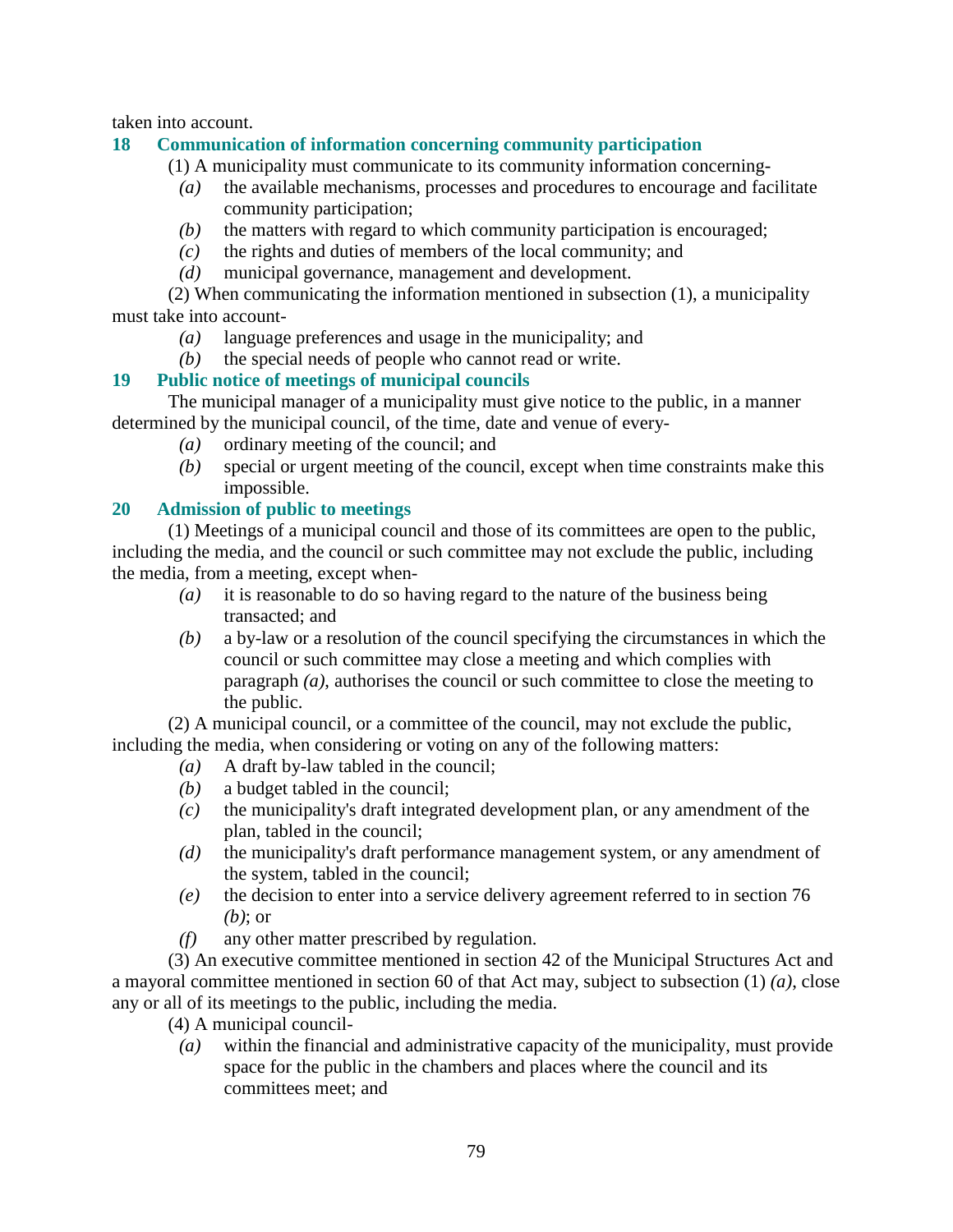*(b)* may take reasonable steps to regulate public access to, and public conduct at, meetings of the council and its committees.

# **21 Communications to local community**

 (1) When anything must be notified by a municipality through the media to the local community in terms of this Act or any other applicable legislation, it must be done-

- *(a)* in the local newspaper or newspapers of its area;
- *(b)* in a newspaper or newspapers circulating in its area and determined by the council as a newspaper of record; or
- *(c)* by means of radio broadcasts covering the area of the municipality.

 (2) Any such notification must be in the official languages determined by the council, having regard to language preferences and usage within its area.

 (3) A copy of every notice that must be published in the *Provincial Gazette* or the media in terms of this Act or any other applicable legislation, must be displayed at the municipal offices.

 (4) When the municipality invites the local community to submit written comments or representations on any matter before the council, it must be stated in the invitation that any person who cannot write may come during office hours to a place where a staff member of the municipality named in the invitation, will assist that person to transcribe that person's comments or representations.

 (5) *(a)* When a municipality requires a form to be completed by a member of the local community, a staff member of the municipality must give reasonable assistance to persons who cannot read or write, to enable such persons to understand and complete the form.

*(b)* If the form relates to the payment of money to the municipality or to the provision of any service, the assistance must include an explanation of its terms and conditions.

# **21A Documents to be made public**

 (1) All documents that must be made public by a municipality in terms of a requirement of this Act, the Municipal Finance Management Act or other applicable legislation, must be conveyed to the local community-

- *(a)* by displaying the documents at the municipality's head and satellite offices and libraries;
- *(b)* by displaying the documents on the municipality's official website, if the municipality has a website as envisaged by section 21B; and
- *(c)* by notifying the local community, in accordance with section 21, of the place, including the website address, where detailed particulars concerning the documents can be obtained.

 (2) If appropriate, any notification in terms of subsection (1) *(c)* must invite the local community to submit written comments or representations to the municipality in respect of the relevant documents.

[S. 21A inserted by s. 5 of Act 44 of 2003.]

# **21B Official website**

(1) Each municipality must-

- *(a)* establish its own official website if the municipality decides that it is affordable; and
- *(b)* place on that official website information required to be made public in terms of this Act and the Municipal Finance Management Act.
- (2) If a municipality decides that it is not affordable for it to establish its own official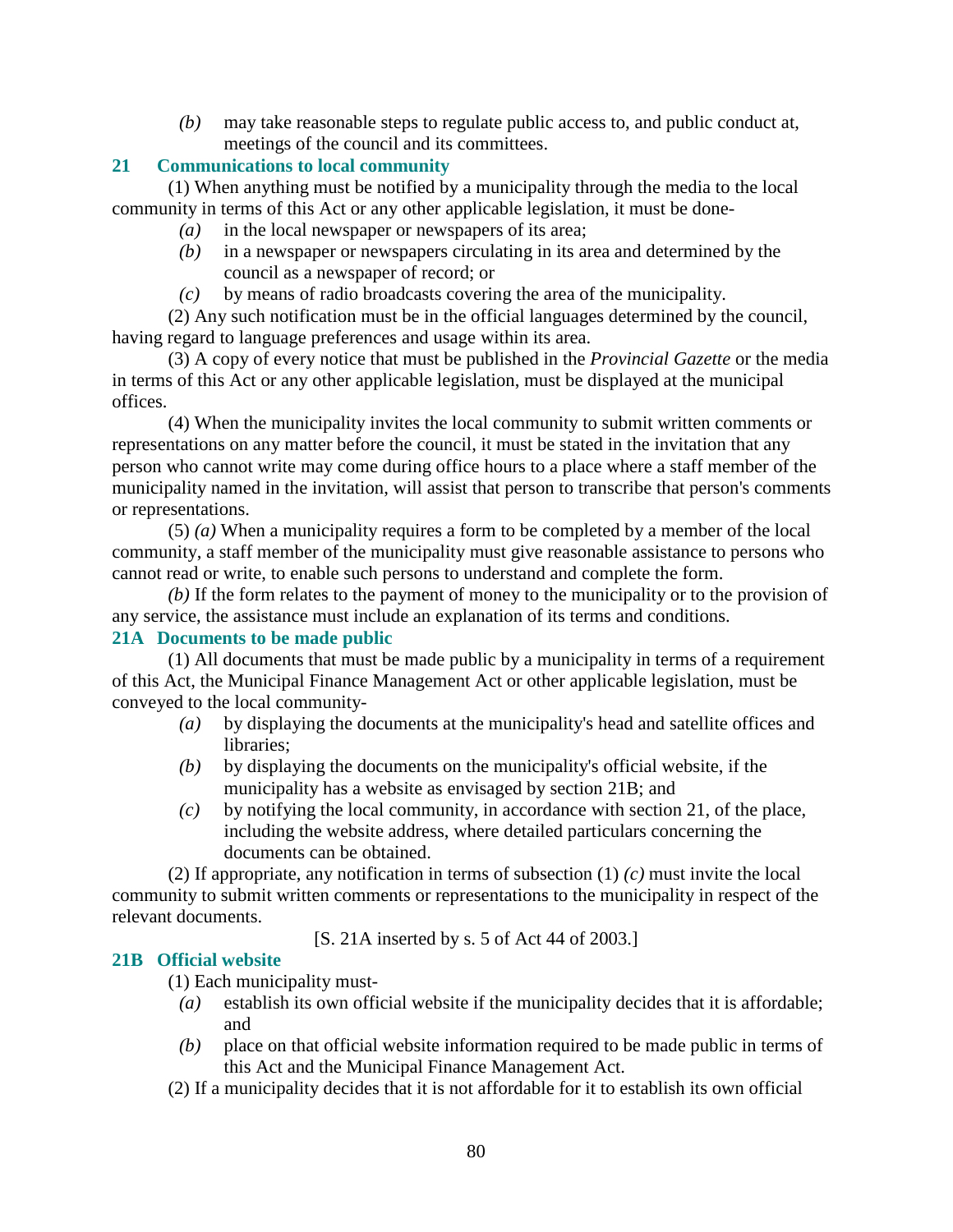website, it must provide the information in terms of legislation referred to in subsection (1) *(b)* for display on an organised local government website sponsored or facilitated by the National Treasury.

 (3) The municipal manager must maintain and regularly update the municipality's official website, if in existence, or provide the relevant information as required by subsection (2).

[S. 21B inserted by s. 5 of Act 44 of 2003.]

# **22 Regulations and guidelines**

 (1) The Minister may in terms of section 120 make regulations or issue guidelines concerning-

- *(a)* minimum standards for municipalities, including minimum standards relating to funding, when implementing the provisions of this Chapter; and
- *(b)* any matter that may facilitate-
	- (i) the participation of the local community in the affairs of the municipality; or
	- (ii) the application of this Chapter.

 (2) When making regulations or issuing guidelines in terms of section 120 to provide for or to regulate the matters mentioned in subsection (1) of this section, the Minister must-

- *(a)* take into account the capacity of municipalities to comply with those matters; and
- *(b)* differentiate between different kinds of municipalities according to their respective capacities.

 (3) The Minister, by notice in the *Gazette*, may phase in the application of the provisions of this Chapter which place a financial or administrative burden on municipalities.

(4) A notice in terms of subsection (3) may-

- *(a)* determine different dates on which different provisions of this Chapter become applicable to municipalities;
- *(b)* apply to all municipalities generally;
- *(c)* differentiate between different kinds of municipalities which may, for the purpose of the phasing in of the relevant provisions, be defined in the notice in relation to categories or types of municipalities or in any other way; or
- *(d)* apply to a specific kind of municipality only, as defined in the notice.

# **CHAPTER 5**

# **INTEGRATED DEVELOPMENT PLANNING (ss 23-37)**

[Date of commencement of Chapter 5 (ss. 23 to 37 inclusive): 1 July 2001.]

# *Part 1*

# *General* **(ss 23-25)**

# **23 Municipal planning to be developmentally oriented**

(1) A municipality must undertake developmentally-oriented planning so as to ensure that

- it-
- *(a)* strives to achieve the objects of local government set out in section 152 of the Constitution;
- *(b)* gives effect to its developmental duties as required by section 153 of the Constitution; and
- *(c)* together with other organs of state contribute to the progressive realisation of the fundamental rights contained in sections 24, 25, 26, 27 and 29 of the Constitution.

 (2) Subsection (1) must be read with Chapter I of the Development Facilitation Act, 1995 (Act 67 of 1995).

[Date of commencement of s. 23: 1 July 2001.]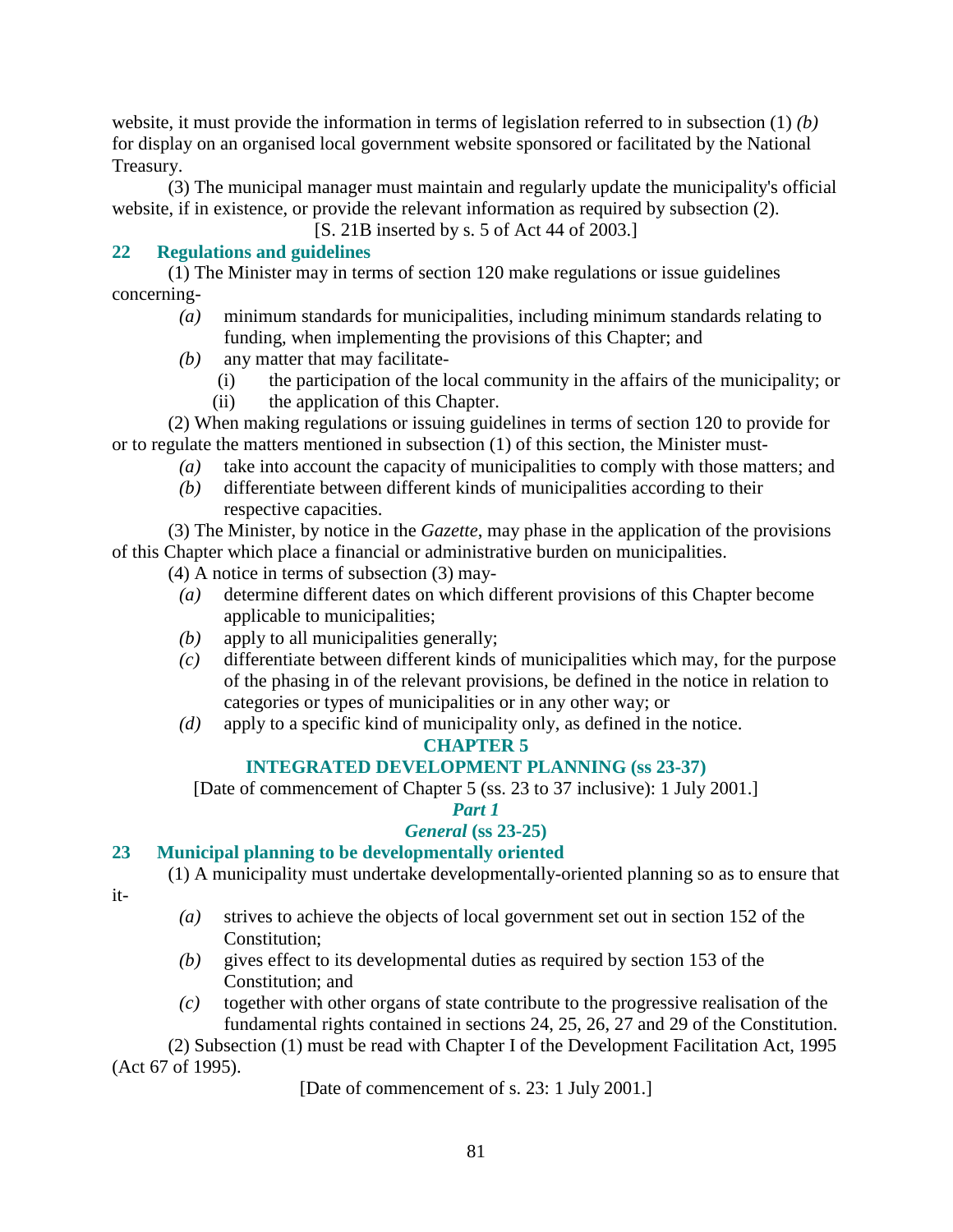## **24 Municipal planning in co-operative government**

 (1) The planning undertaken by a municipality must be aligned with, and complement, the development plans and strategies of other affected municipalities and other organs of state so as to give effect to the principles of co-operative government contained in section 41 of the Constitution.

 (2) Municipalities must participate in national and provincial development programmes as required in section 153 *(b)* of the Constitution.

 (3) If municipalities are required to comply with planning requirements in terms of national or provincial legislation, the responsible organs of state must-

- *(a)* align the implementation of that legislation with the provisions of this Chapter; and
- *(b)* in such implementation-
	- (i) consult with the affected municipality; and
	- (ii) take reasonable steps to assist the municipality to meet the time limit mentioned in section 25 and the other requirements of this Chapter applicable to its integrated development plan.

 (4) An organ of state initiating national or provincial legislation requiring municipalities to comply with planning requirements, must consult with organised local government before the legislation is introduced in Parliament or a provincial legislature, or, in the case of subordinate legislation, before that legislation is enacted.

[Date of commencement of s. 24: 1 July 2001.]

## **25 Adoption of integrated development plans**

 (1) Each municipal council must, within a prescribed period after the start of its elected term, adopt a single, inclusive and strategic plan for the development of the municipality which-

- *(a)* links, integrates and co-ordinates plans and takes into account proposals for the development of the municipality;
- *(b)* aligns the resources and capacity of the municipality with the implementation of the plan;
- *(c)* forms the policy framework and general basis on which annual budgets must be based;
- *(d)* complies with the provisions of this Chapter; and
- *(e)* is compatible with national and provincial development plans and planning requirements binding on the municipality in terms of legislation.

 (2) An integrated development plan adopted by a municipal council in terms of subsection (1) may be amended in terms of section 34 and remains in force until an integrated development plan is adopted by the next elected council.

 (3) *(a)* A newly elected municipal council may, within the prescribed period referred to in subsection (1), adopt the integrated development plan of its predecessor, but before taking a decision it must comply with section 29 (1) *(b)* (i), *(c)* and *(d)*.

*(b)* A newly elected municipal council that adopts the integrated development plan of its predecessor with amendments, must effect the amendments in accordance with the process referred to in section 34 *(b)*.

 (4) A municipality must, within 14 days of the adoption of its integrated development plan in terms of subsection (1) or (3)-

- $(a)$  give notice to the public-
	- (i) of the adoption of the plan; and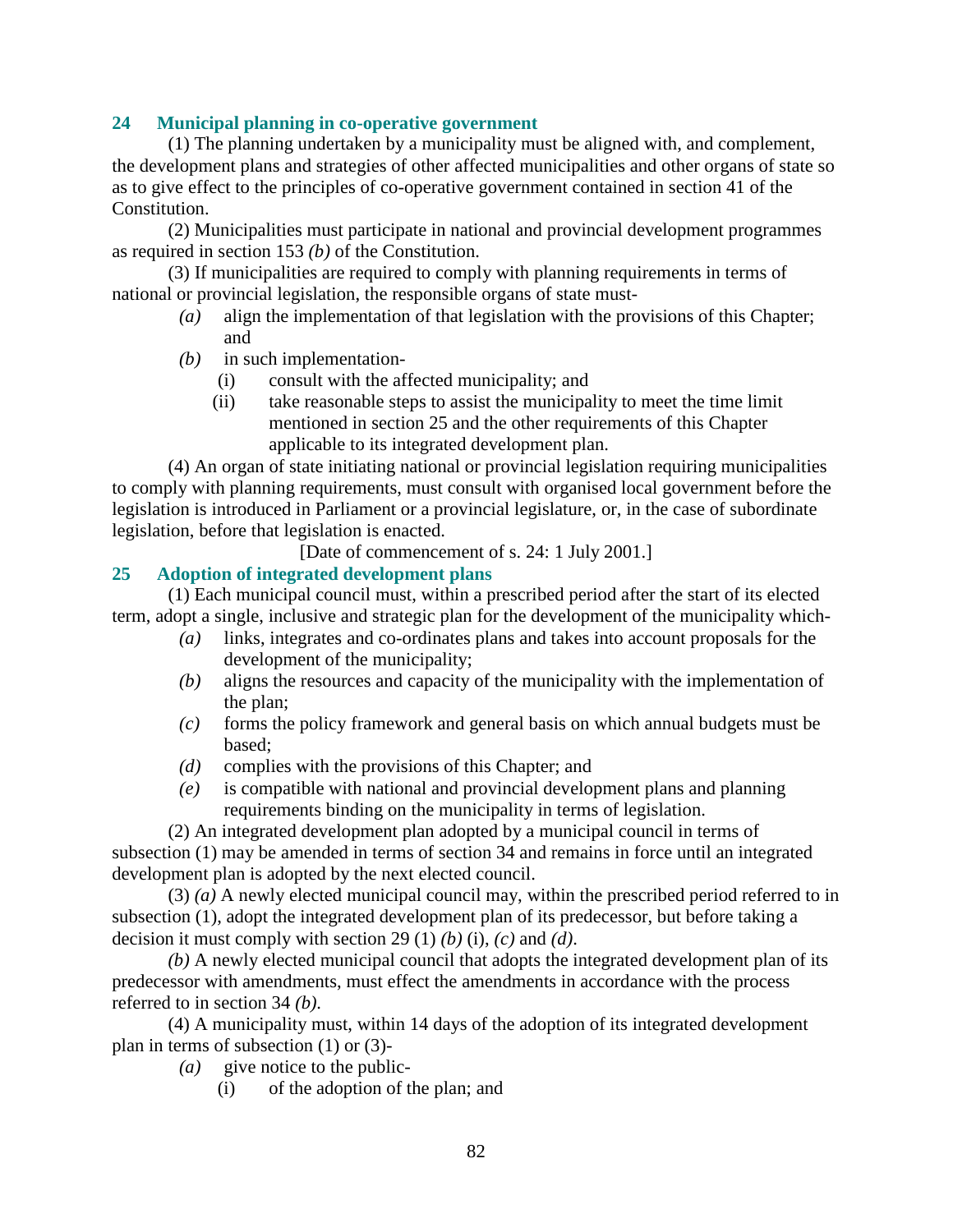- (ii) that copies of or extracts from the plan are available for public inspection at specified places; and
- *(b)* publicise a summary of the plan.

[Date of commencement of s. 25: 1 July 2001.]

*Part 2* 

## *Contents of integrated development plans* **(s 26)**

## **26 Core components of integrated development plans**

An integrated development plan must reflect-

- *(a)* the municipal council's vision for the long term development of the municipality with special emphasis on the municipality's most critical development and internal transformation needs;
- *(b)* an assessment of the existing level of development in the municipality, which must include an identification of communities which do not have access to basic municipal services;
- *(c)* the council's development priorities and objectives for its elected term, including its local economic development aims and its internal transformation needs;
- *(d)* the council's development strategies which must be aligned with any national or provincial sectoral plans and planning requirements binding on the municipality in terms of legislation;
- *(e)* a spatial development framework which must include the provision of basic guidelines for a land use management system for the municipality;
- *(f)* the council's operational strategies;
- *(g)* applicable disaster management plans;
- *(h)* a financial plan, which must include a budget projection for at least the next three years; and
- *(i)* the key performance indicators and performance targets determined in terms of section 41.

[Date of commencement of s. 26: 1 July 2001.]

# *Part 3*

# *Process for planning, drafting, adopting and review of integrated development plans* **(ss 27-34) 27 Framework for integrated development planning**

 (1) Each district municipality, within a prescribed period after the start of its elected term and after following a consultative process with the local municipalities within its area, must adopt a framework for integrated development planning in the area as a whole.

 (2) A framework referred to in subsection (1) binds both the district municipality and the local municipalities in the area of the district municipality, and must at least-

- *(a)* identify the plans and planning requirements binding in terms of national and provincial legislation on the district municipality and the local municipalities or on any specific municipality;
- *(b)* identify the matters to be included in the integrated development plans of the district municipality and the local municipalities that require alignment;
- *(c)* specify the principles to be applied and co-ordinate the approach to be adopted in respect of those matters; and
- *(d)* determine procedures-
	- (i) for consultation between the district municipality and the local municipalities during the process of drafting their respective integrated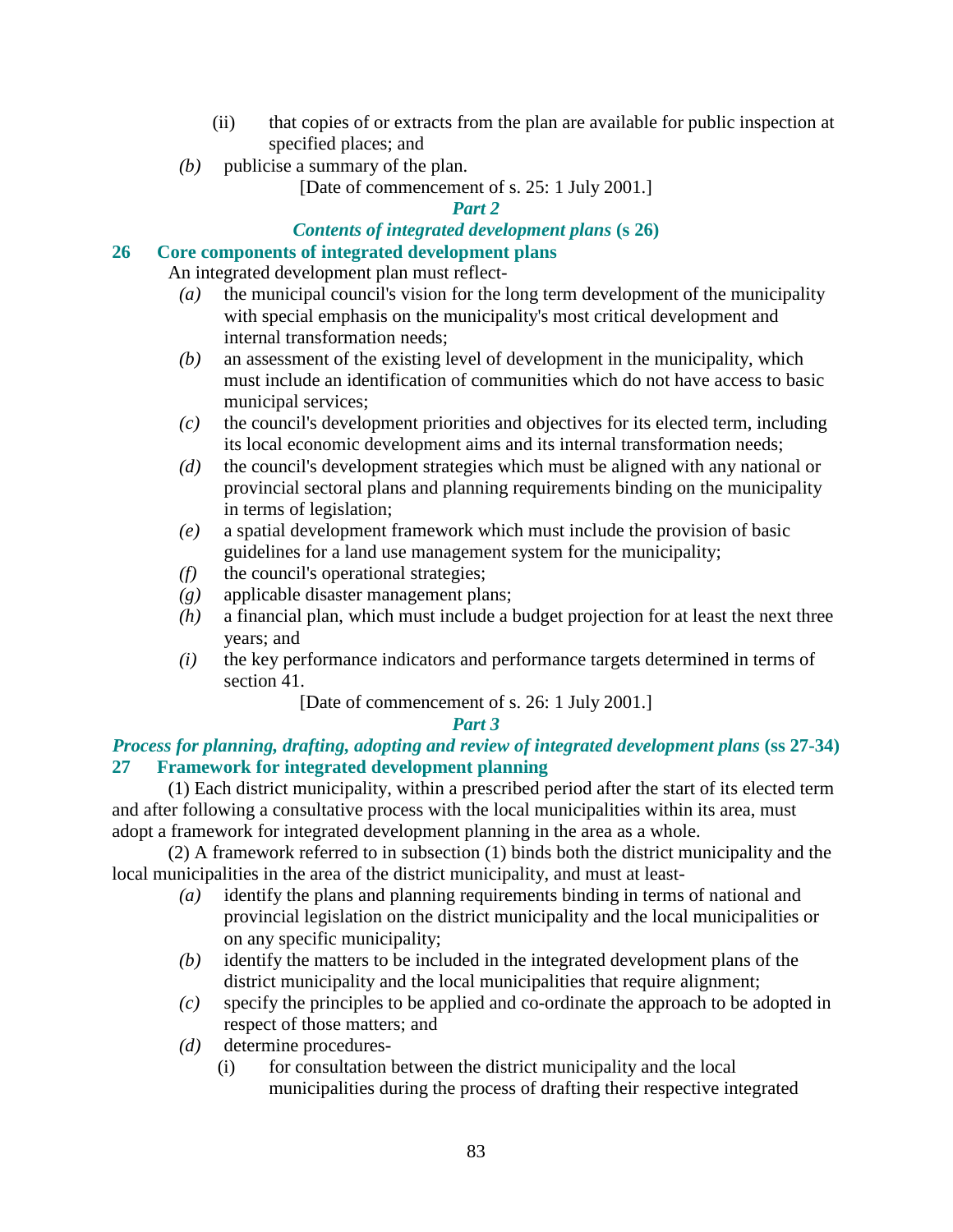development plans; and

(ii) to effect essential amendments to the framework.

[Date of commencement of s. 27: 1 July 2001.]

#### **28 Adoption of process**

 (1) Each municipal council, within a prescribed period after the start of its elected term, must adopt a process set out in writing to guide the planning, drafting, adoption and review of its integrated development plan.

 (2) The municipality must through appropriate mechanisms, processes and procedures established in terms of Chapter 4, consult the local community before adopting the process.

 (3) A municipality must give notice to the local community of particulars of the process it intends to follow.

[Date of commencement of s. 28: 1 July 2001.]

## **29 Process to be followed**

 (1) The process followed by a municipality to draft its integrated development plan, including its consideration and adoption of the draft plan, must-

- *(a)* be in accordance with a predetermined programme specifying timeframes for the different steps;
- *(b)* through appropriate mechanisms, processes and procedures established in terms of Chapter 4, allow for-
	- (i) the local community to be consulted on its development needs and priorities;
	- (ii) the local community to participate in the drafting of the integrated development plan; and
	- (iii) organs of state, including traditional authorities, and other role players to be identified and consulted on the drafting of the integrated development plan;
- *(c)* provide for the identification of all plans and planning requirements binding on the municipality in terms of national and provincial legislation; and
- *(d)* be consistent with any other matters that may be prescribed by regulation.

(2) A district municipality must-

- *(a)* plan integrated development for the area of the district municipality as a whole but in close consultation with the local municipalities in that area;
- *(b)* align its integrated development plan with the framework adopted in terms of section 27; and
- *(c)* draft its integrated development plan, taking into account the integrated development processes of, and proposals submitted to it by the local municipalities in that area.
- (3) A local municipality must-
- *(a)* align its integrated development plan with the framework adopted in terms of section 27; and
- *(b)* draft its integrated development plan, taking into account the integrated development processes of, and proposals submitted to it by the district municipality.

[Date of commencement of s. 29: 1 July 2001.]

#### **30 Management of drafting process**

 The executive committee or executive mayor of a municipality or, if the municipality does not have an executive committee or executive mayor, a committee of councillors appointed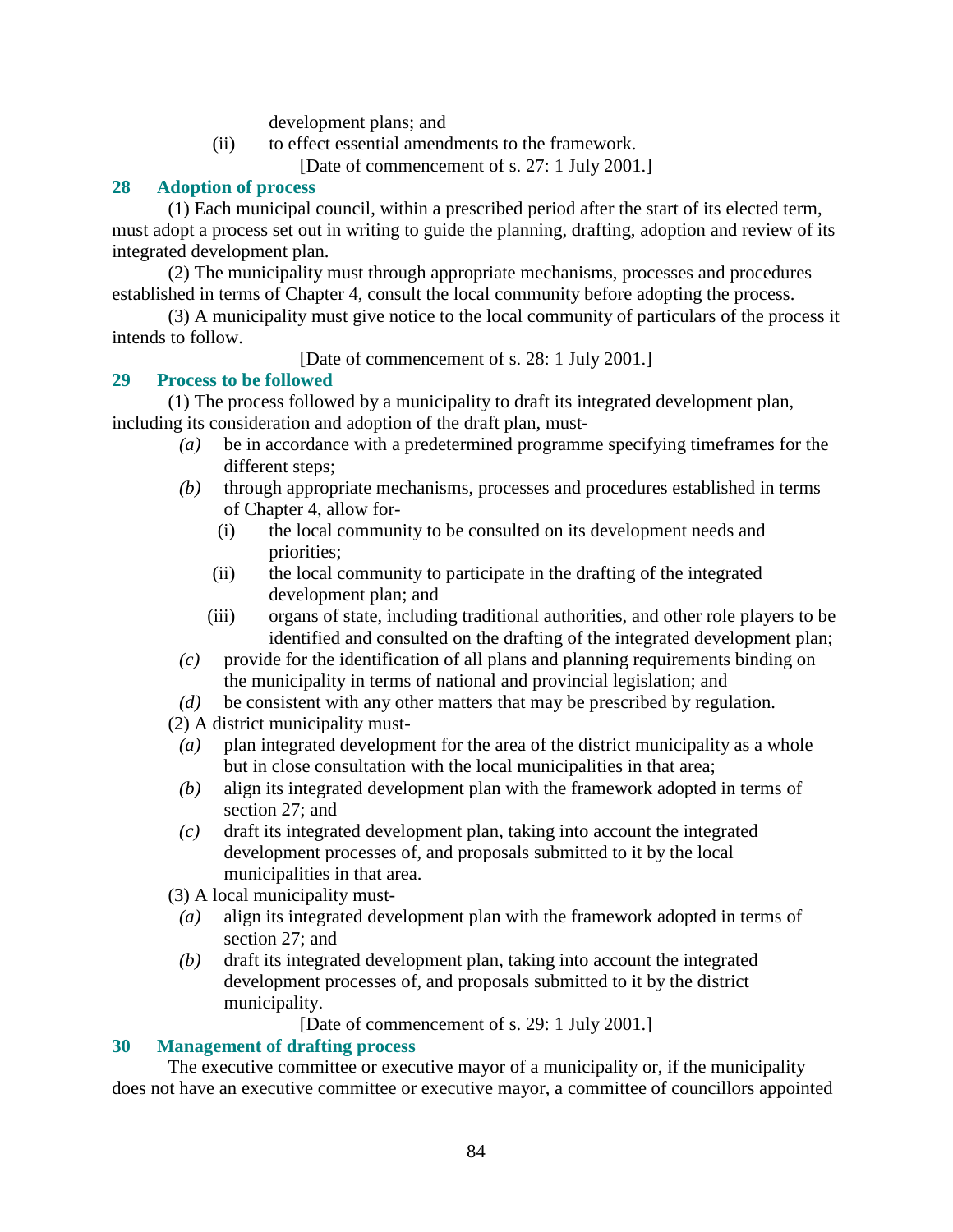by the municipal council, must, in accordance with section 29-

- *(a)* manage the drafting of the municipality's integrated development plan;
- *(b)* assign responsibilities in this regard to the municipal manager; and
- *(c)* submit the draft plan to the municipal council for adoption by the council. [Date of commencement of s. 30: 1 July 2001.]

# **31 Provincial monitoring and support**

 The MEC for local government in the province may, subject to any other law regulating provincial supervision of local government-

- *(a)* monitor the process followed by a municipality in terms of section 29;
- *(b)* assist a municipality with the planning, drafting, adoption and review of its integrated development plan;
- *(c)* facilitate the co-ordination and alignment of-
	- (i) integrated development plans of different municipalities, including those of a district municipality and the local municipalities within its area; and
	- (ii) the integrated development plan of a municipality with the plans, strategies and programmes of national and provincial organs of state;
- *(d)* take any appropriate steps to resolve disputes or differences in connection with the planning, drafting, adoption or review of an integrated development plan between-
	- (i) a municipality and the local community; and
	- (ii) different municipalities.

[Date of commencement of s. 31: 1 July 2001.]

# **32 Copy of integrated development plan to be submitted to MEC for local government**

 (1) *(a)* The municipal manager of a municipality must submit a copy of the integrated development plan as adopted by the council of the municipality, and any subsequent amendment to the plan, to the MEC for local government in the province within 10 days of the adoption or amendment of the plan.

*(b)* The copy of the integrated development plan to be submitted in terms of paragraph *(a)* must be accompanied by-

- (i) a summary of the process referred to in section 29 (1);
- (ii) a statement that the process has been complied with, together with any explanations that may be necessary to amplify the statement; and
- (iii) in the case of a district and a local municipality, a copy of the framework adopted in terms of section 27.

 (2) The MEC for local government in the province may, within 30 days of receiving a copy of an integrated development plan or an amendment to the plan, or within such reasonable longer period as may be approved by the Minister, request the relevant municipal council-

- *(a)* to adjust the plan or the amendment in accordance with the MEC's proposals, if the plan or amendment-
	- (i) does not comply with a requirement of this Act; or
	- (ii) is in conflict with or is not aligned with or negates any of the development plans and strategies of other affected municipalities or organs of state; or
- *(b)* to comply with the process referred to in section 29, or with a specific provision of this Act relating to the process of drafting or amending integrated development plans if the municipality has failed to comply with that process or provision, and to adjust the plan or the amendment if that becomes necessary after such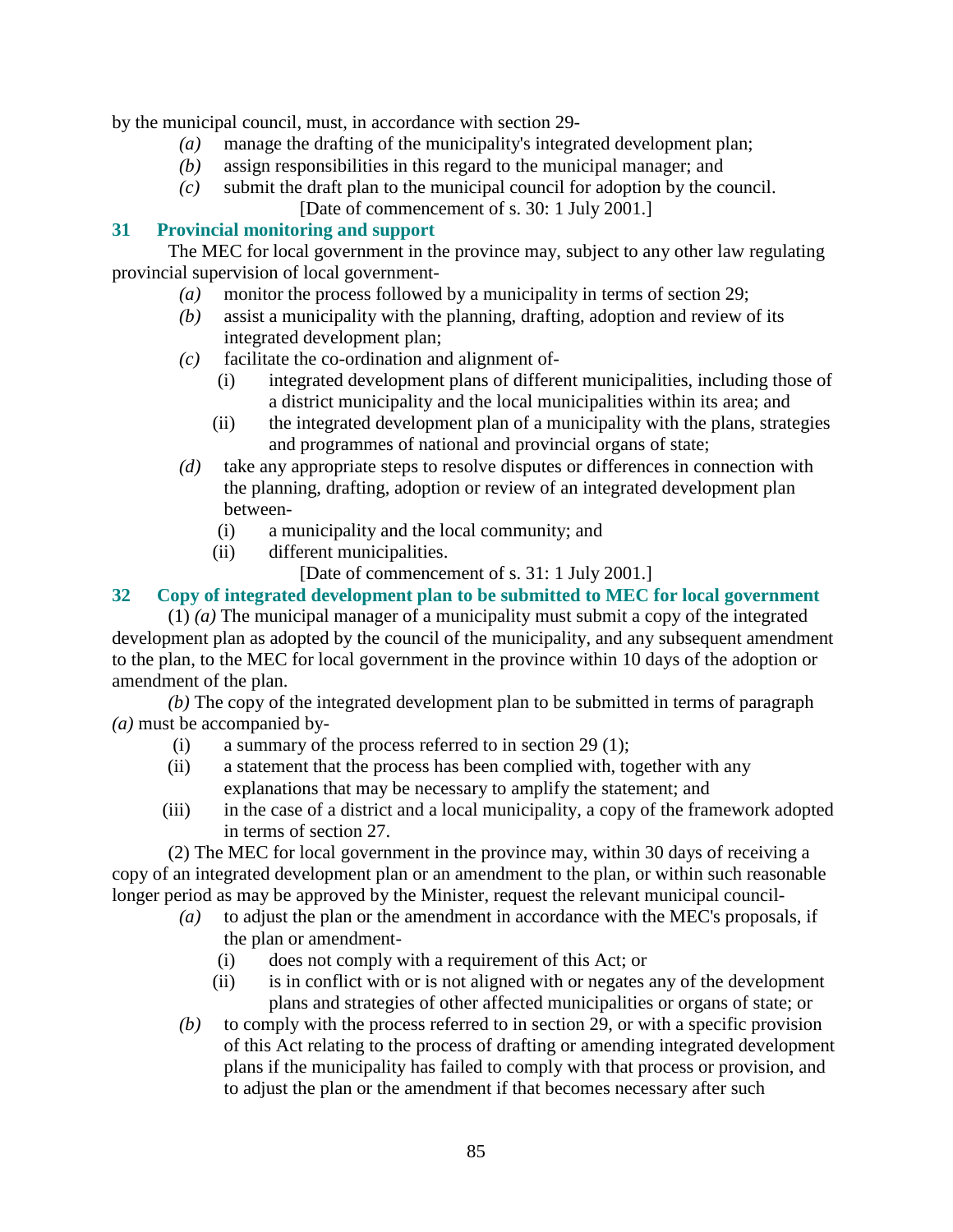compliance.

 (3) A municipal council must consider the MEC's proposals, and within 30 days of receiving the MEC's request must-

- *(a)* if it agrees with those proposals, adjust its integrated development plan or amendment in accordance with the MEC' s request; or
- *(b)* if it disagrees with the proposals, object to the MEC's request and furnish the MEC with reasons in writing why it disagrees.

 (4) On receipt of an objection in terms of subsection (3) *(b)* the MEC may refer the municipality's objection to an *ad hoc* committee referred to in section 33 for decision by the committee. If the MEC decides to refer an objection to an *ad hoc* committee, the objection must be referred within 21 days of receipt of the objection.

[Date of commencement of s. 32: 1 July 2001.]

# **33** *Ad hoc* **committees**

 (1) Whenever necessary, the MEC for local government in a province must appoint an *ad hoc* committee consisting of members representing local government, the provincial government and the national government to decide on an objection by a municipality in terms of section 32 (3) *(b)*.

(2) The MEC appoints the members of an *ad hoc* committee representing-

- *(a)* local government, with the concurrence of the municipality which lodged the objection and any other municipality involved in the dispute;
- *(b)* the provincial government, with the concurrence of the provincial organ or organs of state involved in the dispute or in whose functional area the dispute is located; and
- *(c)* the national government, with the concurrence of the national organ or organs of state involved in the dispute or in whose functional area the dispute is located.

 (3) An objection referred to an *ad hoc* committee must be dealt with in accordance with procedures prescribed by regulation.

 (4) A matter before an *ad hoc* committee is decided if at least two spheres of government agree on the matter.

 (5) If the *ad hoc* committee rejects the municipality's objection, the municipality must, within 30 days of the date on which the committee has taken the decision and informed the municipality, comply with the MEC's request.

[Date of commencement of s. 33: 1 July 2001.]

# **34 Annual review and amendment of integrated development plan**

A municipal council-

- *(a)* must review its integrated development plan-
	- (i) annually in accordance with an assessment of its performance measurements in terms of section 41; and
	- (ii) to the extent that changing circumstances so demand; and
- *(b)* may amend its integrated development plan in accordance with a prescribed process.

[Date of commencement of s. 34: 1 July 2001.]

# *Part 4*

# *Miscellaneous* **(ss 35-37)**

# **35 Status of integrated development plan**

(1) An integrated development plan adopted by the council of a municipality-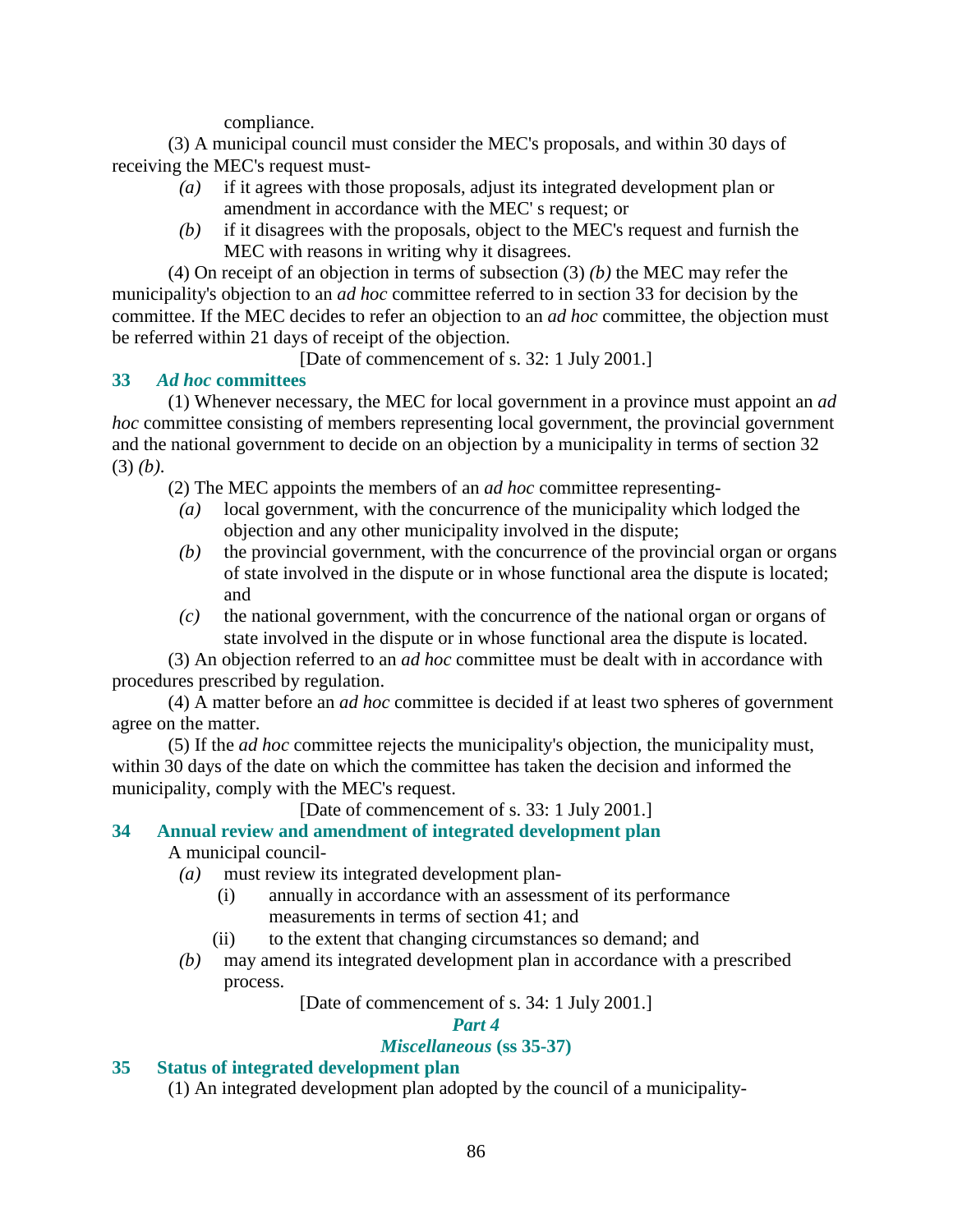- *(a)* is the principal strategic planning instrument which guides and informs all planning and development, and all decisions with regard to planning, management and development, in the municipality;
- *(b)* binds the municipality in the exercise of its executive authority, except to the extent of any inconsistency between a municipality's integrated development plan and national or provincial legislation, in which case such legislation prevails; and
- *(c)* binds all other persons to the extent that those parts of the integrated development plan that impose duties or affect the rights of those persons have been passed as a by-law.

 (2) A spatial development framework contained in an integrated development plan prevails over a plan as defined in section 1 of the Physical Planning Act, 1991 (Act 125 of 1991). [Date of commencement of s. 35: 1 July 2001.]

# **36 Municipality to give effect to integrated development plan**

 A municipality must give effect to its integrated development plan and conduct its affairs in a manner which is consistent with its integrated development plan.

[Date of commencement of s. 36: 1 July 2001.]

# **37 Regulations and guidelines**

 (1) The Minister may for the purposes of this Chapter make regulations or issue guidelines in terms of section 120 to provide for or to regulate the following matters:

- *(a)* incentives to ensure that municipalities adopt their integrated development plans within the applicable prescribed period, and comply with the provisions of this Act concerning the planning, drafting, adoption and review of those plans;
- *(b)* the detail of integrated development plans taking into account the requirements of other applicable national legislation;
- *(c)* criteria municipalities must take into account when planning, drafting, adopting or reviewing their integrated development plans;
- *(d)* the detail of the process for the planning, drafting, adoption and review of integrated development plans;
- *(e)* a process for the amendment of integrated development plans;
- *(f)* the manner in which an objection must be referred to an *ad hoc* committee envisaged in section 33;
- *(g)* the manner in which written evidence or documents must be submitted to an *ad hoc* committee;
- *(h)* the proceedings of an *ad hoc* committee; and
- *(i)* any other matter that may facilitate-
	- (i) integrated development planning and the drafting of integrated development plans; or
	- (ii) the application of this Chapter.

 (2) When making regulations or issuing guidelines in terms of section 120 to provide for or to regulate the matters mentioned in subsection (1) *(b)*, *(c)*, *(d)* and *(e)* of this section, the Minister must-

- *(a)* take into account the capacity of municipalities to comply with those matters; and
- *(b)* differentiate between different kinds of municipalities according to their respective capacities.

 (3) The Minister, by notice in the *Gazette*, may phase in the application of the provisions of this Chapter which place a financial or administrative burden on municipalities.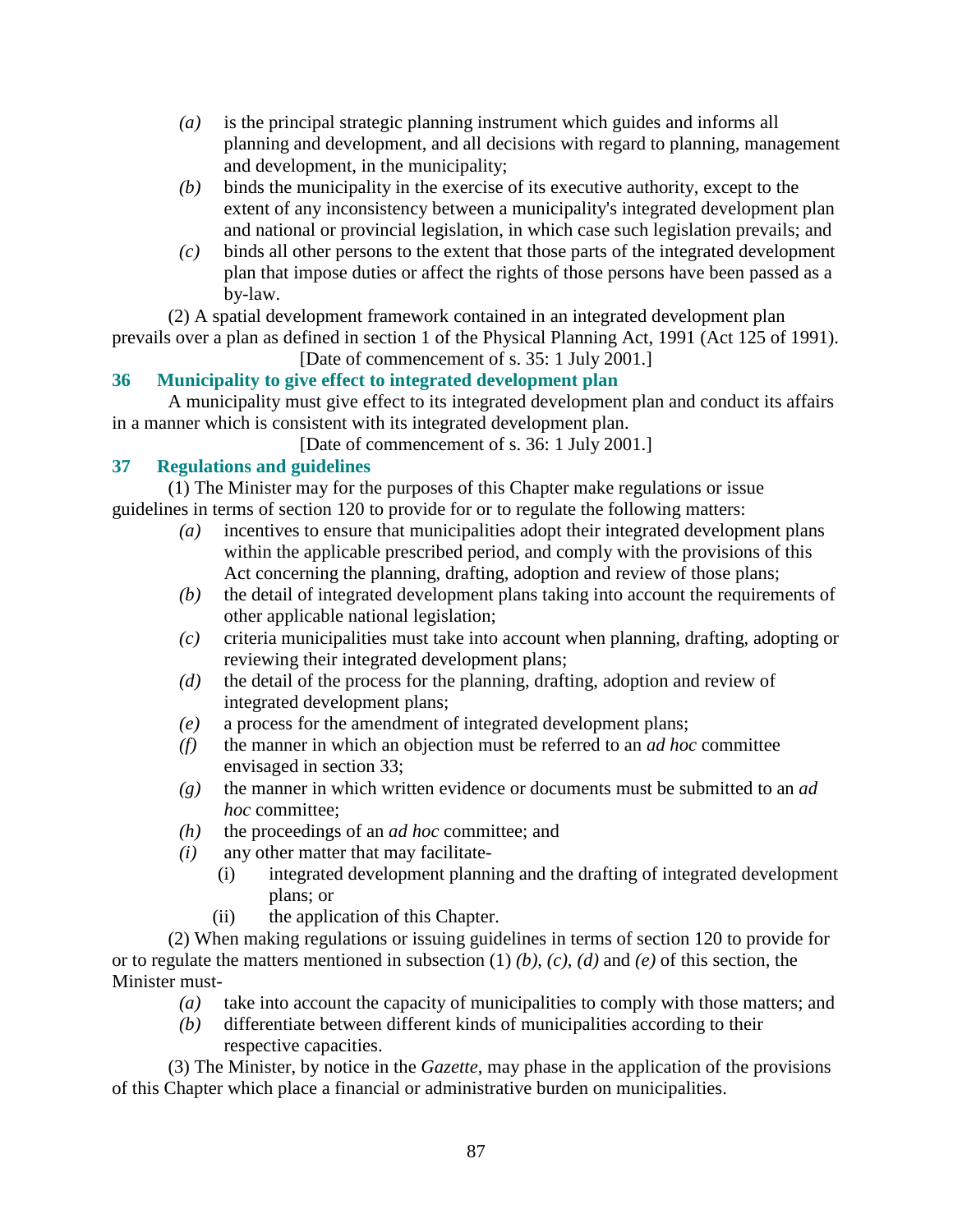(4) A notice in terms of subsection (3) may-

- *(a)* determine different dates on which different provisions of this Chapter becomes applicable to municipalities;
- *(b)* apply to all municipalities generally;
- *(c)* differentiate between different kinds of municipalities which may, for the purpose of the phasing in of the relevant provisions, be defined in the notice in relation to categories or types of municipalities or in any other way; or
- *(d)* apply to a specific kind of municipality only, as defined in the notice.

[Date of commencement of s. 37: 1 July 2001.]

## **CHAPTER 6**

# **PERFORMANCE MANAGEMENT (ss 38-49)**

[Date of commencement of Chapter 6 (ss. 38 to 49 inclusive): 1 July 2001.]

## **38 Establishment of performance management system**

# A municipality must-

- *(a)* establish a performance management system that is-
	- (i) commensurate with its resources;
	- (ii) best suited to its circumstances; and
	- (iii) in line with the priorities, objectives, indicators and targets contained in its integrated development plan;
- *(b)* promote a culture of performance management among its political structures, political office bearers and councillors and in its administration; and
- *(c)* administer its affairs in an economical, effective, efficient and accountable manner.
	- [Date of commencement of s. 38: 1 July 2001.]

# **39 Development of performance management system**

 The executive committee or executive mayor of a municipality or, if the municipality does not have an executive committee or executive mayor, a committee of councillors appointed by the municipal council must-

- *(a)* manage the development of the municipality's performance management system;
- *(b)* assign responsibilities in this regard to the municipal manager, and
- *(c)* submit the proposed system to the municipal council for adoption.

[Date of commencement of s. 39: 1 July 2001.]

# **40 Monitoring and review of performance management system**

 A municipality must establish mechanisms to monitor and review its performance management system.

[Date of commencement of s. 40: 1 July 2001.]

# **41 Core components**

 (1) A municipality must in terms of its performance management system and in accordance with any regulations and guidelines that may be prescribed-

- *(a)* set appropriate key performance indicators as a yardstick for measuring performance, including outcomes and impact, with regard to the municipality's development priorities and objectives set out in its integrated development plan;
- *(b)* set measurable performance targets with regard to each of those development priorities and objectives;
- *(c)* with regard to each of those development priorities and objectives and against the key performance indicators and targets set in terms of paragraphs *(a)* and *(b)*-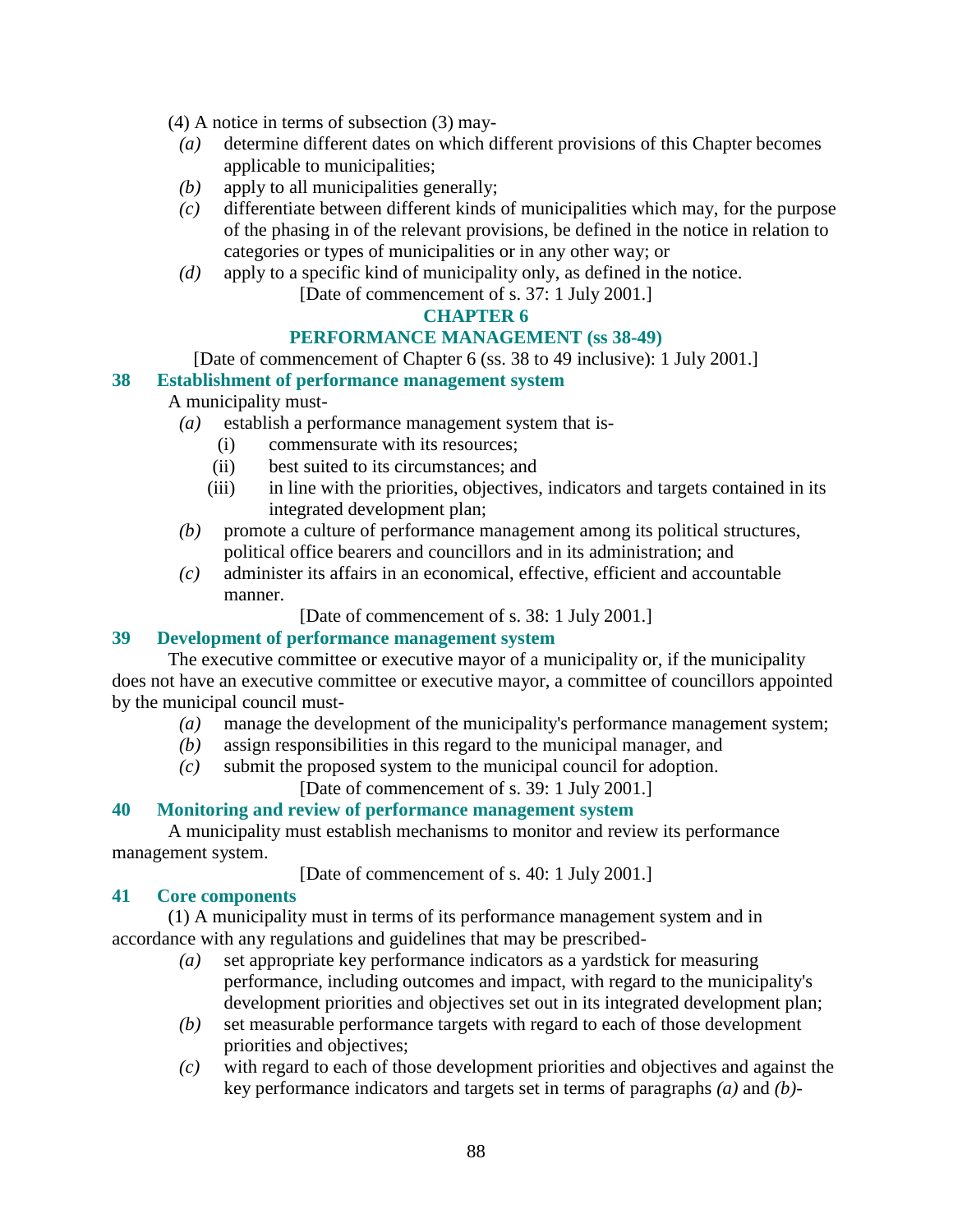- (i) monitor performance; and
- (ii) measure and review performance at least once per year;
- *(d)* take steps to improve performance with regard to those development priorities and objectives where performance targets are not met; and
- *(e)* establish a process of regular reporting to-
	- (i) the council, other political structures, political office bearers and staff of the municipality; and
	- (ii) the public and appropriate organs of state.

 (2) The system applied by a municipality in compliance with subsection (1) *(c)* must be devised in such a way that it may serve as an early warning indicator of under-performance.

[Date of commencement of s. 41: 1 July 2001.]

# **42 Community involvement**

 A municipality, through appropriate mechanisms, processes and procedures established in terms of Chapter 4, must involve the local community in the development, implementation and review of the municipality's performance management system, and, in particular, allow the community to participate in the setting of appropriate key performance indicators and performance targets for the municipality.

[Date of commencement of s. 42: 1 July 2001.]

# **43 General key performance indicators**

 (1) The Minister, after consultation with the MECs for local government and organised local government representing local government nationally, may-

- *(a)* by regulation prescribe general key performance indicators that are appropriate and that can be applied to local government generally; and
- *(b)* when necessary, review and adjust those general key performance indicators.

 (2) Key performance indicators set by a municipality must include any general key performance indicators prescribed in terms of subsection (1), to the extent that these indicators are applicable to the municipality concerned.

[Date of commencement of s. 43: 1 July 2001.]

#### **44 Notification of key performance indicators and performance targets**

 A municipality, in a manner determined by its council, must make known, both internally and to the general public, the key performance indicators and performance targets set by it for purposes of its performance management system.

[Date of commencement of s. 44: 1 July 2001.]

#### **45 Audit of performance measurements**

The results of performance measurements in terms of section 41 (1) *(c)* must be audited-

- *(a)* as part of the municipality's internal auditing processes; and
- *(b)* annually by the Auditor-General.
	- [Date of commencement of s. 45: 1 July 2001.]

#### **46 Annual performance reports**

(1) A municipality must prepare for each financial year a performance report reflecting-

- *(a)* the performance of the municipality and of each external service provider during that financial year;
- *(b)* a comparison of the performances referred to in paragraph *(a)* with targets set for and performances in the previous financial year; and
- *(c)* measures taken to improve performance.
- (2) An annual performance report must form part of the municipality's annual report in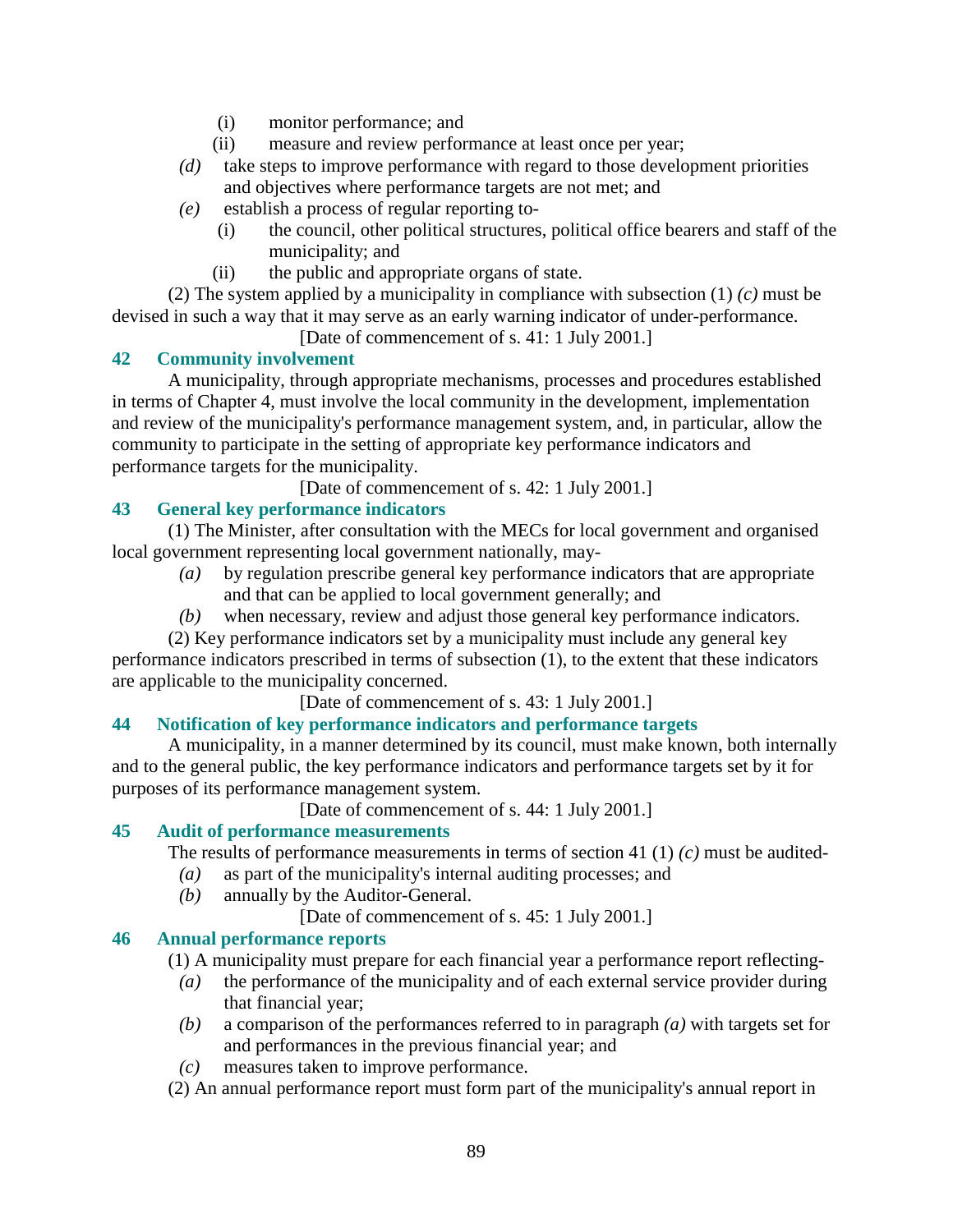terms of Chapter 12 of the Municipal Finance Management Act.

[S. 46 substituted by s. 6 of Act 44 of 2003.]

[Date of commencement of s. 46: 1 July 2001.]

# **47 Reports by MEC**

 (1) The MEC for local government must annually compile and submit to the provincial legislatures and the Minister a consolidated report on the performance of municipalities in the province.

(2) The report must-

- *(a)* identify municipalities that under-performed during the year;
- *(b)* propose remedial action to be taken; and
- *(c)* be published in the *Provincial Gazette*.

 (3) The MEC for local government must submit a copy of the report to the National Council of Provinces.

[Date of commencement of s. 47: 1 July 2001.]

## **48 Reports by Minister**

 (1) The Minister must annually compile and submit to Parliament and the MECs for local government a consolidated report of local government performance in terms of general key performance indicators.

(2) The report must be published in the *Gazette*.

[Date of commencement of s. 48: 1 July 2001.]

## **49 Regulations and guidelines**

 (1) The Minister may for the purposes of this Chapter make regulations or issue guidelines in terms of section 120 to provide for or regulate-

- *(a)* incentives to ensure that municipalities establish their performance management systems within the applicable prescribed period, and comply with the provisions of this Act concerning performance management systems;
- *(b)* the setting of key performance indicators by a municipality with regard to its development objectives;
- *(c)* the identification of appropriate general key performance indicators that can be applied to municipalities generally and that reflect the object and intent of section 23;
- *(d)* the regular review by a municipality of its key performance indicators;
- *(e)* the setting of a framework for performance targets by municipalities consistent with their development priorities, objectives and strategies set out in their integrated development plans;
- *(f)* mechanisms, systems and processes for the monitoring and measurement of performance by a municipality with regard to its development objectives;
- *(g)* the internal auditing of performance measurements;
- *(h)* the assessment of those performance measurements by a municipality;
- *(i)* the assessment of progress by a municipality with the implementation of its integrated development plan;
- *(j)* the improvement of performance;
- $(k)$  any other matter that may facilitate-
	- (i) the implementation by municipalities of an efficient and effective system of performance management; or
	- (ii) the application of this Chapter.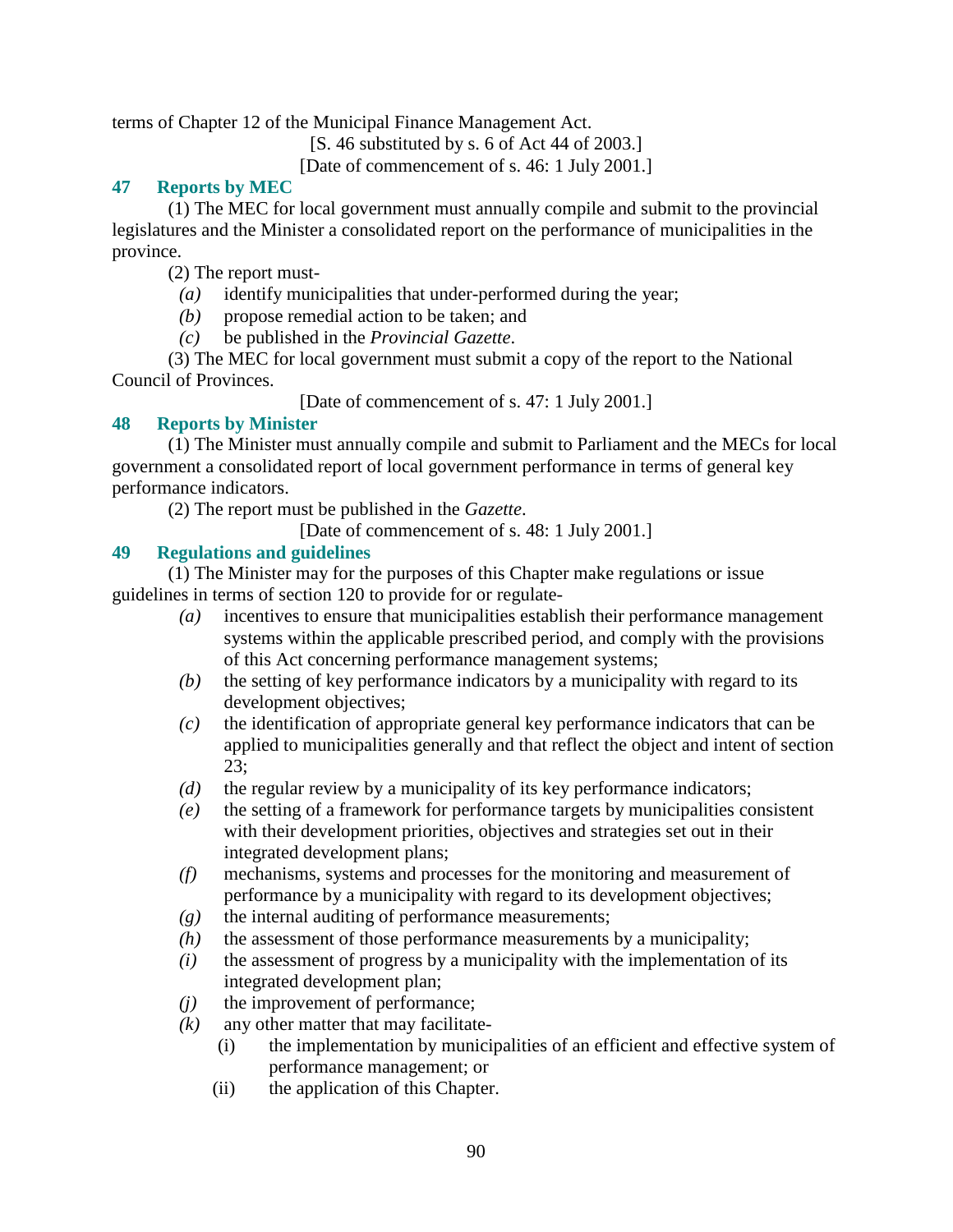(2) When making regulations or issuing guidelines in terms of section 120 to provide for or to regulate the matters mentioned in subsection (1) of this section, the Minister must-

- *(a)* take into account the capacity of municipalities to comply with those matters; and
- *(b)* differentiate between different kinds of municipalities according to their respective capacities.

 (3) The Minister, by notice in the *Gazette*, may phase in the application of the provisions of this Chapter which place a financial or administrative burden on municipalities.

- (4) A notice in terms of subsection (3) may-
	- *(a)* determine different dates on which different provisions of this Chapter becomes applicable to municipalities;
	- *(b)* apply to all municipalities generally;
	- *(c)* differentiate between different kinds of municipalities which may, for the purpose of the phasing in of the relevant provisions, be defined in the notice in relation to categories or types of municipalities or in any other way; or
	- *(d)* apply to a specific kind of municipality only, as defined in the notice.
		- [Date of commencement of s. 49: 1 July 2001.]

## **CHAPTER 7**

# **LOCAL PUBLIC ADMINISTRATION AND HUMAN RESOURCES (ss 50-72)**

# *Part 1*

# *Basic principles* **(ss 50-52)**

## **50 Basic values and principles governing local public administration**

 (1) Local public administration is governed by the democratic values and principles embodied in section 195 (1) of the Constitution.

 (2) In administering its affairs, a municipality must strive to achieve the objects of local government set out in section 152 (1) of the Constitution, and comply with the duties set out in sections 4 (2) and 6.

#### **51 Organisation of administration**

 A municipality must within its administrative and financial capacity establish and organise its administration in a manner that would enable the municipality to-

- *(a)* be responsive to the needs of the local community;
- *(b)* facilitate a culture of public service and accountability amongst its staff;
- *(c)* be performance orientated and focused on the objects of local government set out in section 152 of the Constitution and its developmental duties as required by section 153 of the Constitution;
- *(d)* ensure that its political structures, political office bearers and managers and other staff members align their roles and responsibilities with the priorities and objectives set out in the municipality's integrated development plan;
- *(e)* establish clear relationships, and facilitate co-operation, co-ordination and communication, between-
	- (i) its political structures and political office bearers and its administration;
	- (ii) its political structures, political office bearers and administration and the local community;
- *(f)* organise its political structures, political office bearers and administration in a flexible way in order to respond to changing priorities and circumstances;
- *(g)* perform its functions-
	- (i) through operationally effective and appropriate administrative units and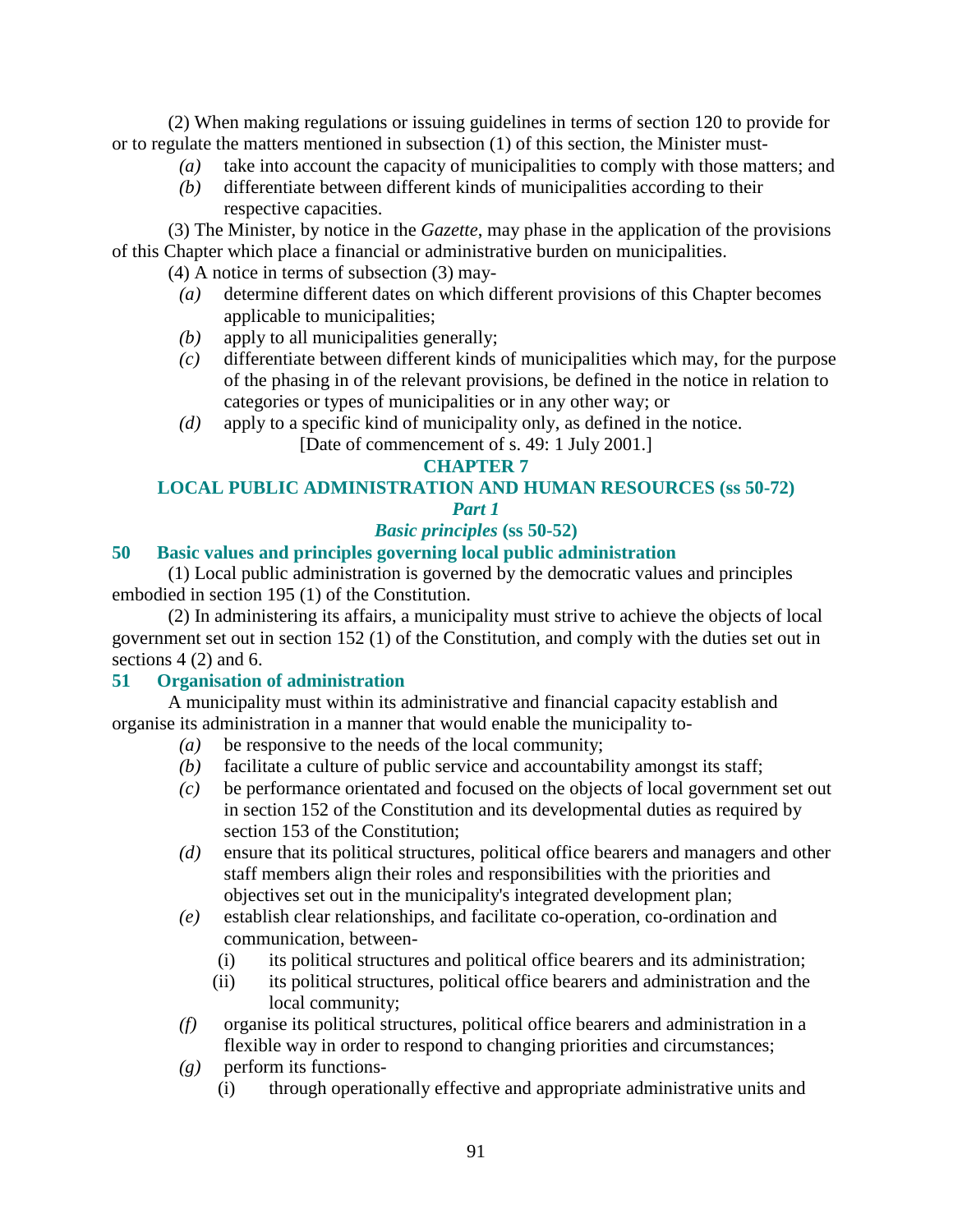mechanisms, including departments and other functional or business units; and

- (ii) when necessary, on a decentralised basis;
- *(h)* assign clear responsibilities for the management and co-ordination of these administrative units and mechanisms;
- *(i)* hold the municipal manager accountable for the overall performance of the administration;
- *(j)* maximise efficiency of communication and decision-making within the administration;
- *(k)* delegate responsibility to the most effective level within the administration;
- *(l)* involve staff in management decisions as far as is practicable; and
- *(m)* provide an equitable, fair, open and non-discriminatory working environment.

# **52 Inconsistency with applicable labour legislation**

 In the event of any inconsistency between a provision of this Chapter, including the Code of Conduct referred to in section 69, or a regulation made for the purposes of this Chapter, and any applicable labour legislation, the labour legislation prevails.

# *Part 2*

# *Political structures, political office bearers and roles* **(ss 53-58)**

# **53 Roles and responsibilities**

 (1) A municipality must, within the framework of and in accordance with relevant provisions of the Municipal Structures Act, this Act and other applicable legislation, define the specific role and area of responsibility of each political structure and political office bearer of the municipality and of the municipal manager.

 (2) The respective roles and areas of responsibility of each political structure and political office bearer and of the municipal manager must-

- *(a)* be defined in precise terms by way of separate terms of reference, in writing, for each political structure or political office bearer and the municipal manager; and
- *(b)* be acknowledged and given effect to in the rules, procedures, instructions, policy statements and other written instruments of the municipality.

 (3) Instruments defining, acknowledging or giving effect to the roles and areas of responsibility of these political structures and political office bearers and the municipal manager must be appropriate to the category and type in which the municipality falls.

 (4) Terms of reference mentioned in subsection (2) *(a)* may include the delegation of powers and duties to the relevant political structure or political office bearer or the municipal manager in terms of section 59.

 (5) When defining the respective roles and areas of responsibility of each political structure and political office bearer and of the municipal manager, the municipality must determine-

- *(a)* the relationships among those political structures and political office bearers and the municipal manager, and the manner in which they must interact;
- *(b)* appropriate lines of accountability and reporting for those political structures and political office bearers and the municipal manager;
- *(c)* mechanisms, processes and procedures for minimising cross-referrals and unnecessary overlapping of responsibilities between those political structures and political office bearers and the municipal manager;
- *(d)* mechanisms, processes and procedures for resolving disputes between those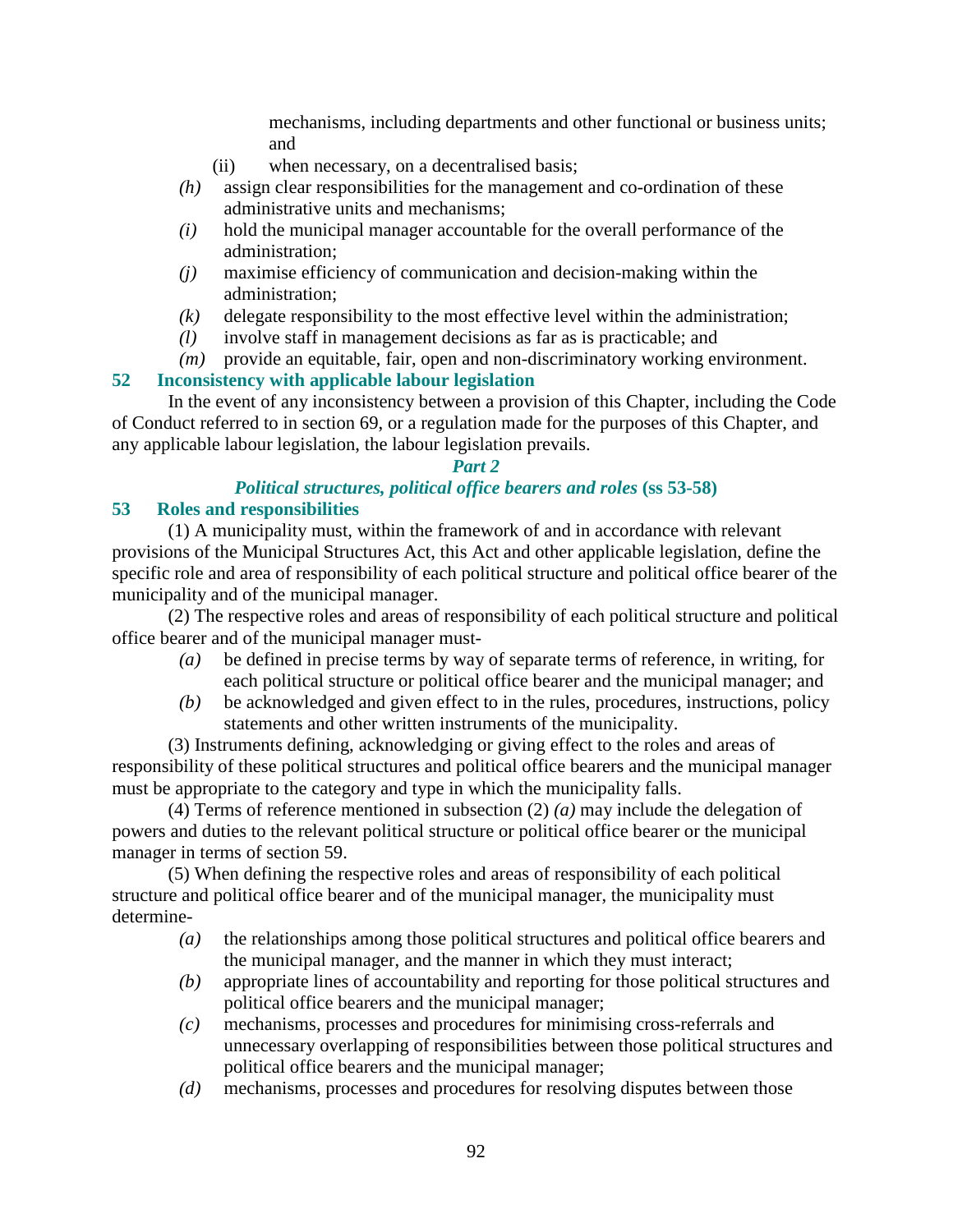political structures and political office bearers and the municipal manager; and

- *(e)* mechanisms, processes and procedures for interaction, between-
	- (i) those political structures and political office bearers and the municipal manager and other staff members of the municipality; and
	- (ii) councillors and the municipal manager and other staff members of the municipality.

 (6) If a municipality has a decentralised regional administration in any part of its area, the municipality must determine mechanisms, processes and procedures for interaction between the regional management of the municipality and-

- *(a)* the ward councillor or other councillor responsible for that part of the municipality's area;
- *(b)* any subcouncil or ward committee, where applicable, in that part of the municipality's area; and
- *(c)* the local community in that part of the municipality's area.<br>54 Code of Conduct for councillors

# **54 Code of Conduct for councillors**

 The Code of Conduct contained in Schedule 1 applies to every member of a municipal council.

## **55 Municipal managers**

 (1) As head of administration the municipal manager of a municipality is, subject to the policy directions of the municipal council, responsible and accountable for-

- *(a)* the formation and development of an economical, effective, efficient and accountable administration-
	- (i) equipped to carry out the task of implementing the municipality's integrated development plan in accordance with Chapter 5;
	- (ii) operating in accordance with the municipality's performance management system in accordance with Chapter 6; and
	- (iii) responsive to the needs of the local community to participate in the affairs of the municipality;
- *(b)* the management of the municipality's administration in accordance with this Act and other legislation applicable to the municipality;
- *(c)* the implementation of the municipality's integrated development plan, and the monitoring of progress with implementation of the plan;
- *(d)* the management of the provision of services to the local community in a sustainable and equitable manner;
- *(e)* the appointment of staff other than those referred to in section 56 *(a)*, subject to the Employment Equity Act, 1998 (Act 55 of 1998);
- *(f)* the management, effective utilisation and training of staff;
- *(g)* the maintenance of discipline of staff;
- *(h)* the promotion of sound labour relations and compliance by the municipality with applicable labour legislation;
- *(i)* advising the political structures and political office bearers of the municipality;
- *(j)* managing communications between the municipality's administration and its political structures and political office bearers;
- *(k)* carrying out the decisions of the political structures and political office bearers of the municipality;
- *(l)* the administration and implementation of the municipality's by-laws and other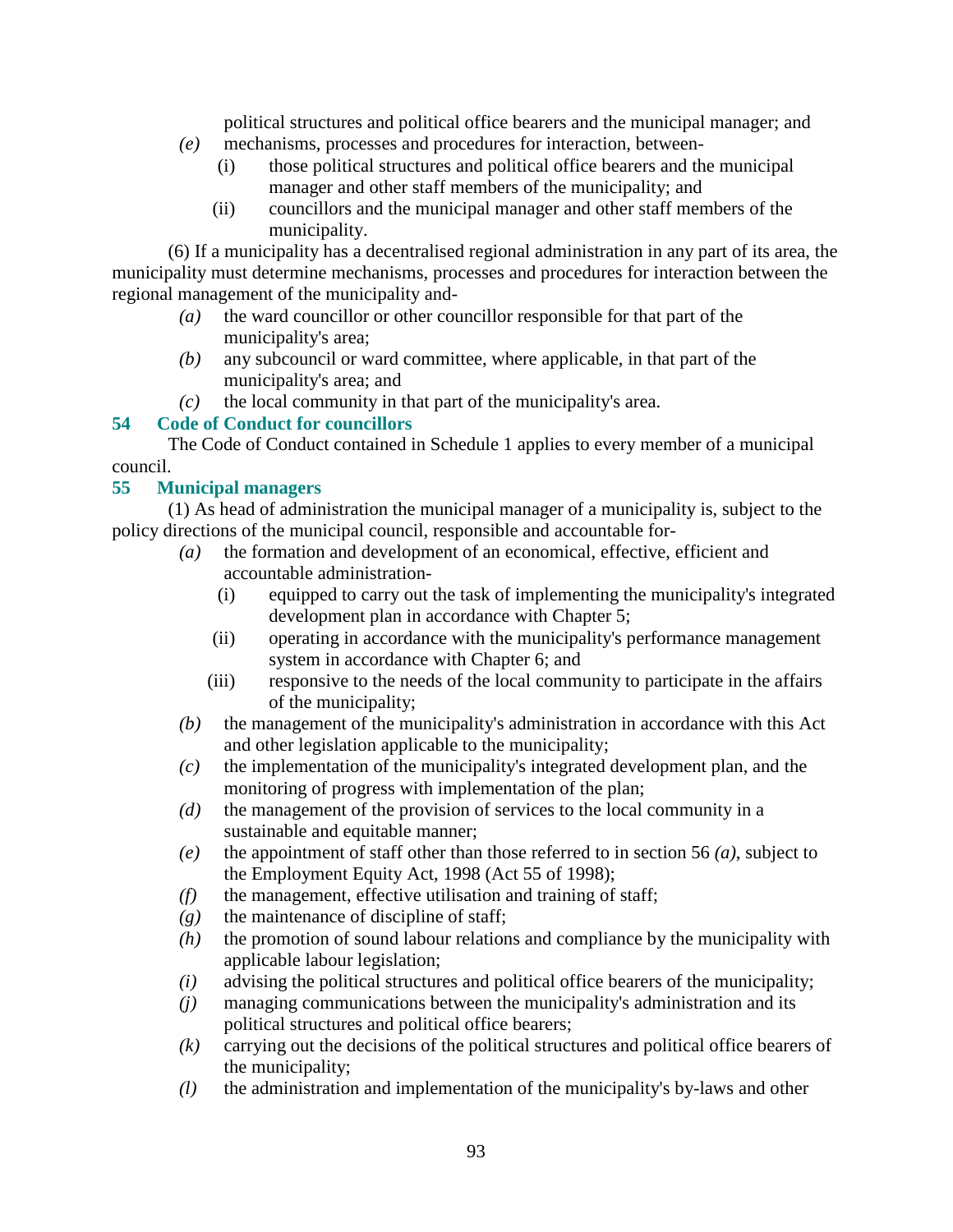legislation;

- *(m)* the exercise of any powers and the performance of any duties delegated by the municipal council, or sub-delegated by other delegating authorities of the municipality, to the municipal manager in terms of section 59;
- *(n)* facilitating participation by the local community in the affairs of the municipality;
- *(o)* developing and maintaining a system whereby community satisfaction with municipal services is assessed;
- *(p)* the implementation of national and provincial legislation applicable to the municipality; and
- *(q)* the performance of any other function that may be assigned by the municipal council.

 (2) As accounting officer of the municipality the municipal manager is responsible and accountable for-

- *(a)* all income and expenditure of the municipality;
- *(b)* all assets and the discharge of all liabilities of the municipality; and
- *(c)* proper and diligent compliance with the Municipal Finance Management Act. [Para. *(c)* substituted by s. 7 of Act 44 of 2003.]

#### **56 Appointment of managers directly accountable to municipal managers**

*(a)* A municipal council, after consultation with the municipal manager, appoints a manager directly accountable to the municipal manager.

*(b)* A person appointed as a manager in terms of paragraph *(a)*, must have the relevant skills and expertise to perform the duties associated with the post in question, taking into account the protection or advancement of persons or categories of persons disadvantaged by unfair discrimination.

**57 Employment contracts for municipal managers and managers directly accountable to municipal managers** 

 (1) A person to be appointed as the municipal manager of a municipality, and a person to be appointed as a manager directly accountable to the municipal manager, may be appointed to that position only-

- *(a)* in terms of a written employment contract with the municipality complying with the provisions of this section; and
- *(b)* subject to a separate performance agreement concluded annually as provided for in subsection (2).

(2) The performance agreement referred to in subsection (1) *(b)* must-

- *(a)* be concluded within a reasonable time after a person has been appointed as the municipal manager or as a manager directly accountable to the municipal manager, and thereafter, within one month after the beginning of the financial year of the municipality;
- *(b)* in the case of the municipal manager, be entered into with the municipality as represented by the mayor or executive mayor, as the case may be; and
- *(c)* in the case of a manager directly accountable to the municipal manager, be entered into with the municipal manager.

 (3) The employment contract referred to in subsection (1) *(a)* must include, subject to applicable labour legislation, details of duties, remuneration, benefits and other terms and conditions of employment.

(4) The performance agreement referred to in subsection (1) *(b)* must include-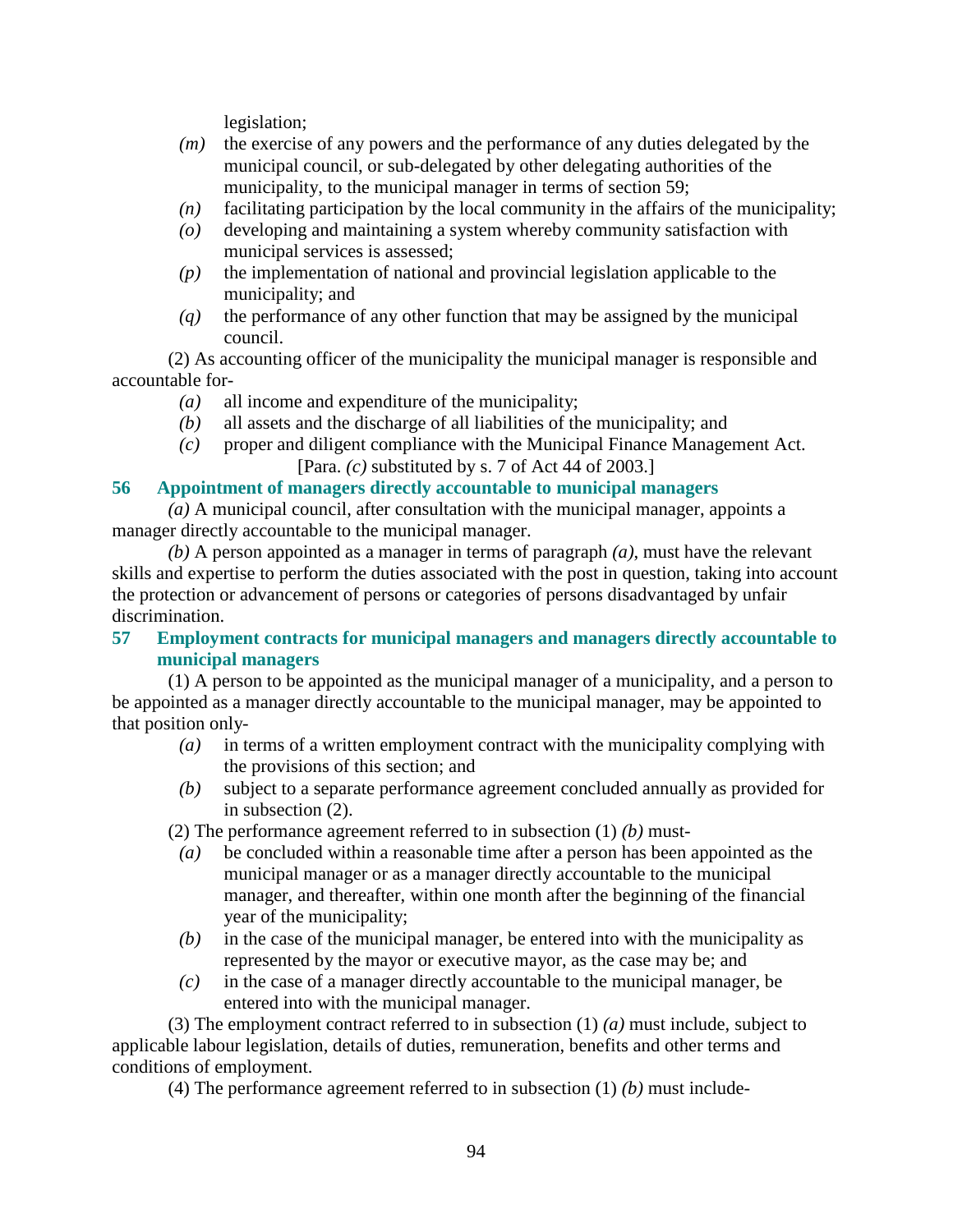- *(a)* performance objectives and targets that must be met, and the time frames within which those performance objectives and targets must be met;
- *(b)* standards and procedures for evaluating performance and intervals for evaluation; and
- *(c)* the consequences of substandard performance.

 (4A) The provisions of the Municipal Finance Management Act conferring responsibilities on the accounting officer of a municipality must be regarded as forming part of the performance agreement of a municipal manager.

[Sub-s. (4A) inserted by s. 8 of Act 44 of 2003.]

 (4B) Bonuses based on performance may be awarded to a municipal manager or a manager directly accountable to the municipal manager after the end of the financial year and only after an evaluation of performance and approval of such evaluation by the municipal council concerned.

[Sub-s. (4B) inserted by s. 8 of Act 44 of 2003.]

 (5) The performance objectives and targets referred to in subsection (4) *(a)* must be practical, measurable and based on the key performance indicators set out from time to time in the municipality's integrated development plan.

(6) The employment contract for a municipal manager must-

- *(a)* be for a fixed term of employment up to a maximum of five years, not exceeding a period ending one year after the election of the next council of the municipality; [Para. *(a)* substituted by s. 12 of Act 19 of 2008.]
- *(b)* include a provision for cancellation of the contract, in the case of non-compliance with the employment contract or, where applicable, the performance agreement;
- *(c)* stipulate the terms of the renewal of the employment contract, but only by agreement between the parties; and
- *(d)* reflect the values and principles referred to in section 50, the Code of Conduct set out in Schedule 2, and the management standards and practices contained in section 51.

 (7) A municipality may extend the application of subsection (6) to any manager directly accountable to the municipal manager.

#### **58 ......**

[S. 58 repealed by s. 9 of Act 44 of 2003.]

#### *Part 3*

# *Delegation system* **(ss 59-65)**

# **59 Delegations**

 (1) A municipal council must develop a system of delegation that will maximise administrative and operational efficiency and provide for adequate checks and balances, and, in accordance with that system, may-

- *(a)* delegate appropriate powers, excluding a power mentioned in section 160 (2) of the Constitution and the power to set tariffs, to decide to enter into a service delivery agreement in terms of section 76 *(b)* and to approve or amend the municipality's integrated development plan, to any of the municipality's other political structures, political office bearers, councillors, or staff members;
- *(b)* instruct any such political structure, political office bearer, councillor, or staff member to perform any of the municipality's duties; and
- *(c)* withdraw any delegation or instruction.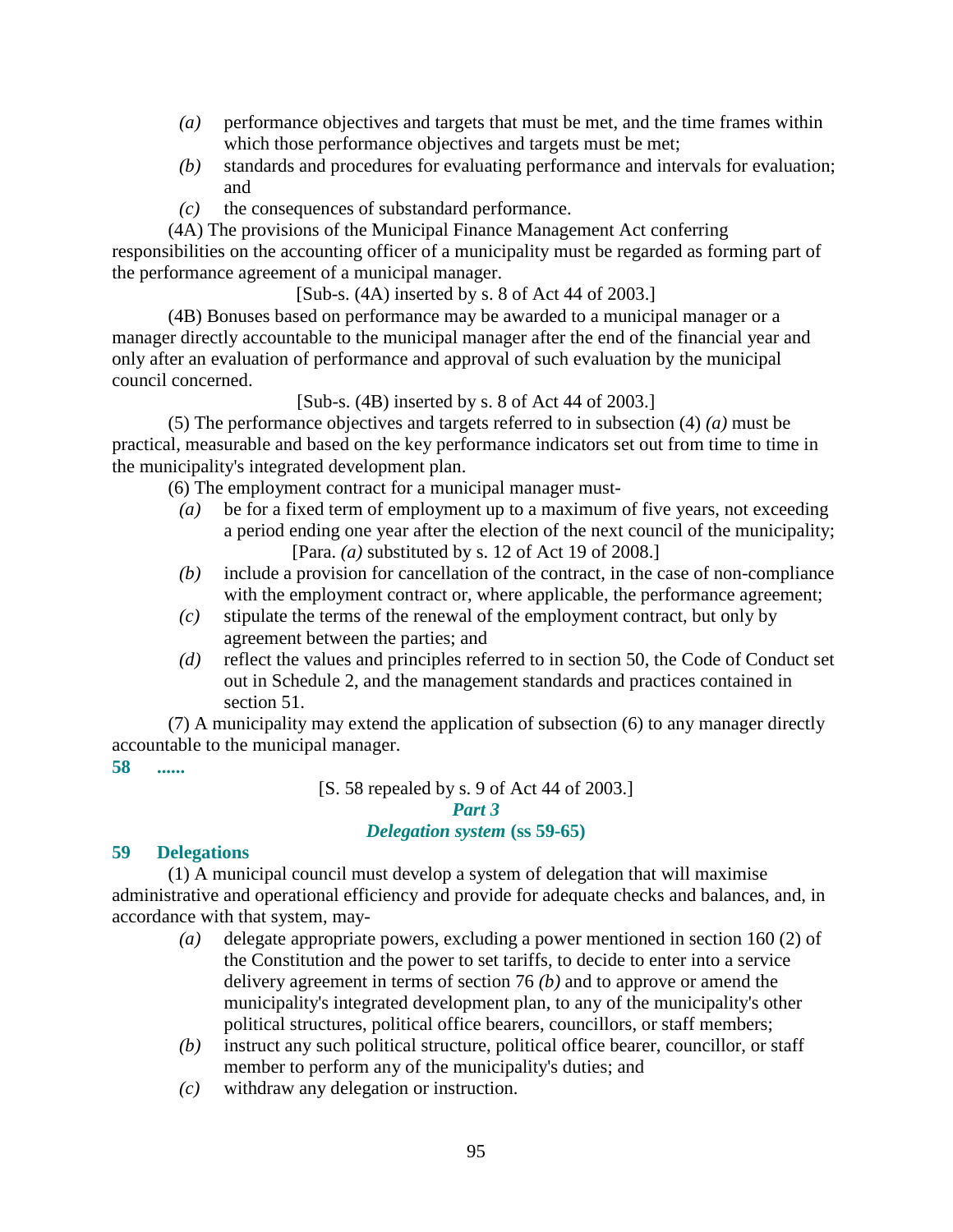(2) A delegation or instruction in terms of subsection (1)-

- *(a)* must not conflict with the Constitution, this Act or the Municipal Structures Act;
- *(b)* must be in writing;
- *(c)* is subject to any limitations, conditions and directions the municipal council may impose;
- *(d)* may include the power to sub-delegate a delegated power;
- *(e)* does not divest the council of the responsibility concerning the exercise of the power or the performance of the duty; and
- *(f)* must be reviewed when a new council is elected or, if it is a district council, elected and appointed.

(3) The municipal council-

- *(a)* in accordance with procedures in its rules and orders, may, or at the request in writing of at least one quarter of the councillors, must, review any decision taken by such a political structure, political office bearer, councillor or staff member in consequence of a delegation or instruction, and either confirm, vary or revoke the decision subject to any rights that may have accrued to a person; and
- *(b)* may require its executive committee or executive mayor to review any decision taken by such a political structure, political office bearer, councillor or staff member in consequence of a delegation or instruction.

 (4) Any delegation or sub-delegation to a staff member of a power conferred on a municipal manager must be approved by the municipal council in accordance with the system of delegation referred to in subsection (1).

[Sub-s. (4) added by s. 36 of Act 51 of 2002.]

#### **60 Certain delegations restricted to executive committees or executive mayors**

 (1) The following powers may, within a policy framework determined by the municipal council, be delegated to an executive committee or executive mayor only:

- *(a)* decisions to expropriate immovable property or rights in or to immovable property; and
- *(b)* the determination or alteration of the remuneration, benefits or other conditions of service of the municipal manager or managers directly responsible to the municipal manager.

 (2) The council may only delegate to the municipal manager the power to make decisions on investments on behalf of the municipality within the municipality's investment policy contemplated in section 13 (2) of the Local Government: Municipal Finance Management Act, 2003 (Act 56 of 2003).

#### [Sub-s. (2) substituted by s. 13 of Act 19 of 2008.]

# **61 Referral of matters to delegating authorities for decision**

 A political structure, political office bearer, councillor or staff member of a municipality to whom a delegating authority has delegated or sub-delegated a power to dispose of matters falling within the area of responsibility of that political structure, political office bearer, councillor or staff member may, or must if instructed to do so by the relevant delegating authority, refer a matter before the political structure, political office bearer, councillor or staff member to the relevant delegating authority for a decision.

#### **62 Appeals**

 (1) A person whose rights are affected by a decision taken by a political structure, political office bearer, councillor or staff member of a municipality in terms of a power or duty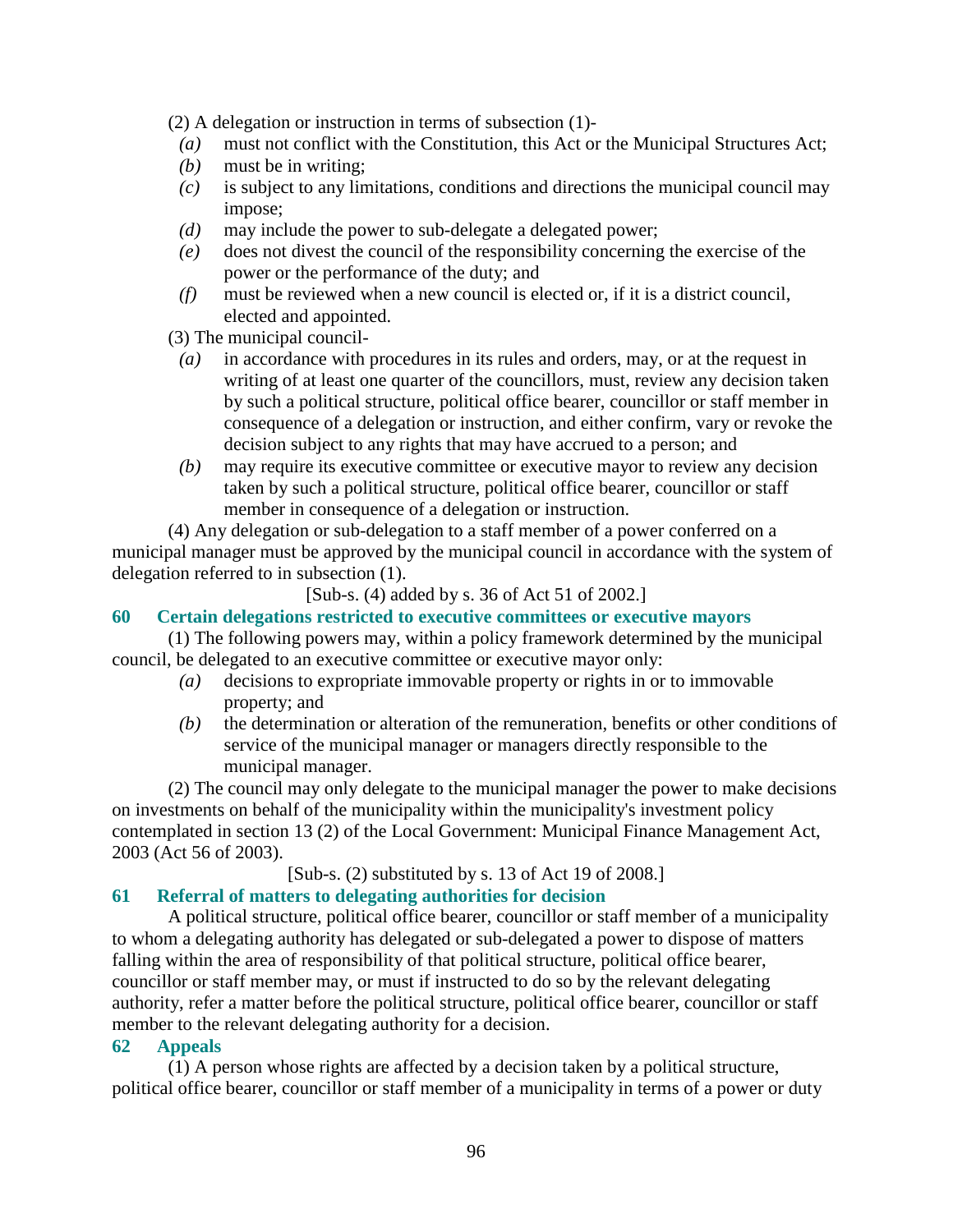delegated or sub-delegated by a delegating authority to the political structure, political office bearer, councillor or staff member, may appeal against that decision by giving written notice of the appeal and reasons to the municipal manager within 21 days of the date of the notification of the decision.

 (2) The municipal manager must promptly submit the appeal to the appropriate appeal authority mentioned in subsection (4).

 (3) The appeal authority must consider the appeal, and confirm, vary or revoke the decision, but no such variation or revocation of a decision may detract from any rights that may have accrued as a result of the decision.

(4) When the appeal is against a decision taken by-

- *(a)* a staff member other than the municipal manager, the municipal manager is the appeal authority;
- *(b)* the municipal manager, the executive committee or executive mayor is the appeal authority, or, if the municipality does not have an executive committee or executive mayor, the council of the municipality is the appeal authority; or
- *(c)* a political structure or political office bearer, or a councillor-
	- (i) the municipal council is the appeal authority where the council comprises less than 15 councillors; or
	- (ii) a committee of councillors who were not involved in the decision and appointed by the municipal council for this purpose is the appeal authority where the council comprises more than 14 councillors.

 (5) An appeal authority must commence with an appeal within six weeks and decide the appeal within a reasonable period.

 (6) The provisions of this section do not detract from any appropriate appeal procedure provided for in any other applicable law.

[Sub-s. (6) added by s. 37 of Act 51 of 2002.]

# **63 Duty to report to delegating authorities**

 A political structure, political office bearer, councillor or staff member of a municipality to whom a delegating authority has delegated or sub-delegated a power or duty, must report to the delegating authority at such intervals as the delegating authority may require, on decisions taken in terms of that delegated or sub- delegated power or duty since the last report.

# **64 Withdrawal, amendment or lapsing of delegation or sub-delegation**

 The withdrawal, amendment or lapsing of a delegation or sub-delegation does not invalidate anything done as a consequence of a decision taken in terms of that delegation or subdelegation.

#### **65 Review of delegations**

 (1) Whenever it becomes necessary in terms of section 59 (2) *(f)* to review a municipality's delegations, the municipal manager must submit to the council-

- *(a)* a report on the existing delegations issued in terms of section 59 by the council and other delegating authorities of the municipality; and
- *(b)* recommendations on any changes to the existing delegations which the municipal manager may consider necessary.

 (2) If the municipality has an executive committee or executive mayor, the municipal manager must submit the report and any recommendations to the municipal council through the executive committee or executive mayor.

*Part 4*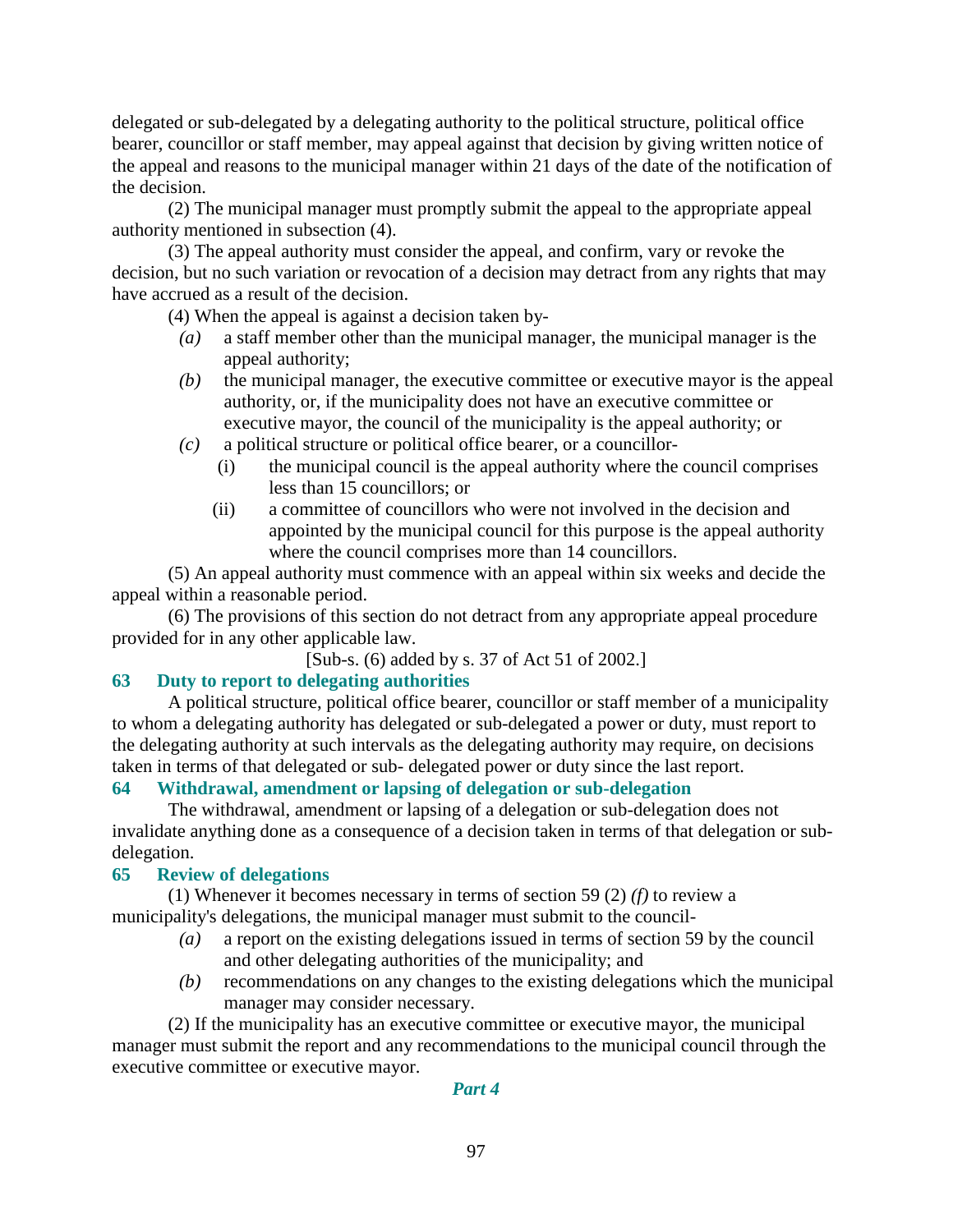# *Staff matters* **(ss 66-71A)**

#### **66 Staff establishments**

 (1) A municipal manager, within a policy framework determined by the municipal council and subject to any applicable legislation, must-

- *(a)* approve a staff establishment for the municipality;
- *(b)* provide a job description for each post on the staff establishment;
- *(c)* attach to those posts the remuneration and other conditions of service as may be determined in accordance with any applicable labour legislation; and
- *(d)* establish a process or mechanism to regularly evaluate the staff establishment and, if necessary, review the staff establishment and the remuneration and conditions of service.

 (2) Subsection (1) *(c)* and *(d)* do not apply to remuneration and conditions of service regulated by employment contracts referred to in section 57.

## **67 Human resource development**

 (1) A municipality, in accordance with applicable law and subject to any applicable collective agreement, must develop and adopt appropriate systems and procedures to ensure fair, efficient, effective and transparent personnel administration, including-

- *(a)* the recruitment, selection and appointment of persons as staff members,
- *(b)* service conditions of staff;
- *(c)* the supervision and management of staff
- *(d)* the monitoring, measuring and evaluating of performance of staff
- *(e)* the promotion and demotion of staff;
- *(f)* the transfer of staff;
- *(g)* grievance procedures;
- *(h)* disciplinary procedures;
- *(i)* the investigation of allegations of misconduct and complaints against staff
- *(j)* the dismissal and retrenchment of staff, and
- *(k)* any other matter prescribed by regulation in terms of section 72.

[Sub-s. (1) amended by s. 38 of Act 51 of 2002.]

 (2) Systems and procedures adopted in terms of subsection (1), to the extent that they deal with matters falling under applicable labour legislation and affecting the rights and interests of staff members, must be consistent with such legislation.

 (3) Systems and procedures adopted in terms of subsection (1), apply to a person referred to in section 57 except to the extent that they are inconsistent with that person's employment contract.

(4) The municipal manager must-

- *(a)* ensure that every staff member and every relevant representative trade union has easy access to a copy of these staff systems and procedures, including any amendments;
- *(b)* on written request by a staff member, make a copy of or extract from these staff systems and procedures, including any amendments, available to that staff member; and
- *(c)* ensure that the purpose, contents and consequences of these staff systems and procedures are explained to staff members who cannot read.

#### **68 Capacity building**

(1) A municipality must develop its human resource capacity to a level that enables it to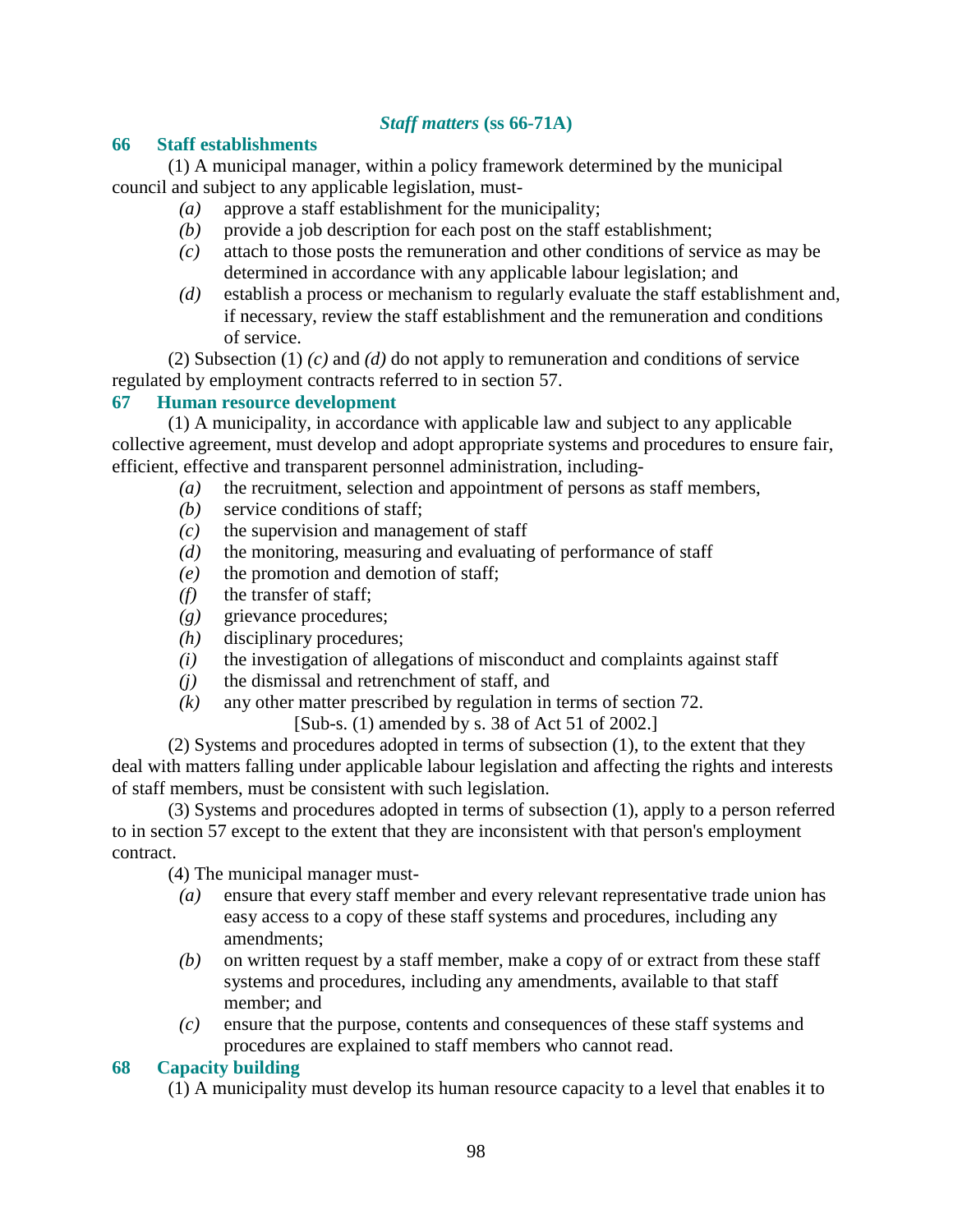perform its functions and exercise its powers in an economical, effective, efficient and accountable way, and for this purpose must comply with the Skills Development Act, 1998 (Act 81 of 1998), and the Skills Development Levies Act, 1999 (Act 9 of 1999).

 (2) A municipality may in addition to any provision for a training levy in terms of the Skills Development Levies Act, 1999, make provision in its budget for the development and implementation of training programmes.

 (3) A municipality which does not have the financial means to provide funds for training programmes in addition to the levy payable in terms of the Skills Development Levies Act, 1999, may apply to the Sector Education and Training Authority for local government established in terms of the Skills Development Act, 1998, for such funds.

#### **69 Code of Conduct for municipal staff members**

 The Code of Conduct contained in Schedule 2 applies to every staff member of a municipality.

#### **70 Code of Conduct to be provided to staff members and communicated to local community**

(1) The municipal manager of a municipality must-

- *(a)* provide a copy of the Code of Conduct to every member of the staff of the municipality, and
- *(b)* provide every staff member with any amendment of the Code of Conduct.
- (2) The municipal manager must-
	- *(a)* ensure that the purpose, contents and consequences of the Code of Conduct are explained to staff members who cannot read; and
	- *(b)* communicate sections of the Code of Conduct that affect the public to the local community.

#### **71 Bargaining council agreements**

 Municipalities must comply with any collective agreements concluded by organised local government within its mandate on behalf of local government in the bargaining council established for municipalities.

#### **71A Participation of staff members in elections**

 (1) A staff member may be a candidate for election to the National Assembly or a provincial legislature or may be nominated as a permanent delegate to the National Council of Provinces subject to the Code of Conduct for Municipal Staff Members contemplated in Schedule 2, and any other prescribed limits and conditions as may be regulated by the Minister.

 (2) A staff member who is nominated as a permanent delegate to the National Council of Provinces, must resign not later than the date on which he or she is appointed as a permanent delegate to the National Council of Provinces in the manner contemplated in section 61 (2) *(b)* of the Constitution of the Republic of South Africa, 1996.

 (3) A staff member may be a candidate for election to a municipal council subject to the Code of Conduct for Municipal Staff Members contemplated in Schedule 2 and any other prescribed limits and conditions as may be regulated by the Minister.

[S. 71A inserted by s. 14 of Act 19 of 2008.]

#### *Part 5*

#### *Miscellaneous* **(s 72)**

#### **72 Regulations and guidelines**

 (1) The Minister may, subject to applicable labour legislation and after consultation with the bargaining council established for municipalities and the Minister for the Public Service and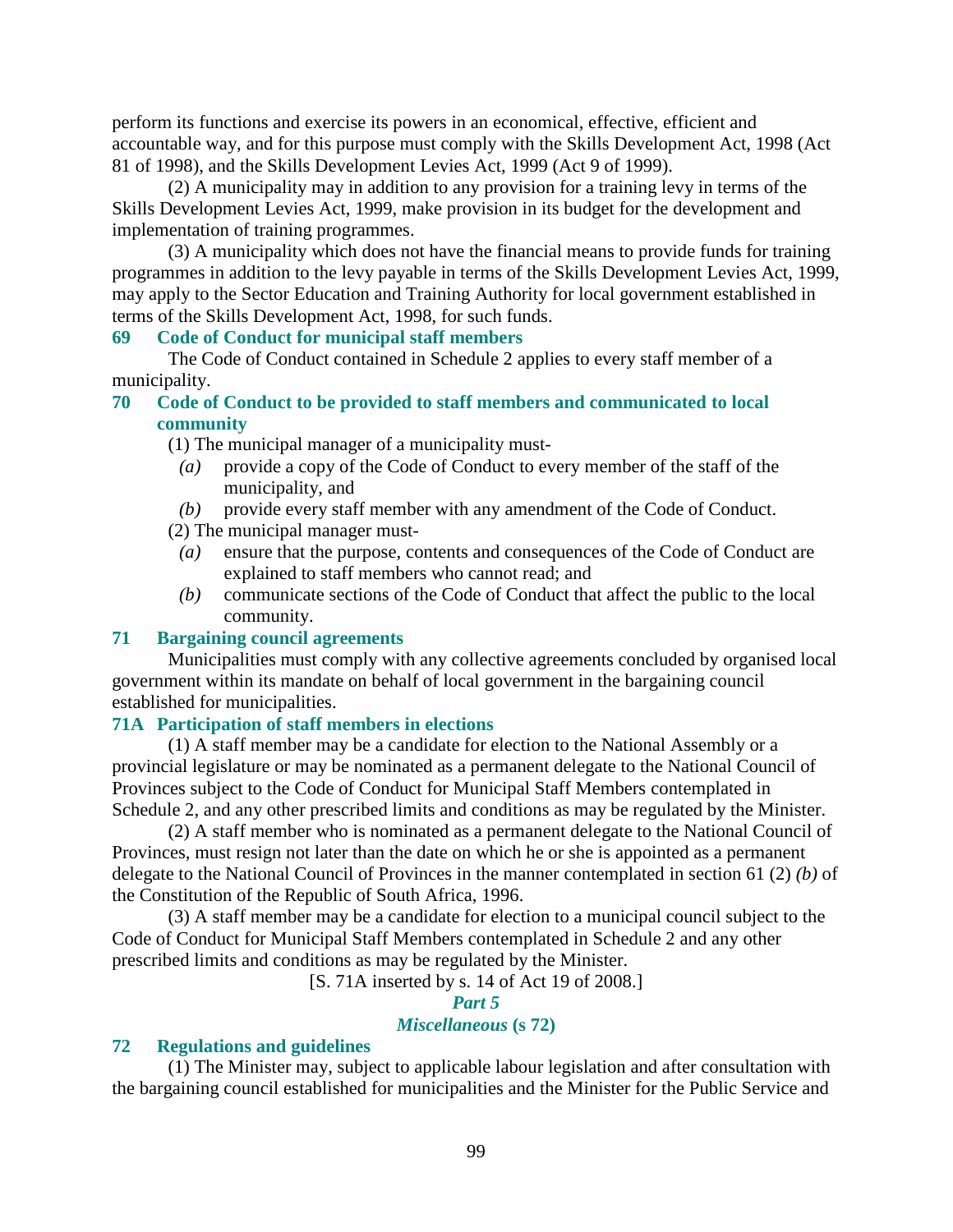Administration, for the purposes of this Chapter make regulations or issue guidelines in accordance with section 120 to regulate or provide for the following matters:

- *(a)* the procedure to be followed in appealing against decisions taken in terms of delegated powers and the disposal of such appeals;
- *(b)* the suspension of decisions on appeal;
- *(c)* the setting of uniform standards for-
	- (i) municipal staff establishments;
	- (ii) municipal staff systems and procedures and the matters that must be dealt with in such systems and procedures; and
	- (iii) any other matter concerning municipal personnel administration;
- *(d)* capacity building within municipal administrations;
- *(e)* training and development of staff members of municipalities, including in-house training, subject to the requirements of the Skills Development Act, 1998 (Act 81 of 1998), the Skills Development Levies Act, 1999 (Act 28 of 1999), and the Local Government Municipal Finance Management Act, 2003 (Act 56 of 2003);
- *(f)* the establishment of job evaluation systems;
- *(g)* the regulation of remuneration and other conditions of service of staff members of municipalities, subject to applicable labour legislation;
- *(h)* the measuring and evaluation of staff performance;
- *(i)* the development of remuneration grading and incentive frameworks for staff members of municipalities;
- *(j)* notwithstanding section 67 (1) *(h)*, the Minister may make regulations to provide for a disciplinary code and procedures for municipal managers and managers directly accountable to the municipal managers;
- *(k)* corrective steps in the case of substandard performance by staff members of municipalities; and
- *(l)* any other matter that may facilitate the implementation by a municipality of an efficient and effective system of personnel administration.

[Sub-s. (1) substituted by s. 15 of Act 19 of 2008.]

 (2) When making regulations or issuing guidelines in terms of section 120 to provide for or to regulate the matters mentioned in subsection (1) of this section, the Minister must-

- *(a)* take into account the capacity of municipalities to comply with those matters; and
- *(b)* differentiate between different kinds of municipalities according to their respective capacities.

 (3) The Minister, by notice in the *Gazette*, may phase in the application of the provisions of this Chapter which place a financial or administrative burden on municipalities.

(4) A notice in terms of subsection (3) may-

- *(a)* determine different dates on which different provisions of this Chapter becomes applicable to municipalities;
- *(b)* apply to all municipalities generally;
- *(c)* differentiate between different kinds of municipalities which may, for the purpose of the phasing in of the relevant provisions, be defined in the notice in relation to categories or types of municipalities or in any other way, or
- *(d)* apply to a specific kind of municipality only, as defined in the notice.

# **CHAPTER 8**

# **MUNICIPAL SERVICES (ss 73-86A)**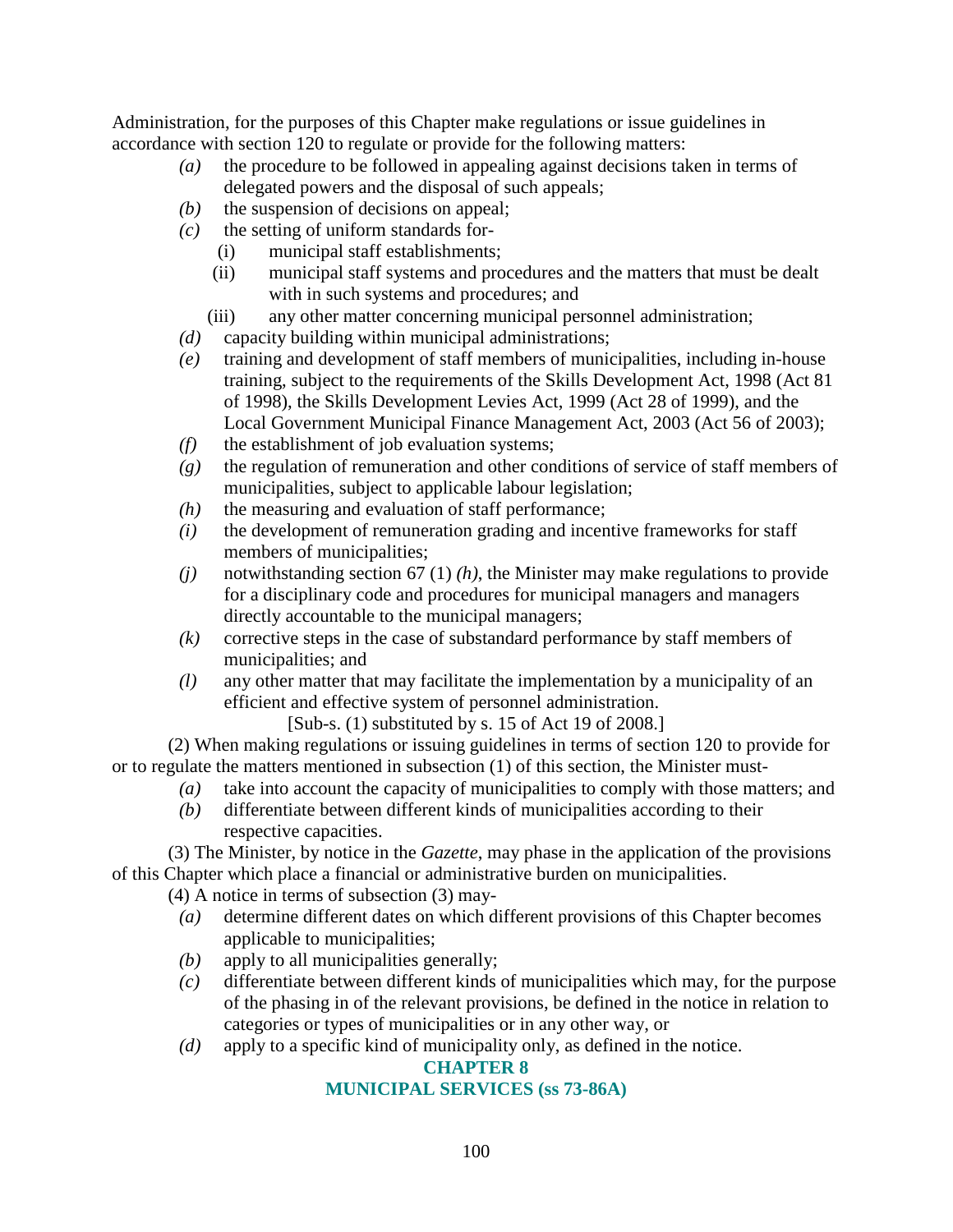# **73 General duty**

(1) A municipality must give effect to the provisions of the Constitution and-

- *(a)* give priority to the basic needs of the local community
- *(b)* promote the development of the local community; and
- *(c)* ensure that all members of the local community have access to at least the minimum level of basic municipal services.

(2) Municipal services must-

- *(a)* be equitable and accessible;
- *(b)* be provided in a manner that is conducive to-
	- (i) the prudent, economic, efficient and effective use of available resources; and
	- (ii) the improvement of standards of quality over time;
- *(c)* be financially sustainable;
- *(d)* be environmentally sustainable; and
- *(e)* be regularly reviewed with a view to upgrading, extension and improvement.

#### *Part 1*

## *Service tariffs* **(ss 74-75A)**

## **74 Tariff policy**

 (1) A municipal council must adopt and implement a tariff policy on the levying of fees for municipal services provided by the municipality itself or by way of service delivery agreements, and which complies with the provisions of this Act, the Municipal Finance Management Act and any other applicable legislation.

[Sub-s. (1) substituted by s. 10 of Act 44 of 2003.]

(2) A tariff policy must reflect at least the following principles, namely that-

- *(a)* users of municipal services should be treated equitably in the application of tariffs
- *(b)* the amount individual users pay for services should generally be in proportion to their use of that service;
- *(c)* poor households must have access to at least basic services through-
	- (i) tariffs that cover only operating and maintenance costs,
	- (ii) special tariffs or life line tariffs for low levels of use or consumption of services or for basic levels of service; or
	- (iii) any other direct or indirect method of subsidisation of tariffs for poor households;
- *(d)* tariffs must reflect the costs reasonably associated with rendering the service, including capital, operating, maintenance, administration and replacement costs, and interest charges;
- *(e)* tariffs must be set at levels that facilitate the financial sustainability of the service, taking into account subsidisation from sources other than the service concerned;
- *(f)* provision may be made in appropriate circumstances for a surcharge on the tariff for a service;
- *(g)* provision may be made for the promotion of local economic development through special tariffs for categories of commercial and industrial users;
- *(h)* the economical, efficient and effective use of resources, the recycling of waste, and other appropriate environmental objectives must be encouraged;
- *(i)* the extent of subsidisation of tariffs for poor households and other categories of users should be fully disclosed.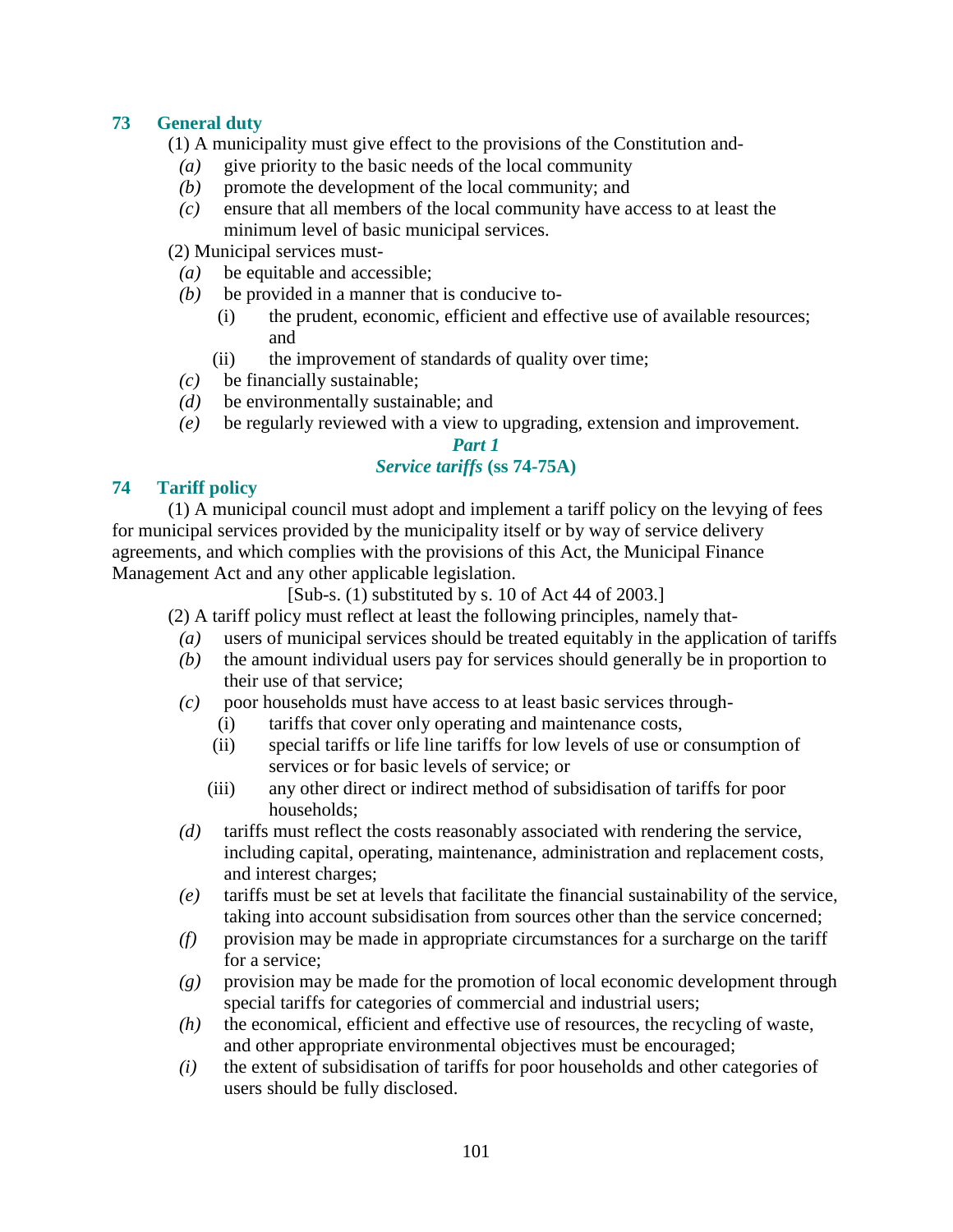(3) A tariff policy may differentiate between different categories of users, debtors, service providers, services, service standards, geographical areas and other matters as long as the differentiation does not amount to unfair discrimination.

## **75 By-laws to give effect to policy**

 (1) A municipal council must adopt by-laws to give effect to the implementation and enforcement of its tariff policy.

 (2) By-laws in terms of subsection (1) may differentiate between different categories of users, debtors, service providers, services, service standards and geographical areas as long as such differentiation does not amount to unfair discrimination.

## **75A General power to levy and recover fees, charges and tariffs**

(1) A municipality may-

- *(a)* levy and recover fees, charges or tariffs in respect of any function or service of the municipality; and
- *(b)* recover collection charges and interest on any outstanding amount.

 (2) The fees, charges or tariffs referred to in subsection (1) are levied by a municipality by resolution passed by the municipal council with a supporting vote of a majority of its members.

 (3) After a resolution contemplated in subsection (2) has been passed, the municipal manager must, without delay-

- *(a)* conspicuously display a copy of the resolution for a period of at least 30 days at the main administrative office of the municipality and at such other places within the municipality to which the public has access as the municipal manager may determine;
- *(b)* publish in a newspaper of general circulation in the municipality a notice stating-
	- (i) that a resolution as contemplated in subsection (2) has been passed by the council;
	- (ii) that a copy of the resolution is available for public inspection during office hours at the main administrative office of the municipality and at the other places specified in the notice; and

(iii) the date on which the determination will come into operation; and

 *(c)* seek to convey the information referred to in paragraph *(b)* to the local community by means of radio broadcasts covering the area of the municipality.

 (4) The municipal manager must forthwith send a copy of the notice referred to in subsection (3) *(b)* to the MEC for local government concerned.

[S. 75A inserted by s. 39 of Act 51 of 2002.]

#### *Part 2*

# *Provision of services* **(ss 76-82)**

# **76 Mechanisms for provision of services**

 A municipality may provide a municipal service in its area or a part of its area through- *(a)* an internal mechanism, which may be-

- (i) a department or other administrative unit within its administration;
- (ii) any business unit devised by the municipality, provided it operates within the municipality's administration and under the control of the council in accordance with operational and performance criteria determined by the council; or
- (iii) any other component of its administration; or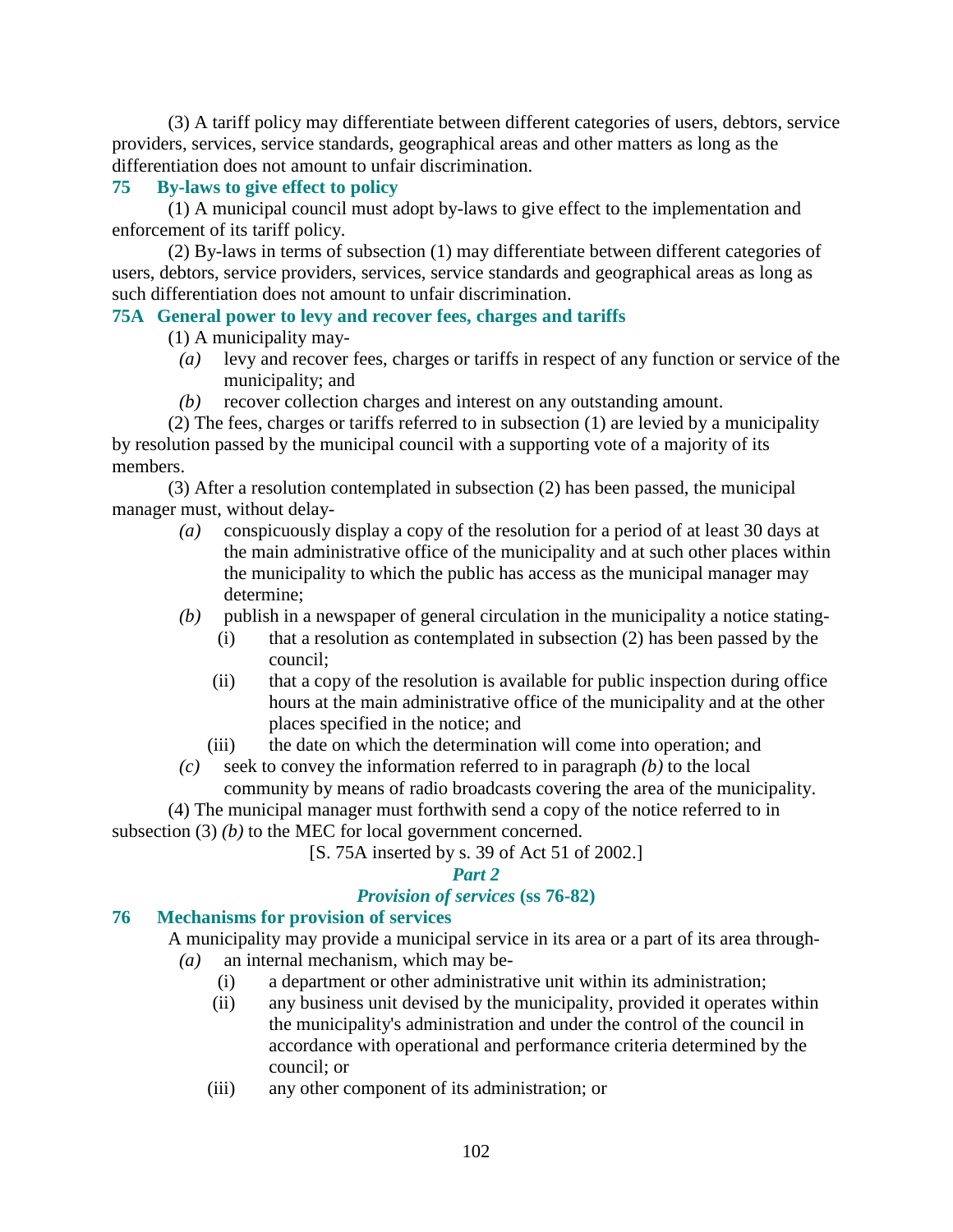- *(b)* an external mechanism by entering into a service delivery agreement with-
	- (i) a municipal entity;
	- (ii) another municipality;
	- (iii) an organ of state, including
		- *(aa)* a water services committee established in terms of the Water Services Act, 1997 (Act 108 of 1997);
			- [Item *(aa)* substituted by s. 40 of Act 51 of 2002.]
		- *(bb)* a licensed service provider registered or recognised in terms of national legislation; and
		- *(cc)* a traditional authority;
	- (iv) a community based organisation or other non-governmental organisation legally competent to enter into such an agreement, or
	- (v) any other institution, entity or person legally competent to operate a business activity.

# **77 Occasions when municipalities must review and decide on mechanisms to provide municipal services**

 A municipality must review and decide on the appropriate mechanism to provide a municipal service in the municipality or a part of the municipality-

- *(a)* in the case of a municipal service provided through an internal mechanism contemplated in section 76, when-
	- (i) an existing municipal service is to be significantly upgraded, extended or improved;
	- (ii) a performance evaluation in terms of Chapter 6 requires a review of the mechanism; or
	- (iii) the municipality is restructured or re-organised in terms of the Municipal Structures Act;
- *(b)* in the case of a municipal service provided through an external mechanism contemplated in section 76, when-
	- (i) a performance evaluation in terms of Chapter 6 requires a review of the service delivery agreement;
	- (ii) the service delivery agreement is anticipated to expire or be terminated within the next 12 months; or
	- (iii) an existing municipal service or part of that municipal service is to be significantly upgraded, extended or improved and such upgrade, extension or improvement is not addressed in the service delivery agreement;
- *(c)* when a review is required by an intervention in terms of section 139 of the Constitution;
- *(d)* when a new municipal service is to be provided;
- *(e)* when requested by the local community through mechanisms, processes and procedures established in terms of Chapter 4; or
- *(f)* when a review of its integrated development plan requires a review of the delivery mechanism.

[S. 77 substituted by s. 41 of Act 51 of 2002.]

# **78 Criteria and process for deciding on mechanisms to provide municipal services**

 (1) When a municipality has in terms of section 77 to decide on a mechanism to provide a municipal service in the municipality or a part of the municipality, or to review any existing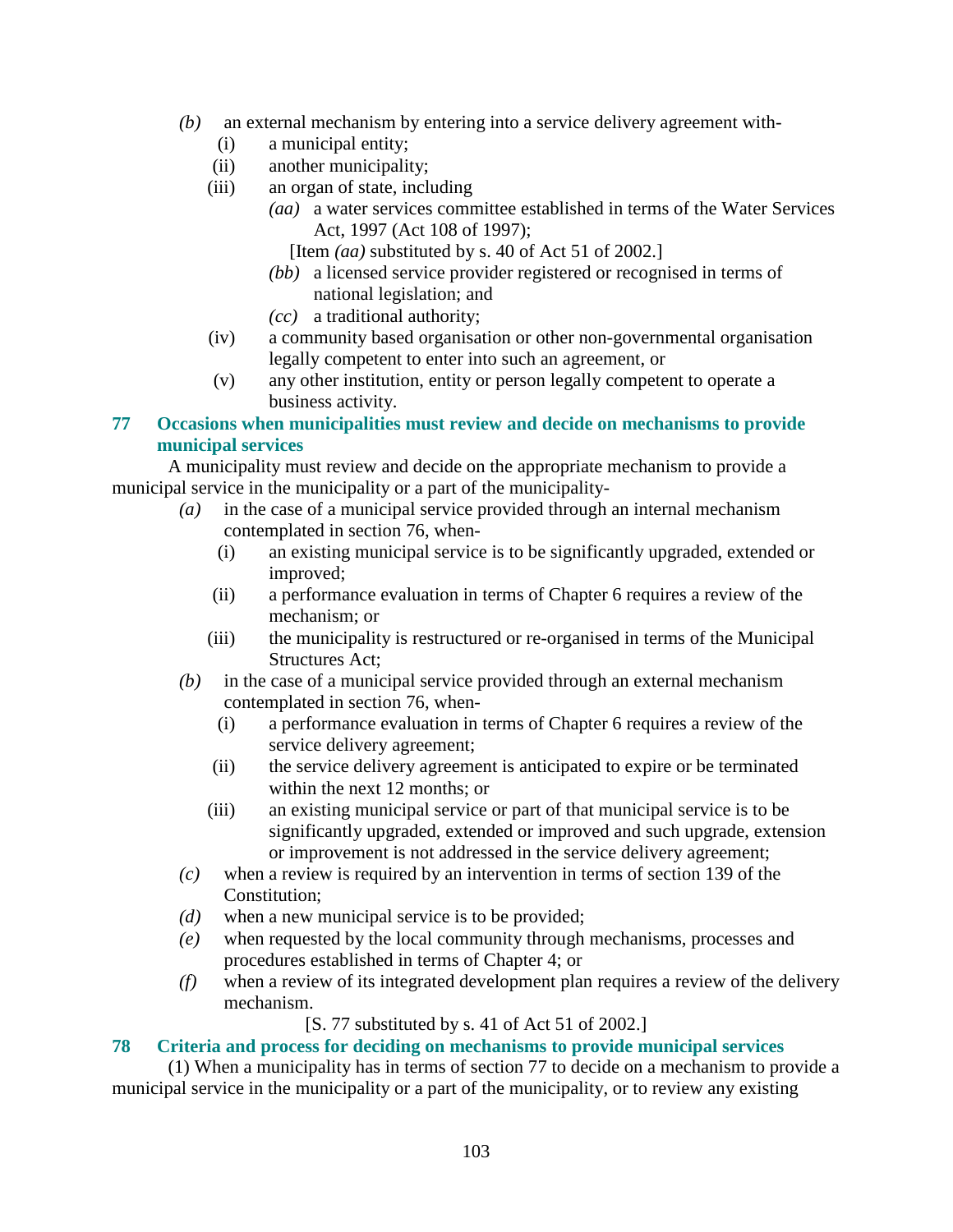mechanism-

- *(a)* it must first assess-
	- (i) the direct and indirect costs and benefits associated with the project if the service is provided by the municipality through an internal mechanism, including the expected effect on the environment and on human health, well-being and safety;
	- (ii) the municipality's capacity and potential future capacity to furnish the skills, expertise and resources necessary for the provision of the service through an internal mechanism mentioned in section 76 *(a)*;
	- (iii) the extent to which the re-organisation of its administration and the development of the human resource capacity within that administration, as provided for in sections 51 and 68, respectively, could be utilised to provide a service through an internal mechanism mentioned in section 76 *(a)*;
	- (iv) the likely impact on development, job creation and employment patterns in the municipality, and
	- (v) the views of organised labour; and
- *(b)* it may take into account any developing trends in the sustainable provision of municipal services generally.

(2) After having applied subsection (1), a municipality may-

- *(a)* decide on an appropriate internal mechanism to provide the service; or
- *(b)* before it takes a decision on an appropriate mechanism, explore the possibility of providing the service through an external mechanism mentioned in section 76 *(b)*.

 (3) If a municipality decides in terms of subsection (2) *(b)* to explore the possibility of providing the municipal service through an external mechanism it must-

- *(a)* give notice to the local community of its intention to explore the provision of the municipal service through an external mechanism;
- *(b)* assess the different service delivery options in terms of section 76 *(b)*, taking into account-
	- (i) the direct and indirect costs and benefits associated with the project, including the expected effect of any service delivery mechanism on the environment and on human health, well-being and safety;
	- (ii) the capacity and potential future capacity of prospective service providers to furnish the skills, expertise and resources necessary for the provision of the service;
	- (iii) the views of the local community;
	- (iv) the likely impact on development, job creation and employment patterns in the municipality; and
	- (v) the views of organised labour; and
- *(c)* conduct or commission a feasibility study which must be taken into account and which must include-
	- (i) a clear identification of the municipal service for which the municipality intends to consider an external mechanism;
	- (ii) an indication of the number of years for which the provision of the municipal service through an external mechanism might be considered;
	- (iii) the projected outputs which the provision of the municipal service through an external mechanism might be expected to produce;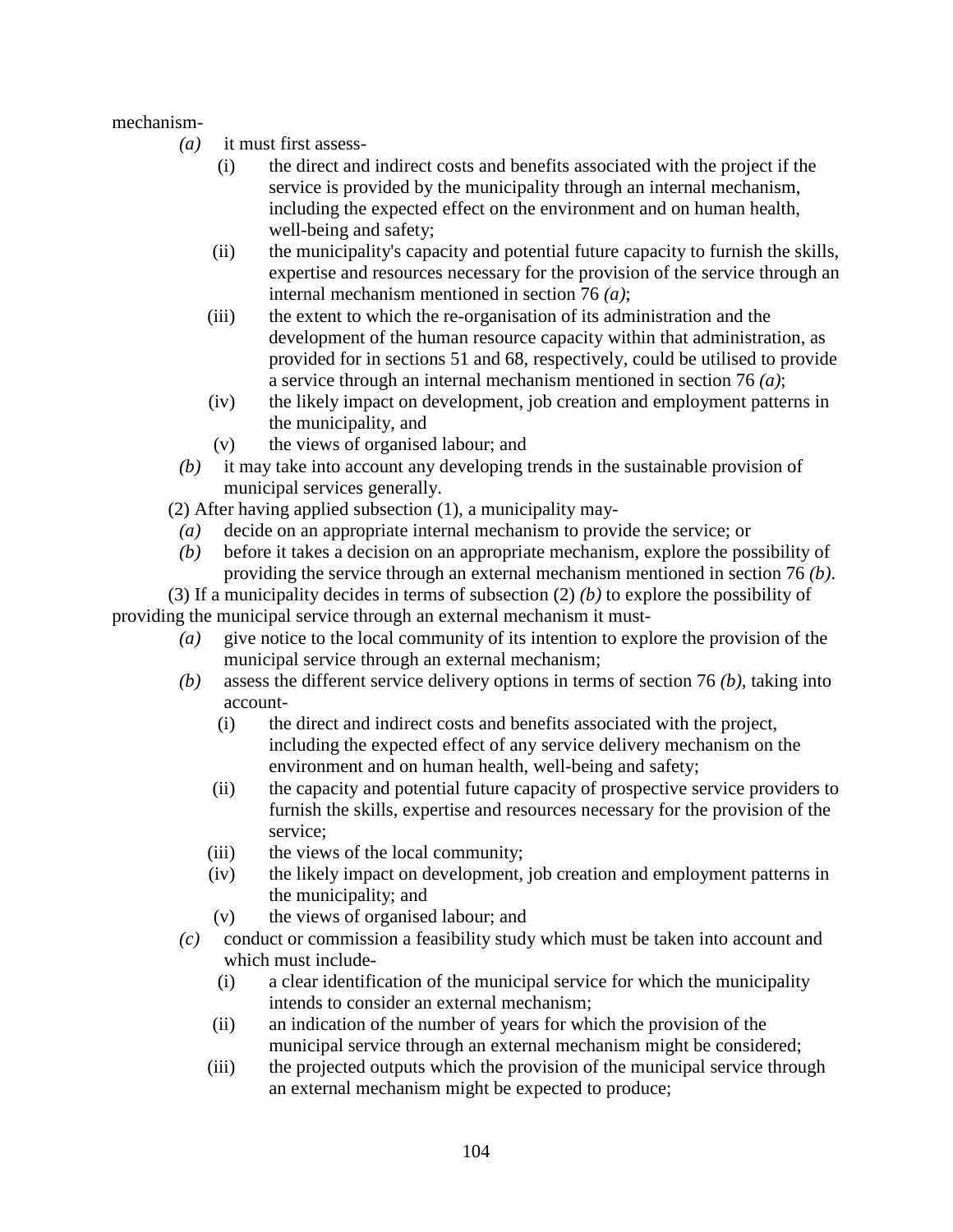- (iv) an assessment as to the extent to which the provision of the municipal service through an external mechanism will-
	- *(aa)* provide value for money;
	- *(bb)* address the needs of the poor;
	- *(cc)* be affordable for the municipality and residents; and
	- *(dd)* transfer appropriate technical, operational and financial risk;
- (v) the projected impact on the municipality's staff, assets and liabilities;
- (vi) the projected impact on the municipality's integrated development plan;
- (vii) the projected impact on the municipality's budgets for the period for which an external mechanism might be used, including impacts on revenue, expenditure, borrowing, debt and tariffs; and
- (viii) any other matter that may be prescribed.
	- [Sub-s. (3) substituted by s. 11 *(a)* of Act 44 of 2003.]

 (4) After having applied subsection (3), a municipality must decide on an appropriate internal or external mechanism, taking into account the requirements of section 73(2) in achieving the best outcome.

(5) When applying this section a municipality must comply with-

- *(a)* any applicable legislation relating to the appointment of a service provider other than the municipality; and
- *(b)* any additional requirements that may be prescribed by regulation.

 (6) The national government or relevant provincial government may, in accordance with an agreement, assist municipalities in carrying out a feasibility study referred to in subsection (3) *(c)*, or in preparing service delivery agreements.

# [Sub-s. (6) added by s. 11 *(b)* of Act 44 of 2003.]

# **79 Provision of services by municipality through internal mechanisms**

 If a municipality decides to provide a municipal service through an internal mechanism mentioned in section 76 *(a)*, it must-

- *(a)* allocate sufficient human, financial and other resources necessary for the proper provision of the service; and
- *(b)* transform the provision of that service in accordance with the requirements of this Act.

# **80 Provision of services through service delivery agreements with external mechanisms**

 (1) If a municipality decides to provide a municipal service through a service delivery agreement in terms of section 76 *(b)* with-

- *(a)* a municipal entity or another municipality, it may, subject to subsection (3), negotiate and enter into such an agreement with the relevant municipal entity or municipality without applying Part 3 of this Chapter;
- *(a*A*)* a national or provincial organ of state, it may enter into such an agreement with the relevant organ of state without applying Part 3 of this Chapter; or
- *(b)* any institution or entity, or any person, juristic or natural, not mentioned in paragraph *(a)* or *(a*A*)*, it must apply Part 3 of this Chapter before entering into such an agreement with any such institution, entity or person.

 (2) Before a municipality enters into a service delivery agreement with an external service provider it must establish a programme for community consultation and information dissemination regarding the appointment of the external service provider and the contents of the service delivery agreement. The contents of a service delivery agreement must be communicated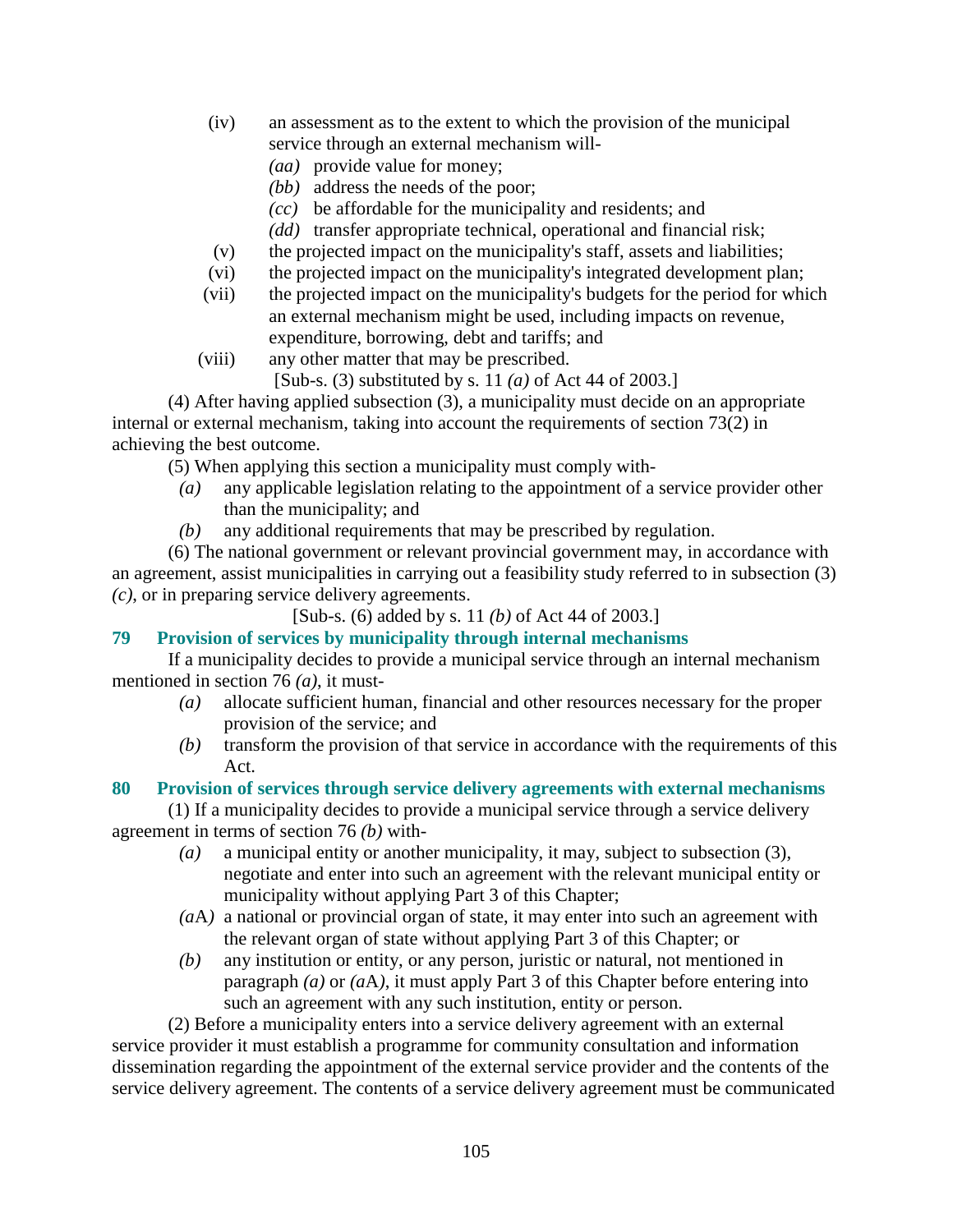to the local community through the media.

 (3) *(a)* Where a municipality decides to enter into a service delivery agreement with another municipality as contemplated by section 76 *(b)* (ii), that other municipality must conduct or commission a feasibility study, which it must take into account, before the service delivery agreement is entered into.

*(b)* The feasibility study referred to in paragraph *(a)*, must include-

- (i) an assessment on the impact on the budget of that other municipality, and on its assets, liabilities and staff expenditure, for each of the financial years that it intends to serve as an external service provider;
- (ii) an assessment on whether it will be necessary to increase the number of staff to enable that other municipality to be an external service provider, and whether it will be necessary to transfer or second any staff from the appointing municipality to that other municipality;
- (iii) an assessment on the ability of that other municipality to absorb any commitments, liabilities or employees involved, if and when the appointment as external service provider ends; and
- (iv) any other relevant information as may be prescribed.

[S. 80 substituted by s. 12 of Act 44 of 2003.]

## **81 Responsibilities of municipalities when providing services through service delivery agreements with external mechanisms**

 (1) If a municipal service is provided through a service delivery agreement in terms of section 76 *(b)*, the municipality remains responsible for ensuring that that service is provided to the local community in terms of the provisions of this Act, and accordingly must-

- *(a)* regulate the provision of the service, in accordance with section 41;
- *(b)* monitor and assess the implementation of the agreement, including the performance of the service provider in accordance with section 41;
- *(c)* perform its functions and exercise its powers in terms of Chapters 5 and 6 if the municipal service in question falls within a development priority or objective in terms of the municipality's integrated development plan;
- *(d)* within a tariff policy determined by the municipal council in terms of section 74, control the setting and adjustment of tariffs by the service provider for the municipal service in question; and
- *(e)* generally exercise its service authority so as to ensure uninterrupted delivery of the service in the best interest of the local community.

(2) A municipality, through a service delivery agreement-

- *(a)* may assign to a service provider responsibility for-
	- (i) developing and implementing detailed service delivery plans within the framework of the municipality's integrated development plan;
	- (ii) the operational planning, management and provision of the municipal service;
	- (iii) undertaking social and economic development that is directly related to the provision of the service;
	- (iv) customer management;
	- (v) managing its own accounting, financial management, budgeting, investment and borrowing activities within a framework of transparency, accountability, reporting and financial control determined by the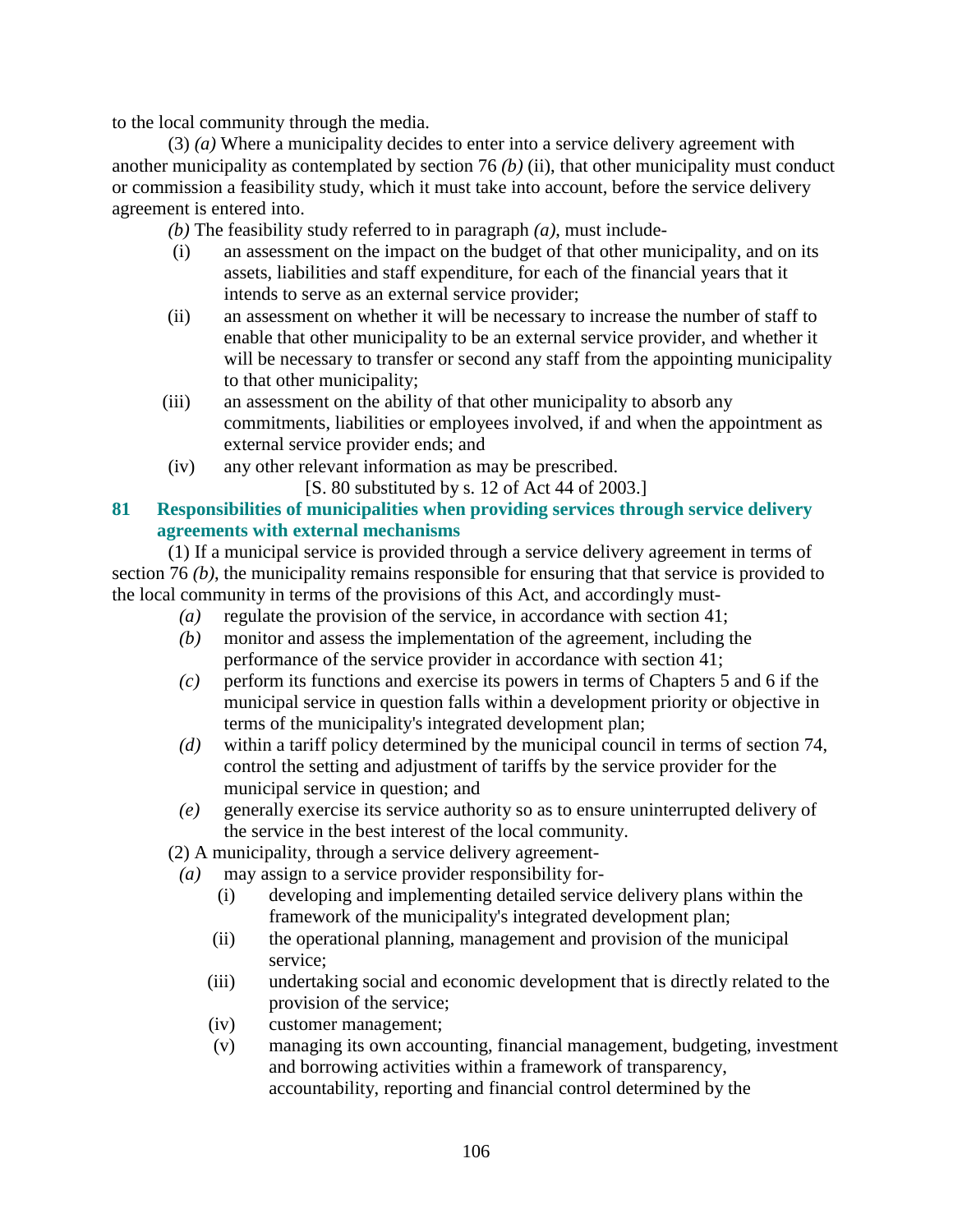municipality, subject to the Municipal Finance Management Act; [Sub-para. (v) substituted by s. 13 *(a)* of Act 44 of 2003.]

- (vi) the collection of service fees for its own account from users of services in accordance with the municipal council's tariff policy in accordance with the credit control measures established in terms of Chapter 9;
- *(b)* may pass on to the service provider, through a transparent system that must be subject to performance monitoring and audit, funds for the subsidisation of services to the poor;
- *(b*A*)* must ensure that the agreement provides for a dispute-resolution mechanism to settle disputes between the municipality and the service provider; [Para. *(b*A*)* inserted by s. 13 *(b)* of Act 44 of 2003.]
- *(c)* may in accordance with applicable labour legislation, transfer or second any of its staff members to the service provider, with the concurrence of the staff member concerned;
- *(d)* must ensure continuity of the service if the service provider is placed under judicial management, becomes insolvent, is liquidated or is for any reason unable to continue performing its functions in terms of the service delivery agreement; and
- *(e)* must, where applicable, take over the municipal service, including all assets, when the service delivery agreement expires or is terminated.

 (3) The municipal council has the right to set, review or adjust the tariffs within its tariff policy. The service delivery agreement may provide for the adjustment of tariffs by the service provider within the limitations set by the municipal council.

 (4) A service delivery agreement may be amended by agreement between the parties, except where an agreement has been concluded following a competitive bidding process, in which case an amendment can only be made after the local community has been given-

- *(a)* reasonable notice of the intention to amend the agreement and the reasons for the proposed amendment; and
- *(b)* sufficient opportunity to make representations to the municipality.

 (5) No councillor or staff member of a municipality may share in any profits or improperly receive any benefits from a service provider providing a municipal service in terms of a service delivery agreement.

**82 ......** 

## [S. 82 repealed by s. 14 of Act 44 of 2003.] *Part 3*

#### *Service delivery agreements involving competitive bidding* **(ss 83-84) 83 Competitive bidding**

 (1) If a municipality decides to provide a municipal service through a service delivery agreement with a person referred to in section 80 (1) *(b)*, it must select the service provider through selection processes which-

*(a)* comply with Chapter 11 of the Municipal Finance Management Act;

[Para. *(a)* substituted by s. 15 of Act 44 of 2003.]

- *(b)* allow all prospective service providers to have equal and simultaneous access to information relevant to the bidding process;
- *(c)* minimise the possibility of fraud and corruption;
- *(d)* make the municipality accountable to the local community about progress with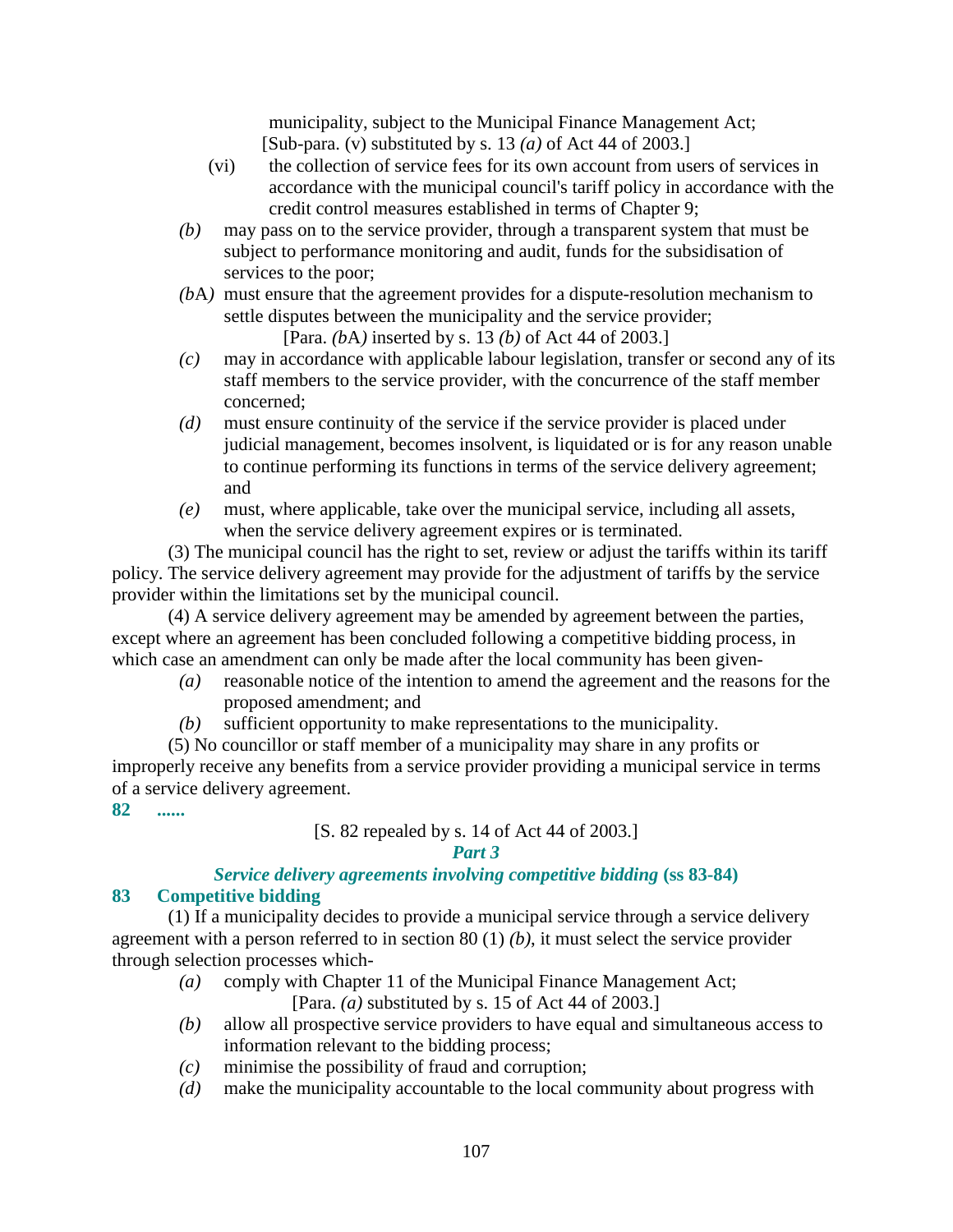selecting a service provider, and the reasons for any decision in this regard; and

 *(e)* takes into account the need to promote the empowerment of small and emerging enterprises.

 (2) Subject to the provisions of the Preferential Procurement Policy Framework Act, (Act 5 of 2000), a municipality may determine a preference for categories of service providers in order to advance the interest of persons disadvantaged by unfair discrimination, as long as the manner in which such preference is exercised does not compromise or limit the quality, coverage, cost and developmental impact of the services.

 (3) The selection process referred to in subsection (1), must be fair, equitable, transparent, cost-effective and competitive, and as may be provided for in other applicable national legislation.

 (4) In selecting a service provider a municipality must apply the criteria listed in section 78 as well as any preference for categories of service providers referred to in subsection (2) of this section.

#### **84 Negotiation and agreement with prospective service provider**

 (1) After a prospective service provider has been selected, the municipality must on the basis of the bidding documents, and any addenda, amendments or variations thereto that were provided to all the bidders, negotiate the final terms and conditions of the service delivery agreement with the preferred service provider and, if successful, enter into such an agreement with the selected service provider on the terms and conditions specified in the bidding documents, as modified or supplemented in the negotiations, if such modifications do not materially affect the bid in a manner which compromises the integrity of the bidding process.

 (2) If the municipality and the selected service provider fail to reach agreement within a reasonable time allowed by the municipality for negotiations, the municipality may negotiate with the next-ranked prospective service provider.

(3) When a municipality has entered into a service delivery agreement it must-

- *(a)* make copies of the agreement available at its offices for public inspection during office hours; and
- *(b)* give notice in the media of-
	- (i) particulars of the service that will be provided under the agreement;
	- (ii) the name of the selected service provider, and
	- (iii) the place where and the period for which copies of the agreement are available for public inspection.

#### *Part 4*

#### *Internal municipal service districts* **(ss 85-86)**

[Heading substituted by s. 16 of Act 44 of 2003.]

#### **85 Establishment of internal municipal service districts**

 (1) A municipality may, in accordance with the policy framework referred to in section 86, establish a part of the municipality as an internal municipal service district to facilitate the provision of a municipal service in that part of the municipality.

(2) Before establishing an internal municipal service district, the municipality must-

- *(a)* consult the local community on the following matters:
	- (i) The proposed boundaries of the service district;
	- (ii) the proposed nature of the municipal service that is to be provided;
	- (iii) the proposed method of financing the municipal service; and
	- (iv) the proposed mechanism for the provision of the municipal service; and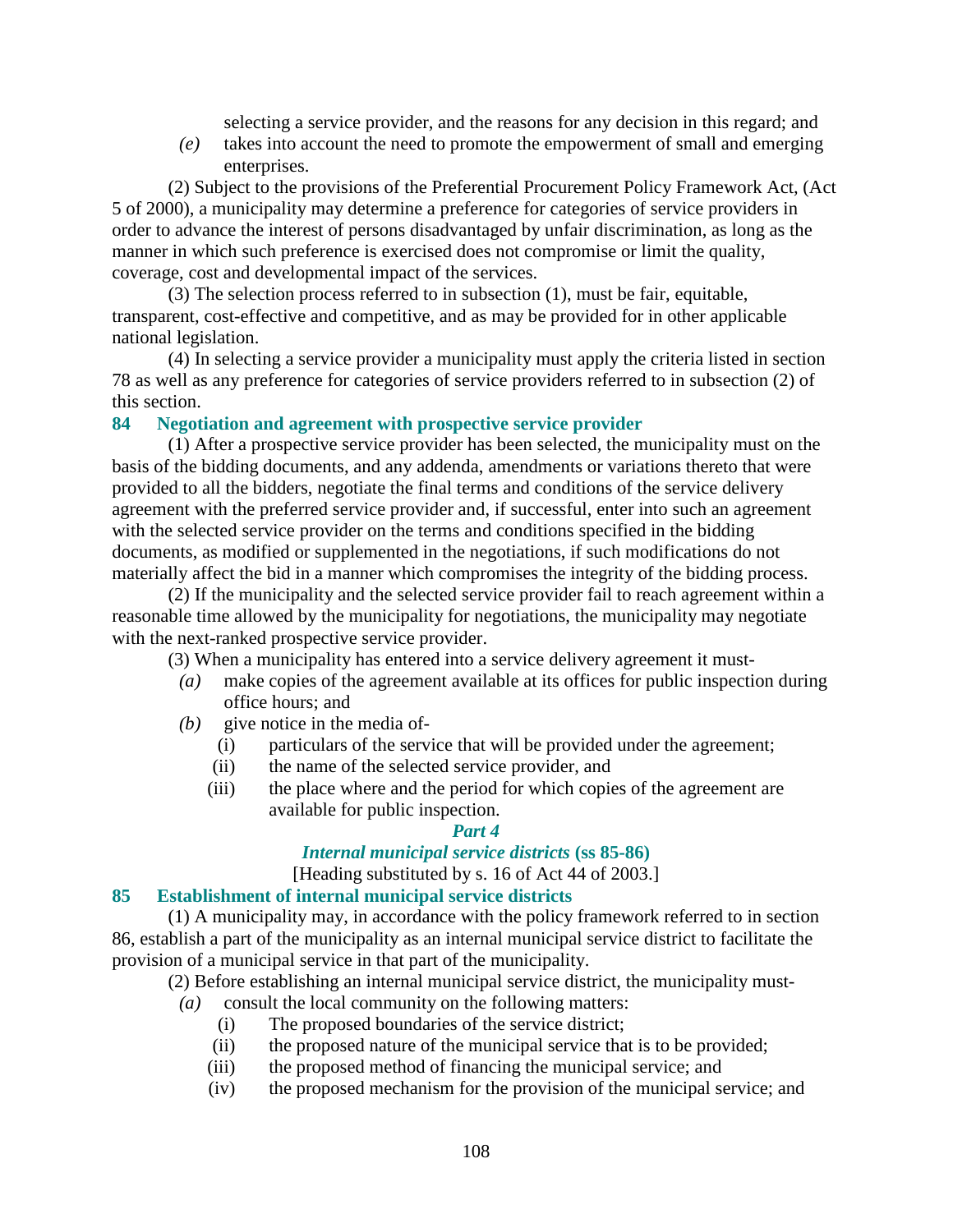*(b)* obtain the consent of the majority of the members of the local community in the proposed service district that will be required to contribute to the provision of the municipal service.

 (3) When a municipality establishes an internal municipal service district, the municipality-

- *(a)* must determine the boundaries of the district;
- *(b)* must determine the mechanism that will provide the service in the district;
- *(c)* in order to finance the service in the district, may-
	- (i) set a tariff or levy for the service in the district;
	- (ii) impose a special surcharge in the district on the tariff for the service; or
	- (iii) increase the tariff in the district for that service:
- *(d)* must establish separate accounting and other record-keeping systems with respect to the provision of the service in the district; and
- *(e)* may establish a committee composed of persons representing the community in the district to act as a consultative and advisory forum for the municipality regarding the management of and other matters relating to the service in the district, provided that gender representivity is taken into account when such a committee is established.

#### **86 Policy framework for internal municipal service district**

 (1) A municipality must develop and adopt a policy framework for the establishment, regulation and management of an internal municipal service district.

(2) Such a policy framework must reflect at least the following:

- *(a)* The development needs and priorities of designated parts of the municipality that must be balanced against that of the municipality as a whole;
- *(b)* the extent to which the establishment of one or more internal municipal service districts-
	- (i) will promote the local economic development of the municipality as a whole;
	- (ii) will contribute to enhancing the social, economic and spatial integration of the municipality; and
	- (iii) may not entrench or contribute to further disparities in service provision.

#### *Part 4A*

#### *Regulations and guidelines regarding municipal services* **(s 86A) 86A Regulations and guidelines regarding municipal services**

## (1) The Minister may for purposes of this Chapter make regulations or issue guidelines in

accordance with section 120 to provide for or regulate the following matters:

- *(a)* The preparation, adoption and implementation of a municipal tariff policy;
- *(b)* the subsidisation of tariffs for poor households through-
	- (i) cross-subsidisation within and between services;
	- (ii) equitable share allocations to municipalities; and
	- (iii) national and provincial grants to municipalities;
- *(c)* limits on tariff increases;
- *(d)* ......

[Para. *(d)* repealed by s. 13 of Act 12 of 2007.]

- *(e)* incentives and penalties to encourage-
	- (i) the economical, efficient and effective use of resources when providing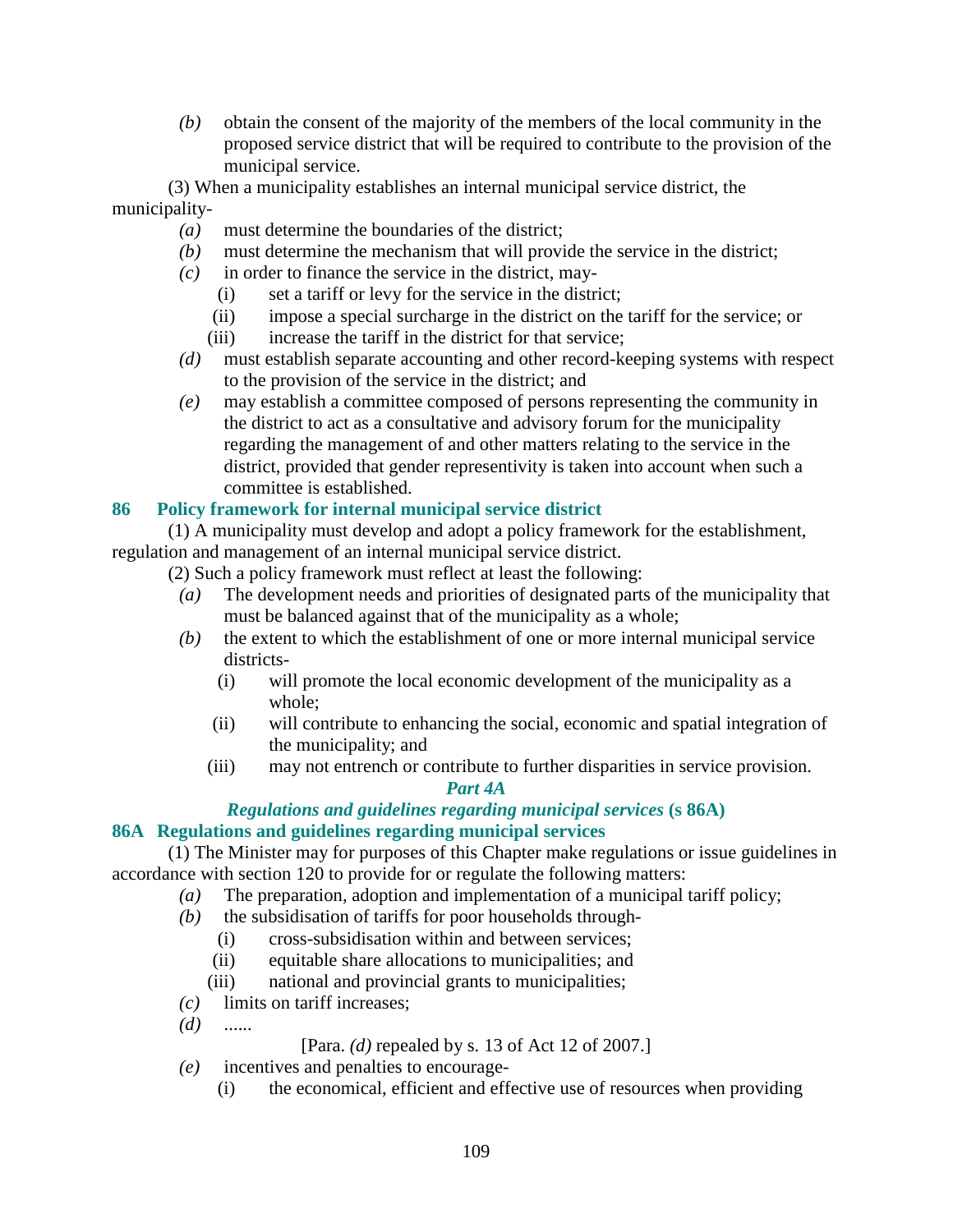services;

- (ii) the recycling of waste; and
- (iii) other environmental objectives;
- *(f)* criteria to be taken into account by municipalities when assessing options for the provision of a municipal service;
- *(g)* measures against malpractice in selecting and appointing service providers, including measures against the stripping of municipal assets;
- *(h)* mechanisms and procedures for the co-ordination and integration of sectoral requirements in terms of legislation with this Chapter, and the manner in which municipalities must comply with these;
- *(i)* standard draft service delivery agreements;
- *(j)* the minimum content and management of service delivery agreements;
- *(k)* additional matters that must be included in a feasibility study in terms of section 78 (3) *(c)*, which may include-
	- (i) the strategic and operational costs and benefits of an external mechanism in terms of the municipality's strategic objectives;
	- (ii) an assessment of the municipality's capacity to effectively monitor the provision of the municipal service through an external mechanism and to enforce the service delivery agreement;
- *(l)* performance guarantees by service providers; and
- *(m)* any other matter that would facilitate-
	- (i) the effective and efficient provision of municipal services; or
	- (ii) the application of this Chapter.

 (2) The Minister may only make regulations and issue guidelines contemplated in subsection (1) (*a*) to (*e*) after consulting with the Minister of Finance and any other Cabinet member whose portfolio is affected by such regulations and guidelines.

 (3) When making regulations or issuing guidelines in terms of section 120 to provide for or regulate the matters mentioned in subsection (1), the Minister must-

- *(a)* take into account the capacity of municipalities to comply with such regulations and guidelines; and
- *(b)* differentiate between different kinds of municipalities according to their respective capacities.

[S. 86A inserted by s. 17 of Act 44 of 2003.]

#### **CHAPTER 8A**

#### **MUNICIPAL ENTITIES (ss 86B-94)**

[Chapter 8A inserted by s. 18 of Act 44 of 2003.]

#### *Part 1*

#### *General provisions* **(s 86B)**

#### **86B Kinds of municipal entities**

(1) There are the following kinds of municipal entities:

- *(a)* a private company-
	- (i) established by one or more municipalities in terms of Part 2; or
	- (ii) in which one or more municipalities have acquired or hold an interest in terms of Part 2;
- *(b)* a service utility established by a municipality in terms of Part 3; and
- *(c)* a multi-jurisdictional service utility established by two or more municipalities in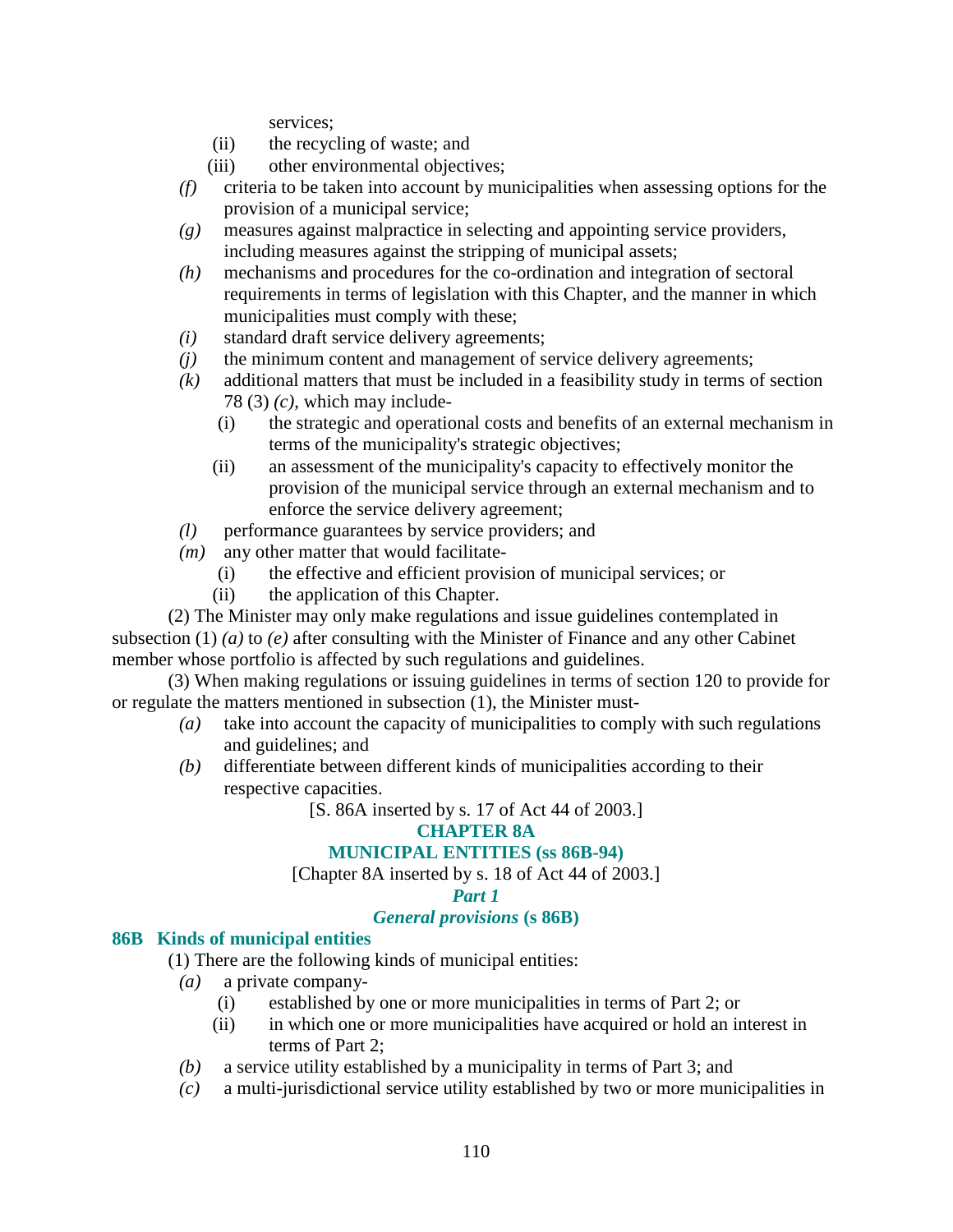terms of Part 4.

 (2) No municipality may establish, or participate in the establishment of, or acquire or hold an interest in, a corporate body, including a trust, except where such corporate body is-

- *(a)* a private company, service utility or multi-jurisdictional service utility referred to in subsection (1); or
- *(b)* a fund for the benefit of its employees in terms of a law regulating pensions or medical aid schemes.

 (3) Subsection (2) does not apply to the acquisition by a municipality for investment purposes of securities in a company listed on the Johannesburg Securities Exchange in accordance with the investment framework envisaged in section 13 of the Municipal Finance Management Act.

#### [S. 86B inserted by s. 18 of Act 44 of 2003.]

#### *Part 2*

#### *Private companies* **(ss 86C-86G)**

#### **86C Establishment and acquisition of private companies**

- (1) A municipality may, subject to subsection (2)-
- *(a)* establish or participate in the establishment of a private company in accordance with the Companies Act, 1973 (Act 61 of 1973); or
- *(b)* acquire or hold an interest in a private company in accordance with the Companies Act, 1973 (Act 61 of 1973).

 (2) *(a)* A municipality may in terms of subsection (1) *(a)* or *(b)* either acquire or hold full ownership of a private company, or acquire or hold a lesser interest in a private company.

*(b)* A municipality may acquire or hold such a lesser interest in a private company only if all the other interests are held by-

- (i) another municipality or municipalities;
- (ii) a national or provincial organ of state or organs of state; or
- (iii) any combination of institutions referred to in subparagraphs (i) and (ii).

*(c)* A municipality may, despite paragraph *(b)*, acquire or hold an interest in a private company in which an investor other than another municipality or a national or provincial organ of state has an interest, but only if effective control in the private company vests in-

- (i) that municipality;
- (ii) another municipality; or
- (iii) that municipality and another municipality collectively.

 (3) If a municipality establishes a private company or acquires or holds an interest in such a company, it must comply with the Companies Act, 1973 (Act 61 of 1973), and any other law regulating companies, but if any conflict arises between that Act or such law and a provision of this Act, this Act prevails.

[S. 86C inserted by s. 18 of Act 44 of 2003.]

#### **86D Legal status of private companies established by municipalities or in which municipalities hold interests**

(1) A private company referred to in section 86C (1)-

- *(a)* is a municipal entity if a municipality, or two or more municipalities collectively, have effective control of the private company; or
- *(b)* is a public entity to which the Public Finance Management Act, 1999 (Act 1 of 1999), applies if ownership control in the company, within the meaning of that Act, is held by a national or provincial organ of state.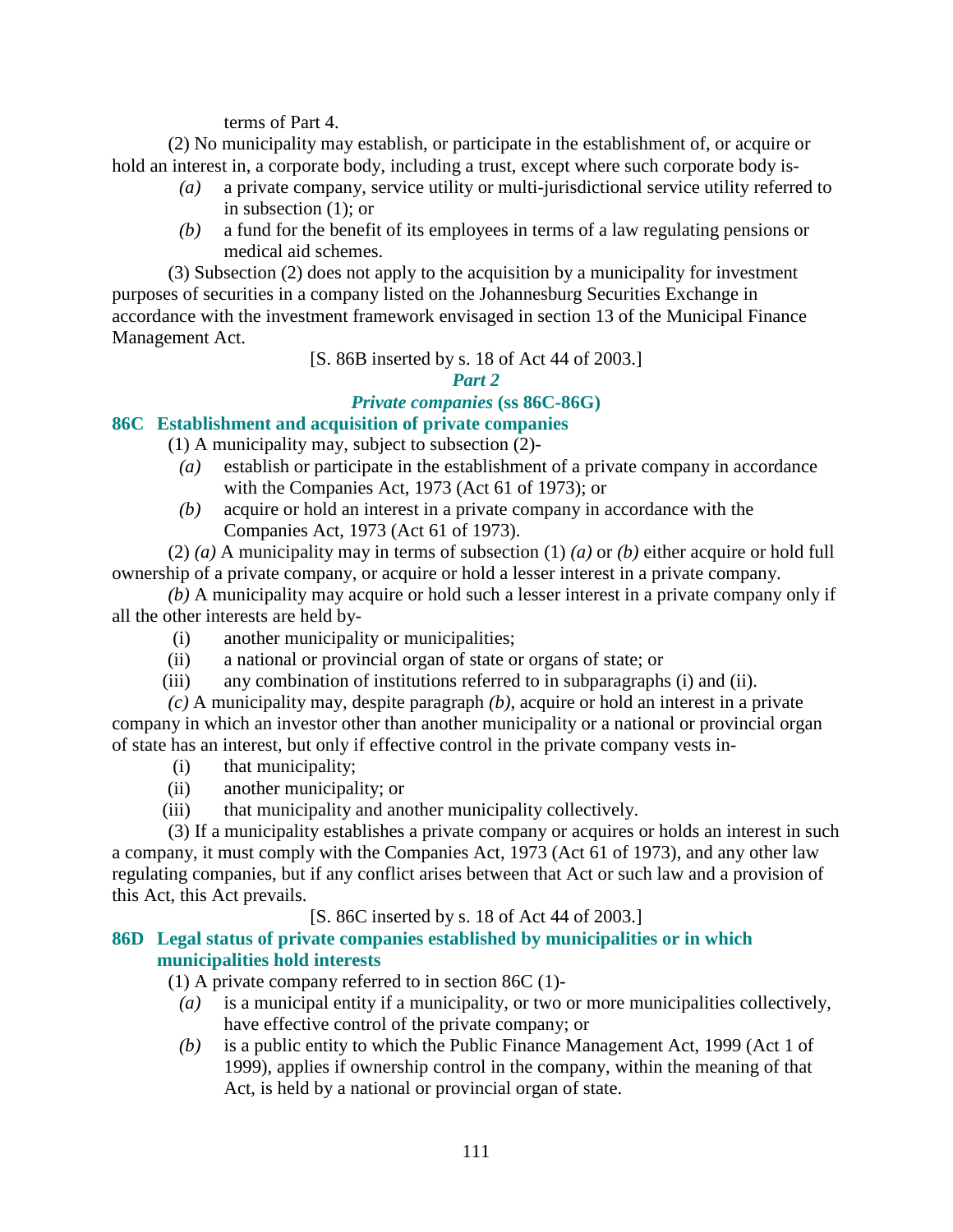(2) A private company which is a municipal entity-

- *(a)* must restrict its activities to the purpose for which it is used by its parent municipality in terms of section 86E (1) *(a)*; and
- *(b)* has no competence to perform any activity which falls outside the functions and powers of its parent municipality contemplated by section 8.
	- [S. 86D inserted by s. 18 of Act 44 of 2003.]

#### **86E Conditions precedent for establishing or acquiring interests in private companies**

 (1) A municipality may establish a private company or acquire an interest in such a company only-

- *(a)* for the purpose of utilising the company as a mechanism to assist it in the performance of any of its functions or powers referred to in section 8;
- *(b)* if the municipality can demonstrate that-
	- (i) there is a need to perform that function or power in accordance with business practices in order to achieve the strategic objectives of the municipality more effectively; and
	- (ii) the company would benefit the local community; and
- *(c)* if any other conditions that may be prescribed have been complied with.

 (2) If a municipality establishes a private company or acquires an interest in such a company for the purpose of using that company as a mechanism to provide a municipal service, Chapter 8 applies.

[S. 86E inserted by s. 18 of Act 44 of 2003.]

#### **86F Conditions precedent for co-owning of private companies**

 If two or more municipalities intend to establish a private company or to acquire interests in the same private company, each of those municipalities must-

- *(a)* comply with section 86E;
- *(b)* consider and reach agreement on proposals for shared control of the company; and
- *(c)* consider cash flow projections of the company's proposed operations for at least three financial years.
	- [S. 86F inserted by s. 18 of Act 44 of 2003.]

#### **86G Disposal of companies and equity interests in companies**

A municipality may transfer ownership or otherwise dispose of-

- *(a)* a wholly owned private company, subject to the Municipal Finance Management Act; or
- *(b)* an interest in a private company-
	- (i) subject to section 14 of the Municipal Finance Management Act; and
	- (ii) if that transfer or disposal would not result in an infringement of section 86C (2) by another municipality which holds an interest in the company.
		- [S. 86G inserted by s. 18 of Act 44 of 2003.]

#### *Part 3*

#### *Service utilities* **(ss 86H-86K)**

#### **86H Establishment**

- (1) A municipality may pass a by-law establishing a service utility.
- (2) A by-law establishing a service utility must-
	- *(a)* state the purpose for which the service utility is established;
	- *(b)* confer the powers and impose the duties on the service utility which are necessary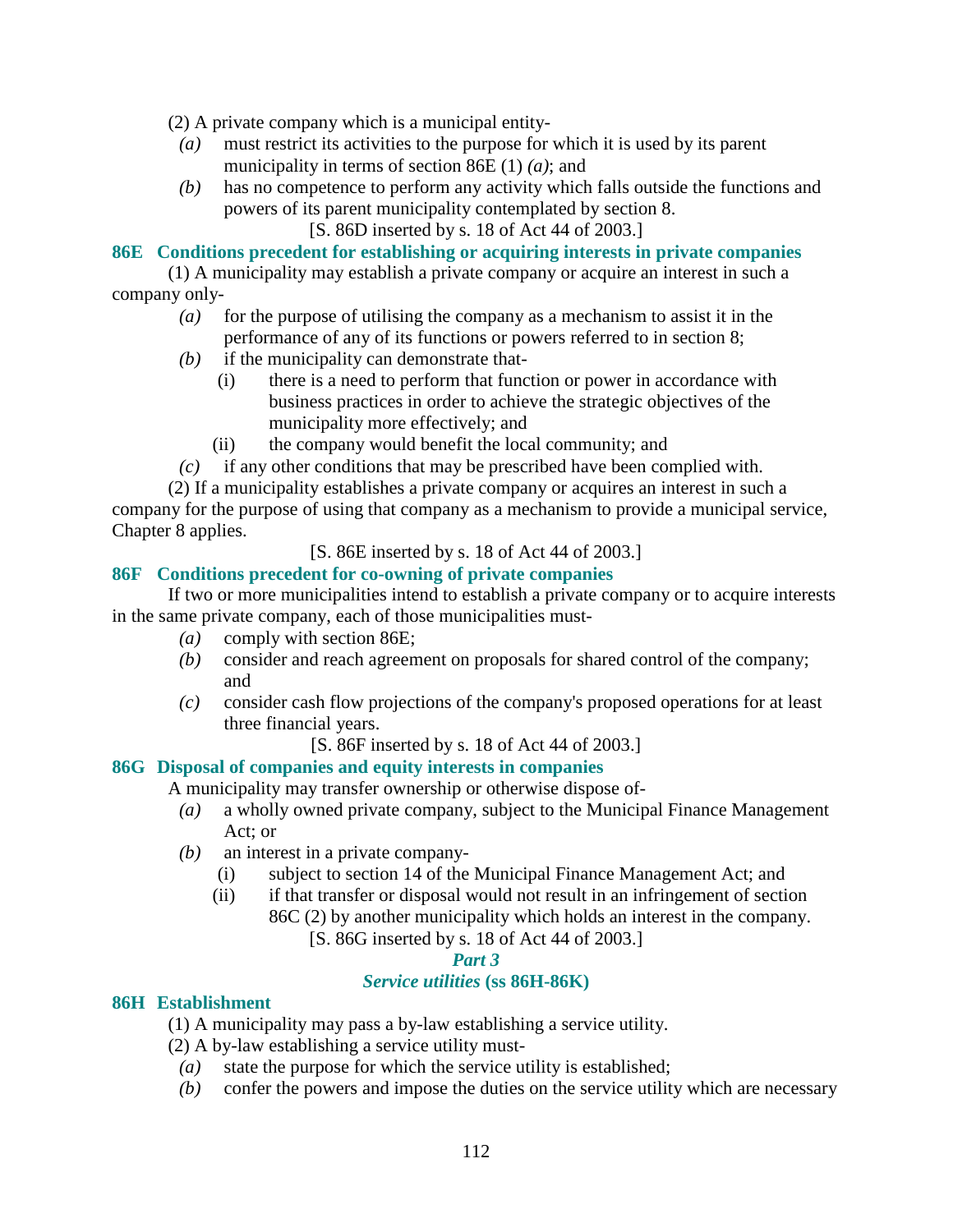for the attainment of such purpose;

- *(c)* provide for-
	- (i) a board of directors to manage the service utility;
	- (ii) the number of directors to be appointed;
	- (iii) the appointment of directors, the filling of vacancies and the replacement and recall of directors by the parent municipality;
	- (iv) the terms and conditions of appointment of directors;
	- (v) the appointment of a chairperson;
	- (vi) the operating procedures of the board of directors;
	- (vii) the delegation of powers and duties to the board of directors;
	- (viii) any other matter necessary for the proper functioning of the board of directors;
		- (ix) the acquisition of infrastructure, goods, services, supplies or equipment by the service utility, or the transfer of infrastructure, goods, services, supplies or equipment to the service utility;
		- $(x)$  the appointment of staff by the service utility, or the transfer or secondment of staff to the service utility in accordance with applicable labour legislation;
		- (xi) the terms and conditions on which any acquisition, transfer, appointment or secondment is made;
	- (xii) the governance of the service utility; and
	- (xiii) any other matter necessary for the proper functioning of the service utility; and

*(d)* determine budgetary and funding arrangements for implementation of the by-law.

 (3) A by-law made in terms of this section must be consistent with this Act and the Local Government: Municipal Finance Management Act, 2003 (Act 56 of 2003).

[Sub-s. (3) inserted by s. 16 of Act 19 of 2008.]

 (4) No by-law may confer on a service utility any functions or powers falling outside the competence of the parent municipality contemplated by section 8.

[S. 86H inserted by s. 18 of Act 44 of 2003.]

#### **86I Legal status of service utilities**

 (1) A service utility is a juristic person and a municipal entity under the sole control of the municipality which established it.

(2) A service utility-

- *(a)* must restrict its activities to the purpose for which it was established; and
- *(b)* has no competence to perform any activity which falls outside its functions or powers in terms of a by-law of the municipality.

[S. 86I inserted by s. 18 of Act 44 of 2003.]

#### **86J Conditions precedent for establishing service utilities**

- (1) A municipality may establish a service utility only-
	- *(a)* for the purpose of utilising the service utility as a mechanism to assist the municipality in the performance of any of its functions or powers referred to in section 8;
	- *(b)* if the municipality can demonstrate-
		- (i) that that function or power could be performed more efficiently by a separate structure in order to achieve the strategic objectives of the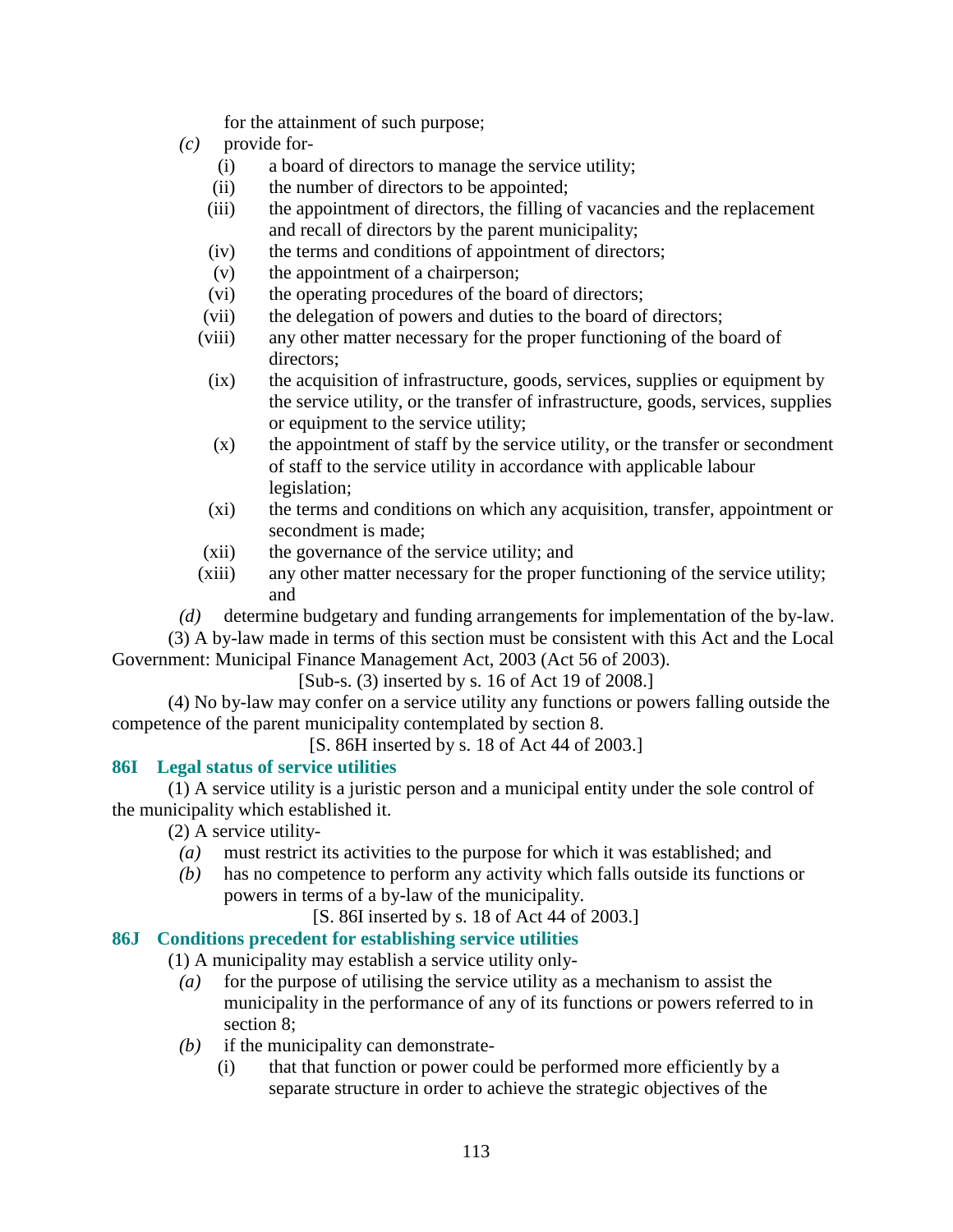municipality; and

- (ii) that the service utility would benefit the local community; and
- *(c)* if all other conditions that may be prescribed have been complied with.

 (2) If a municipality establishes a service utility for the purpose of using that service utility as a mechanism to provide a municipal service, Chapter 8 applies.

[S. 86J inserted by s. 18 of Act 44 of 2003.]

#### **86K Disestablishment of service utilities**

 (1) A municipality may pass a by-law disestablishing a service utility which it has established.

(2) If a service utility is disestablished-

- *(a)* all assets, liabilities, rights and obligations of the service utility vest in the municipality; and
- *(b)* staff of the service utility must be dealt with in accordance with applicable labour legislation.

[S. 86K inserted by s. 18 of Act 44 of 2003.]

*Part 4* 

*Multi-jurisdictional service utilities* **(ss 87-93)** 

[Heading inserted by s. 18 of Act 44 of 2003.]

#### **87 Establishment of multi-jurisdictional service utilities**

 Two or more municipalities, by written agreement, may establish a multi-jurisdictional service utility to perform any function or power envisaged by section 8 in their municipal areas or in any designated parts of their municipal areas.

[S. 87 substituted by s. 19 of Act 44 of 2003.]

**88 Minister requesting the establishment of multi-jurisdictional service utilities** 

 (1) The Minister may, in the national interest and in consultation with the Cabinet member responsible for the functional area in question, request two or more municipalities to establish a multi-jurisdictional service utility to conform to the requirements of national legislation applicable to the provision of a specific municipal service.

[Sub-s. (1) substituted by s. 20 *(b)* of Act 44 of 2003.]

 (2) The municipalities that receive a request in terms of subsection (1), must within two months of receiving such request decide whether to accede to the request, and convey their decision to the Minister.

[S. 88 amended by s. 20 *(a)* of Act 44 of 2003.]

#### **89 Contents of agreements establishing multi-jurisdictional service utilities**

 An agreement establishing a multi-jurisdictional service utility must describe the rights, obligations and responsibilities of the parent municipalities, and must-

- *(a)* determine the boundaries of the area for which the multi-jurisdictional service utility is established;
- *(b)* identify the municipal service or other function to be provided in terms of the agreement;
- *(d)* determine budgetary and funding arrangements for implementation of the agreement;
- *(e)* provide for-
	- (i) a board of directors for the multi-jurisdictional service utility;
	- (ii) the appointment of directors by the respective parent municipalities, the filling of vacancies and the replacement and recall of directors;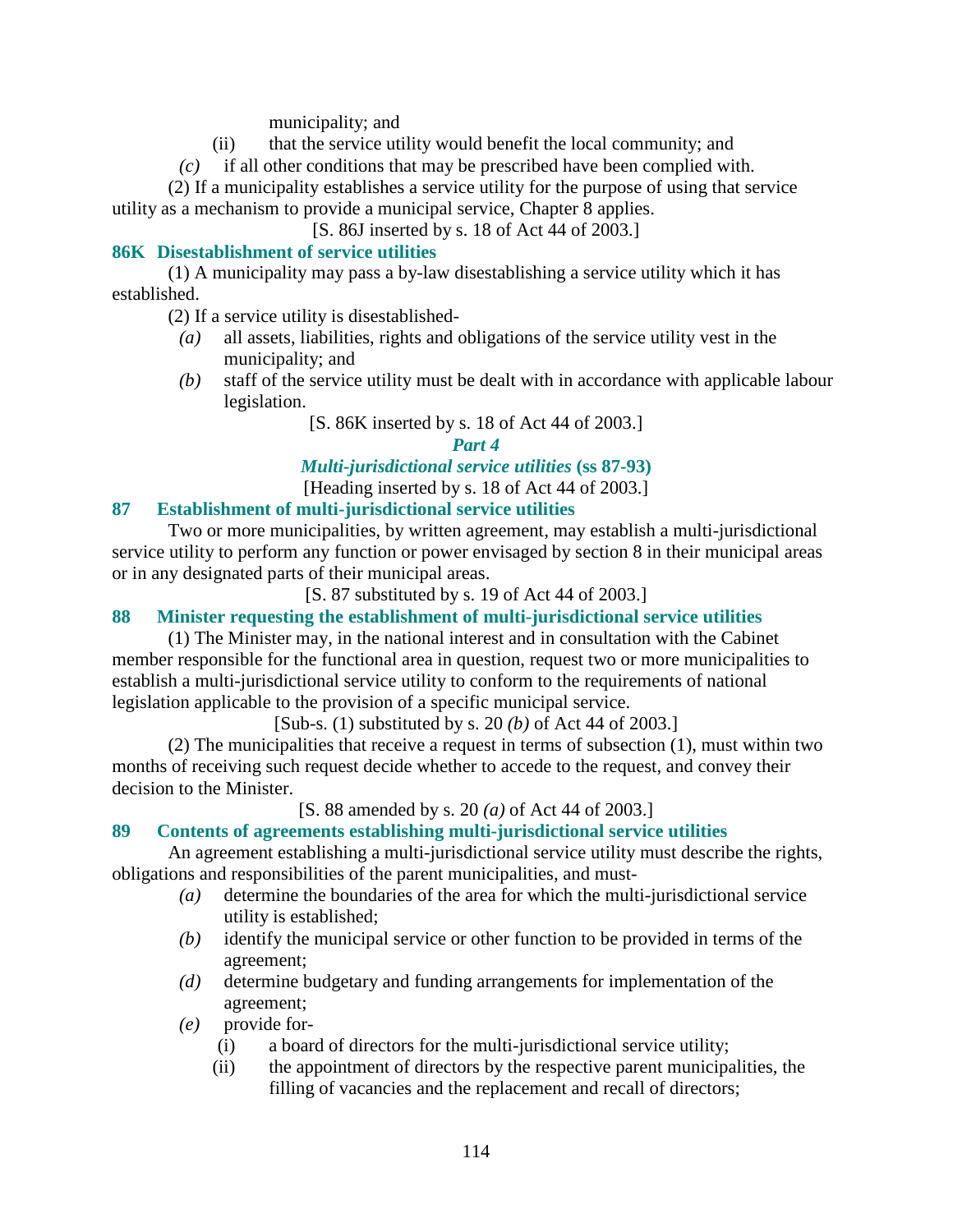- (iii) the number of directors appointed by each parent municipality;
- (iv) the terms and conditions of appointment of directors;
- (v) the appointment of a chairperson;
- (vi) the operating procedures of the board of directors;
- (vii) the delegation of powers and duties to the board of directors; and
- (viii) any other matter relating to the proper functioning of the board of directors;
- *(f)* provide for-
	- (i) the acquisition of infrastructure, goods, services, supplies or equipment by the multi-jurisdictional service utility, or the transfer of infrastructure, goods, services, supplies or equipment to the multi-jurisdictional service utility;
	- (ii) the appointment of staff by the multi-jurisdictional service utility, or the transfer or secondment of staff to the multi-jurisdictional service utility in accordance with applicable labour legislation; and
	- (iii) the terms and conditions on which any acquisition, transfer, appointment or secondment is made;
- *(g)* determine the conditions for, and consequences of, the withdrawal from the agreement of a parent municipality;
- *(h)* determine the conditions for, and consequences of, the termination of the agreement, including-
	- (i) the method and schedule for winding-up the operations of the multijurisdictional service utility;
	- (ii) the distribution of the proceeds; and
	- (iii) the allocation among the parent municipalities of any assets and liabilities; and
- *(i)* provide for-
	- (i) the governing of the multi-jurisdictional service utility;
	- (ii) compulsory written reports regarding the activities and performance of the multi-jurisdictional service utility to a parent municipality;
	- (iii) information that may be requested from the multi-jurisdictional service utility by a parent municipality;
	- (iv) the amendment of the agreement; and
	- (v) any other matter necessary for the proper functioning of the multijurisdictional service utility.
		- [S. 89 substituted by s. 21 of Act 44 of 2003.]

#### **90 Legal status of multi-jurisdictional service utilities**

 (1) A multi-jurisdictional service utility is a juristic person, and a municipal entity under the shared control of the parent municipalities.

(2) A multi-jurisdictional service utility-

*(a)* must restrict its activities to the object for which it was established; and

### *(b)* has no competence to perform any activity which falls outside its

- functions in terms of the agreement referred to in section 87.
	- [S. 90 substituted by s. 22 of Act 44 of 2003.]
- **91 ......**

[S. 91 repealed by s. 23 of Act 44 of 2003.]

#### **92 Control of multi-jurisdictional service utilities**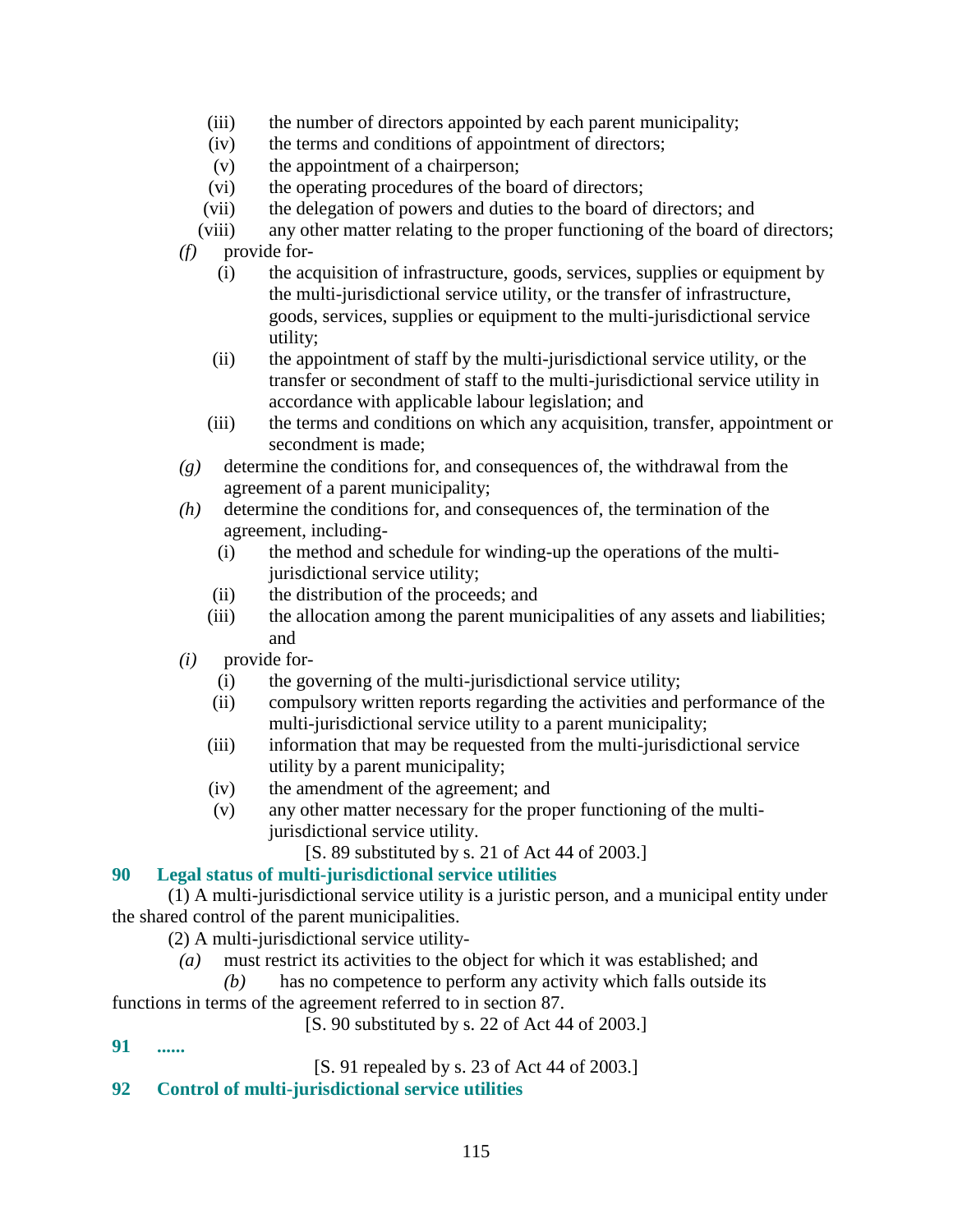(1) A multi-jurisdictional service utility-

- *(a)* is accountable to the parent municipalities; and
- *(b)* must comply with the Municipal Finance Management Act.
- (2) A parent municipality-
	- *(a)* is entitled to receive such regular written reports from the multi-jurisdictional service utility with respect to its activities and performance, as may be set out in the agreement establishing the multi-jurisdictional service utility;
	- *(b)* may request the multi-jurisdictional service utility to furnish it with such information regarding its activities as the parent municipality may reasonably require; and
	- *(c)* may appoint a nominee to inspect, at any time during normal business hours, the books, records, operations and facilities of the multi-jurisdictional service utility, and those of its contractors relating to the performance of the function or power for which the multi-jurisdictional service utility is established.
		- [S. 92 substituted by s. 24 of Act 44 of 2003.]

#### **93 Termination of multi-jurisdictional service utilities**

A multi-jurisdictional service utility terminates-

- *(a)* automatically, when there is only one remaining parent municipality;
- *(b)* by written agreement among all of the parent municipalities; or
- *(c)* upon the termination date or the fulfilment of any condition for termination contained in the agreement establishing the multi-jurisdictional service utility.
	- [S. 93 substituted by s. 25 of Act 44 of 2003.]

#### *Part 5*

#### *Duties and responsibilities of parent municipalities* **(ss 93A-93D)**  [Part 5 inserted by s. 26 of Act 44 of 2003.]

### **93A Duties of parent municipalities with respect to municipal entities**

The parent municipality of a municipal entity-

- *(a)* must exercise any shareholder, statutory, contractual or other rights and powers it may have in respect of the municipal entity to ensure that-
	- (i) both the municipality and the municipal entity comply with this Act, the Municipal Finance Management Act and any other applicable legislation; and
	- (ii) the municipal entity is managed responsibly and transparently, and meets its statutory, contractual and other obligations;
- *(b)* must allow the board of directors and chief executive officer of the municipal entity to fulfil their responsibilities; and
- *(c)* must establish and maintain clear channels of communication between the municipality and the municipal entity.

[S. 93A inserted by s. 26 of Act 44 of 2003.]

#### **93B Parent municipalities having sole control**

 A parent municipality which has sole control of a municipal entity, or effective control in the case of a municipal entity which is a private company-

 *(a)* must ensure that annual performance objectives and indicators for the municipal entity are established by agreement with the municipal entity and included in the municipal entity's multi-year business plan in accordance with section 87 (5) *(d)* of the Municipal Finance Management Act;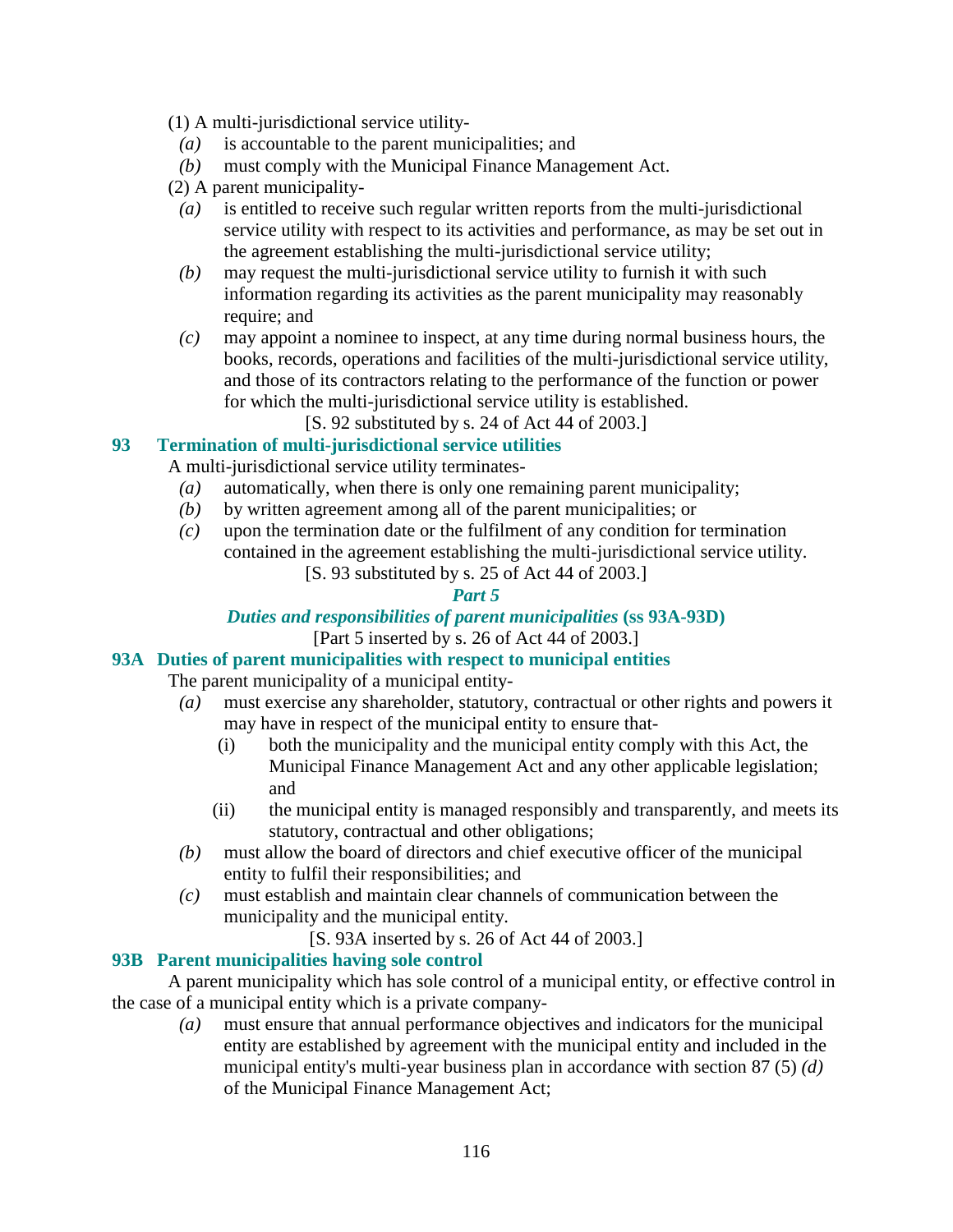- *(b)* must monitor and annually review, as part of the municipal entity's annual budget process as set out in section 87 of the Municipal Finance Management Act, the performance of the municipal entity against the agreed performance objectives and indicators; and
- *(c)* may liquidate and disestablish the municipal entity-
	- (i) following an annual performance review, if the performance of the municipal entity is unsatisfactory;
	- (ii) if the municipality does not impose a financial recovery plan in terms of the Municipal Finance Management Act and the municipal entity continues to experience serious or persistent financial problems; or
	- (iii) if the municipality has terminated the service delivery agreement or other agreement it had with the municipal entity.

[S. 93B inserted by s. 26 of Act 44 of 2003.]

#### **93C Parent municipalities having shared control**

Parent municipalities that have shared control of a municipal entity-

- *(a)* must enter into a mutual agreement determining and regulating-
	- (i) their mutual relationships in relation to the municipal entity;
	- (ii) the exercise of any shareholder, contractual or other rights and powers they may have in respect of the municipal entity;
	- (iii) the exercise of their powers and functions in terms of this Act and the Municipal Finance Management Act with respect to the municipal entity;
	- (iv) measures to ensure that annual performance objectives and indicators for the municipal entity are established by agreement with the municipal entity and included in the municipal entity's multi-year business plan in accordance with section 87 (5) *(d)* of the Municipal Finance Management Act;
	- (v) the monitoring and annual review, as part of the municipal entity's annual budget process as set out in section 87 of the Municipal Finance Management Act, of the performance of the municipal entity against the established performance objectives and indicators;
	- (vi) the payment of any monies by the municipalities to the municipal entity or by the municipal entity to the municipalities;
	- (vii) procedures for the resolution of disputes between those municipalities;
	- (viii) procedures governing conditions for and consequences of withdrawal from the municipal entity by a municipality;
		- (ix) procedures for terminating the appointment and utilisation of the municipal entity as a mechanism for the performance of a municipal function;
		- (x) the disestablishment of the municipal entity, the division, transfer or liquidation of its assets and the determination of the responsibility for its liabilities; and
	- (xi) any other matter that may be prescribed; and
- *(b)* may liquidate and disestablish the municipal entity-
	- (i) following an annual performance review, if the performance of the municipal entity is unsatisfactory;
	- (ii) if the municipality does not impose a financial recovery plan in terms of the Municipal Finance Management Act and the municipal entity continues to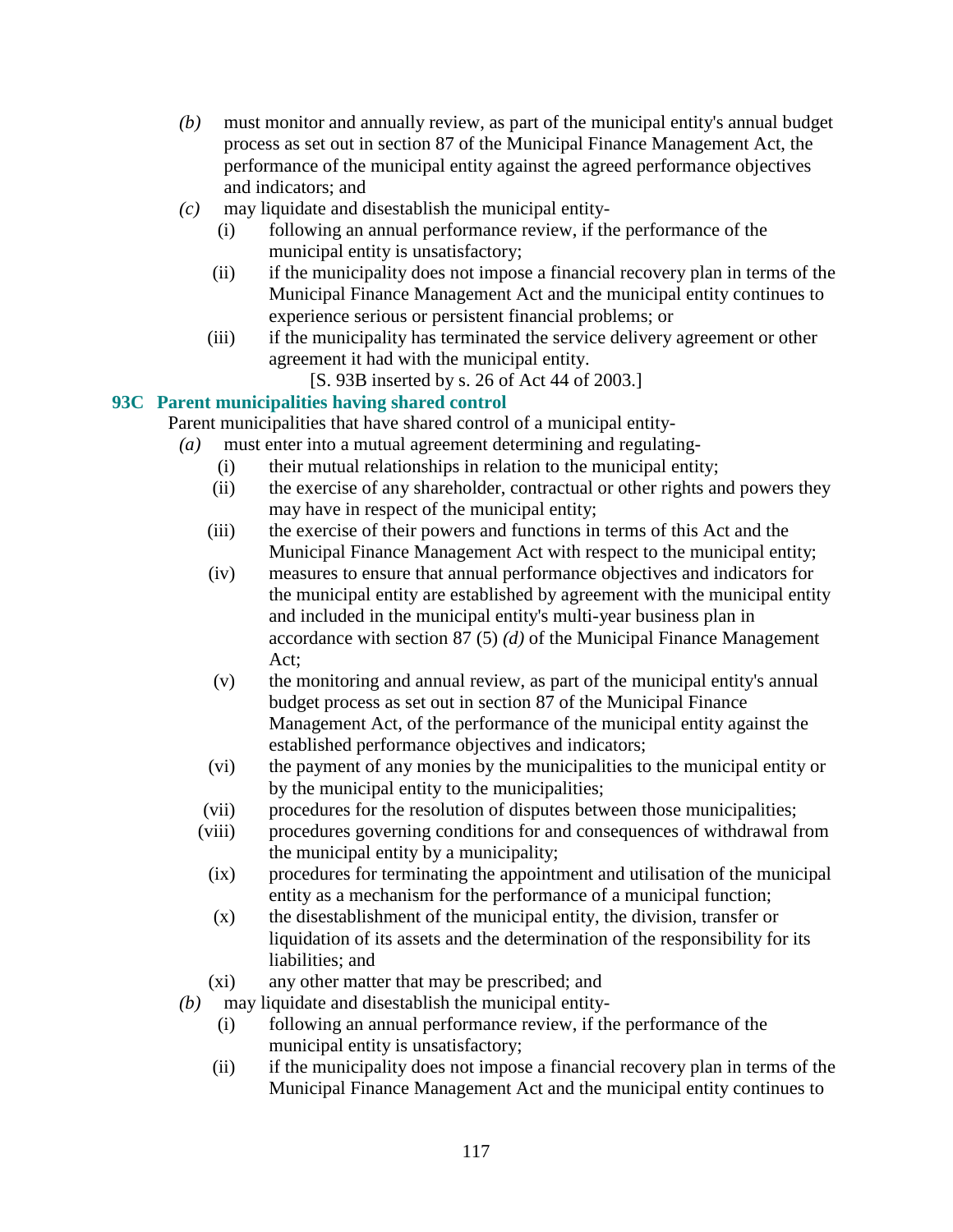experience serious or persistent financial problems; or

(iii) if the municipality has terminated the service delivery agreement or other agreement it had with the municipal entity.

[S. 93C inserted by s. 26 of Act 44 of 2003.]

#### **93D Municipal representatives**

 (1) The council of a parent municipality must designate a councillor or an official of the parent municipality, or both, as the representative or representatives of the parent municipality-

- *(a)* to represent the parent municipality as a non-participating observer at meetings of the board of directors of the municipal entity concerned; and
- *(b)* to attend shareholder meetings and to exercise the parent municipality's rights and responsibilities as a shareholder, together with such other councillors or officials that the council may designate as representatives.

 (2) *(a)* The official lines of communications between a municipal entity and the parent municipality exist between the chairperson of the board of directors of the municipal entity and the mayor or executive mayor, as the case may be, of the parent municipality.

*(b)* The mayor or executive mayor, as the case may be, of a parent municipality may at any time call or convene any meeting of shareholders or other general meeting comprising the board of directors of the municipal entity concerned and the representatives of the parent municipality, in order for the board of directors to give account for actions taken by it.

*(c)* The council of a parent municipality may determine the reporting responsibilities of a municipal representative referred to in subsection (1) *(a)* or *(b)*.

 (3) *(a)* A municipal representative referred to in subsection (1) *(b)*, must represent the parent municipality faithfully at shareholder meetings, without consideration of personal interest or gain, and must keep the council informed of-

- (i) how voting rights were exercised; and
- (ii) all relevant actions taken on behalf of the municipality by the representative.
- *(b)* A municipal representative referred to in subsection (1) *(a)* or *(b)*-
- (i) must act in accordance with the instructions of the council; and
- (ii) may be reimbursed for expenses in connection with his or her duties as a municipal representative, but may not receive any additional compensation or salary for such duties.
	- [S. 93D inserted by s. 26 of Act 44 of 2003.]

#### *Part 6*

#### *Governance of municipal entities* **(ss 93E-93J)**

[Part 6 inserted by s. 26 of Act 44 of 2003.]

#### **93E Appointment of directors**

(1) The board of directors of a municipal entity-

- *(a)* must have the requisite range of expertise to effectively manage and guide the activities of the municipal entity;
- *(b)* must consist of at least a third non-executive directors; and
- *(c)* must have a non-executive chairperson.

 (2) The parent municipality of a municipal entity must, before nominating or appointing a director, establish a process through which-

- *(a)* applications for nomination or appointment are widely solicited;
- *(b)* a list of all applicants and any prescribed particulars concerning applicants is compiled; and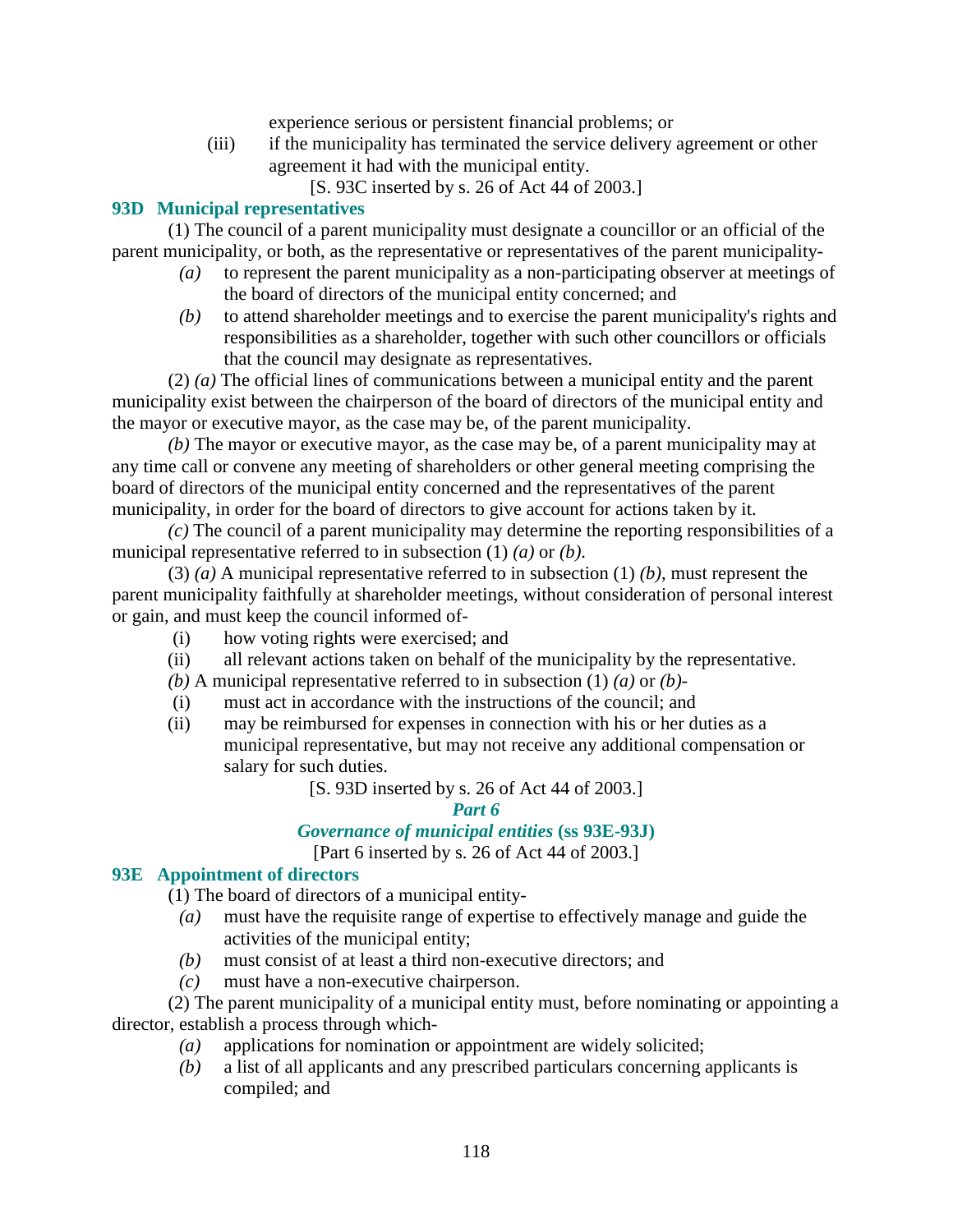*(c)* the municipal council makes the appointment or nomination from such list. [S. 93E inserted by s. 26 of Act 44 of 2003.]

#### **93F Disqualifications**

(1) A person is not eligible to be a director of a municipal entity if he or she-

- *(a)* holds office as a councillor of any municipality;
- *(b)* is a member of the National Assembly or a provincial legislature;
- *(c)* is a permanent delegate to the National Council of Provinces;
- *(d)* is an official of the parent municipality of that municipal entity;
- *(e)* was convicted of any offence and sentenced to imprisonment without the option of a fine, and a period of five years since completion of the sentence has not lapsed;
- *(f)* has been declared by a court to be of unsound mind; or
- *(g)* is an unrehabilitated insolvent.

 (2) If a director of a municipal entity during that person's term of office becomes disqualified on a ground mentioned in subsection (1), such person ceases to be a director from the date of becoming disqualified.

[S. 93F inserted by s. 26 of Act 44 of 2003.]

#### **93G Removal or recall of directors**

 The parent municipality of a municipal entity may remove or recall a director appointed or nominated by that municipality-

- *(a)* if the performance of the director is unsatisfactory;
- *(b)* if the director, either through illness or for any other reason, is unable to perform the functions of office effectively; or
- $(c)$  if the director, whilst holding office-
	- (i) is convicted of fraud or theft or any offence involving fraudulent conduct; or
	- (ii) has failed to comply with or breached any legislation regulating the conduct of directors, including any applicable code of conduct.
		- [S. 93G inserted by s. 26 of Act 44 of 2003.]

#### **93H Duties of directors**

(1) The board of directors of a municipal entity must-

- *(a)* provide effective, transparent, accountable and coherent corporate governance and conduct effective oversight of the affairs of the municipal entity;
- *(b)* ensure that it and the municipal entity comply with all applicable legislation and agreements;
- *(c)* communicate openly and promptly with the parent municipality of the municipal entity; and
- *(d)* deal with the parent municipality of the municipal entity in good faith.
- (2) A director must-
- *(a)* disclose to the board of directors, and to the representative of the parent municipality, any direct or indirect personal or business interest that the director or his or her spouse or partner may have in any matter before the board, and must withdraw from the proceedings of the board when that matter is considered, unless the board decides that the director's direct or indirect interest in the matter is trivial or irrelevant; and
- *(b)* at all times act in accordance with the Code of Conduct for directors referred to in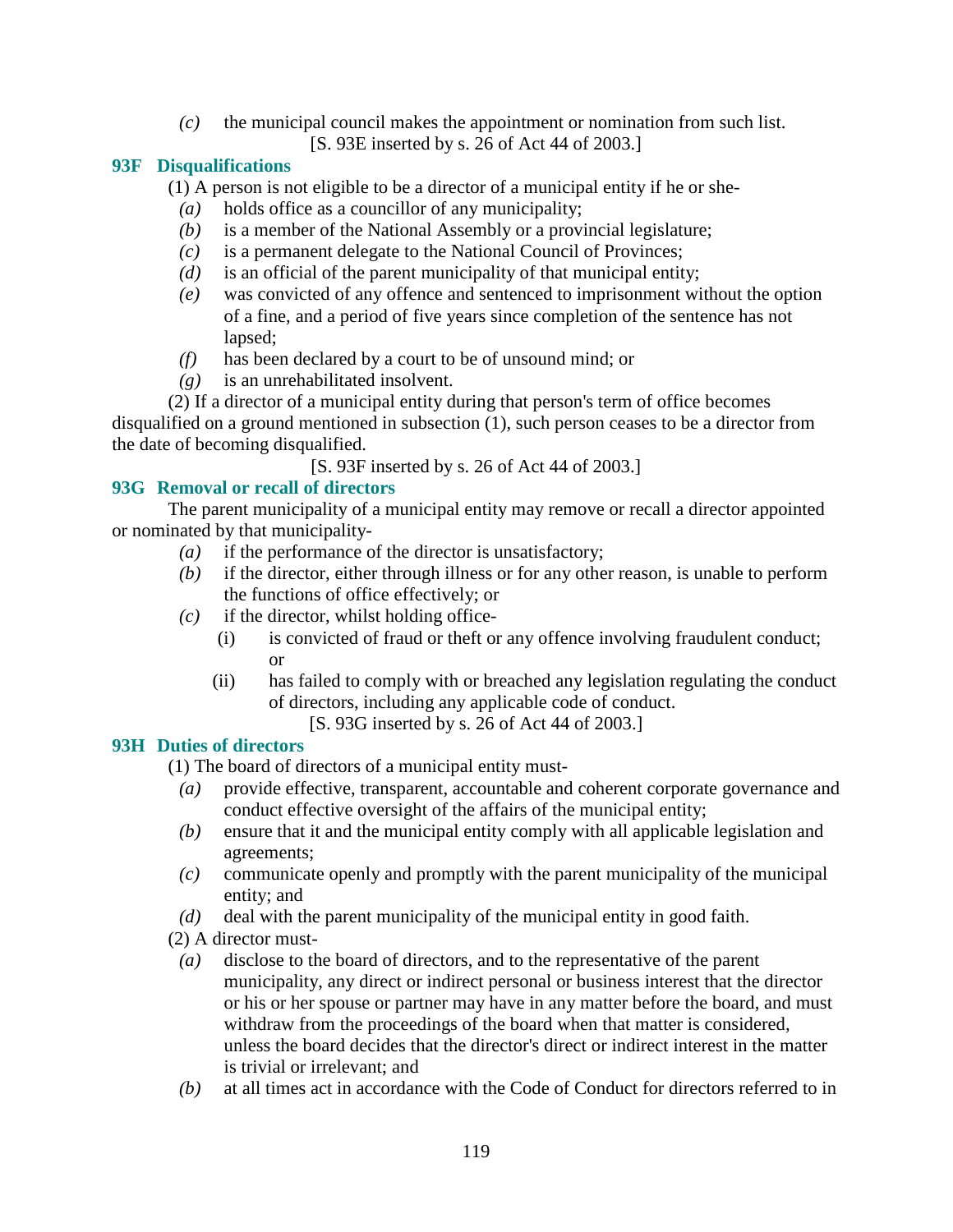section 93L.

[S. 93H inserted by s. 26 of Act 44 of 2003.]

#### **93I Meetings of board of directors**

 (1) Meetings of the board of directors of a municipal entity must be open to the municipal representatives referred to in section 93D (1) *(a)*.

 (2) Municipal representatives referred to in section 93D (1) *(a)* have non-participating observer status in a meeting of the board of directors of a municipal entity.

[S. 93I inserted by s. 26 of Act 44 of 2003.]

#### **93J Appointment of chief executive officer**

 (1) The board of directors of a municipal entity must appoint a chief executive officer of the municipal entity.

 (2) The chief executive officer of a municipal entity is accountable to the board of directors for the management of the municipal entity.

[S. 93J inserted by s. 26 of Act 44 of 2003.]

*Part 7* 

#### *General* **(ss 93K-93L)**

[Part 7 inserted by s. 26 of Act 44 of 2003.]

**93K Establishment of and acquisition of interests in corporate bodies disallowed** 

(1) A municipal entity may not-

- *(a)* establish or participate in the establishment of a company or any other corporate body, including a trust; or
- *(b)* acquire or hold an interest in a company or any other corporate body, including a trust.

(2) Subsection (1) does not apply to-

- *(a)* the acquisition by a municipal entity of securities in a company listed on the Johannesburg Securities Exchange for investment purposes, subject to any applicable provisions of the Municipal Finance Management Act; or
- *(b)* a fund for the benefit of employees of a municipal entity in terms of a law regulating pensions or medical aid schemes.

[S. 93K inserted by s. 26 of Act 44 of 2003.]

#### **93L Code of Conduct for directors and members of staff of municipal entity**

 (1) *(a)* The Code of Conduct for councillors contained in Schedule 1 applies, with the necessary changes, to directors of a municipal entity.

*(b)* In the application of item 14 of Schedule 1 to directors of a municipal entity, that item must be regarded as providing as follows:

'14 Breaches of Code

(1) The board of directors of a municipal entity may-

- *(a)* investigate and make a finding on any alleged breach of a provision of this Code by a director; or
- *(b)* establish a special committee-
	- (i) to investigate and make a finding on any alleged breach of a provision of this Code by a director; or
	- (ii) to make appropriate recommendations to the board of directors.

 (2) If the board of directors or special committee finds that a director has breached a provision of this Code, the board of directors may-

*(a)* issue a formal warning to the director;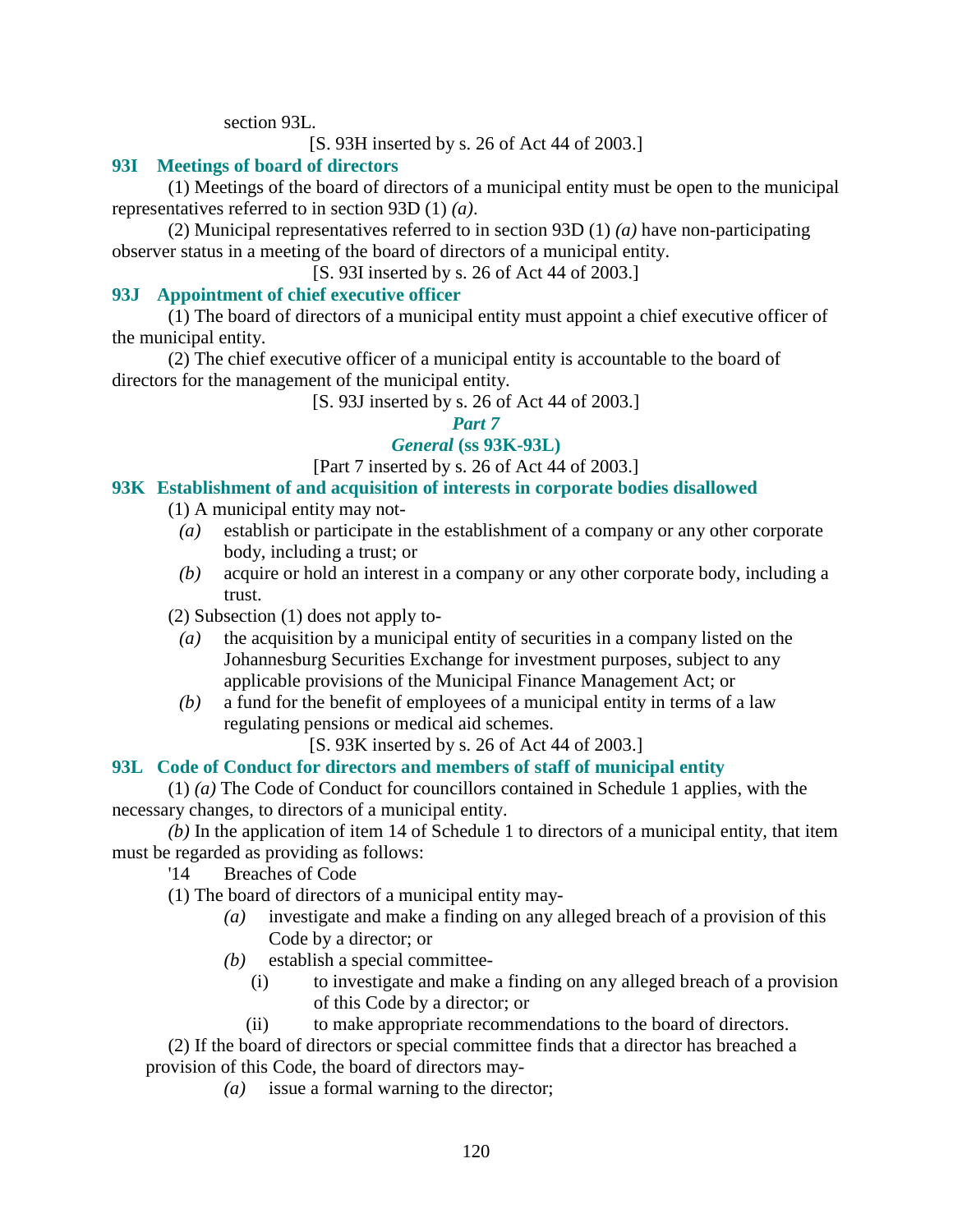- *(b)* reprimand the director;
- *(c)* fine the director; or
- *(d)* recommend to the parent municipality that the director be removed or recalled in terms of section 93G.

 (3) The board of directors of a municipal entity must inform a parent municipality of that entity of any action taken against a director in terms of subsection (2).'.

 (2) The Code of Conduct for municipal staff members contained in Schedule 2 applies, with the necessary changes, to members of staff of a municipal entity.

 (3) For purposes of this section, any reference in Schedule 1 or 2 to a 'councillor', 'MEC for local government in the province', 'municipal council', 'municipality' and 'rules and orders' must, unless inconsistent with the context or otherwise clearly inappropriate, be construed as a reference to a director of a municipal entity, parent municipality, board of directors, municipal entity and procedural rules, respectively.

[S. 93L inserted by s. 26 of Act 44 of 2003.]

**94 ......** 

[S. 94 amended by s. 42 of Act 51 of 2002 and repealed by s. 27 of Act 44 of 2003.] **CHAPTER 9** 

#### **CREDIT CONTROL AND DEBT COLLECTION (ss 95-104)**

#### **95 Customer care and management**

 In relation to the levying of rates and other taxes by a municipality and the charging of fees for municipal services, a municipality must, within its financial and administrative capacity-

- *(a)* establish a sound customer management system that aims to create a positive and reciprocal relationship between persons liable for these payments and the municipality, and where applicable, a service provider,
- *(b)* establish mechanisms for users of services and ratepayers to give feedback to the municipality or other service provider regarding the quality of the services and the performance of the service provider;
- *(c)* take reasonable steps to ensure that users of services are informed of the costs involved in service provision, the reasons for the payment of service fees, and the manner in which monies raised from the service are utilised;
- *(d)* where the consumption of services has to be measured, take reasonable steps to ensure that the consumption by individual users of services is measured through accurate and verifiable metering systems;
- *(e)* ensure that persons liable for payments, receive regular and accurate accounts that indicate the basis for calculating the amounts due;
- *(f)* provide accessible mechanisms for those persons to query or verify accounts and metered consumption, and appeal procedures which allow such persons to receive prompt redress for inaccurate accounts;
- *(g)* provide accessible mechanisms for dealing with complaints from such persons, together with prompt replies and corrective action by the municipality;
- *(h)* provide mechanisms to monitor the response time and efficiency in complying with paragraph *(g)*; and
- *(i)* provide accessible pay points and other mechanisms for settling accounts or for making pre-payments for services.
- **96 Debt collection responsibility of municipalities**

A municipality-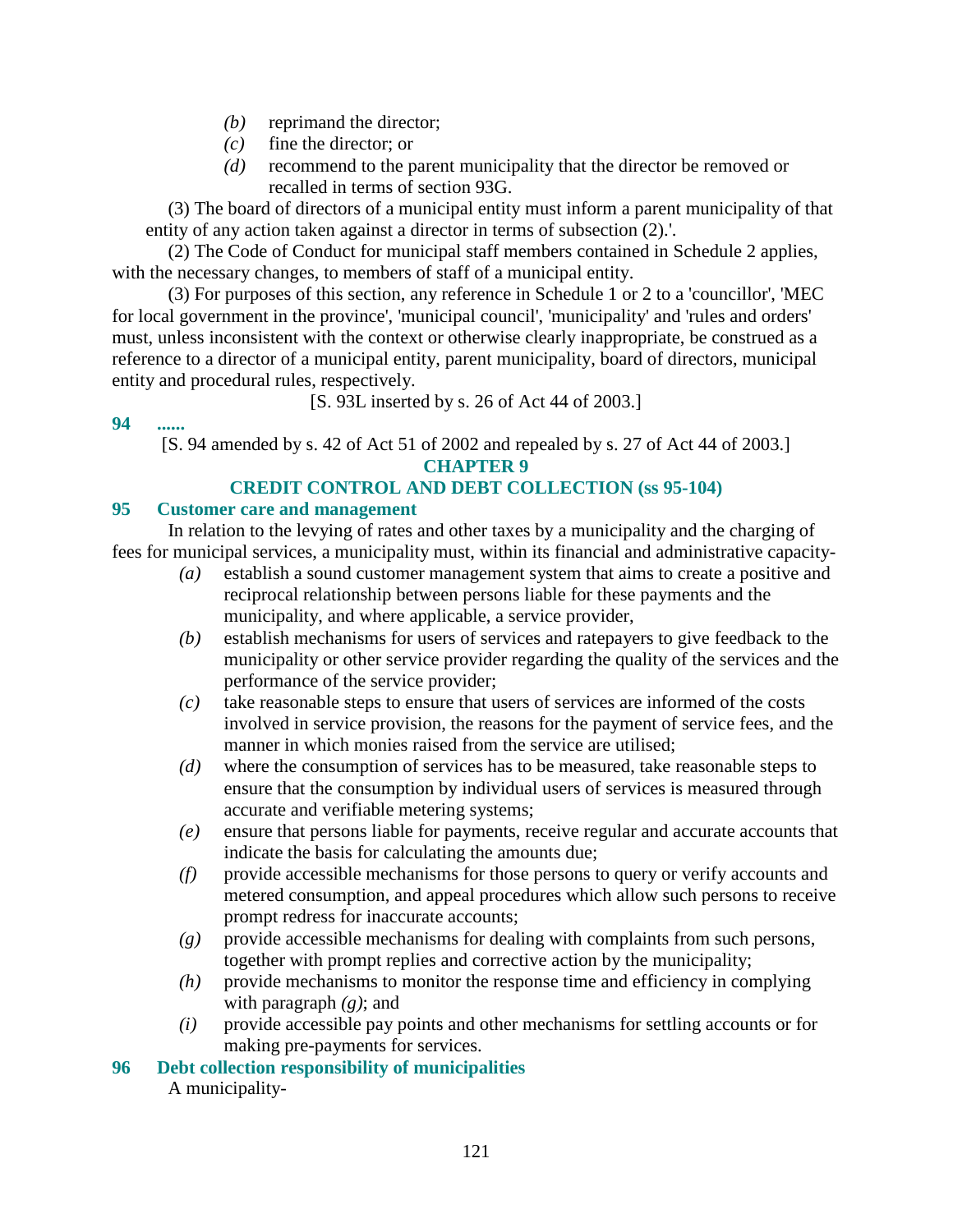- *(a)* must collect all money that is due and payable to it, subject to this Act and any other applicable legislation; and
- *(b)* for this purpose, must adopt, maintain and implement a credit control and debt collection policy which is consistent with its rates and tariff policies and complies with the provisions of this Act.

#### **97 Contents of policy**

(1) A credit control and debt collection policy must provide for-

- *(a)* credit control procedures and mechanisms;
- *(b)* debt collection procedures and mechanisms;
- *(c)* provision for indigent debtors that is consistent with its rates and tariff policies and any national policy on indigents;
- *(d)* realistic targets consistent with-
	- (i) general recognised accounting practices and collection ratios; and
	- (ii) the estimates of income set in the budget less an acceptable provision for bad debts;
- *(e)* interest on arrears, where appropriate;
- *(f)* extensions of time for payment of accounts;
- *(g)* termination of services or the restriction of the provision of services when payments are in arrears;
- *(h)* matters relating to unauthorised consumption of services, theft and damages; and
- *(i)* any other matters that may be prescribed by regulation in terms of section 104.

 (2) A credit control and debt collection policy may differentiate between different categories of ratepayers, users of services, debtors, taxes, services, service standards and other matters as long as the differentiation does not amount to unfair discrimination.

#### **98 By-laws to give effect to policy**

 (1) A municipal council must adopt by-laws to give effect to the municipality's credit control and debt collection policy, its implementation and enforcement.

 (2) By-laws in terms of subsection (1) may differentiate between different categories of ratepayers, users of services, debtors, taxes, services, service standards and other matters as long as the differentiation does not amount to unfair discrimination.

#### **99 Supervisory authority**

 A municipality's executive committee or executive mayor or, if a municipality does not have an executive committee or executive mayor, the municipal council itself or a committee appointed by it, as the supervisory authority must-

- *(a)* oversee and monitor-
	- (i) the implementation and enforcement of the municipality's credit control and debt collection policy and any by-laws enacted in terms of section 98; and
	- (ii) the performance of the municipal manager in implementing the policy and any by-laws;
- *(b)* when necessary, evaluate or review the policy and any by-laws, or the implementation of the policy and any such by-laws, in order to improve efficiency of its credit control and debt collection mechanisms, processes and procedures; and
- *(c)* at such intervals as may be determined by the council report to a meeting of the council, except when the council itself performs the duties mentioned in paragraphs *(a)* and *(b)*.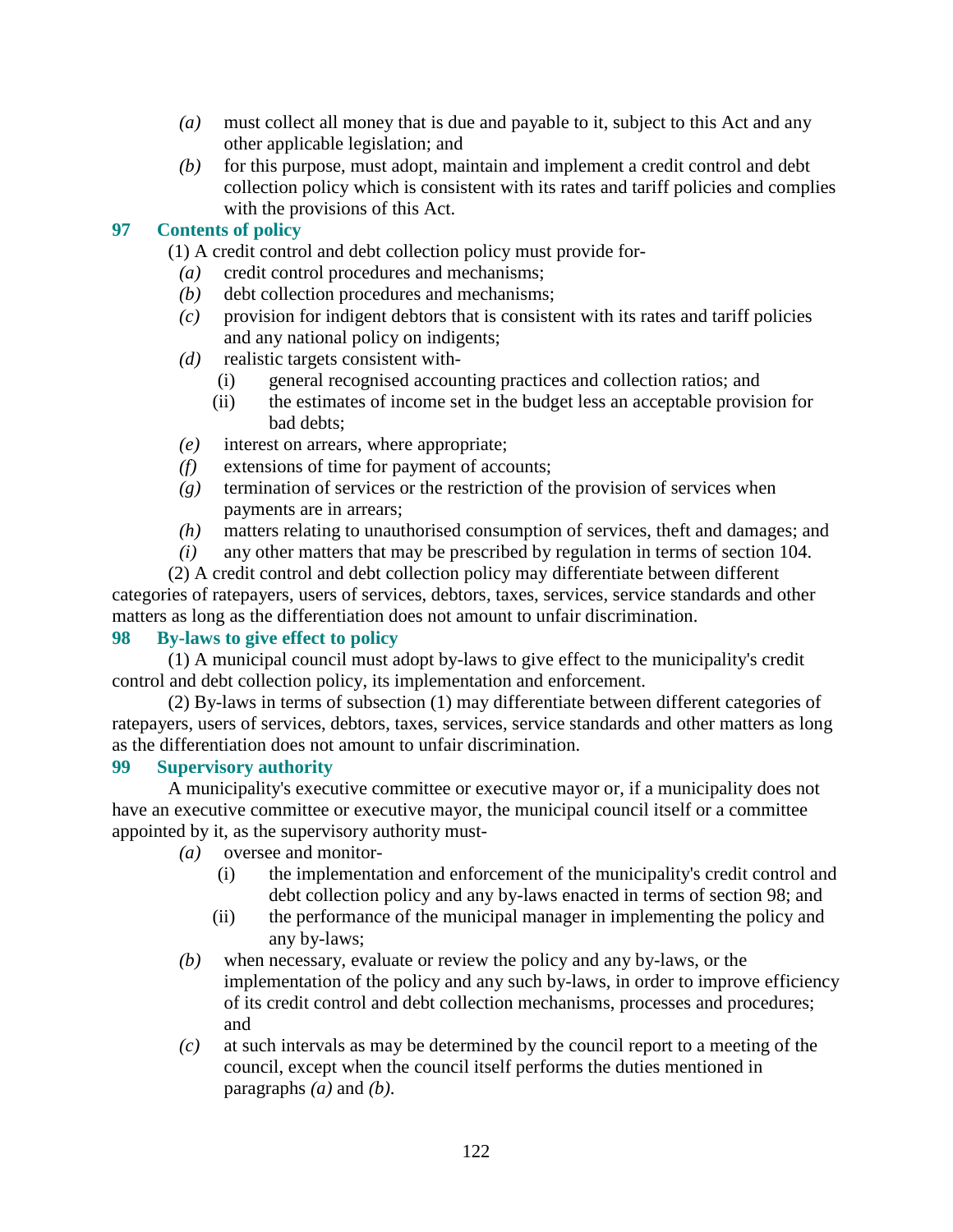#### **100 Implementing authority**

The municipal manager or service provider must-

- *(a)* implement and enforce the municipality's credit control and debt collection policy and any by-laws enacted in terms of section 98;
- *(b)* in accordance with the credit control and debt collection policy and any such bylaws, establish effective administrative mechanisms, processes and procedures to collect money that is due and payable to the municipality; and
- *(c)* at such intervals as may be determined by the council report the prescribed particulars to a meeting of the supervisory authority referred to in section 99.

#### **101 Municipality's right of access to premises**

 The occupier of premises in a municipality must give an authorised representative of the municipality or of a service provider access at all reasonable hours to the premises in order to read, inspect, install or repair any meter or service connection for reticulation, or to disconnect, stop or restrict the provision of any service.

#### **102 Accounts**

(1) A municipality may-

- *(a)* consolidate any separate accounts of persons liable for payments to the municipality;
- *(b)* credit a payment by such a person against any account of that person; and
- *(c)* implement any of the debt collection and credit control measures provided for in this Chapter in relation to any arrears on any of the accounts of such a person.

 (2) Subsection (1) does not apply where there is a dispute between the municipality and a person referred to in that subsection concerning any specific amount claimed by the municipality from that person.

 (3) A municipality must provide an owner of a property in its jurisdiction with copies of accounts sent to the occupier of the property for municipal services supplied to such a property if the owner requests such accounts in writing from the municipality concerned.

[Sub-s. (3) added by s. 17 of Act 19 of 2008.]

#### **103 Agreements with employers**

A municipality may-

- *(a)* with the consent of a person liable to the municipality for the payment of rates or other taxes, or fees for municipal services, enter into an agreement with that person's employer to deduct from the salary or wages of that person-
	- (i) any outstanding amounts due by that person to the municipality; or
	- (ii) such regular monthly amounts as may be agreed; and
- *(b)* provide special incentives for-
	- (i) employers to enter into such agreements; and
	- (ii) employees to consent to such agreements.

#### **104 Regulations and guidelines**

 (1) The Minister may for the purposes of this Chapter make regulations or issue guidelines in accordance with section 120 to provide for or regulate the following matters:

- *(a)* the particulars that must be contained in the municipal manager's report in terms of section 100 *(c)*;
- *(b)* the identification of municipal services provided by the municipality or other service providers to users of services where the use of the service by the user can reasonably be determined, measured or estimated per quantity used or per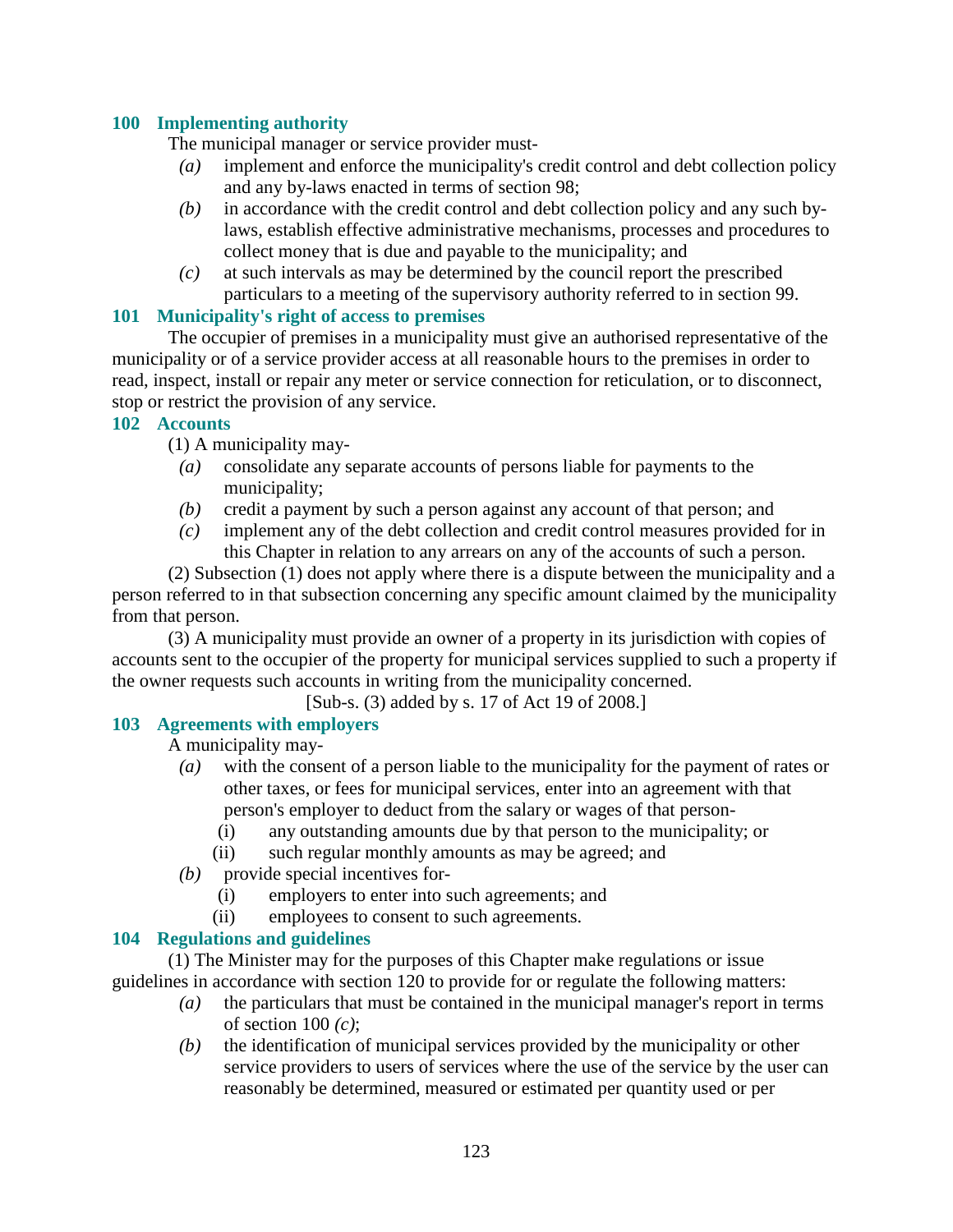frequency of such use;

- *(c)* the determination, measurement or estimate of the use by each user of each service so identified;
- *(d)* user agreements, and deposits and bank guarantees for the provision of municipal services;
- *(e)* the rendering of accounts to ratepayers and users and the particulars to be contained in the accounts;
- *(f)* the action that may be taken by municipalities and service providers to secure payment of accounts that are in arrear, including-
	- (i) the termination of municipal services or the restriction of the provision of services;
	- (ii) the seizure of property;
	- (iii) the attachment of rent payable on a property; and
	- (iv) the extension of liability to a director, a trustee or a member if the debtor is a company, a trust or a close corporation;
- *(g)* appeals against the accuracy of accounts for municipal taxes or services;
- *(h)* the manner in and time within which such appeals must be lodged and determined and the consequences of successful and unsuccessful appeals;
- *(i)* extensions for the payment of arrears and interest payable in respect of such arrears;
- *(j)* service connections and disconnections, and the resumption of discontinued services;
- *(k)* the combating of unauthorised consumption, connection and reconnection and theft of municipal services;
- *(l)* the development and implementation of an indigent policy;
- *(m)* the tampering with or theft of meters, service supply equipment and reticulation network and any other fraudulent activity in connection with the provision of municipal services; and
- *(n)* any other matter that may facilitate-
	- (i) effective and efficient systems of credit control and debt collection by municipalities; or
	- (ii) the application of this Chapter.

 (2) When making regulations or issuing guidelines in terms of section 120 to provide for or to regulate the matters mentioned in subsection (1) of this section, the Minister must-

- *(a)* take into account the capacity of municipalities to comply with those matters; and
- *(b)* differentiate between different kinds of municipalities according to their respective capacities.

#### **CHAPTER 10**

#### **PROVINCIAL AND NATIONAL MONITORING AND STANDARD SETTING (ss 105- 108)**

#### *Part 1*

#### *Provincial monitoring* **(ss 105-106)**

#### **105 Provincial monitoring of municipalities**

 (1) The MEC for local government in a province must establish mechanisms, processes and procedures in terms of section 155 (6) of the Constitution to-

*(a)* monitor municipalities in the province in managing their own affairs, exercising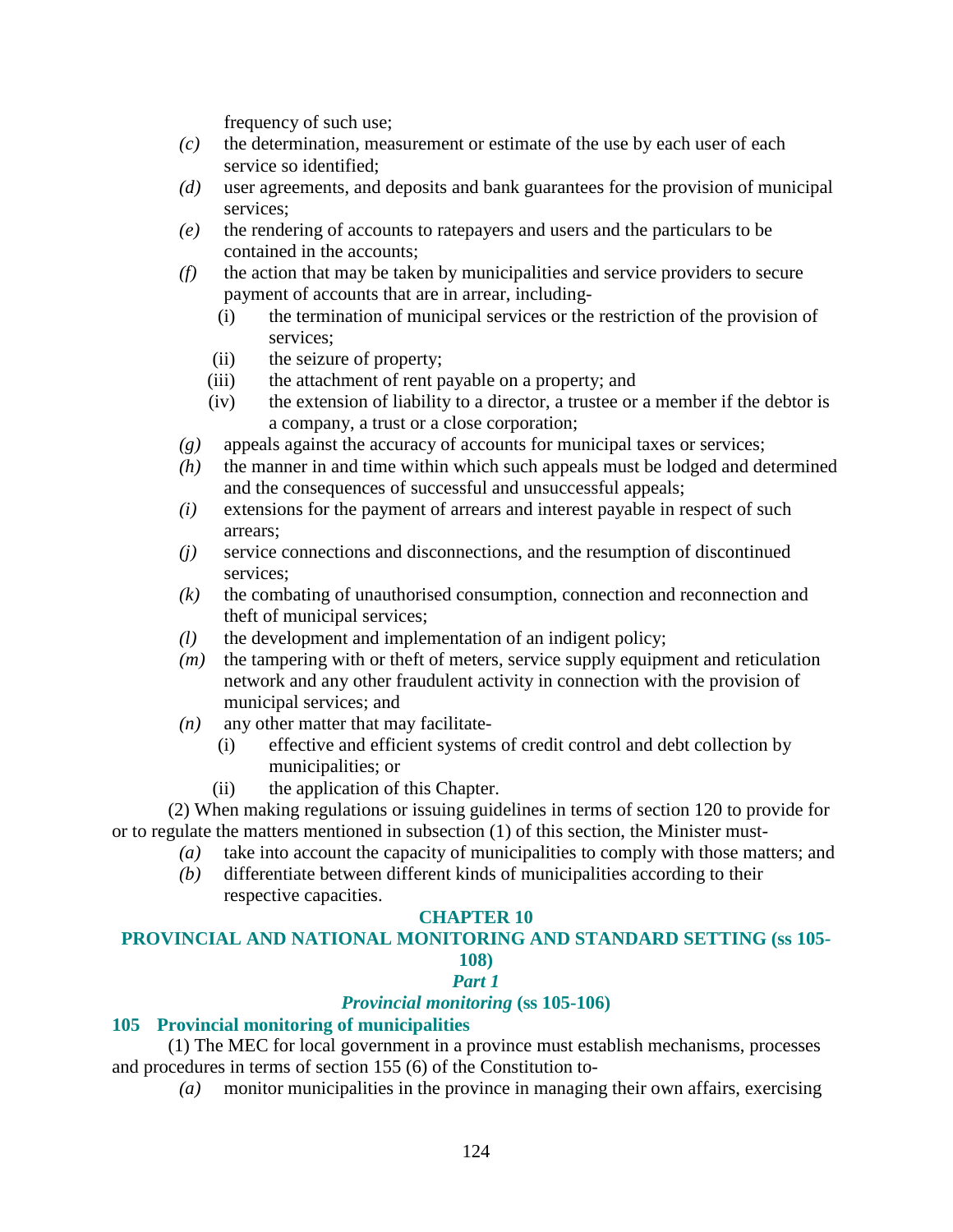their powers and performing their functions;

- *(b)* monitor the development of local government capacity in the province; and
- *(c)* assess the support needed by municipalities to strengthen their capacity to manage their own affairs, exercise their powers and perform their functions.

 (2) The MEC for local government in a province may by notice in the *Provincial Gazette* require municipalities of any category or type specified in the notice or of any other kind described in the notice, to submit to a specified provincial organ of state such information as may be required in the notice, either at regular intervals or within a period as may be specified.

(3) When exercising their powers in terms of subsection (1) MECs for local government-

- *(a)* must rely as far as is possible on annual reports in terms of section 46 and information submitted by municipalities in terms of subsection (2); and
- *(b)* may make reasonable requests to municipalities for additional information after taking into account-
	- (i) the administrative burden on municipalities to furnish the information;
	- (ii) the cost involved; and
	- (iii) existing performance monitoring mechanisms, systems and processes in the municipality.

#### **106 Non-performance and maladministration**

 (1) If an MEC has reason to believe that a municipality in the province cannot or does not fulfil a statutory obligation binding on that municipality or that maladministration, fraud, corruption or any other serious malpractice has occurred or is occurring in a municipality in the province, the MEC must-

- *(a)* by written notice to the municipality, request the municipal council or municipal manager to provide the MEC with information required in the notice; or
- *(b)* if the MEC considers it necessary, designate a person or persons to investigate the matter.

 (2) In the absence of applicable provincial legislation, the provisions of sections 2, 3, 4, 5 and 6 of the Commissions Act, 1947 (Act 8 of 1947), and the regulations made in terms of that Act apply, with the necessary changes as the context may require, to an investigation in terms of subsection (1) *(b)*.

 (3) *(a)* An MEC issuing a notice in terms of subsection (1) *(a)* or designating a person to conduct an investigation in terms of subsection (1) *(b)*, must within 14 days submit a written statement to the National Council of Provinces motivating the action.

*(b)* A copy of the statement contemplated in paragraph *(a)* must simultaneously be forwarded to the Minister and to the Minister of Finance.

[Sub-s. (3) substituted by s. 18 *(b)* of Act 19 of 2008.]

 (4) *(a)* The Minister may request the MEC to investigate maladministration, fraud, corruption or any other serious malpractice which, in the opinion of the Minister, has occurred or is occurring in a municipality in the province.

*(b)* The MEC must table a report detailing the outcome of the investigation in the relevant provincial legislature within 90 days from the date on which the Minister requested the investigation and must simultaneously send a copy of such report to the Minister, the Minister of Finance and the National Council of Provinces.

[Sub-s. (4) added by s. 18 *(c)* of Act 19 of 2008.]

#### *National monitoring and standard setting* **(ss 107-108)**

*Part 2*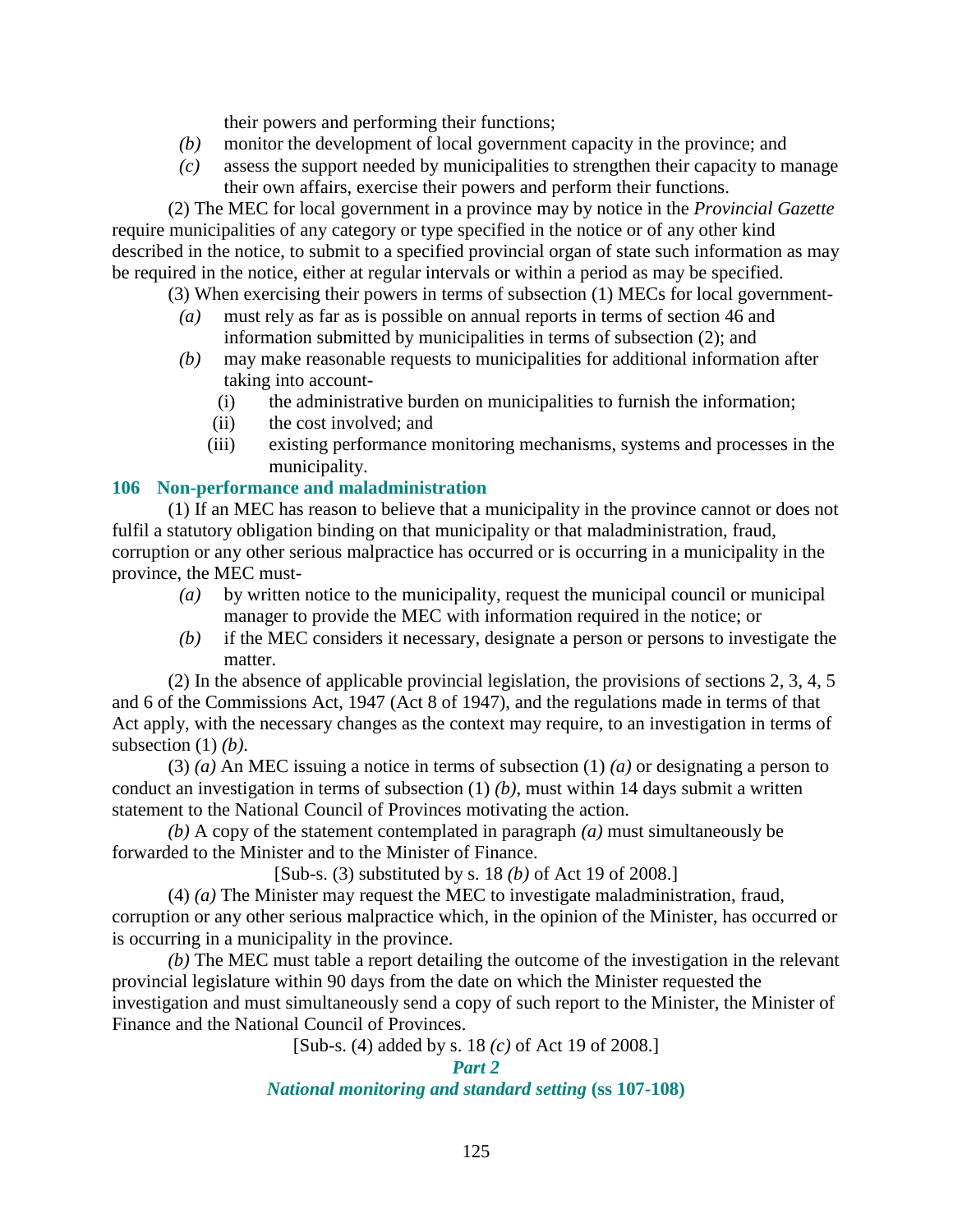#### **107 Furnishing of information**

 The Minister, by notice in the *Gazette*, may require municipalities of any category or type specified in the notice, or of any other kind described in the notice, to submit to a specified national organ of state such information concerning their affairs as may be required in the notice, either at regular intervals or within a period as may be specified.

#### **108 Essential national and minimum standards**

 (1) Except where otherwise provided for by an Act of Parliament, the Minister may, by notice in the *Gazette*, establish essential national standards and minimum standards for any municipal service or for any matter assigned to municipalities in terms of section 156 (1) of the Constitution, after consulting-

- *(a)* the Minister of Finance;
- *(b)* organised local government representing local government nationally;
- *(c)* the MECs for local government; and
- *(d)* any Cabinet member responsible for regulating that service.

 (2) A Cabinet member, after consulting the Minister, may exercise the power contained in subsection (1) in relation to a municipal service or matter falling within the functional area for which that Cabinet member is responsible.

 (3) Standards established in terms of subsection (1) may distinguish between different categories, types and kinds of municipalities.

 (4) Draft standards in terms of subsection (1) or (2) must be published for public comment in the *Gazette* before their enactment.

 (5) When establishing standards in terms of subsection (1) or (2), the Minister or other Cabinet member must-

- *(a)* take into account the capacity of municipalities to comply with those standards; and
- *(b)* differentiate between different kinds of municipalities according to their respective capacities.

#### **CHAPTER 11 LEGAL MATTERS (ss 109-118)**

#### **109 Legal proceedings**

 $(1)$  ......

[Sub-s. (1) deleted by s. 2 (1) of Act 40 of 2002.]

 (2) A municipality may compromise or compound any action, claim or proceedings, and may submit to arbitration any matter other than a matter involving a decision on its status, powers or duties or the validity of its actions or by-laws.

#### **109A Legal representation for employees or councillors of municipality**

 A municipality may, subject to such terms and conditions as it may determine, provide an employee or councillor of the municipality with legal representation where-

- *(a)* legal proceedings have been instituted against the employee or councillor as a result of any act or omission by the employee or councillor in the exercise of his or her powers or the performance of his or her duties; or
- *(b)* the employee or the councillor has been summoned to attend any inquest or inquiry arising from the exercise of his or her powers or the performance of his or her duties.

[S. 109A inserted by s. 43 of Act 51 of 2002.]

#### **110 Certain certificates to be evidence**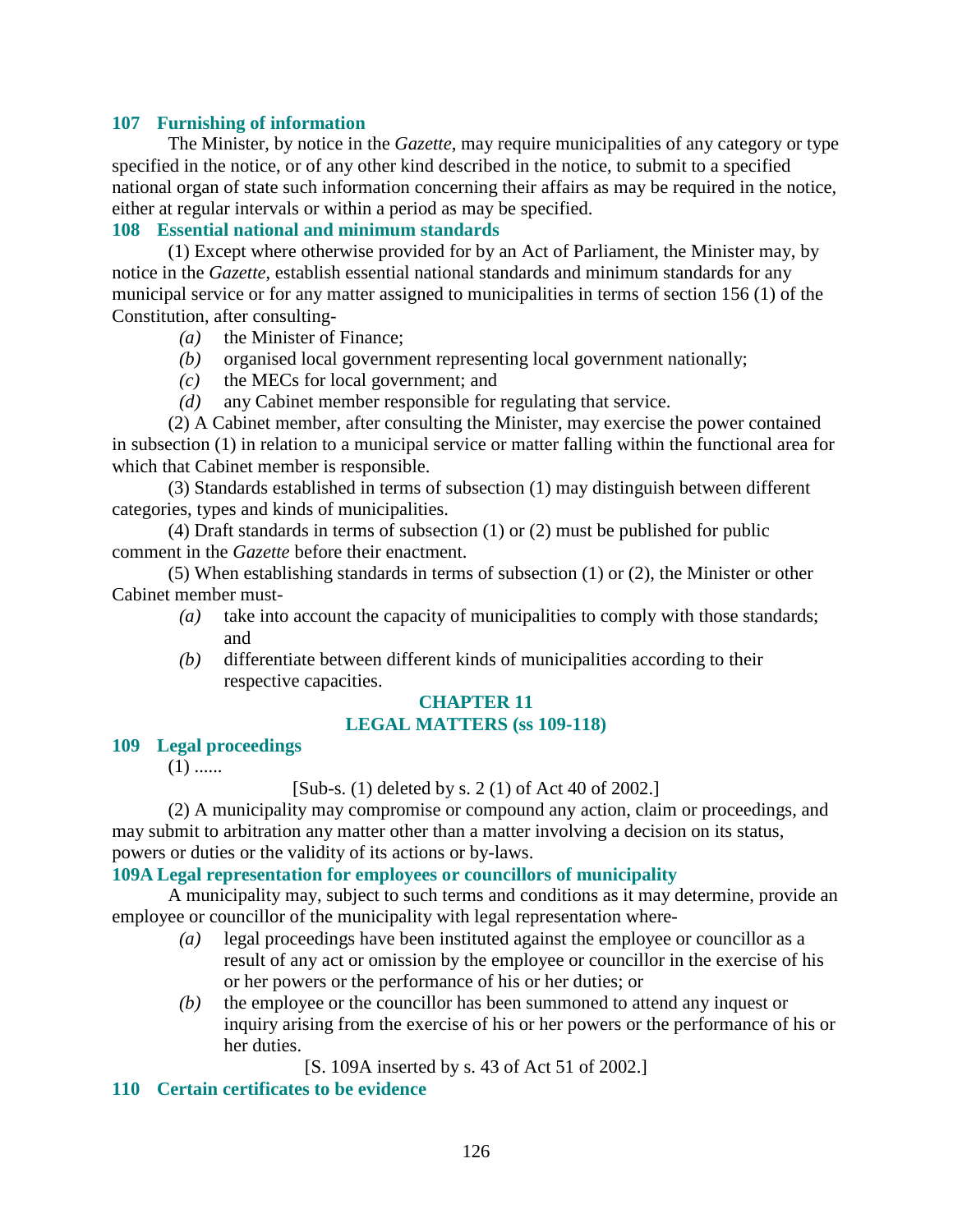In legal proceedings against a municipality, a certificate which purports to be signed by a staff member of the municipality and which claims that the municipality used the best known, or the only, or the most practicable and available methods in exercising any of its powers or performing any of its functions, must on its mere production by any person be accepted by the court as evidence of that fact.

#### **111 Copy of** *Provincial Gazette* **as evidence**

 A copy of the *Provincial Gazette* in which a by-law was published, may on its mere production in a court by any person, be used as evidence that that by-law was passed by a municipality concerned.

#### **112 Prosecution of offences**

 A staff member of a municipality authorised in terms of section 22 (8) *(b)* of the National Prosecuting Authority Act, 1998 (Act 32 of 1998), to conduct prosecutions, may institute criminal proceedings and conduct the prosecution in respect of a contravention of or failure to comply with a provision of-

- *(a)* a by-law or regulation of the municipality;
- *(b)* other legislation administered by the municipality; or
- *(c)* other legislation as the National Director of Public Prosecutions may determine in terms of section 22 (8) *(b)* of the National Prosecuting Authority Act, 1998.

#### **113 Fines and bail**

 Fines and estreated bails recovered in respect of offences or alleged offences referred to in item 2 of Schedule 4 to the Public Finance Management Act, 1999 (Act 1 of 1999), must be paid into the revenue fund of the municipality.

#### **114 Time of notices and payments**

Normal or extended office hours is the only time-

- *(a)* a payment may be made at a municipality, except when payment is made by electronic transfer or at agency pay-points; or
- *(b)* any notice or other document may be served on the municipality, including on its council, or other structure or functionary or a staff member in an official capacity, except when the matter in connection with which a summons is served is an urgent matter.

#### **115 Service of documents and process**

 (1) Any notice or other document that is served on a person in terms of this Act or by a municipality in terms of any other legislation is regarded as having been served-

- *(a)* when it has been delivered to that person personally;
- *(b)* when it has been left at that person's place of residence or business in the Republic with a person apparently over the age of sixteen years;
- *(c)* when it has been posted by registered or certified mail to that person's last known residential or business address in the Republic and an acknowledgement of the posting thereof from the postal service is obtained;
- *(d)* if that person's address in the Republic is unknown, when it has been served on that person's agent or representative in the Republic in the manner provided by paragraphs  $(a)$ ,  $(b)$  or  $(c)$ ; or
- *(e)* if that person's address and agent or representative in the Republic is unknown, when it has been posted in a conspicuous place on the property or premises, if any, to which it relates.

[Sub-s. (1) amended by s. 94 of Act 6 of 2004.]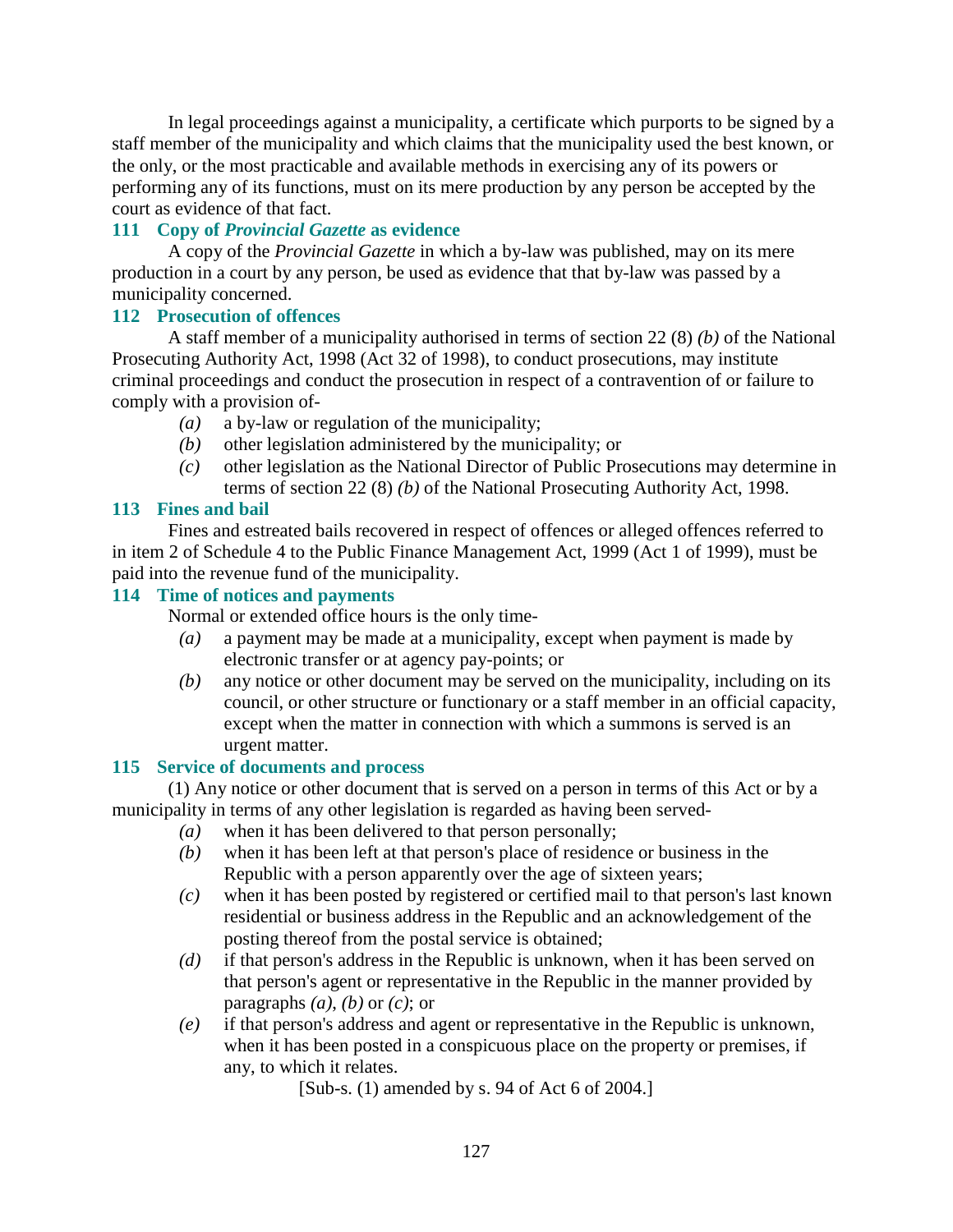(2) When any notice or other document must be authorised or served on the owner, occupier or holder of any property or right in any property, it is sufficient if that person is described in the notice or other document as the owner, occupier or holder of the property or right in question, and it is not necessary to name that person.

 (3) Any legal process is effectively and sufficiently served on a municipality when it is delivered to the municipal manager or a person in attendance at the municipal manager's office. **116 Public servitudes** 

 Public servitudes in favour of a municipality are under the control of the municipality which must protect and enforce the rights of the local community arising from those servitudes.

#### **117 Custody of documents**

 Except where otherwise provided, all records and documents of a municipality are in the custody of the municipal manager.

#### **118 Restraint on transfer of property**

 (1) A registrar of deeds may not register the transfer of property except on production to that registrar of deeds of a prescribed certificate-

- *(a)* issued by the municipality or municipalities in which that property is situated; and
- *(b)* which certifies that all amounts that became due in connection with that property for municipal service fees, surcharges on fees, property rates and other municipal taxes, levies and duties during the two years preceding the date of application for the certificate have been fully paid.

 (1A) A prescribed certificate issued by a municipality in terms of subsection (1) is valid for a period of 60 days from the date it has been issued.

[Sub-s. (1A) amended by s. 19 of Act 19 of 2008.]

 (2) In the case of the transfer of property by a trustee of an insolvent estate, the provisions of this section are subject to section 89 of the Insolvency Act, 1936 (Act 24 of 1936).

 (3) An amount due for municipal service fees, surcharges on fees, property rates and other municipal taxes, levies and duties is a charge upon the property in connection with which the amount is owing and enjoys preference over any mortgage bond registered against the property.

(4) Subsection (1) does not apply to-

- *(a)* a transfer from the national government, a provincial government or a municipality of a residential property which was financed with funds or loans made available by the national government, a provincial government or a municipality; and
- *(b)* the vesting of ownership as a result of a conversion of land tenure rights into ownership in terms of Chapter 1 of the Upgrading of Land Tenure Rights Act, 1991 (Act 112 of 1991):

Provided that nothing in this subsection precludes the subsequent collection by a municipality of any amounts owed to it in respect of such a property at the time of such transfer or conversion.

 (5) Subsection (3) does not apply to any amount referred to in that subsection that became due before a transfer of a residential property or a conversion of land tenure rights into ownership contemplated in subsection (4) took place.

#### [S. 118 substituted by s. 44 of Act 51 of 2002.]

#### **CHAPTER 12**

#### **MISCELLANEOUS (ss 119-124)**

#### **119 Offences and penalties**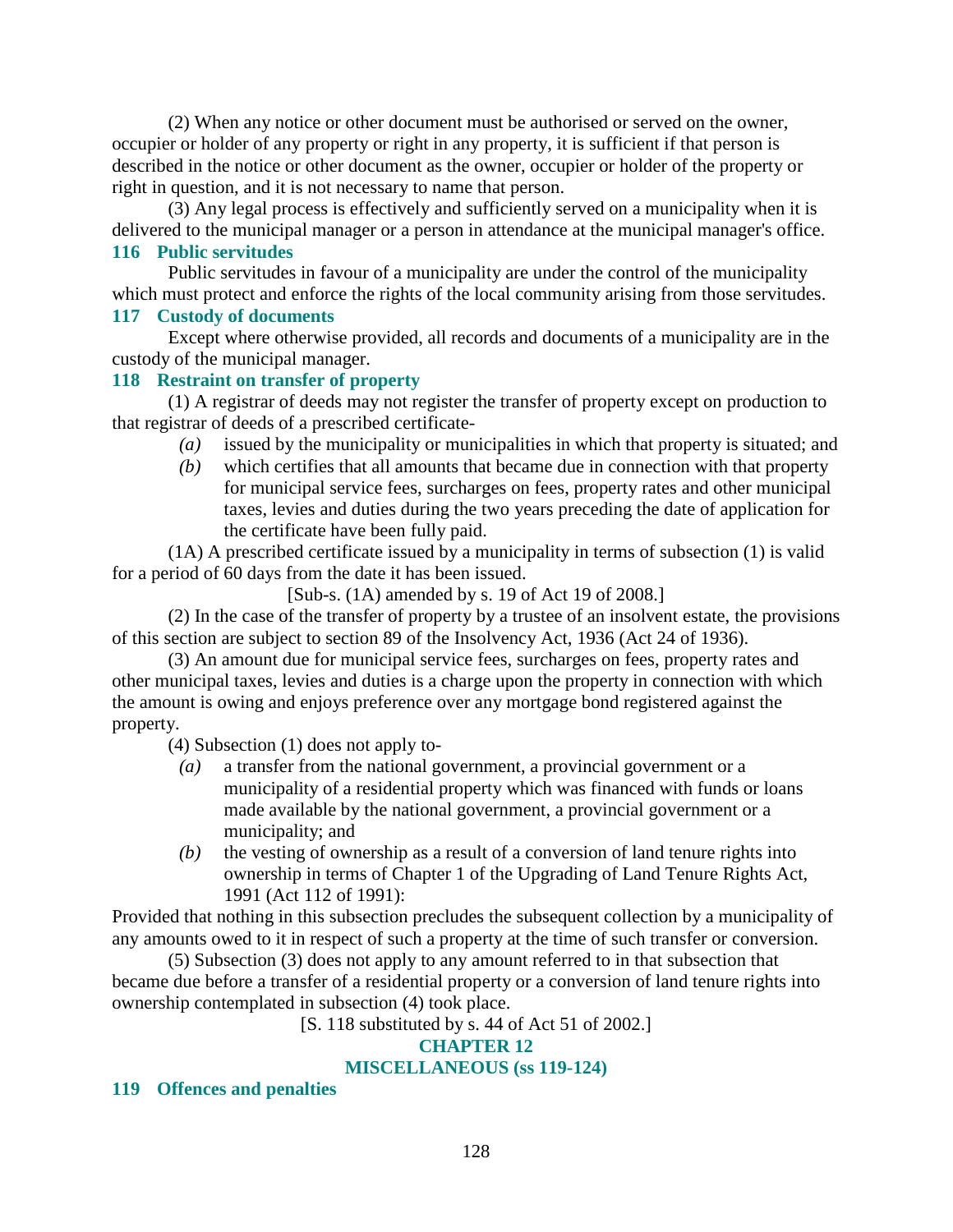(1) A councillor who attempts to influence the municipal manager or any other staff member or an agent of a municipality not to enforce an obligation in terms of this Act, any other applicable legislation or any by-law or a decision of the council of the municipality, is guilty of an offence and on conviction liable to a fine or to imprisonment for a period not exceeding two years.

 (2) A municipal manager or other staff member of a municipality who accedes to an attempt mentioned in subsection (1), is guilty of an offence and on conviction liable to a fine or to imprisonment for a period not exceeding two years.

 (3) A person who contravenes section 101 is guilty of an offence and liable on conviction to a fine or to imprisonment for a period not exceeding one year.

 (4) A person convicted of an offence and sentenced to more than 12 month's imprisonment without the option of a fine, is disqualified to remain a councillor of the municipality concerned and to become a councillor of any municipality during a period of five years as from the conviction.

#### **120 Regulations and guidelines**

 (1) The Minister may, by notice in the *Gazette* and after consultation with organised local government representing local government nationally, make regulations or issue guidelines not inconsistent with this Act concerning-

- *(a)* the matters listed in sections 22, 37, 49, 72, 86A and 104;
	- [Para. *(a)* substituted by s. 28 of Act 44 of 2003.]
- *(b)* any matter that may be prescribed in terms of this Act; and
- *(c)* any matter that may facilitate the application of this Act.

 (2) Regulations and guidelines made or issued in terms of subsection (1) may differentiate between-

- *(a)* different kinds of municipalities which may, for the purposes of the regulations, be defined in the regulations either in relation to categories or types of municipalities or in any other way;
- *(b)* different categories of municipal services;
- *(c)* different categories of service providers;
- *(d)* ratepayers, users of services, debtors and other categories of persons; or
- *(e)* different categories of ratepayers, users of services or debtors as long as the differentiation does not amount to unfair discrimination.

 (3) Regulations in terms of subsection (1) may prescribe penalties for the contravention of or non-compliance with any specific provisions of the regulations, which may include an appropriate fine and imprisonment not exceeding six months.

 (4) Draft regulations and guidelines must be published in the *Gazette* for public comment before their enactment in terms of subsection (1).

 (5) The absence of a regulation or guideline that may be prescribed in terms of this Act does not prevent-

- *(a)* the application of a provision of this Act in connection with which the regulation or guideline may be prescribed; or
- *(b)* the performance of a function or the exercise of a power assigned in such a provision.
- (6) *(a)* Guidelines issued in terms of subsection (1) are not binding.

*(b)* Compliance with guidelines issued in terms of subsection (1) may be taken into account in the determination of inter-governmental financial policies and arrangements.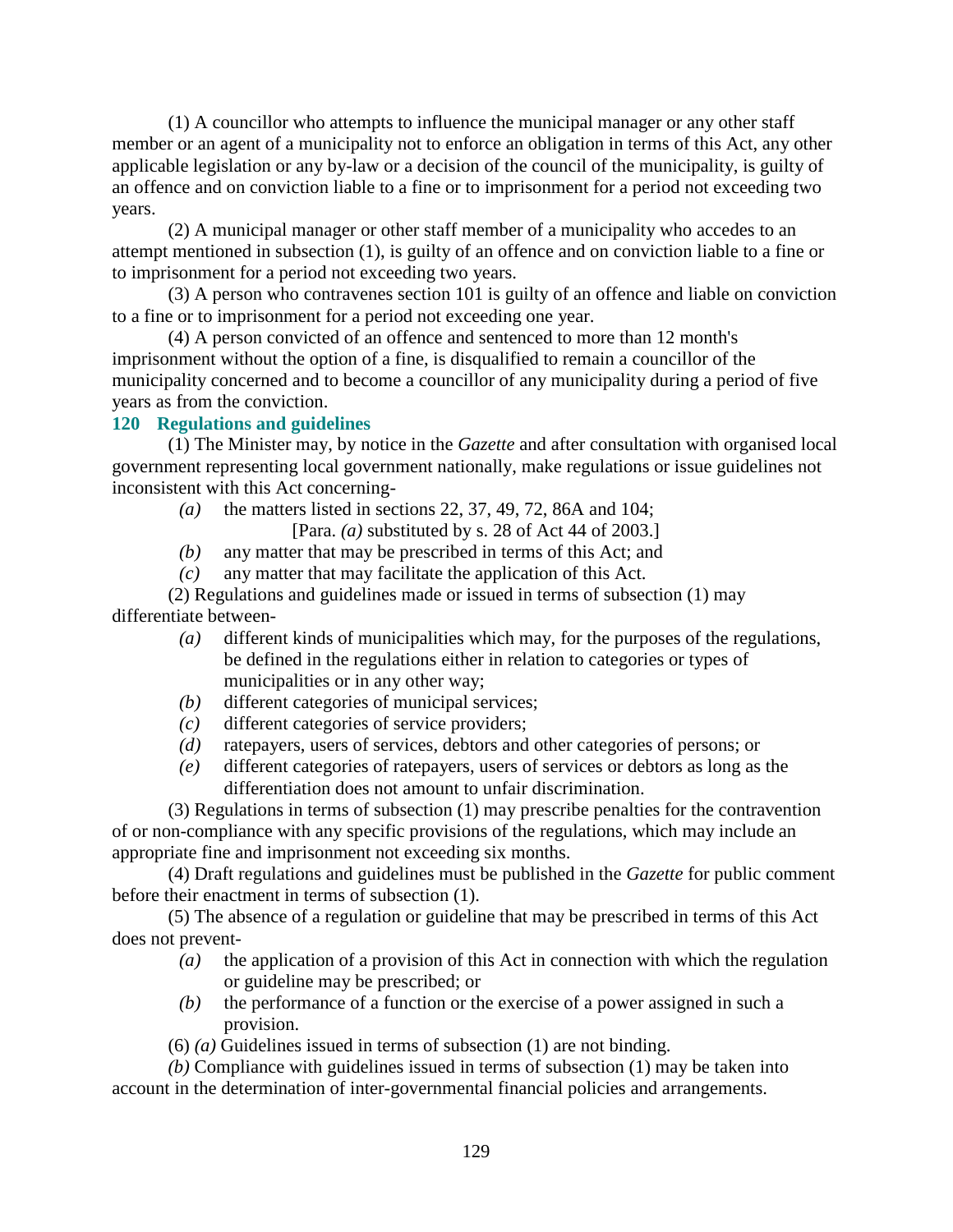(7) Regulations made in terms of this section-

- *(a)* must be submitted to Parliament at least 30 days before their publication in the *Gazette*; and
- *(b)* take effect on a date determined in the regulations, which must be the date of publication or a date after such publication.

#### **121 Amendment of legislation**

 The legislation mentioned in Schedule 3 is hereby amended to the extent set out in that Schedule.

#### **122 Transitional arrangements**

 (1) Any written agreement referred to in section 11(2) which existed immediately before this Act took effect, must be regarded as having been concluded in terms of that section.

(2) The Minister must-

- *(a)* initiate steps for the rationalisation of existing national and provincial planning legislation applicable to municipalities in order to facilitate local development planning as an integrated concept within the constitutional system of co-operative government envisaged in section 41 of the Constitution; and
- *(b)* establish mechanisms for facilitating co-ordination between sectoral regulation with respect to local government matters.

#### **123 Phasing in of certain provisions of this Act**

 (1) The Minister, by notice in the *Gazette*, may phase in the application of the provisions of this Act which place a financial or administrative burden on municipalities.

- (2) A notice in terms of subsection (1) may-
	- *(a)* determine different dates on which different provisions of this Act become applicable to municipalities;
	- *(b)* apply to all municipalities generally;
	- *(c)* differentiate between different kinds of municipalities which may, for the purpose of the phasing in of the relevant provisions, be defined in the notice in relation to categories or types of municipalities or in any other way; or
	- *(d)* apply to a specific kind of municipality only, as defined in the notice.

#### **124 Short title and commencement**

 This Act is called the Local Government: Municipal Systems Act, 2000, and takes effect on a date determined by the President by proclamation in the *Gazette*.

#### **Schedule 1**

#### **CODE OF CONDUCT FOR COUNCILLORS**

[Schedule 1 amended by ss. 45 and 46 of Act 51 of 2002 and by ss. 20 and 21 of Act 19 of 2008.]

#### **Preamble**

 Councillors are elected to represent local communities on municipal councils, to ensure that municipalities have structured mechanisms of accountability to local communities, and to meet the priority needs of communities by providing services equitably, effectively and sustainably within the means of the municipality. In fulfilling this role councillors must be accountable to local communities and report back at least quarterly to constituencies on council matters, including the performance of the municipality in terms of established indicators. In order to ensure that councillors fulfil their obligations to their communities, and support the achievement by the municipality of its objectives set out in section 19 of the Municipal Structures Act, the following Code of Conduct is established.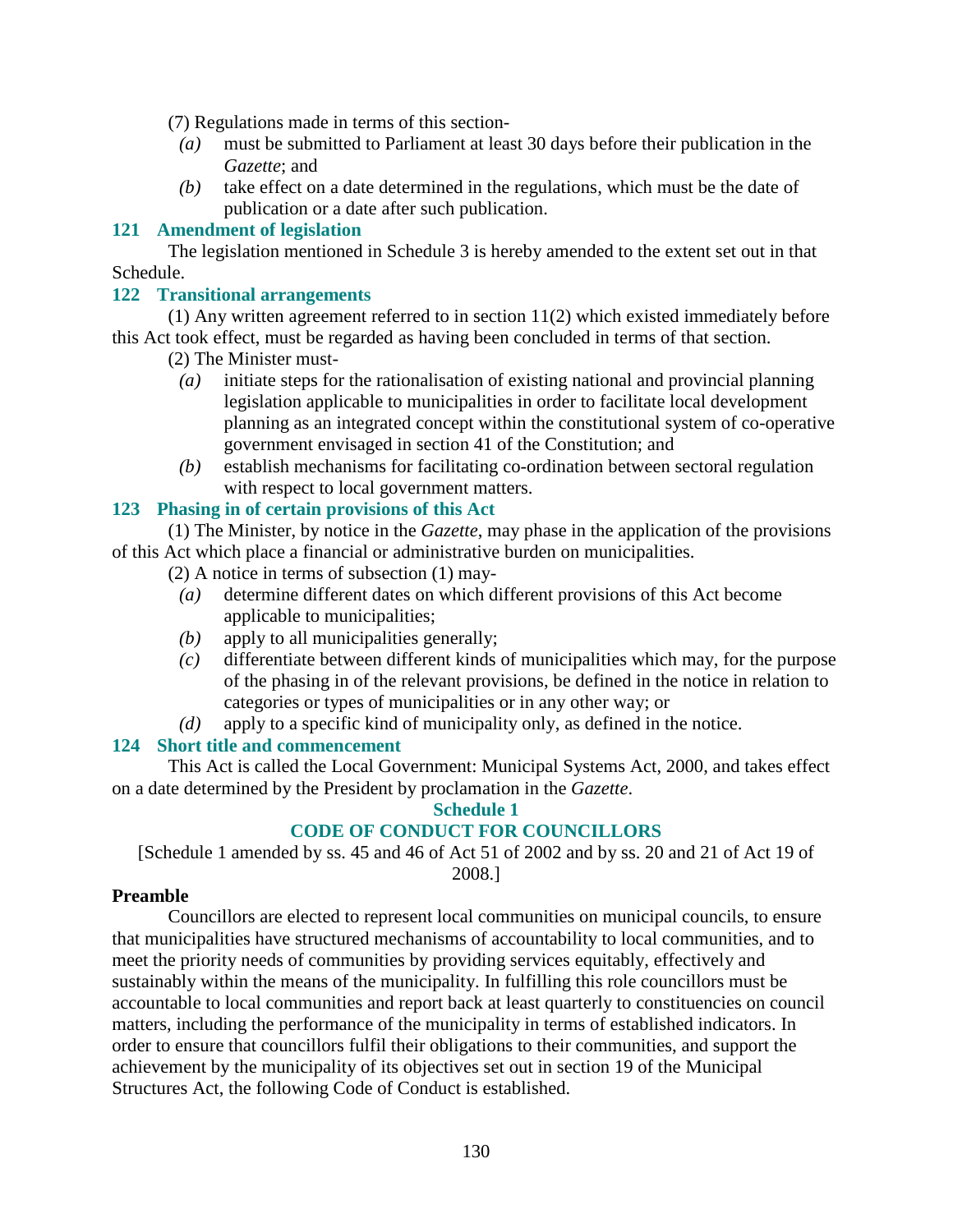#### **1 Definitions**

 In this Schedule **'partner'** means a person who permanently lives with another person in a manner as if married.

#### **2 General conduct of councillors**

A councillor must-

- *(a)* perform the functions of office in good faith, honestly and a transparent manner; and
- *(b)* at all times act in the best interest of the municipality and in such a way that the credibility and integrity of the municipality are not compromised.

#### **3 Attendance at meetings**

 A councillor must attend each meeting of the municipal council and of a committee of which that councillor is a member, except when-

- *(a)* leave of absence is granted in terms of an applicable law or as determined by the rules and orders of the council; or
- *(b)* that councillor is required in terms of this Code to withdraw from the meeting.

#### **4 Sanctions for non-attendance of meetings**

 (1) A municipal council may impose a fine as determined by the standing rules and orders of the municipal council on a councillor for:

- *(a)* not attending a meeting which that councillor is required to attend in terms of item 3; or
- *(b)* failing to remain in attendance at such a meeting.

 (2) A councillor who is absent from three or more consecutive meetings of a municipal council, or from three or more consecutive meetings of a committee, which that councillor is required to attend in terms of item 3, must be removed from office as a councillor.

 (3) Proceedings for the imposition of a fine or the removal of a councillor must be conducted in accordance with a uniform standing procedure which each municipal council must adopt for the purposes of this item. The uniform standing procedure must comply with the rules of natural justice.

#### **5 Disclosure of interests**

(1) A councillor must-

- *(a)* disclose to the municipal council, or to any committee of which that councillor is a member, any direct or indirect personal or private business interest that that councillor, or any spouse, partner or business associate of that councillor may have in any matter before the council or the committee; and
- *(b)* withdraw from the proceedings of the council or committee when that matter is considered by the council or committee, unless the council or committee decides that the councillor's direct or indirect interest in the matter is trivial or irrelevant.

 (2) A councillor who, or whose spouse, partner, business associate or close family member, acquired or stands to acquire any direct benefit from a contract concluded with the municipality, must disclose full particulars of the benefit of which the councillor is aware at the first meeting of the municipal council at which it is possible for the councillor to make the disclosure.

 (3) This section does not apply to an interest or benefit which a councillor, or a spouse, partner, business associate or close family member, has or acquires in common with other residents of the municipality.

#### **6 Personal gain**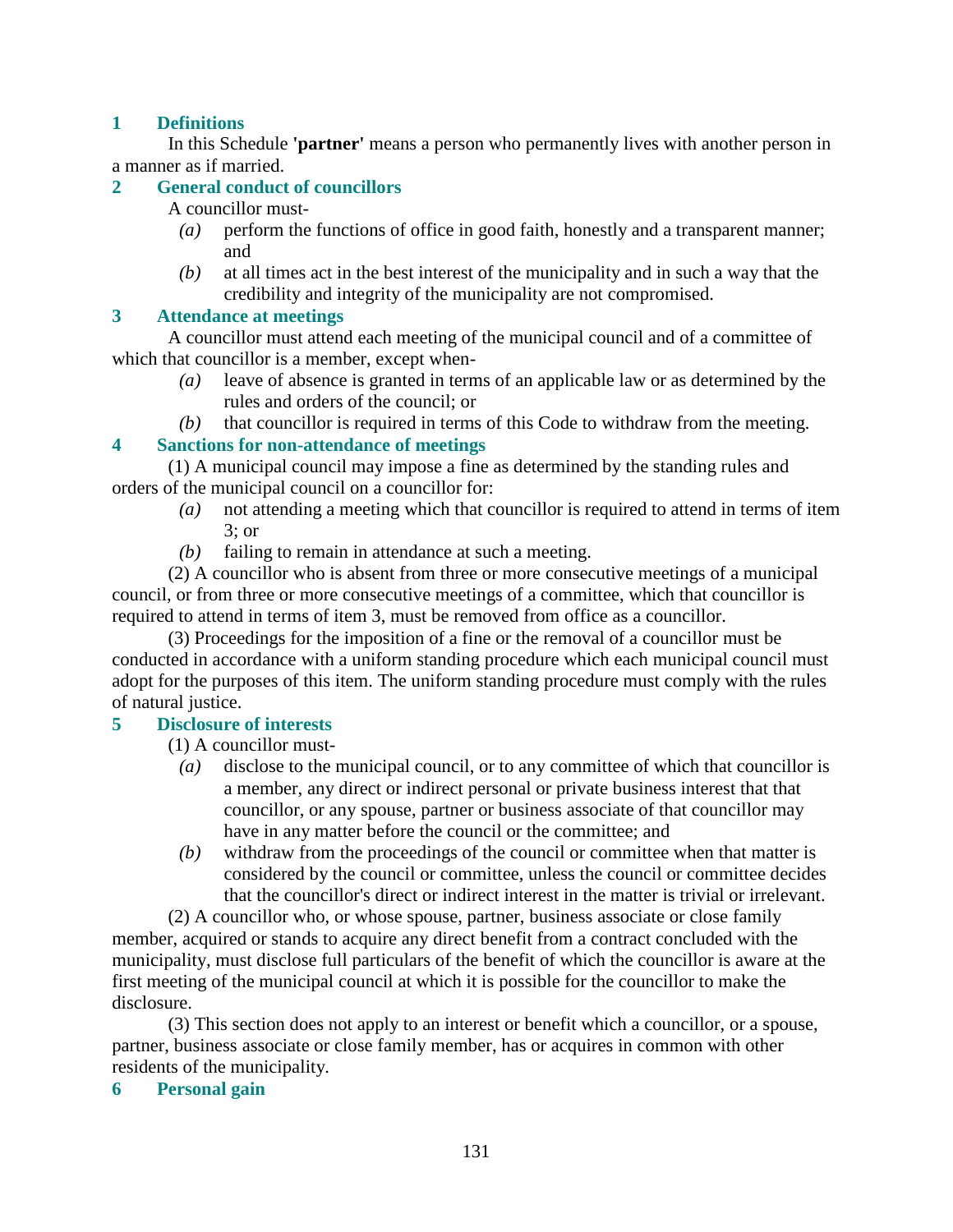(1) A councillor may not use the position or privileges of a councillor, or confidential information obtained as a councillor, for private gain or to improperly benefit another person.

 $(2)$  and  $(3)$  ......

[Subitems (2) and (3) deleted by s. 20 *(a)* of Act 19 of 2008.]

 (4) No councillor may be a party to or beneficiary under a contract for the provision of goods or services to any municipality or any municipal entity established by a municipality.

[Subitem (4) added by s. 20 *(b)* of Act 19 of 2008.]

#### **7 Declaration of interests**

 (1) When elected or appointed, a councillor must within 60 days declare in writing to the municipal manager the following financial interests held by that councillor:

- *(a)* shares and securities in any company;
- *(b)* membership of any close corporation;
- *(c)* interest in any trust;
- *(d)* directorships;
- *(e)* partnerships;
- *(f)* other financial interests in any business undertaking;
- *(g)* employment and remuneration;
- *(h)* interest in property;
- *(i)* pension; and
- *(j)* subsidies, grants and sponsorships by any organisation.

 (2) Any change in the nature or detail of the financial interests of a councillor must be declared in writing to the municipal manager annually.

 (3) Gifts received by a councillor above a prescribed amount must also be declared in accordance with subitem (1).

 (4) The municipal council must determine which of the financial interests referred in subitem (1) must be made public having regard to the need for confidentiality and the public interest for disclosure.

#### **8 Full-time councillors**

 A councillor who is a full-time councillor may not undertake any other paid work except with the consent of a municipal council which consent shall not unreasonably be withheld.

#### **9 Rewards, gifts and favours**

A councillor may not request, solicit or accept any reward, gift or favour for-

- *(a)* voting or not voting in a particular manner on any matter before the municipal council or before a committee of which that councillor is a member;
- *(b)* persuading the council or any committee in regard to the exercise of any power, function or duty;
- *(c)* making a representation to the council or any committee of the council; or
- *(d)* disclosing privileged or confidential information.

#### **10 Unauthorised disclosure of information**

 (1) A councillor may not without the permission of the municipal council or a committee disclose any privileged or confidential information of the council or committee to any unauthorised person.

 (2) For the purpose of this item 'privileged or confidential information' includes any information-

 *(a)* determined by the municipal council or committee to be privileged or confidential;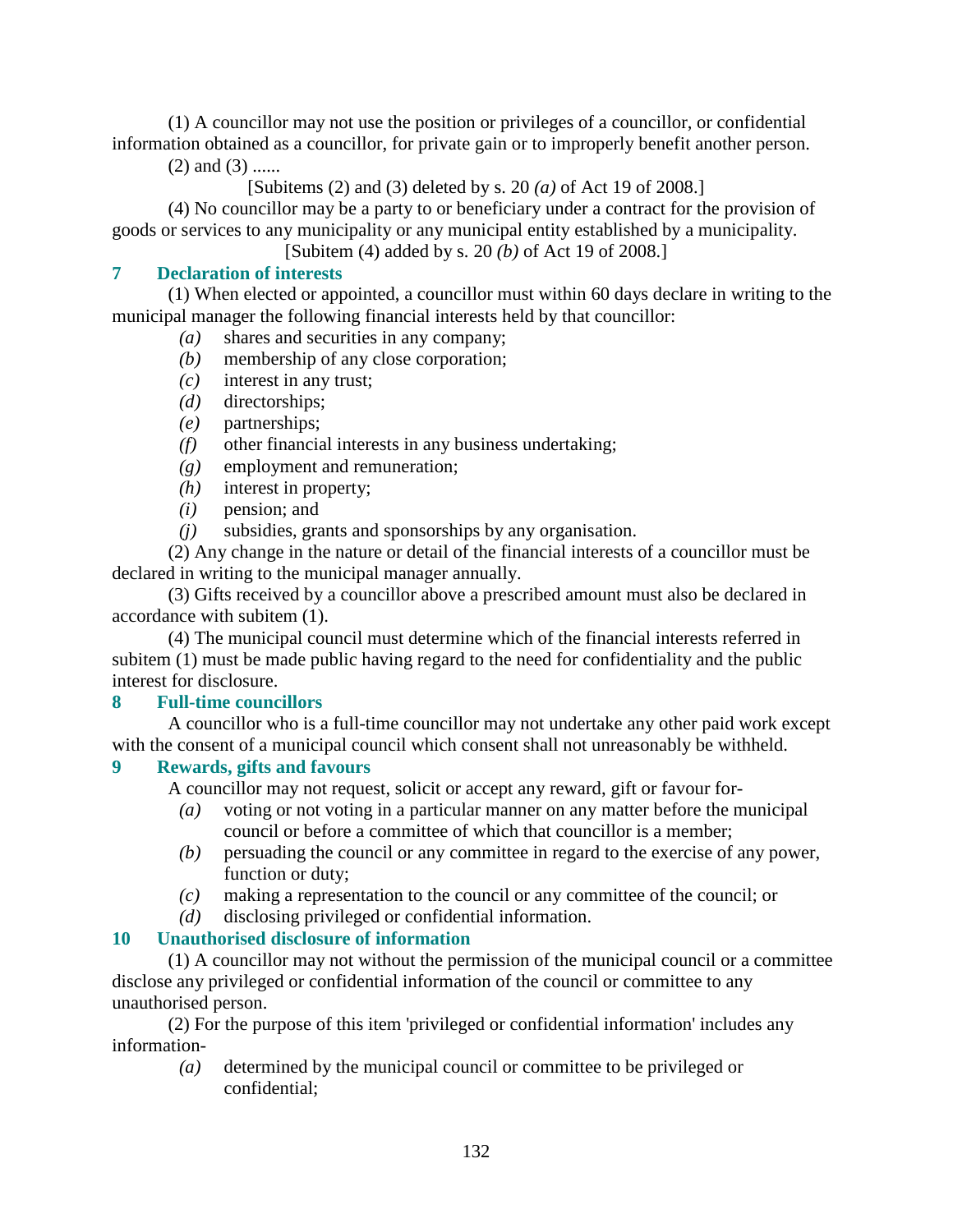- *(b)* discussed in closed session by the council or committee;
- *(c)* disclosure of which would violate a person's right to privacy; or
- *(d)* declared to be privileged, confidential or secret in terms of law.

 (3) This item does not derogate from the right of any person to access to information in terms of national legislation.

#### **11 Intervention in administration**

A councillor may not, except as provided by law-

- *(a)* interfere in the management or administration of any department of the municipal council unless mandated by council;
- *(b)* give or purport to give any instruction to any employee of the council except when authorised to do so:
- *(c)* obstruct or attempt to obstruct the implementation of any decision of the council or a committee by an employee of the council; or
- *(d)* encourage or participate in any conduct which would cause or contribute to maladministration in the council.

#### **12 Council property**

 A councillor may not use, take, acquire or benefit from any property or asset owned, controlled or managed by the municipality to which that councillor has no right.

#### **12A Councillor in arrears**

 A councillor may not be in arrears to the municipality for rates and service charges for a period longer than 3 months.

[Item 12A inserted by s. 45 of Act 51 of 2002.]

#### **13 Duty of chairpersons of municipal councils**

 (1) If the chairperson of a municipal council, on reasonable suspicion, is of the opinion that a provision of this Code has been breached, the chairperson must-

- *(a)* authorise an investigation of the facts and circumstances of the alleged breach;
- *(b)* give the councillor a reasonable opportunity to reply in writing regarding the alleged breach; and
- *(c)* report the matter to a meeting of the municipal council after paragraphs *(a)* and *(b)* have been complied with.
- (2) A report in terms of subitem (1) *(c)* is open to the public.

 (3) The chairperson must report the outcome of the investigation to the MEC for local government in the province concerned.

 (4) The chairperson must ensure that each councillor when taking office is given a copy of this Code and that a copy of the Code is available in every room or place where the council meets.

#### **14 Breaches of Code**

(1) A municipal council may-

- *(a)* investigate and make a finding on any alleged breach of a provision of this Code; or
- *(b)* establish a special committee-
	- (i) to investigate and make a finding on any alleged breach of this Code; and
	- (ii) to make appropriate recommendations to the council.

 (2) If the council or a special committee finds that a councillor has breached a provision of this Code, the council may-

*(a)* issue a formal warning to the councillor;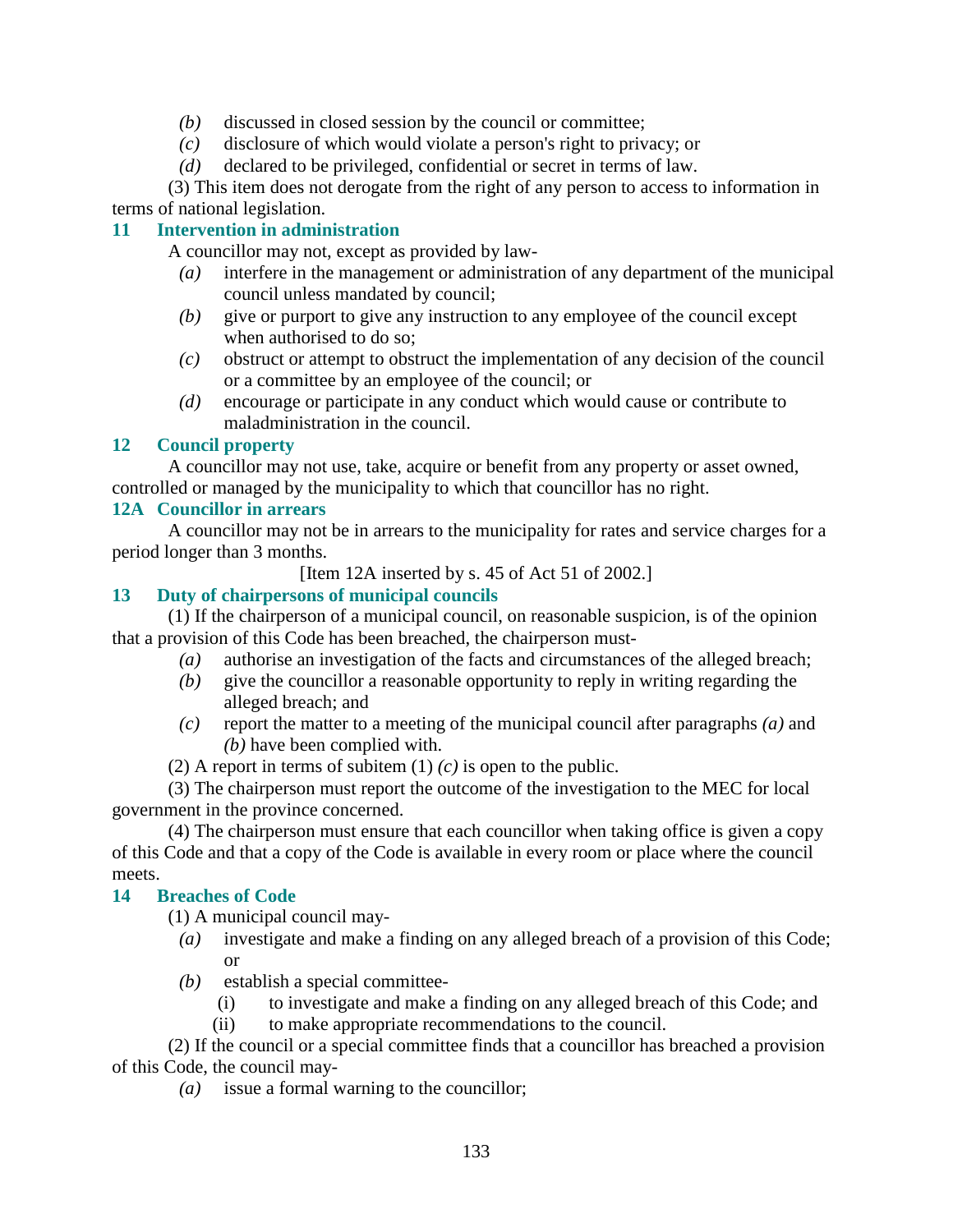- *(b)* reprimand the councillor;
- *(c)* request the MEC for local government in the province to suspend the councillor for a period;
- *(d)* fine the councillor; and
- *(e)* request the MEC to remove the councillor from office.

 (3) *(a)* Any councillor who has been warned, reprimanded or fined in terms of paragraph *(a)*, *(b)* or *(d)* of subitem (2) may within 14 days of having been notified of the decision of council appeal to the MEC for local government in writing setting out the reasons on which the appeal is based.

*(b)* A copy of the appeal must be provided to the council.

*(c)* The council may within 14 days of receipt of the appeal referred to in paragraph *(b)* make any representation pertaining to the appeal to the MEC for local government in writing.

*(d)* The MEC for local government may, after having considered the appeal, confirm, set aside or vary the decision of the council and inform the councillor and the council of the outcome of the appeal.

 (4) The MEC for local government may appoint a person or a committee to investigate any alleged breach of a provision of this Code and to make a recommendation as to the appropriate sanction in terms of sub-item (2) if a municipal council does not conduct an investigation contemplated in sub-item (1) and the MEC for local government considers it necessary.

[Subitem (4) substituted by s. 21 of Act 19 of 2008.]

 (5) The Commissions Act, 1947 (Act 8 of 1947), or, where appropriate, applicable provincial legislation, may be applied to an investigation in terms of subitem (4).

[Subitem (5) substituted by s. 46 of Act 51 of 2002.]

 (6) If the MEC is of the opinion that the councillor has breached a provision of this Code, and that such contravention warrants a suspension or removal from office, the MEC may-

- *(a)* suspend the councillor for a period and on conditions determined by the MEC; or
- *(b)* remove the councillor from office.

 (7) Any investigation in terms of this item must be in accordance with the rules of natural justice.

#### **15 Application of Code to traditional leaders**

 (1) Items 1, 2, 5, 6, 9 *(b)* to *(d)*, 10, 11, 12, 13 and 14 (1) apply to a traditional leader who participates or has participated in the proceedings of a municipal council in terms of section 81 of the Municipal Structures Act.

 (2) These items must be applied to the traditional leader in the same way they apply to councillors.

 (3) If a municipal council or a special committee in terms of item 14 (1) finds that a traditional leader has breached a provision of this Code, the council may-

- *(a)* issue a formal warning to the traditional leader; or
- *(b)* request the MEC for local government in the province to suspend or cancel the traditional leader's right to participate in the proceedings of the council.

 (4) The MEC for local government may appoint a person or a committee to investigate any alleged breach of a provision of this Code and to make a recommendation on whether the right of the traditional leader to participate in the proceedings of the municipal council should be suspended or cancelled.

(5) The Commissions Act, 1947, may be applied to an investigation in terms of subitem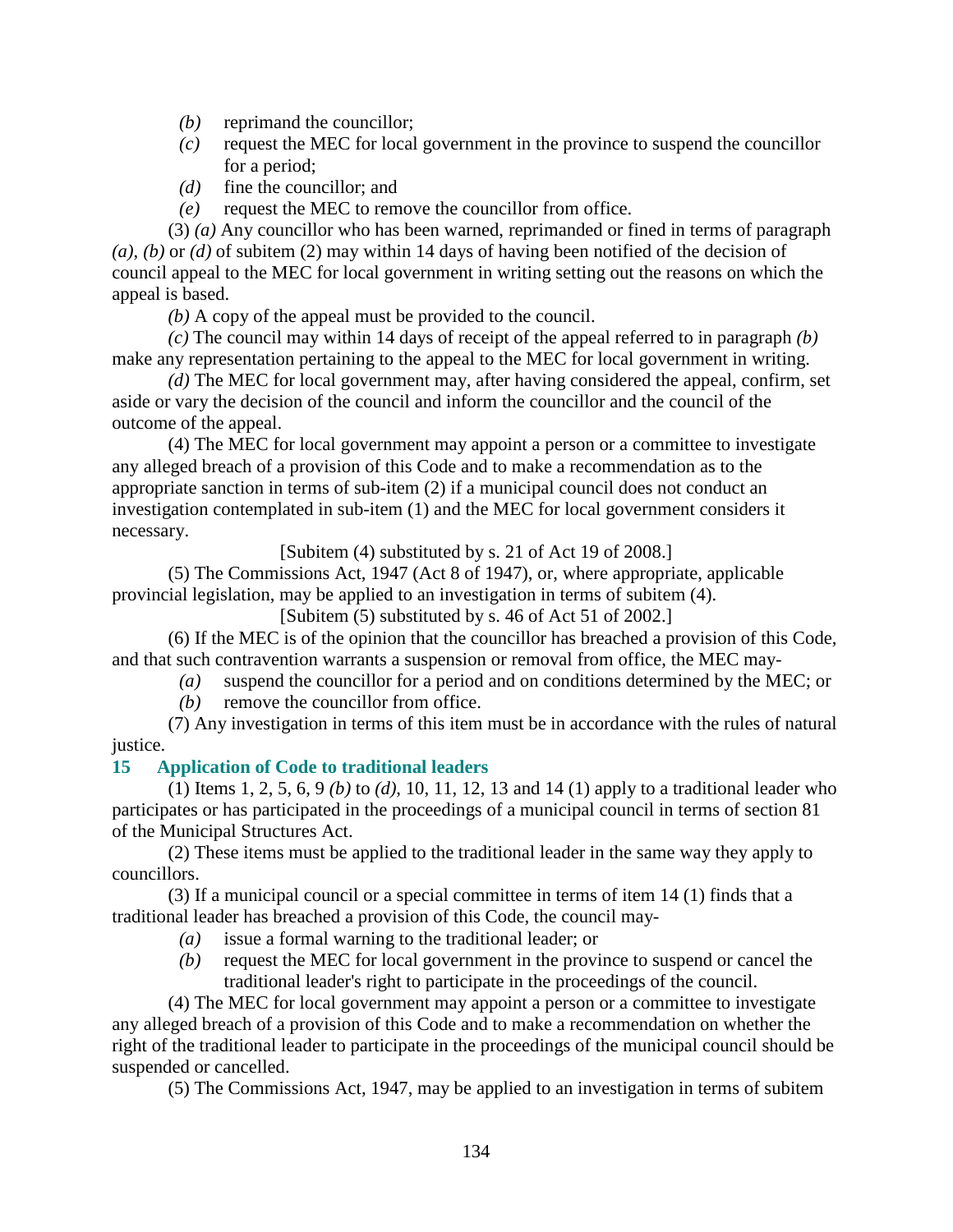(4).

 (6) If the MEC is of the opinion that the traditional leader has breached a provision of this Code, and that such breach warrants a suspension or cancellation of the traditional leader's right to participate in the council's proceedings, the MEC may-

- *(a)* suspend that right for a period and on conditions determined by the MEC; or
- *(b)* cancel that right.

 (7) Any investigation in terms of this item must be in accordance with the rules of natural justice.

 (8) The suspension or cancellation of a traditional leader's right to participate in the proceedings of a council does not affect that traditional leader's right to address the council in terms of section 81 (3) of the Municipal Structures Act.

#### **Schedule 2**

#### **CODE OF CONDUCT FOR MUNICIPAL STAFF MEMBERS**

[Schedule 2 amended by s. 22 of Act 19 of 2008.]

#### **1 Definitions**

 In this Schedule **'partner'** means a person who permanently lives with another person in a manner as if married.

#### **2 General conduct**

A staff member of a municipality must at all times-

- *(a)* loyally execute the lawful policies of the municipal council;
- *(b)* perform the functions of office in good faith, diligently, honestly and in a transparent manner;
- *(c)* act in such a way that the spirit, purport and objects of section 50 are promoted;
- *(d)* act in the best interest of the municipality and in such a way that the credibility and integrity of the municipality are not compromised; and
- *(e)* act impartially and treat all people, including other staff members, equally without favour or prejudice.

#### **3 Commitment to serving the public interest**

 A staff member of a municipality is a public servant in a developmental local system, and must accordingly-

- *(a)* implement the provisions of section 50 (2);
- *(b)* foster a culture of commitment to serving the public and a collective sense of responsibility for performance in terms of standards and targets;
- *(c)* promote and seek to implement the basic values and principles of public administration described in section 195 (1) of the Constitution;
- *(d)* obtain copies of or information about the municipality's integrated development plan, and as far as possible within the ambit of the staff member's job description, seek to implement the objectives set out in the integrated development plan, and achieve the performance targets set for each performance indicator;
- *(e)* participate in the overall performance management system for the municipality, as well as the staff member's individual performance appraisal and reward system, if such exists, in order to maximise the ability of the municipality as a whole to achieve its objectives and improve the quality of life of its residents.

#### **4 Personal gain**

(1) A staff member of a municipality may not-

*(a)* use the position or privileges of a staff member, or confidential information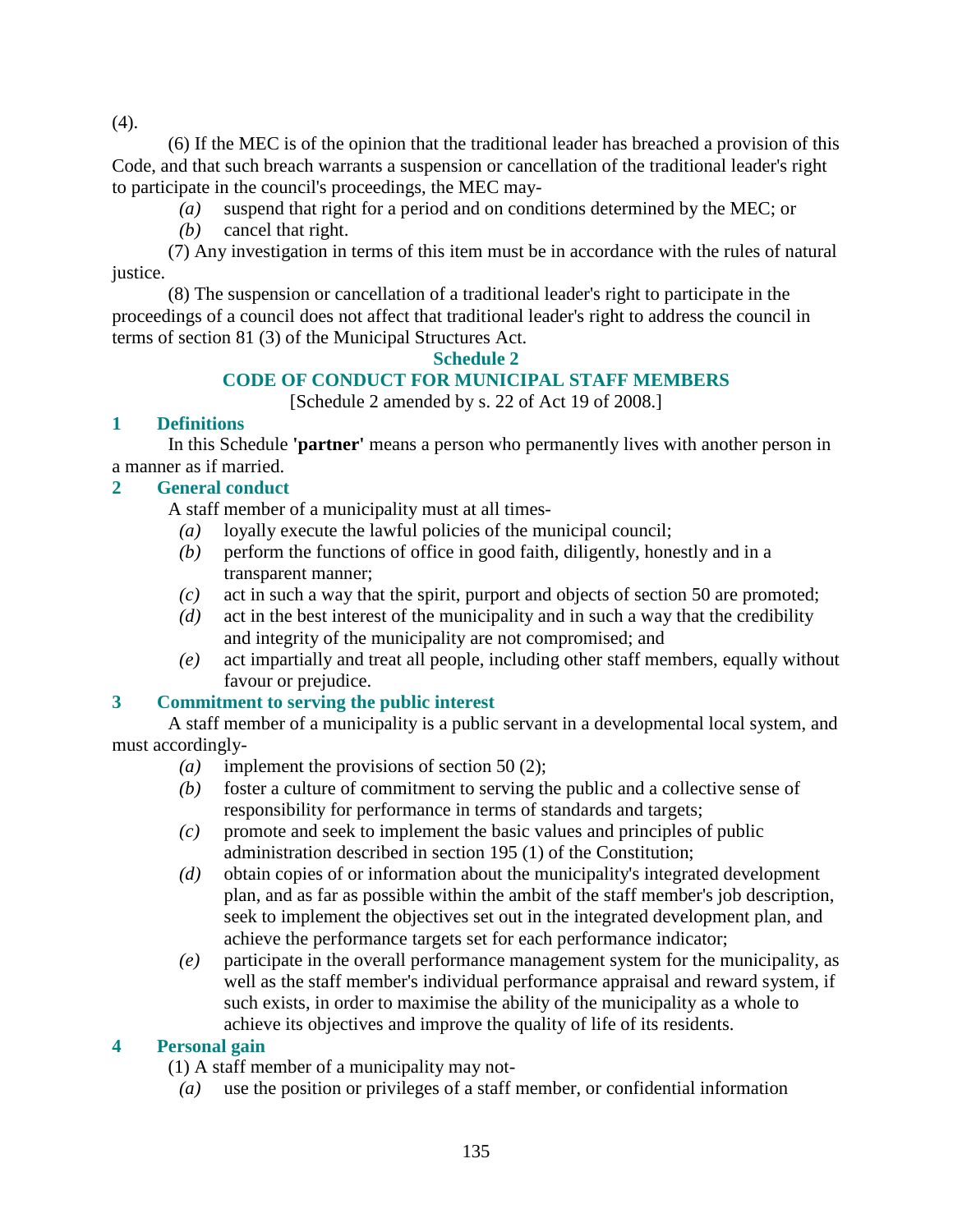obtained as a staff member, for private gain or to improperly benefit another person; or

 *(b)* take a decision on behalf of the municipality concerning a matter in which that staff member, or that staff member's spouse, partner or business associate, has a direct or indirect personal or private business interest.

 (2) Except with the prior consent of the council of a municipality a staff member of the municipality may not-

*(a)* and *(b)* ......

[Paras *(a)* and *(b)* deleted by s. 22 *(a)* of Act 19 of 2008.]

 *(c)* be engaged in any business, trade or profession other than the work of the municipality.

 (3) No staff member of a municipality may be a party to or beneficiary under a contract for the provision of goods or services to any municipality or any municipal entity established by a municipality.

[Subitem (3) added by s. 22 *(b)* of Act 19 of 2008.]

#### **5 Disclosure of benefits**

 (1) A staff member of a municipality who, or whose spouse, partner, business associate or close family member, acquired or stands to acquire any direct benefit from a contract concluded with the municipality, must disclose in writing full particulars of the benefit to the council.

 (2) This item does not apply to a benefit which a staff member, or a spouse, partner, business associate or close family member, has or acquires in common with all other residents of the municipality.

#### **5A Declaration of interests**

 (1) A person appointed in terms of section 56 or a municipal manager must within 60 days after his or her appointment declare in writing to the chairperson of the municipal council the following interests held by that person or municipal manager:

- *(a)* Shares and securities in any company;
- *(b)* membership of any close corporation;
- *(c)* interest in any trust;
- *(d)* directorships;
- *(e)* partnerships;
- *(f)* other financial interests in any business undertaking;
- *(g)* interest in property; and
- *(h)* subsidies, grants and sponsorships by any organisation.

 (2) Any change in the nature or detail of the financial interests of a staff member must be declared in writing quarterly to the chairperson of the municipal council.

 (3) The municipal council must determine which of the financial interests referred to in sub-item (1) must be made public having regard to the need for confidentiality and the public interest for disclosure.

[Item 5A inserted by s. 23 of Act 19 of 2008.]

#### **6 Unauthorised disclosure of information**

 (1) A staff member of a municipality may not without permission disclose any privileged or confidential information obtained as a staff member of the municipality to an unauthorised person.

(2) For the purpose of this item 'privileged or confidential information' includes any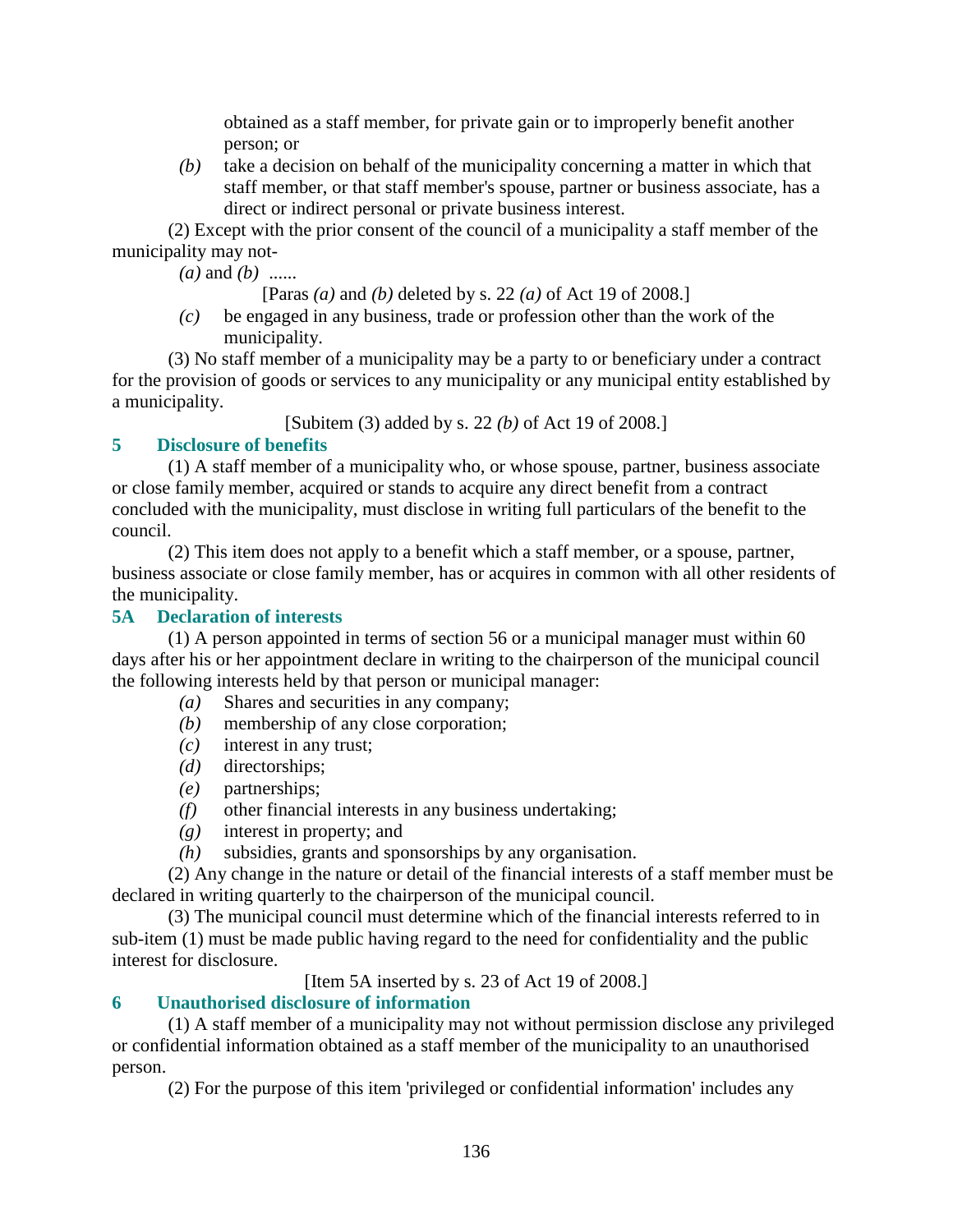information-

- *(a)* determined by the municipal council or any structure or functionary of the municipality to be privileged or confidential;
- *(b)* discussed in closed session by the council or a committee of the council;
- *(c)* disclosure of which would violate a person's right to privacy; or
- *(d)* declared to be privileged, confidential or secret in terms of any law.

 (3) This item does not derogate from a person's right of access to information in terms of national legislation.

#### **7 Undue influence**

A staff member of a municipality may not-

- *(a)* unduly influence or attempt to influence the council of the municipality, or a structure or functionary of the council, or a councillor, with a view to obtaining any appointment, promotion, privilege, advantage or benefit, or for a family member, friend or associate;
- *(b)* mislead or attempt to mislead the council, or a structure or functionary of the council, in its consideration of any matter; or
- *(c)* be involved in a business venture with a councillor without the prior written consent of the council of the municipality.

#### **8 Rewards, gifts and favours**

 (1) A staff member of a municipality may not request, solicit or accept any reward, gift or favour for-

- *(a)* persuading the council of the municipality, or any structure or functionary of the council, with regard to the exercise of any power or the performance of any duty;
- *(b)* making a representation to the council, or any structure or functionary of the council;
- *(c)* disclosing any privileged or confidential information; or
- *(d)* doing or not doing anything within that staff member's powers or duties.

 (2) A staff member must without delay report to a superior official or to the speaker of the council any offer which, if accepted by the staff member, would constitute a breach of subitem  $(1)$ .

#### **9 Council property**

 A staff member of a municipality may not use, take, acquire, or benefit from any property or asset owned, controlled or managed by the municipality to which that staff member has no right.

#### **10 Payment of arrears**

 A staff member of a municipality may not be in arrears to the municipality for rates and service charges for a period longer than 3 months, and a municipality may deduct any outstanding amounts from a staff member's salary after this period.

#### **11 Participation in elections**

 A staff member of a municipality may not participate in an election of the council of the municipality, other than in an official capacity or pursuant to any constitutional right.

#### **12 Sexual harassment**

 A staff member of a municipality may not embark on any action amounting to sexual harassment.

#### **13 Reporting duty of staff members**

Whenever a staff member of a municipality has reasonable grounds for believing that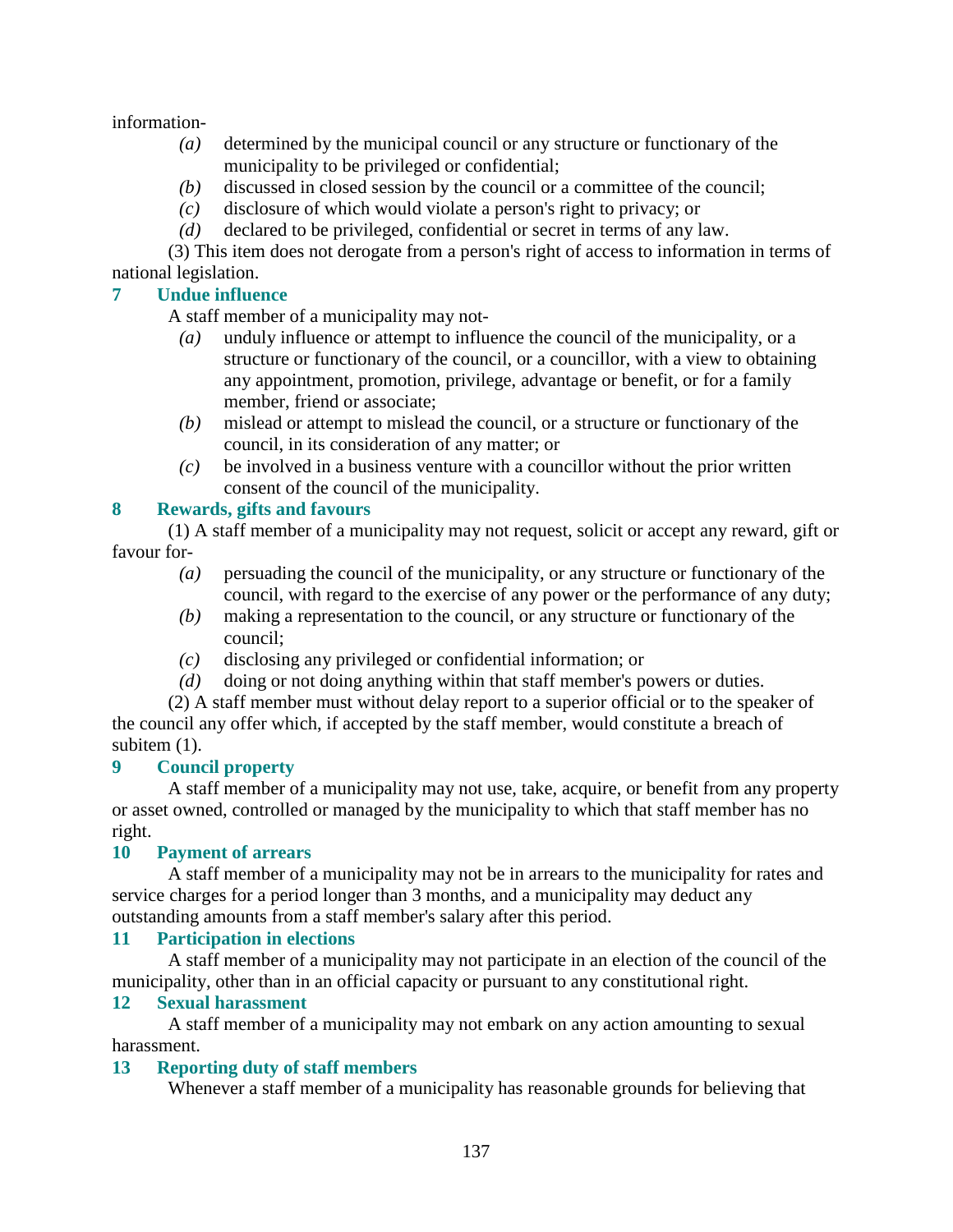there has been a breach of this Code, the staff member must without delay report the matter to a superior officer or to the speaker of the council.

#### **14 Breaches of Code**

 Breaches of this Code must be dealt with in terms of the disciplinary procedures of the municipality envisaged in section 67 (1) *(h)* of this Act.

#### **14A Disciplinary steps**

 (1) A breach of this Code is a ground for dismissal or other disciplinary steps against a staff member who has been found guilty of such a breach.

(2) Such other disciplinary steps may include-

- *(a)* suspension without pay for no longer than three months;
- *(b)* demotion;
- *(c)* transfer to another post;
- *(d)* reduction in salary, allowances or other benefits; or
- *(e)* an appropriate fine.

[Item 14A added by s. 29 of Act 44 of 2003.]

#### **Schedule 3**

#### **LEGISLATION AMENDED**

#### **1**

 Sections 31 and 32 of, and Schedule 5 to, the Municipal Structures Act are hereby repealed.

**2** 

 Section 27 of the Municipal Structures Act is hereby amended by the substitution for paragraph *(d)* of the following paragraph:

 '*(d)* contravenes a provision of the Code of Conduct for Councillors set out in Schedule 1 of the Local Government: Municipal Systems Act, 2000, and is removed from office in terms of the Code;'.

**3** 

 Section 81 of the Municipal Structures Act is hereby amended by the substitution for subsection (5) of the following subsection:

 '(5) When participating in the proceedings of a municipal council a traditional leader is subject to the appropriate provisions of the Code of Conduct set out in Schedule 1 of the Local Government: Municipal Systems Act, 2000.'.

**4** 

 Section 82 of the Municipal Structures Act is hereby amended by the addition of the following subsection, the existing section becoming subsection (1):

 '(2) A person appointed as municipal manager must have the relevant skills and expertise to perform the duties associated with that post.'.

**5** 

 Schedule 4 of the Public Finance Management Act, 1999 (Act 1 of 1999), is hereby amended by the addition of the following item:

'2. Fines and estreated bails paid in respect of offences and alleged offences in terms of-

- *(a)* by-laws enacted by municipalities; or
- *(b)* national or provincial legislation, the administration of which is assigned to municipalities.'.

# **LOCAL GOVERNMENT: MUNICIPAL SYSTEMS AMENDMENT ACT 44 OF 2003**

[DATE OF COMMENCEMENT: 1 AUGUST 2004] (Unless otherwise indicated)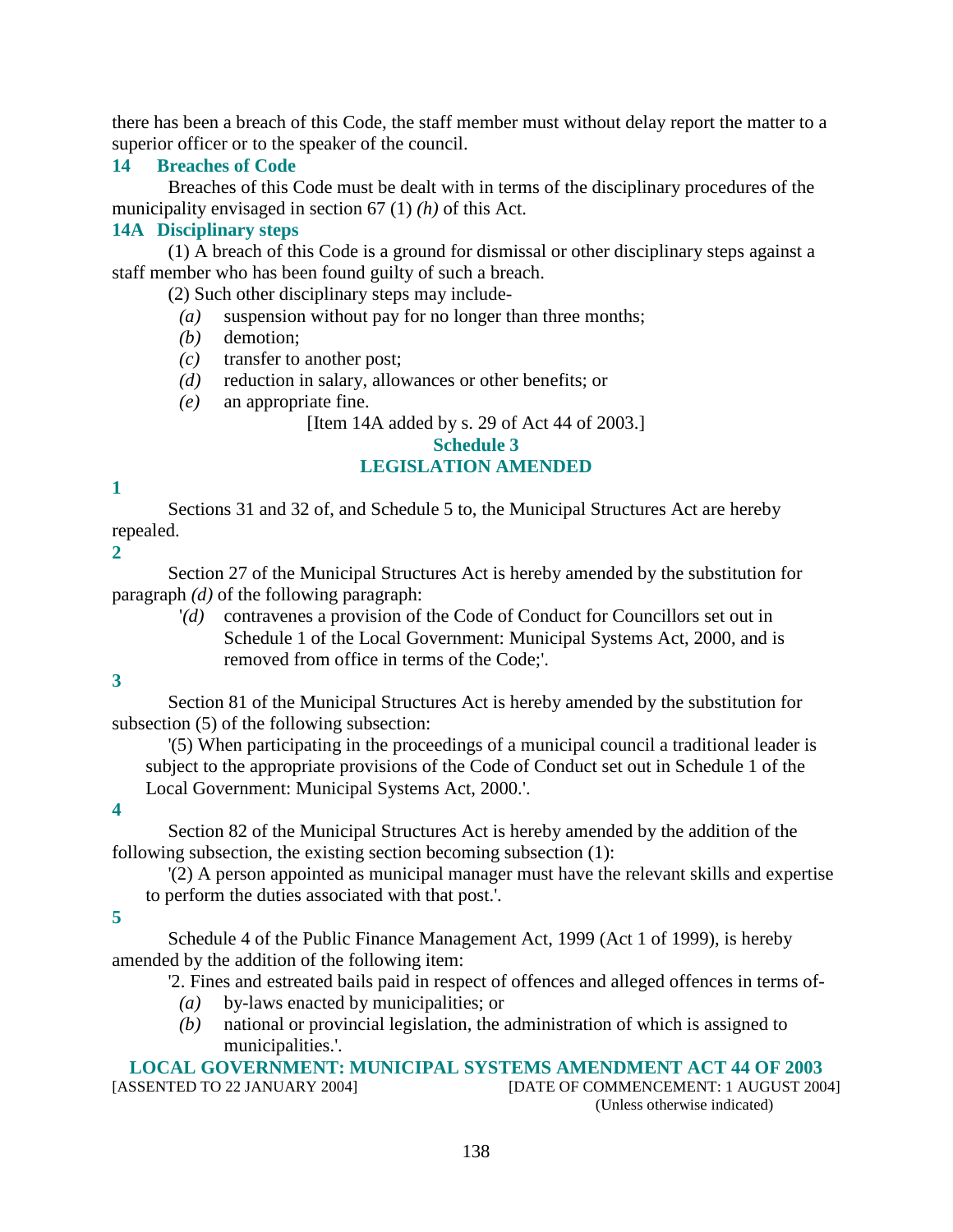#### *(English text signed by the President)*

#### **ACT**

**To amend the Local Government: Municipal Systems Act, 2000, so as to delete certain definitions and insert others; to make new provision regarding the assignment of functions or powers to municipalities; to provide for the submission of annual performance reports by municipalities; to provide for the establishment of municipal entities; and to provide for matters connected therewith.** 

**1** Amends section 1 of the Local Government: Municipal Systems Act 32 of 2000, as follows: paragraph *(a)* inserts the definition of 'board of directors'; paragraph *(b)* inserts the definition of 'effective control'; paragraph *(c)* inserts the definition of 'external service provider'; paragraph *(d)* inserts the definition of 'multi-jurisdictional service utility'; paragraph *(e)* substitutes the definition of 'municipal entity'; paragraph *(f)* inserts the definition of 'Municipal Finance Management Act'; paragraph *(g)* inserts the definition of 'National Treasury'; paragraph *(h)* inserts the definition of 'parent municipality'; paragraph *(i)* deletes the definition of 'ownership control'; paragraph *(j)* inserts the definition of 'private company'; and paragraph *(k)* substitutes the definition of 'service utility'.

**2 and 3** Substitute respectively sections 9 and 10 of the Local Government: Municipal Systems Act 32 of 2000.

**4 and 5** Insert respectively sections 10A and 21A and 21B in the Local Government: Municipal Systems Act 32 of 2000.

**6** Substitutes section 46 of the Local Government: Municipal Systems Act 32 of 2000. **7** Amends section 55 (2) of the Local Government: Municipal Systems Act 32 of 2000 by substituting paragraph *(c)*.

**8** Amends section 57 of the Local Government: Municipal Systems Act 32 of 2000 by inserting subsections (4A) and (4B).

**9** Repeals section 58 of the Local Government: Municipal Systems Act 32 of 2000.

**10** Amends section 74 of the Local Government: Municipal Systems Act 32 of 2000 by substituting subsection (1).

**11** Amends section 78 of the Local Government: Municipal Systems Act 32 of 2000, as follows: paragraph *(a)* substitutes subsection (3); and paragraph *(b)* adds subsection (6).

12 Substitutes section 80 of the Local Government: Municipal Systems Act 32 of 2000.

**13** Amends section 81 (2) of the Local Government: Municipal Systems Act 32 of 2000, as follows: paragraph *(a)* substitutes paragraph *(a)* (v); and paragraph *(b)* inserts paragraph *(b*A*)*.

**14** Repeals section 82 of the Local Government: Municipal Systems Act 32 of 2000.

**15** Amends section 83 (1) of the Local Government: Municipal Systems Act 32 of 2000 by substituting paragraph *(a)*.

[Date of commencement of s. 15: 1 December 2004.]

**16** Amends Part 4 of Chapter 8 of the Local Government: Municipal Systems Act 32 of 2000 by substituting the heading.

**17** Amends Chapter 8 of the Local Government: Municipal Systems Act 32 of 2000 by inserting Part 4A (section 86A).

**18** Inserts Chapter 8A Parts 1 (section 86B), 2 (sections 86C, 86D, 86E, 86F and 86G), and 3 (sections 86H, 86I, 86J and 86K) and the heading to Part 4 in the Local Government: Municipal Systems Act 32 of 2000.

**19** Substitutes section 87 of the Local Government: Municipal Systems Act 32 of 2000.

**20** Amends section 88 of the Local Government: Municipal Systems Act 32 of 2000, as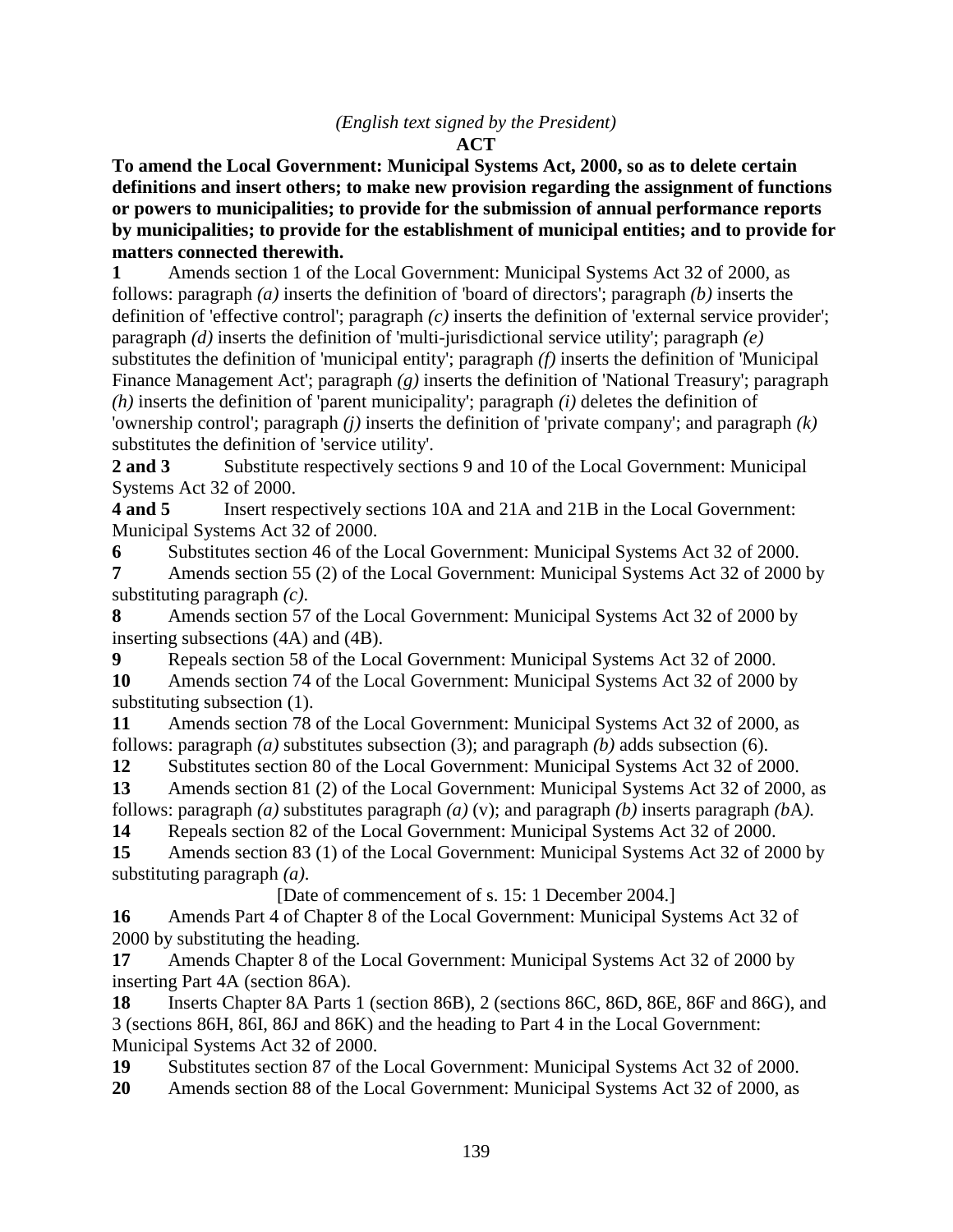follows: paragraph *(a)* substitutes the heading; and paragraph *(b)* substitutes subsection (1). **21 and 22** Substitute respectively sections 89 and 90 of the Local Government: Municipal Systems Act 32 of 2000.

**23** Repeals section 91 of the Local Government: Municipal Systems Act 32 of 2000.

**24 and 25** Substitute respectively sections 92 and 93 of the Local Government: Municipal Systems Act 32 of 2000.

**26** Amends Chapter 8A of the Local Government: Municipal Systems Act 32 of 2000 by inserting Parts 5 (sections 93A, 93B, 93C and 93D), 6 (sections 93E, 93F, 93G, 93H, 93I and 93J) and 7 (sections 93K and 93L).

**27** Repeals section 94 and the Part-heading preceding section 94 of the Local Government: Municipal Systems Act 32 of 2000.

**28** Amends section 120 (1) of the Local Government: Municipal Systems Act 32 of 2000 by substituting paragraph *(a)*.

**29** Amends Schedule 2 to the Local Government: Municipal Systems Act 32 of 2000 by inserting item 14A.

**30** Amends the Table of Contents of the Local Government: Municipal Systems Act 32 of 2000, as follows: paragraph *(a)* substitutes the references to sections 9 and 10; paragraph *(b)* inserts the reference to section 10A; paragraph *(c)* inserts the reference to sections 21A and 21B; paragraph *(d)* substitutes the reference to section 46; paragraph *(e)* substitutes the reference to Part 4 of Chapter 8; paragraph *(f)* inserts the reference to Part 4A and Chapter 8A; paragraph *(g)* substitutes the references to sections 87, 88, 89 and 90; paragraph *(h)* deletes the reference to section 91; paragraph *(i)* substitutes the references to sections 92 and 93; paragraph *(j)* inserts the reference to Part 5; and paragraph *(k)* inserts the reference to item 14A of Schedule 2.

#### **31 Transitional provisions**

 (1) If a municipality has established any corporate body, including a trust, under or in terms of applicable legislation before this Act took effect, such a corporate body continues to exist, despite the provisions of Chapter 8A of the principal Act, until such corporate body is disestablished or liquidated, as the case may be.

 (2) A corporate body, including a trust, referred to in subsection (1) must be regarded as a municipal entity for the purposes of this Act, the principal Act and the Local Government: Municipal Finance Management Act, 2003, to the extent that the provisions of those Acts can be applied.

 (3) A municipality that has established a corporate body referred to in subsection (1), must within three months after this Act takes effect, publish a list of all such corporate bodies in the relevant *Provincial Gazette* and make that list public in terms of section 21A of the principal Act.

(4) If, before this Act took effect-

- *(a)* a municipality or municipal entity has established a company referred to in section 21 of the Companies Act, 1973 (Act 61 of 1973), the municipality or the parent municipality of the municipal entity may, despite that Act, pass a by-law converting the company into a service utility under the sole control of the municipality or parent municipality; or
- *(b)* two or more municipalities have established a company referred to in section 21 of the Companies Act, 1973 (Act 61 of 1973), those municipalities may, despite that Act, enter into an agreement converting the company into a multijurisdictional service utility under the shared control of those municipalities.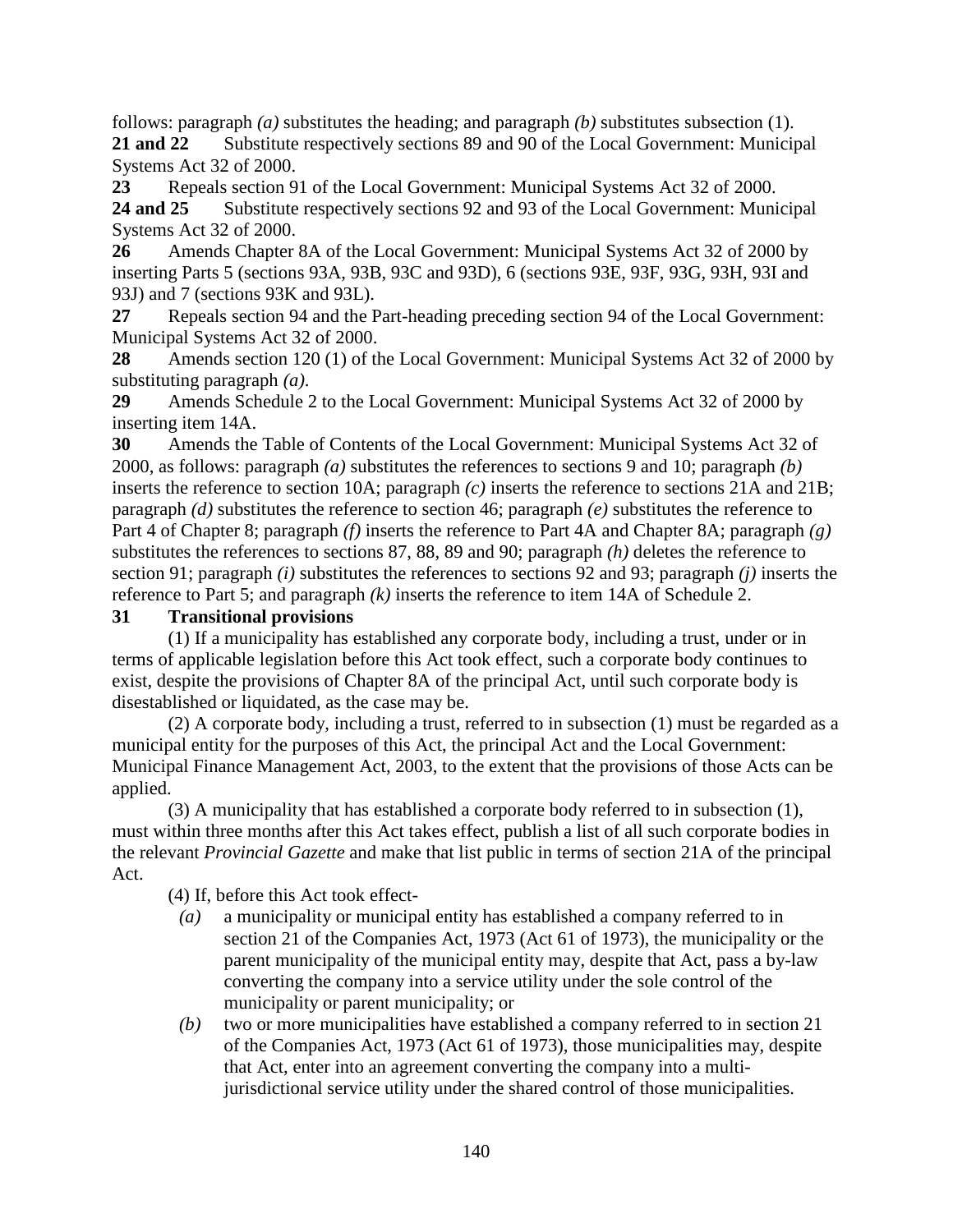(5) A by-law referred to in subsection (4) *(a)* and an agreement referred to in subsection (4) *(b)*-

- *(a)* must substantially comply with sections 86H (2) and 89, respectively, of the principal Act; and
- *(b)* may provide for such transitional and other provisions as may be necessary to effectively convert the company into a service utility or multi-jurisdictional service utility, as the case may be.

#### **32 Short title and commencement**

 This Act is called the Local Government: Municipal Systems Amendment Act, 2003, and takes effect on a date determined by the President by proclamation in the *Gazette*.

# **LOCAL GOVERNMENT LAWS AMENDMENT ACT 51 OF 2002**<br>[DATE OF COMMENCEMENT: 5 DECIMENT: 5 DECIMENT: 5 DECIMENT: 5 DECIMENT: 5 DECIMENT: 5 DECIMENT: 5 DECIMENT: 5 DECIMENT: 5 DECIMENT: 5 DECIMENT: 5 DECIMENT: 5 DECIMENT: 5 DECI

[DATE OF COMMENCEMENT: 5 DECEMBER 2002]

*(English text signed by the President)* 

#### **ACT**

**To amend the Organised Local Government Act, 1997, so as to repeal a transitional arrangement; to amend the Remuneration of Public Office Bearers Act, 1998, so as to effect a technical amendment; to validate certain determinations and payments; to amend the Local Government: Municipal Demarcation Act, 1998, so as to effect technical corrections; to further regulate the functions and the work programme of the Board; to reduce the size of the Demarcation Board; to expressly provide for the Minister's role in the appointment of members of the Demarcation Board; and to make express provision for the publication of the Demarcation Board's decision where an objection was considered; to amend the Local Government: Municipal Structures Act, 1998, so as to effect technical corrections to the Afrikaans text; to make provision for an acting mayor and an acting executive mayor; to provide for the payment of out of pocket expenses to traditional leaders who participate in the proceedings of municipal councils; to authorise the Minister to regulate the consequences of the revocation of an authorisation to a local municipality to perform a certain function or exercise a certain power; to validate the Property Valuation Ordinance, 1993 (Cape), and provide for other technical arrangements connected thereto; to provide for uncontested ward elections; and to provide for the election of office bearers of a municipality to be determined by lot if two candidates receive the same number of votes; to amend the Local Government: Municipal Systems Act, 2000, so as to provide for a general power to levy and recover fees, charges and tariffs; to further regulate the charging of interest on arrears; to provide for legal representation of employees of a municipality; and to further regulate clearance certificates for the transfer of property; to amend the Local Government: Municipal Structures Amendment Act, 2000, so as to re-determine the transition period and to repeal outdated provisions; to repeal certain laws; and to provide for matters connected therewith.** 

#### **CHAPTER 1**

#### **AMENDMENT OF ORGANISED LOCAL GOVERNMENT ACT, 1997**

**1** Amends section 1 of the Organised Local Government Act 52 of 1997 by deleting subsection (2).

#### **CHAPTER 2**

#### **AMENDMENT OF REMUNERATION OF PUBLIC OFFICE BEARERS ACT, 1998**

**2** Amends section 7 (2) of the Remuneration of Public Office Bearers Act 20 of 1998 by substituting the expression 'Subject to' for the word 'Despite'.

**3 Validation of certain determinations and payments**